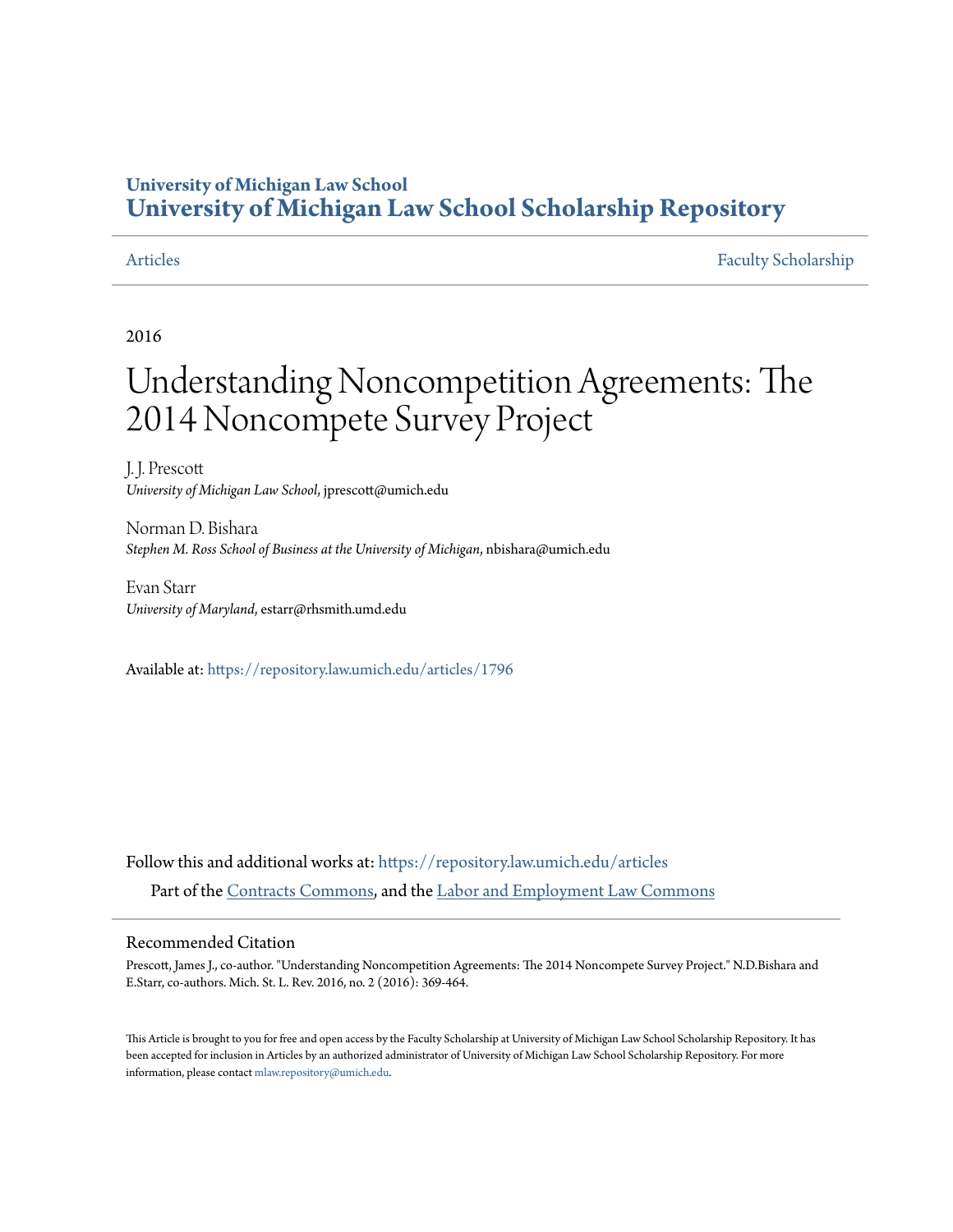## UNDERSTANDING NONCOMPETITION AGREEMENTS: THE 2014 NONCOMPETE SURVEY PROJECT

*J.J. Prescott,*\* *Norman D. Bishara*\*\* *& Evan Starr*\*\*\*

#### 2016 MICH. ST. L. REV. 369

#### ABSTRACT

*In recent years, scholars and policymakers have devoted considerable attention to the potential consequences of employment noncompetition agreements and to whether legislatures ought to reform the laws that govern the enforcement of these controversial contractual provisions. Unfortunately, much of this interest—and the content of proposed reforms—derives from anecdotal tales of burdensome noncompetes among low-wage workers and from scholarship that is either limited to slivers of the population (across all studies, less than 1%) or relies on strong assumptions about the incidence of noncompetition agreements. Better understanding of the use of noncompetes and effective noncompetition law reform requires a more complete picture of the frequency and distribution of* 

 <sup>\*</sup> Professor of Law, University of Michigan Law School; Professor of Economics (courtesy), University of Michigan; jprescott@umich.edu<br>\*\* Associate Professor of Business Law and Ethics Ste

Associate Professor of Business Law and Ethics, Stephen M. Ross School of Business at the University of Michigan; nbishara@umich.edu

<sup>\*\*\*</sup> Assistant Professor, Robert H. Smith School of Business, University of Maryland; estarr@rhsmith.umd.edu

The authors would like to thank the students, faculty and other participants of the Michigan State Law Review's *Legal Quanta* symposium, Michigan State University College of Law, held in October 2015. We also thank Alex Aggen, Russell Beck, Zev Eigen, Allan Hyde, Christine Jolls, Pauline Kim, Kurt Lavetti, Orly Lobel, W. Bentley MacLeod, Martin Malin, Matt Marx, Sarah Prescott, Margo Schlanger, Stewart Schwab, Jeffrey Smith, Isaac Sorkin, Kelsey Starr, and Matt Wiswall for their helpful comments in developing the survey we discuss in this Article. We are especially grateful to Charlie Brown and Rachel Arnow-Richman for considerably improving early versions of the survey instrument. We also thankfully acknowledge the research assistance of Michael Bloem, Emily Bowersox, Justin Frake, Daniel Halim, Eric Kim, Benjamin King, Mehdi Shakiba, Julie Siegel, Xiaoying Xie, and Stephanie Zable. Finally, we would like to recognize the generous support of the University of Michigan Law School, the William W. Cook Endowment of the University of Michigan, the Stephen M. Ross School of Business at the University of Michigan, and the Rackham Graduate School at the University of Michigan.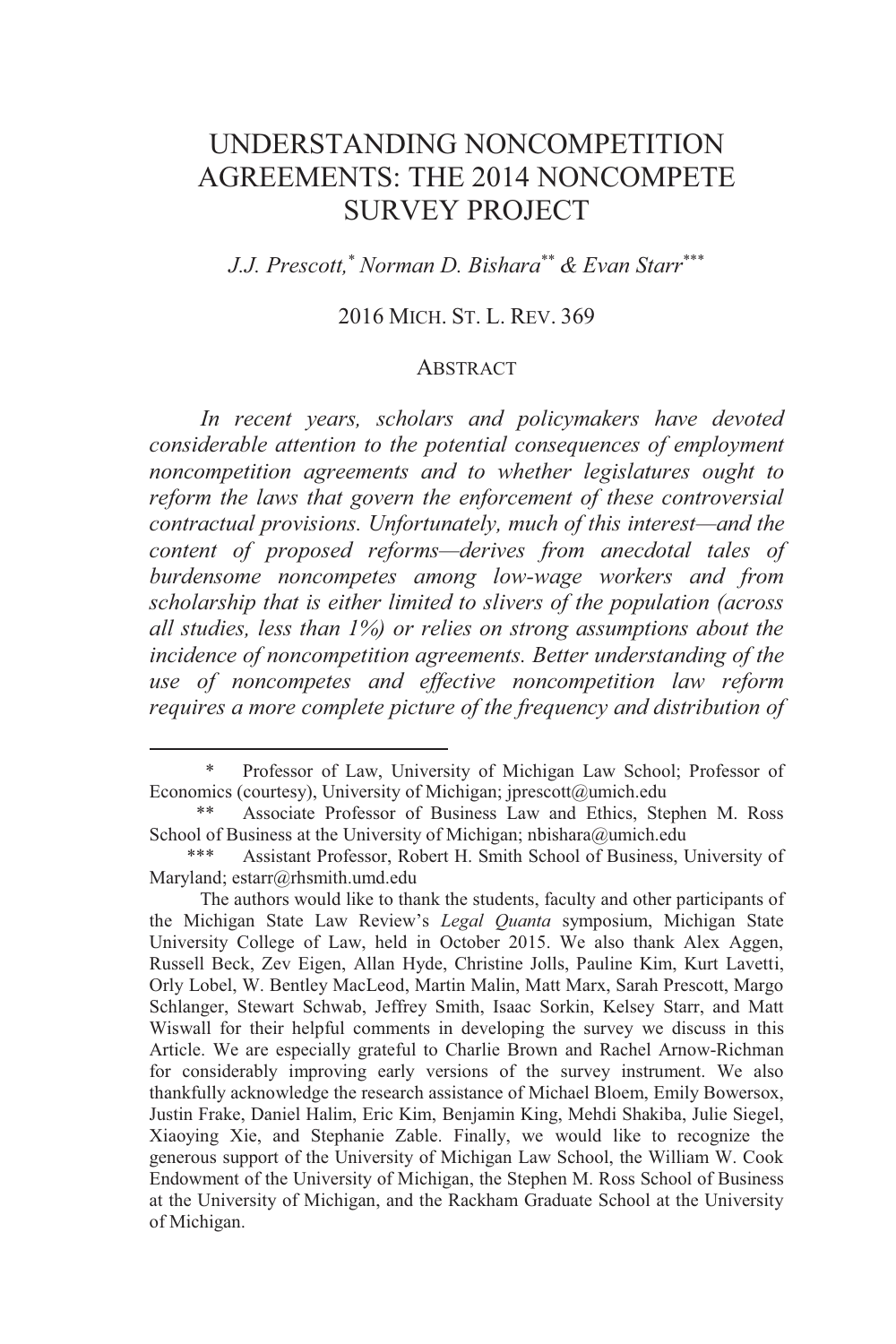*noncompetes at the individual employee level. Accordingly, in 2014, we administered a nationwide survey of individuals in the labor force to ask them about their employment status, history, and future expectations—including their experience with and understanding of noncompetition agreements. In this Article, we describe the methods we used to carry out this survey and refine the data for analysis in hopes of encouraging other researchers to use survey approaches to fill other, similarly important gaps in our knowledge. To illustrate the value of the survey project, we present a surprising empirical finding from our data, one that raises questions about existing scholarship and theories about why employers use noncompetes: We find little evidence that the incidence of noncompetition agreements in a state (after controlling for potentially confounding factors) has any relationship to the level of enforcement of such agreements in that state. In other words, an employee in California (where noncompetes are prohibited) appears to be just as likely to labor under a noncompete as an employee in Florida (where noncompetes are much more likely to be enforced).* 

#### TABLE OF CONTENTS

| 1. Prior Employment and Experience with        |                                                                                                                                                                                             |
|------------------------------------------------|---------------------------------------------------------------------------------------------------------------------------------------------------------------------------------------------|
|                                                |                                                                                                                                                                                             |
| 2.                                             |                                                                                                                                                                                             |
| Future Compensation, Promotions, and<br>3.     |                                                                                                                                                                                             |
|                                                |                                                                                                                                                                                             |
| 4.                                             |                                                                                                                                                                                             |
| 5.                                             |                                                                                                                                                                                             |
| 6.                                             |                                                                                                                                                                                             |
| Performance and Mobility Consequences of<br>7. |                                                                                                                                                                                             |
|                                                |                                                                                                                                                                                             |
| 8.                                             |                                                                                                                                                                                             |
|                                                |                                                                                                                                                                                             |
|                                                |                                                                                                                                                                                             |
|                                                |                                                                                                                                                                                             |
|                                                | PROBLEMS, ASSUMPTIONS, AND SOLUTIONS377<br>Enforcement and Enforceability of Noncompetes400<br>Scope and Substance of Noncompetes 400<br>Beliefs About Noncompete Frequency, Content,<br>B. |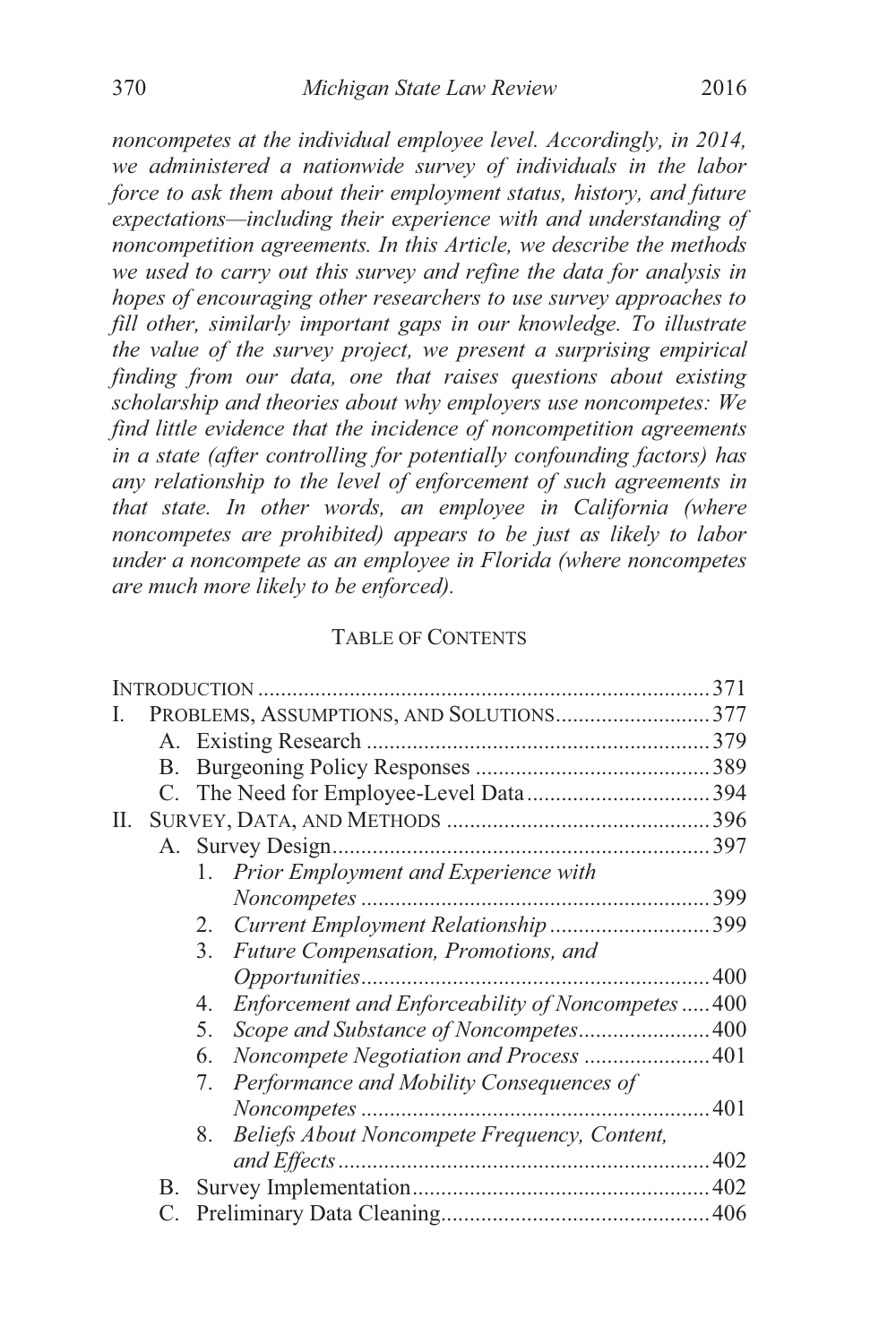|  |  | III. NONCOMPETE INCIDENCE AND ENFORCEMENT  455 |  |  |
|--|--|------------------------------------------------|--|--|
|  |  |                                                |  |  |
|  |  |                                                |  |  |

#### **INTRODUCTION**

Restrictive covenants such as covenants not to compete (CNCs) ("noncompetition agreements" or, simply, "noncompetes"),1 nondisclosure agreements (NDAs) (also called "confidentiality agreements"), $2$  and nonsolicitation agreements  $(NSAs)^3$  are undoubtedly a regular facet of employment relationships in the United States. But just how common a feature of employment are agreements like noncompetes, exactly? Which kinds of workers in the U.S. labor force have agreed to these restrictions—and do they bargain over them or even understand the terms to which they agree to adhere? Which employers in which industries across the United States use these agreements—and why do they use them? What connections are there between the use of these agreements and underlying state law? Is there a need for legal or policy reform—a

 <sup>1.</sup> For our purposes, we define a noncompete as a contract between an employer and an employee that limits the employee's ability to engage in future competitive activities—i.e., either working for a competitor or starting a competing enterprise. In this Article, we focus on the employment restrictions that may affect the post-employment mobility of an employee, not the class of noncompetes related to the sale of the goodwill of a business. *See, e.g.*, Rachel S. Arnow-Richman, *Bargaining for Loyalty in the Information Age: A Reconsideration of the Role of Substantive Fairness in Enforcing Employee Noncompetes*, 80 OR. L. REV. 1163, 1169 (2001); *see also, e.g.*, Norman D. Bishara et al., *An Empirical Analysis of Noncompetition Clauses and Other Restrictive Postemployment Covenants*, 68 VAND. L. REV. 1, 6 n.8 (2015).<br>2. In the employmen

 <sup>2.</sup> In the employment context, these agreements prohibit the disclosure of information of the employer that the employee acquired as part of the employment relationship. This information need not qualify as a trade secret, and the term of the restriction is generally indefinite. *See* Terry Morehead Dworkin & Elletta Sangrey Callahan, *Buying Silence*, 36 AM. BUS. L.J. 151, 155 (1998).

 <sup>3.</sup> These agreements temporarily prohibit former employees from recruiting former co-workers or pursuing business with the clients of their former employers. *See* Bishara et al., *supra* note 1, at 7; *see also* David L. Johnson, *The Parameters of "Solicitation" in an Era of Non-Solicitation Covenants*, 28 A.B.A. J. LAB. & EMP. L. 99 (2012) (critiquing nonsolicitation provisions).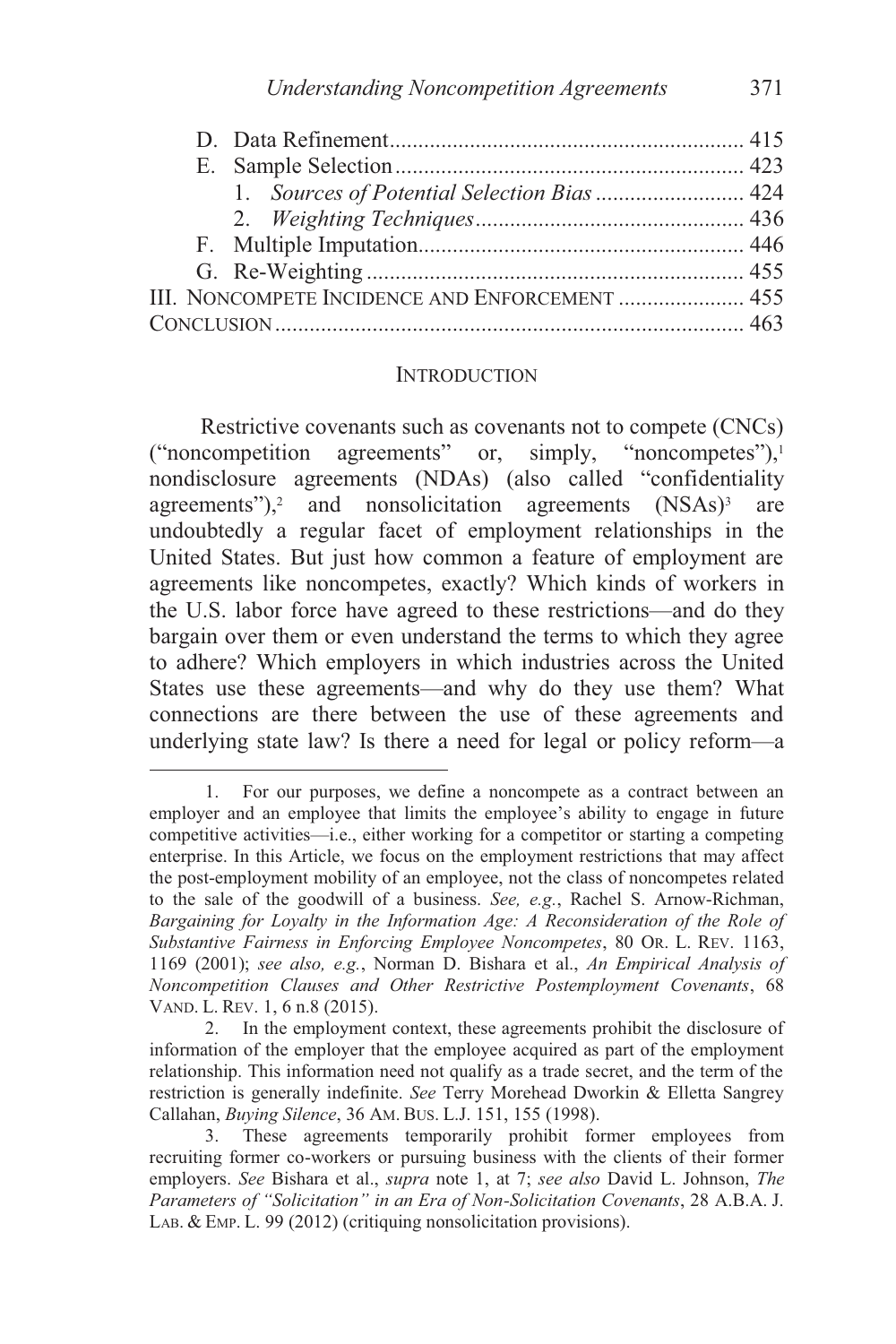question many state legislators have begun pondering in recent years—and if so, what changes are needed to achieve specific outcomes, such as fairness for employees, innovation, training and investment, and knowledge protection?

The answers to these empirical questions and many others are critical to understanding the behavior of employers and employees, the causes and consequences of noncompetition agreements, and whether and how to reform the law of restrictive covenants in this country. Yet even a rough answer to the seemingly foundational first question—how common are noncompetition agreements in the United States?—remains to date conspicuously absent.

In fact, we know surprisingly little about the frequency, scope, and strength of noncompetition agreements in this country. We know even less about how differences across jurisdictions in the law of noncompetes and in enforcement behavior relate to the prevalence and content of such agreements.4 Notwithstanding this dearth of basic information, there has been a near explosion in the attention being paid to noncompetes and their effects. Policymakers and commentators have been engrossed. Researchers, for their part, have published many provocative, but ultimately limited, exploratory studies about the many roles that noncompetes play in employment relationships and the economy.5 Much of this chorus has been fueled by unsupported assumptions and by high-profile anecdotal evidence of purportedly abusive practices involving noncompetes.6

Despite a long and storied history, these restrictive covenants remain actively derided by the public, yet widely allowed by courts

 <sup>4.</sup> *See, e.g.*, Toby E. Stuart & Olav Sorenson, *Liquidity Events and the Geographic Distribution of Entrepreneurial Activity*, 48 ADMIN. SCI. Q. 175, 182 (2003) ("The prevalence of non-compete covenants in employment contracts remains unknown, but available data suggest that they may be nearly ubiquitous in employment contracts in high technology businesses.").

<sup>5.</sup> *See infra* Part I*.*

 <sup>6.</sup> Two recent high-profile examples involve the expansive use of noncompetes by Jimmy John's and Amazon. *See* Dave Jamieson, *Jimmy John's Makes Low-Wage Workers Sign 'Oppressive' Noncompete Agreements*, HUFFINGTON POST (Oct. 13, 2014, 4:03 PM), http://www.huffingtonpost.com/2014 /10/13/jimmy-johns-noncompete\_n\_5978180.html [https://perma.cc/9PK7-2U4U] (discussing noncompete usage by the fast-food sandwich franchise for its low-wage sandwich makers and delivery drivers); *see also* Spencer Woodman, *Amazon Makes Even Temporary Warehouse Workers Sign 18-Month Non-Competes*, VERGE (Mar. 26, 2015, 11:44 AM), http://www.theverge.com/2015/3/26/8280309/amazon-warehousejobs-exclusive-noncompete-contracts [https://perma.cc/4HS9-2JUW] (describing the use by Amazon of noncompete agreements for its seasonal, low-skilled, and lowwage warehouse workers).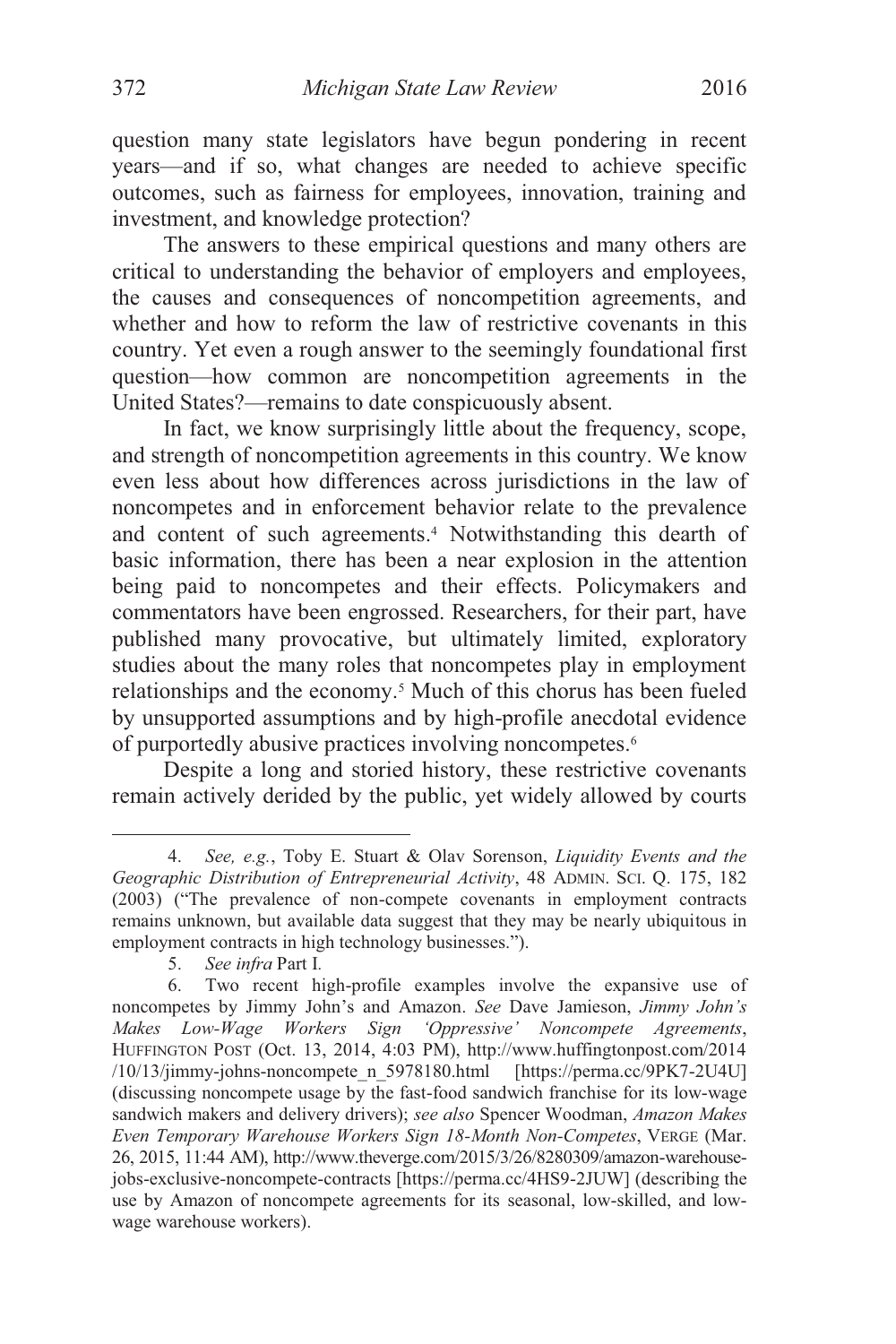in most states.7 At least some employers embrace noncompetes as a necessary tool for knowledge and human capital investment protection;<sup>8</sup> many employees, by contrast, fear noncompetes as an unfair restriction on their mobility; $9$  and certain subject-matter experts cite noncompetes as a harmful constraint on markets and technological innovation.10

We find this disconnect between the keen interest and active debate *around* noncompetes and the lack of credible evidence *about* noncompetes both curious and frustrating. Our intuition and experience tell us that noncompetes and other restrictive covenants are likely to affect employee and employer behavior, and may have important knock-on effects on innovation levels, new venture creation, and employee mobility. We also know that many scholars and policymakers have long debated the fairness aspects of restrictive covenants—particularly their supposed tendency to limit employee freedom.<sup>11</sup> While much noncompete research has been descriptive and focused on the common law, cross-disciplinary empirical work has made important headway of late.12 Nevertheless, it is clear that—for the most part—this literature comprises unconnected, piecemeal, and often abstract articles. These articles do not have a basic, foundational understanding of noncompete contracting behavior "on the ground" or even a full sense of state-bystate noncompete enforcement realities.

 <sup>7.</sup> *See generally* Harlan M. Blake, *Employee Agreements Not to Compete*, 73 HARV. L. REV. 625, 629-70 (1960) (providing a historical view of the evolution of common law noncompete enforcement).

 <sup>8.</sup> *See generally* Mark J. Garmaise, *Ties That Truly Bind: Noncompetition Agreements, Executive Compensation, and Firm Investment*, 27 J.L. ECON. & ORG. 376 (2009) (studying the effect of noncompetes on employers' capital expenditures per employee).<br>9. See

 <sup>9.</sup> *See generally* Matt Marx et al., *Mobility, Skills, and the Michigan Non-Compete Experiment*, 55 MGMT. SCI. 875 (2009) (investigating Michigan's 1985 reversal of its noncompete enforcement policy and analyzing the effect of the change in law on employee mobility).<br>10. See generally Sampsa

 <sup>10.</sup> *See generally* Sampsa Samila & Olav Sorenson, *Noncompete Covenants: Incentives to Innovate or Impediments to Growth*, 57 MGMT. SCI. 425 (2011) (examining how noncompete enforcement may limit entrepreneurship).

 <sup>11.</sup> *See* Arnow-Richman, *supra* note 1, at 1166 ("A central concern in the law and scholarship regarding noncompete agreements has long been the extent to which enforcement should be constrained to protect the mobility and economic freedom of workers.").

 <sup>12.</sup> *See, e.g.*, Norman D. Bishara & David Orozco, *Using the Resource-Based Theory to Determine Covenant Not to Compete Legitimacy*, 87 IND. L.J. 979 (2012); On Amir & Orly Lobel, *Driving Performance: A Growth Theory of Noncompete Law*, 16 STAN. TECH. L. REV. 833 (2013).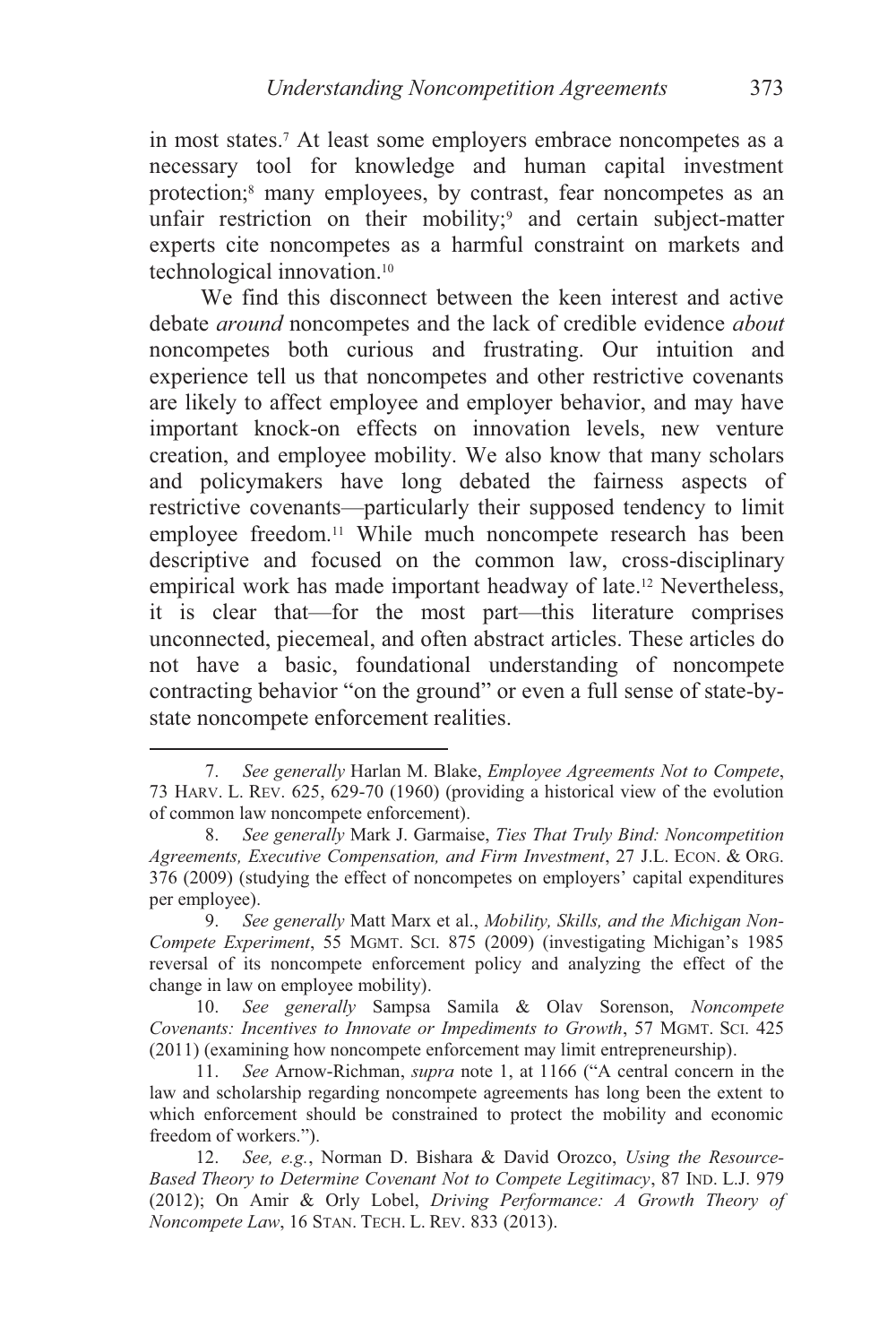Recent media reports have cataloged a number of egregioussounding noncompete practices.<sup>13</sup> These disclosures appear to have influenced public perception, generating speculative conclusions that noncompete use is on the rise.14 News that employers have used noncompete restrictions with hair stylists, yoga instructors, lawn sprayers, teenage camp counselors,<sup>15</sup> low-wage fast-food workers,<sup>16</sup> and temporary warehouse workers,<sup>17</sup> to cite just a few examples, strikes many as both surprising and inexplicable. These sorts of revelations draw ire and condemnation both from the public and from politicians.18 More than a few have decided that the availability of enforceable noncompetition agreements necessarily results in unfairness and that we need a decisive solution—perhaps even a ban.19 This groundswell of attention has culminated in a just-released U.S. Treasury report summarizing the state of noncompete research and crystallizing the issues of the controversy, $20$  as well as a just-

 13. *See, e.g.*, Associated Press, *Scrutiny on Worker Non-Compete Deals*, CHATTANOOGA TIMES FREE PRESS (Jan. 3, 2015), http://www.timesfreepress.com/ news/national/georgia/story/2015/jan/03/scrutiny-worker-non-compete-deals/280886/ [https://perma.cc/D36A-92TW] (documenting the use of noncompetes for low-wage workers and observing that noncompetes might trap such employees in their current jobs and allow employers to pay them less as a result).

released White House report on noncompetes that trumpets the need

<sup>14.</sup> *See, e.g.*, Steven Greenhouse, *Noncompete Clauses Increasingly Pop Up in Array of Jobs*, N.Y. TIMES, June 8, 2014, at B1 (concluding that there has been an increase in the use of noncompetes based on a review of practitioners' litigation databases which indicate more disputes).

<sup>15.</sup> *See, e.g.*, *id.* (mentioning surprising uses of noncompetes alongside the more well-known examples of restricting executives and technology workers).

 <sup>16.</sup> *See, e.g.*, Jamieson, *supra* note 6.

 <sup>17.</sup> *See, e.g.*, Woodman, *supra* note 6.

<sup>18.</sup> *See, e.g.*, Evan Smith, *State House Committee Approves Stanford Bill to Ban Non-Compete Agreements*, HERALD*NET* (Feb. 20, 2015, 3:02 PM), http://www. heraldnet.com/article/20150220/BLOG5207/150229856 [https://perma.cc/TP6C-4U78] (quoting the sponsor of the bill to ban noncompetes as stating that "overused noncompete agreements reinforce the wealthy, stifle startups and inhibit the best and brightest future entrepreneurs").

<sup>19.</sup> *See, e.g.*, Jordan Weissmann, *Ban Noncompete Agreements. Do It Now.*, SLATE (June 4, 2015, 4:39 PM), http://www.slate.com/blogs/moneybox/2015/06/04/ forcing\_low\_wage\_workers\_to\_sign\_noncompete\_agreements\_is\_vicious\_and\_stupid. html [https://perma.cc/JBR6-RBAJ].

<sup>20.</sup> Office of Economic Policy, U.S. Department of the Treasury, Noncompete Contracts: Economic Effects and Policy Implications 3 (Mar. 2016) [hereinafter Treasury Report], https://www.treasury.gov/resource-center/economicpolicy/Documents/UST%20Non-competes%20Report.pdf [https://perma.cc/7GV5- 2YHV] (examining the benefits and costs of noncompetes and concluding that "many of these benefits come at the expense of workers and the broader economy").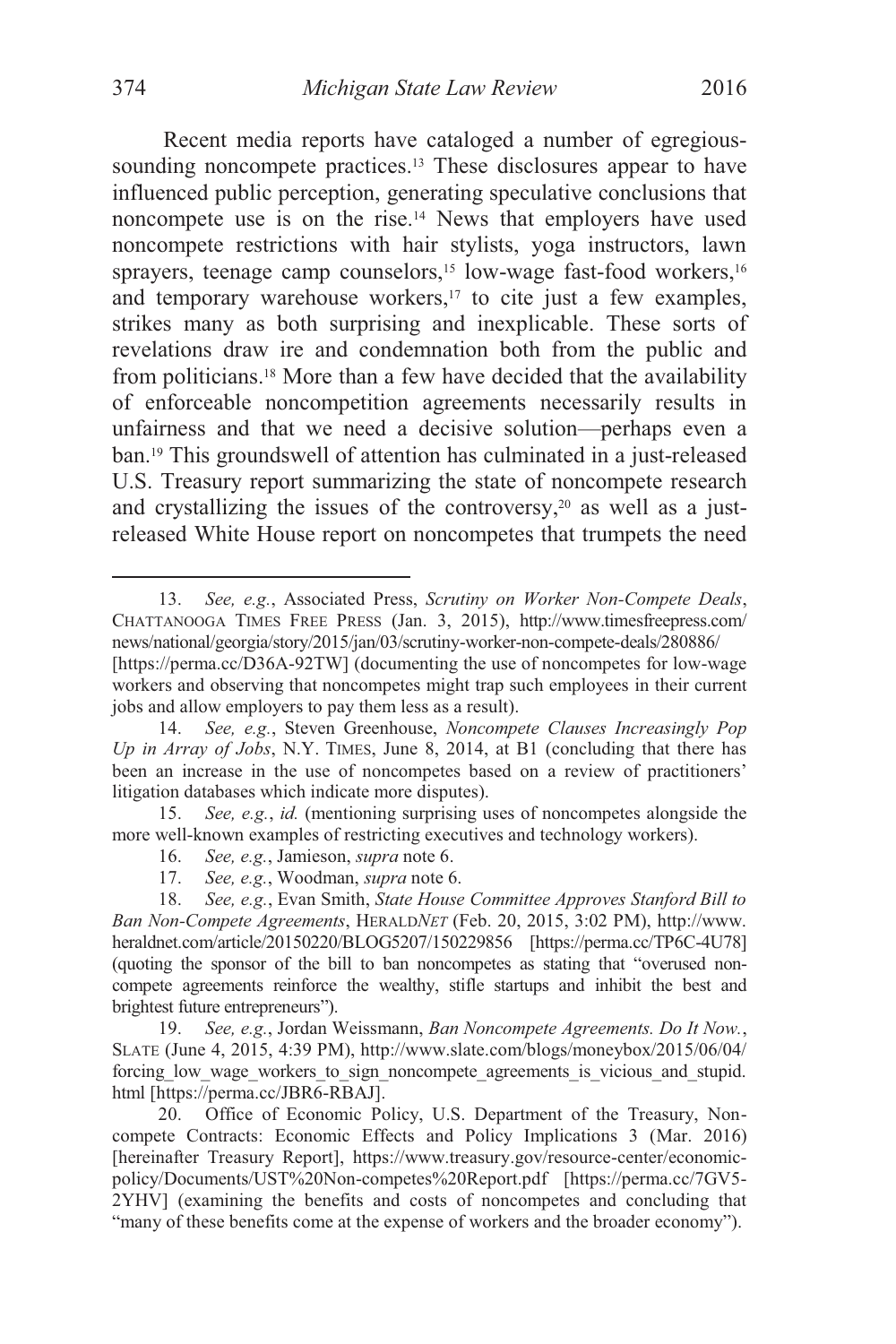for additional academic research and careful policy discussion to inform this debate and potentially mend the fractured state of noncompete law across the country.21

However, many observers ignore pivotal questions about these stories. To begin with, it is not clear that the employers in these examples regularly attempt to—or legally could succeed in enforcing noncompetes against their former low-wage employees.<sup>22</sup> We also do not know if these agreements in fact limit employees' mobility, keeping them in their positions for longer than they would otherwise have stayed, all else equal, and perhaps precluding them from advancing in their careers. Even if mobility is lower as a result of such contracts, we have not yet determined whether affected employees are compensated for that sacrifice, whether through raises, greater job security, or internal promotion. And finally if these employees were unaware of their noncompetes and if enforcement activity is in fact minimal,<sup>23</sup> any impact of these contracts on employee behavior or welfare may have been negligible.

*Id.* at 3.

22. In fact, in some cases, employers explicitly decline to enforce these agreements. *See, e.g.*, Brunner v. Liautaud, No. 14-c-5509, 2015 WL 1598106, at \*1, \*10 (N.D. Ill. Apr. 8, 2015). In *Brunner*, one current and one former employee sued Jimmy John's seeking, in part, a judgment voiding their noncompetes. While the court dismissed the claims for lack of standing, it found that even if there had been standing, it would not have been able to overlook the fact that the employer never enforced or intended to enforce breaches of its noncompetes. *Id.* at \*10.

23. *See id.* (asserting that even if a worker had alleged a sufficient injury for standing, he or she "still cannot overcome the Franchisee Defendants and Jimmy John's intention [included in two affidavits] not to enforce any breach of the Confidentiality and Non-Competition Agreements").

 <sup>21.</sup> The White House, Non-Compete Agreements: Analysis of the Usage, Potential Issues, and State Responses (May 2016) [hereinafter White House Report], https://www.whitehouse.gov/sites/default/files/non-competes\_report\_final2.pdf [https://perma.cc/7GZM-JAHT].

In the coming months, as part of the Administration's efforts to support competition in consumer product and labor markets, the White House, Treasury, and the Department of Labor will convene a group of experts in labor law, economics, government and business to facilitate discussion on non-compete agreements and their consequences. The goal will be to identify key areas where implementation and enforcement of noncompetes may present issues, to examine promising practices in states, and put forward a set of best practices and call to action for state reform. By facilitating a dialogue between academic experts and those with practical expertise, we aim to identify policies that could be used to promote a fair and dynamic labor market, while remaining cognizant of real world challenges to reform. We also aim to prompt further research exploring the use and the effects of non-compete agreements.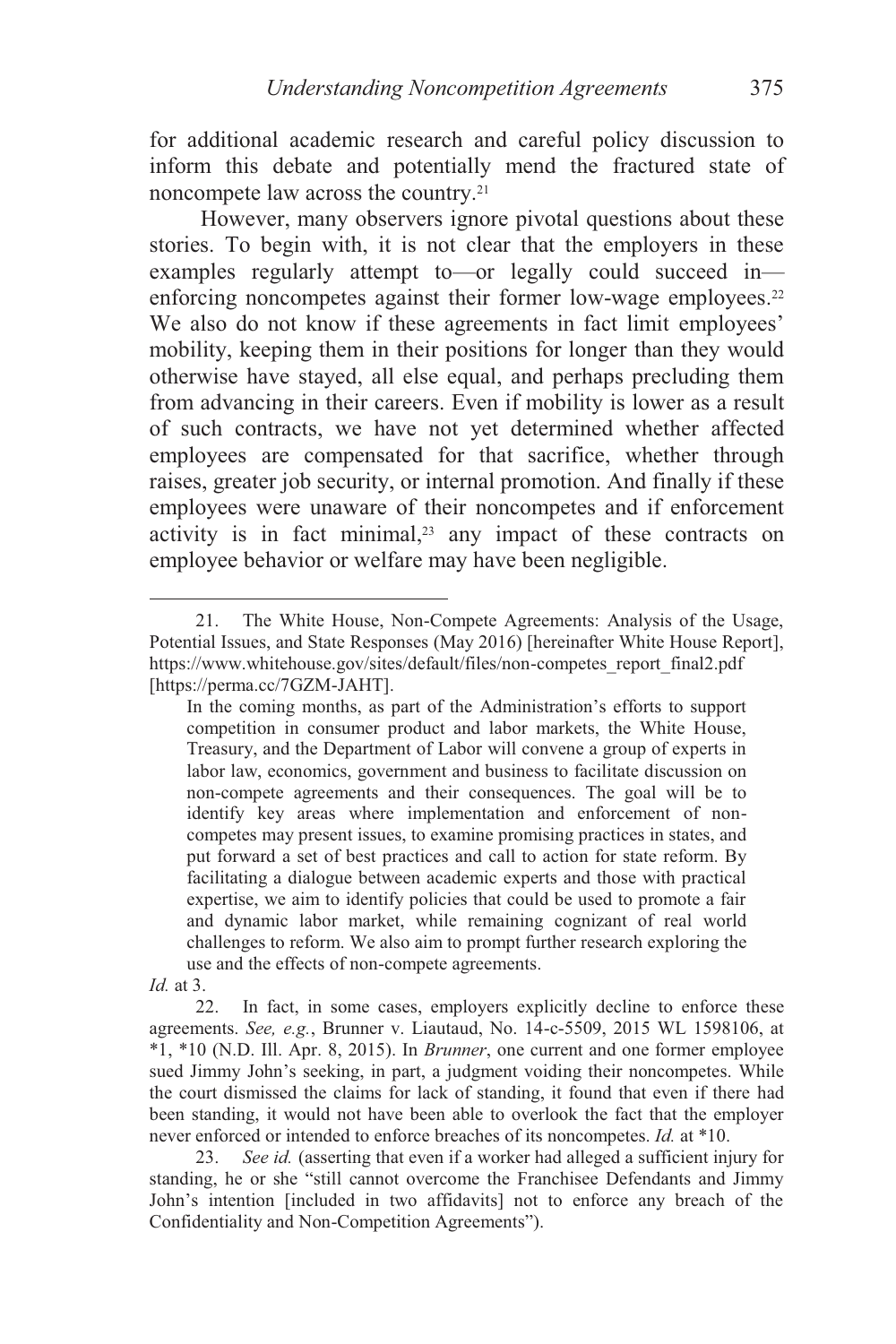More generally, we do not know if these agreements especially for low-wage employees, but even for more educated, skilled, and highly paid workers—are truly commonplace. Are these anecdotes outliers or instead the proverbial "tip of the iceberg," and thus emblematic of an important policy domain in need of sustained collective concentration? Additionally, even if noncompetes are relatively common and harmful for low-wage workers, just how pervasive are they generally, and what purposes do they serve with regard to other types of employees? Do these agreements provide economic or social benefits for employers or for employees themselves, including increased investment in training? These are not merely hypothetical concerns. Many U.S. jurisdictions are in the midst of designing, proposing, and debating policy alternatives,<sup>24</sup> all of which are tethered to untested assumptions about the frequency, scope, consequences, and purposes of noncompetes.

For all of these reasons, in 2014, we designed and implemented a comprehensive survey of U.S. labor force participants—what we call the 2014 Noncompete Survey Project. Our principal purpose in this Article is simply to describe our data-collection undertaking in detail, in the hopes of convincing other legal and policy scholars to engage in similar efforts.

We begin in Part I with our primary motivation for the survey: furnishing basic data on the frequency of noncompetes, their substance, and what employees know about them. We review the various pockets of research related to noncompetes and highlight key data problems, developing policy reactions, and unsupported assumptions that run through the commentary and scholarship—all of which contributed to our decision to undertake such an extensive survey project. In Part II, we describe our survey and methodology at length. We discuss its content and design, its online implementation, how we cleaned and refined its data, and our treatment of sample

 <sup>24.</sup> *See, e.g.*, Editorial, *Noncompete Agreements: Follow Calif. Lead and Scrap Them*, BOS. GLOBE (Apr. 15, 2014), https://www.bostonglobe.com/opinion/ editorials/2014/04/15/noncompete-agreements-follow-calif-lead-and-scrap-them/ tuZk0HoOgfK5mrt9dSgl7K/story.html (urging swift legislative support for former Massachusetts Governor Deval Patrick's proposed reforms to the law governing noncompetes, which continue to stall in the state); *see also, e.g.*, Tom Erickson, *Mass. Should Get Rid of Noncompete Agreements*, BOS. GLOBE (May 14, 2014), https://www.bostonglobe.com/opinion/2014/05/14/mass-should-get-rid-non-competeagreements/pYEjtd4BXqTUclnUoWkZlO/story.html (advocating for a legislative ban against noncompetes in Massachusetts in an opinion piece written by the CEO of a Massachusetts-based technology firm that voluntarily abandoned noncompetition agreements).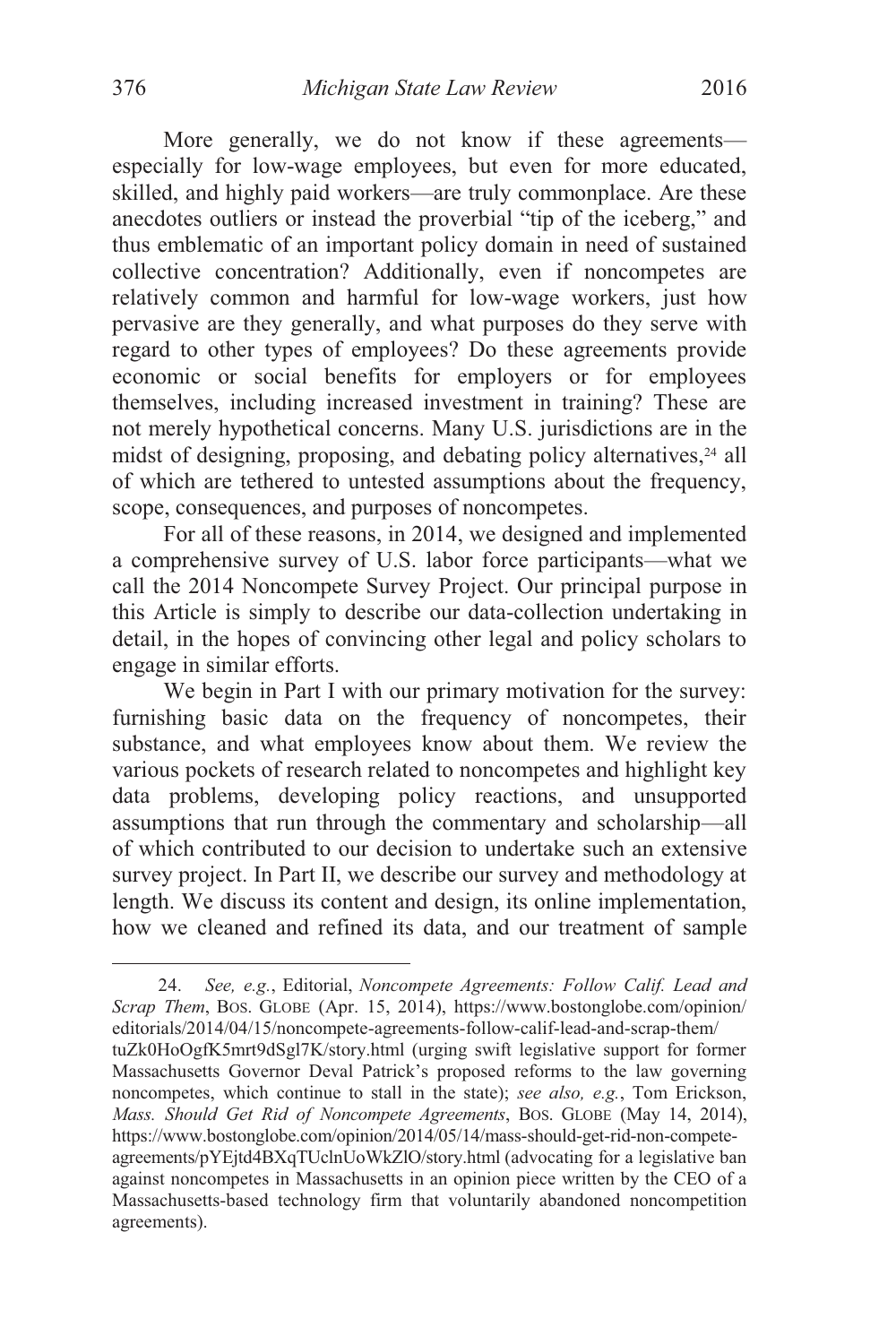selection concerns. In Part III, we demonstrate the data's value by exploring the relationship between noncompete frequency and enforceability. Curiously, we find little credible evidence of any relationship between the strength of enforcement at the state level and employer noncompete use by state, raising questions about the practical significance of standard reform efforts.

We briefly conclude this Article by outlining future research opportunities arising out of the 2014 Noncompete Survey Project. We believe that our survey data will provide an important means of assessing the impact noncompete agreements have on employer and, particularly, employee choices. In the long run, we hope that our survey and the research it engenders will lead to a much better understanding not only of employment contracting activity, but of how best to improve the employment relationship through targeted, careful, and evidence-based reform.

#### I. PROBLEMS, ASSUMPTIONS, AND SOLUTIONS

Noncompetes have been a source of much debate in recent years.<sup>25</sup> Scholarly research has helped to shape and fuel this debate,<sup>26</sup> and new research efforts are responding to the growing dispute over restrictive covenants.27 However, these efforts focus on the perceived widespread use and abuse of noncompetes, especially among lowwage and less empowered employees, $28$  as well as the hypothesized

 <sup>25.</sup> *See* Robert W. Gomulkiewicz, *Leaky Covenants-Not-to-Compete as the Legal Infrastructure for Innovation*, 49 U.C. DAVIS L. REV. 251, 253-56 (2015) (highlighting the flurry of academic articles and the scholarly debate surrounding noncompete reform in the last two decades).

 <sup>26.</sup> *See, e.g.*, Ronald J. Gilson, *The Legal Infrastructure of High Technology Industrial Districts: Silicon Valley, Route 128, and Covenants Not to Compete*, 74 N.Y.U. L. REV. 575, 578-80 (1999) (proposing that the innovation and rapid labor mobility in California and Silicon Valley in particular are an outgrowth of California's longstanding statute banning noncompetes); Marx et al., *supra* note 9, at 875-76 (building on and partially testing Gilson's thesis about the role of noncompetes by exploiting a temporary change in Michigan's noncompete enforcement policy to study the movement of engineers with patents).

 <sup>27.</sup> *See, e.g.*, Timothy P. Glynn, *Interjurisdictional Competition in Enforcing Noncompetition Agreements: Regulatory Risk Management and the Race to the Bottom*, 65 WASH. & LEE L. REV. 1381, 1418-24 (2008); *see also*  Gomulkiewicz, *supra* note 25, at 258; Griffin Toronjo Pivateau, *Enforcement of Noncompetition Agreements: Protecting Public Interests Through an Entrepreneurial Approach*, 46 ST. MARY'S L.J. 483, 484 (2015).

<sup>28.</sup> *See, e.g.*, Arnow-Richman, *supra* note 1, at 1166-67 (emphasizing the ubiquity of noncompetes across a broad range of sectors and proposing an alternative theory of enforcement).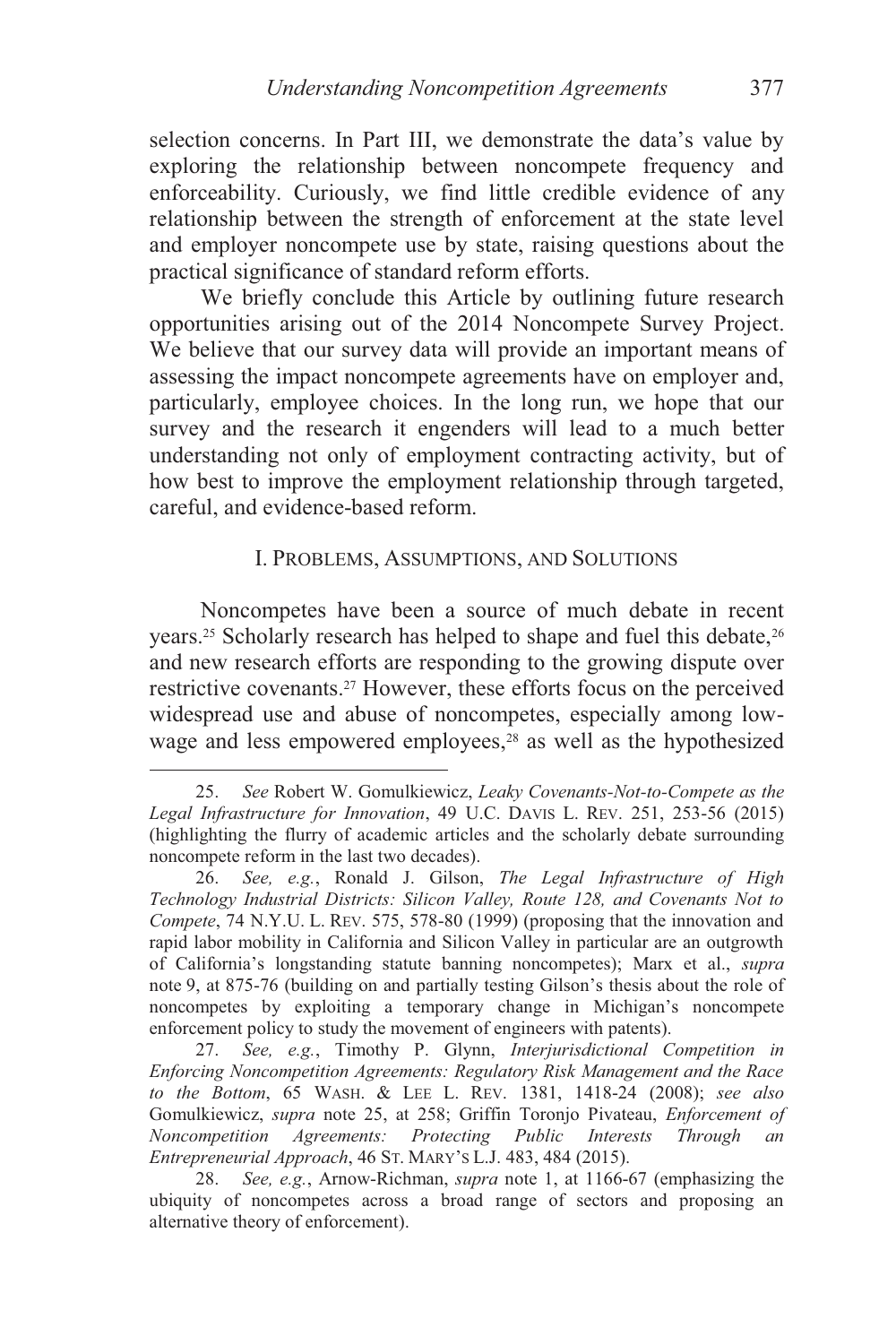broader effects on innovation,<sup>29</sup> mobility,<sup>30</sup> work effort, training and investment, $31$  economic growth, $32$  and the like. $33$  Yet, obtaining a sense of the *actual* prevalence and use of noncompete agreements in the United States has been glossed over at best—and at worst ignored by existing scholarship.

The absence of comprehensive data about noncompete activity is entirely predictable: Noncompetes are, at least in theory, the fruit of private contracting between individual employers and employees, negotiated on a case-by-case basis.34 These agreements are private documents concerning confidential business interests dispersed across many millions of distinct parties. As a result, they are almost impossible to track down and catalog in a systematic and representative way. Moreover, many of the parties have no incentive to make their contracting practices and existing employment relationships transparent, even to researchers. Indeed, they often have strategic reasons *not* to make their practices known. It was with the goal of offering at least a partial remedy for this information deficit that we conceived, designed, and implemented the 2014 Noncompete Survey that we describe in detail in Part II.

 <sup>29.</sup> *See, e.g.*, Gilson, *supra* note 26, at 578 (discussing the hampering effect of noncompetes on technological innovation).

 <sup>30.</sup> *Id.* at 579 (discussing a similar hampering-like effect of noncompetes on employee mobility).

<sup>31.</sup> *See, e.g.*, Evan Starr, Consider This: Firm-Sponsored Training and the Enforceability of Covenants Not to Compete 16-17 (Nov. 5, 2015) (unpublished manuscript), https://sites.google.com/site/starrevan/research [https://perma.cc/7VR7- KAS7] (investigating the impact of noncompetes on firm investments in employee training).

<sup>32.</sup> *See, e.g.*, Samila & Sorenson, *supra* note 10, at 435-37 (discussing findings that noncompetes hinder agglomeration economies); Stuart & Sorenson, *supra* note 4, at 182-84 (suggesting enforceable noncompetes may indirectly hamper new venture creation); *see also* ORLY LOBEL, TALENT WANTS TO BE FREE: WHY WE SHOULD LEARN TO LOVE LEAKS, RAIDS, AND FREE RIDING 49-75 (2013) (viewing noncompetes as a hindrance to innovation and economic growth).

<sup>33.</sup> Other consequences include the effect on contracting behavior and the structure of contracts in general. *See, e.g.*, Kurt Lavetti et al., Buying Loyalty: Theory and Evidence from Physicians 20-29 (Feb. 20, 2016) (unpublished manuscript), http://www.kurtlavetti.com/UIPNC\_vf.pdf [https://perma.cc/5S2V-5H4T] (studying the role that noncompetes play in the contracting structure and contracting behavior of physicians).

 <sup>34.</sup> Eric A. Posner & George G. Triantis, *Covenants Not to Compete from an Incomplete Contracts Perspective* 7-10 (John M. Olin Program in Law & Econ., Working Paper No. 137, 2001), http://www.law.uchicago.edu/files/files/137.EAP\_. covenants.pdf [https://perma.cc/G45C-39FB] (developing a model involving a series of potential opportunities for negotiation and renegotiation of noncompetes among employees, their employers, and potential employers).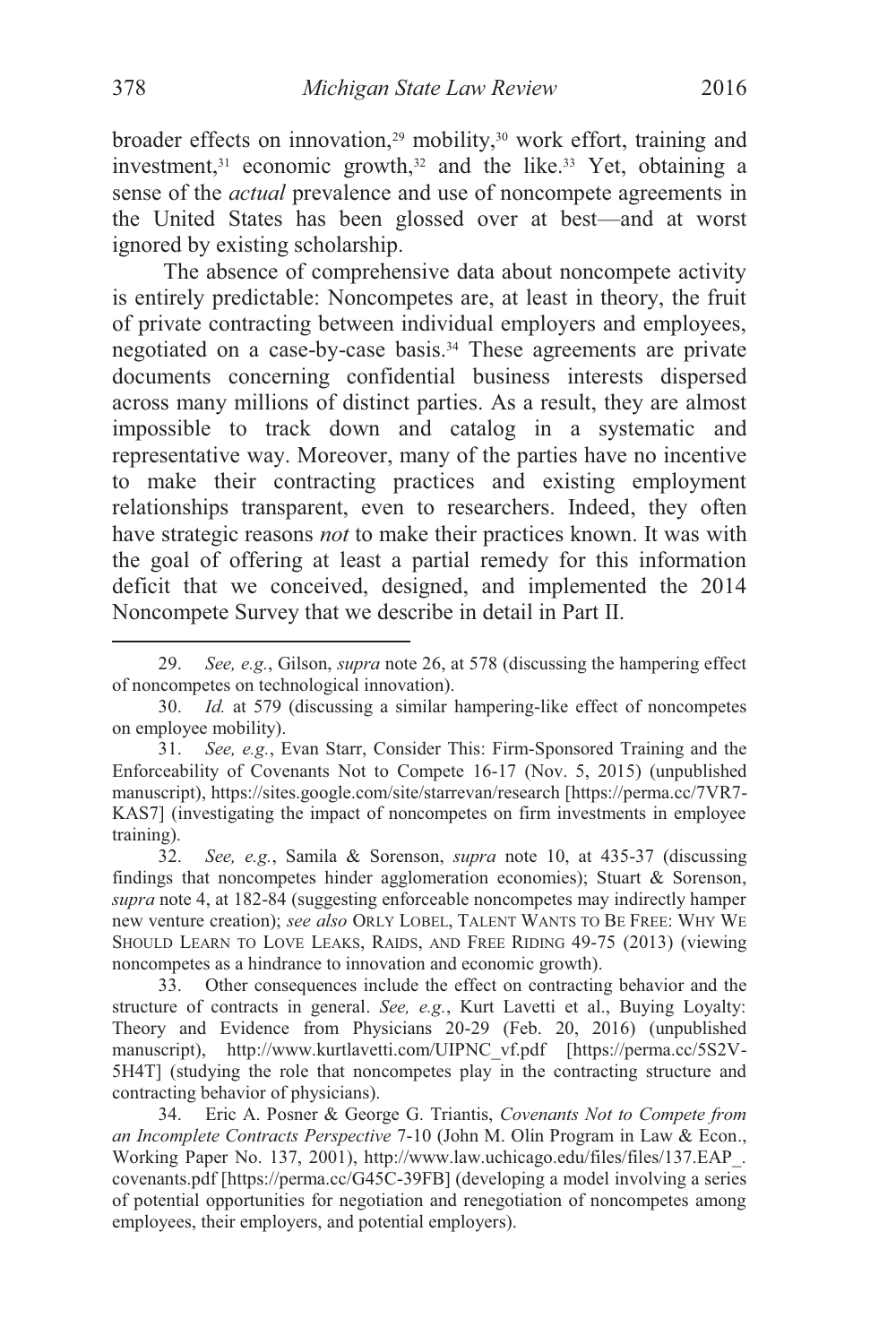#### A. Existing Research

 $\overline{a}$ 

Early American scholarly treatments of noncompetes and other restrictive covenants were based primarily on common law sources.<sup>35</sup> From their first use in England as early as the fifteenth century, covenants not to compete have been viewed with suspicion because of their inherently anticompetitive nature.36 Nevertheless, by the midtwentieth century, there was near-consensus among U.S. courts that noncompetes should be enforceable within reasonable limits.<sup>37</sup> The classic balancing test to determine whether the scope of a covenant not to compete puts it within reasonable bounds—sometimes referred to as the "rule of reason" test—has evolved little over time.<sup>38</sup> This three-part inquiry requires courts to examine the legitimate interests of the employer while also considering the impact that enforcement is likely to have on both the employee's interests and, notably, the public welfare.39

37. *See, e.g.*, Arthur Murray Dance Studios v. Witter, 105 N.E.2d 685, 691- 93 (Ohio Ct. Com. Pl. 1952) (citing numerous examples of early law review articles and case law disquisitions on the "reasonableness" standard for noncompetes).

38. *See* T. Leigh Anenson, *The Role of Equity in Employment Noncompetition Cases*, 42 AM. BUS. L.J. 1, 17 (2005) ("Notwithstanding . . . changing attitudes and conditions in the labor market, the English rule of reason remains the doctrinal scheme in a majority of states in this country."); Maureen B. Callahan, *Post-Employment Restraint Agreements: A Reassessment*, 52 U. CHI. L. REV. 703, 709 (1985) (noting that the English reasonableness rule stemming from *Mitchel v. Reynolds* "has survived virtually unchanged to the present day").

39. *See, e.g.*, Reliable Fire Equip. Co. v. Arredondo, 965 N.E.2d 393, 396- 97 (Ill. 2011). In this case, the court explains the reasonableness test as follows:

A restrictive covenant, assuming it is ancillary to a valid employment relationship, is reasonable only if the covenant: (1) is no greater than is required for the protection of a legitimate business interest of the employer-promisee; (2) does not impose undue hardship on the employeepromisor, and (3) is not injurious to the public. . . . Further, the extent of

 <sup>35.</sup> Well-known early overviews of the use of employment-related noncompetes in the United States include Charles E. Carpenter, *Validity of Contracts Not to Compete*, 76 U. PA. L. REV. 244, 244-71 (1928), and Winslow Drummond, Note, *Severability of Covenants in Partial Restraint of Trade: A New Rule*, 5 DUKE B.J. 115, 115-22 (1956).

 <sup>36.</sup> For a description of the early history of noncompetes and their anticompetitive character, see Blake, *supra* note 7, at 627 (tracking the development and use of covenants not to compete in the wake of the breakdown of the guild system in Britain). For a more recent decision invoking anticompetitive concerns, see, for example, Thiesing v. Dentsply Int'l, Inc., 748 F. Supp. 2d 932, 947 (E.D. Wis. 2010) ("Restrictive covenants limit one's right to work and to earn a livelihood and are therefore 'looked upon with disfavor, cautiously considered, and carefully scrutinized." (citations omitted)).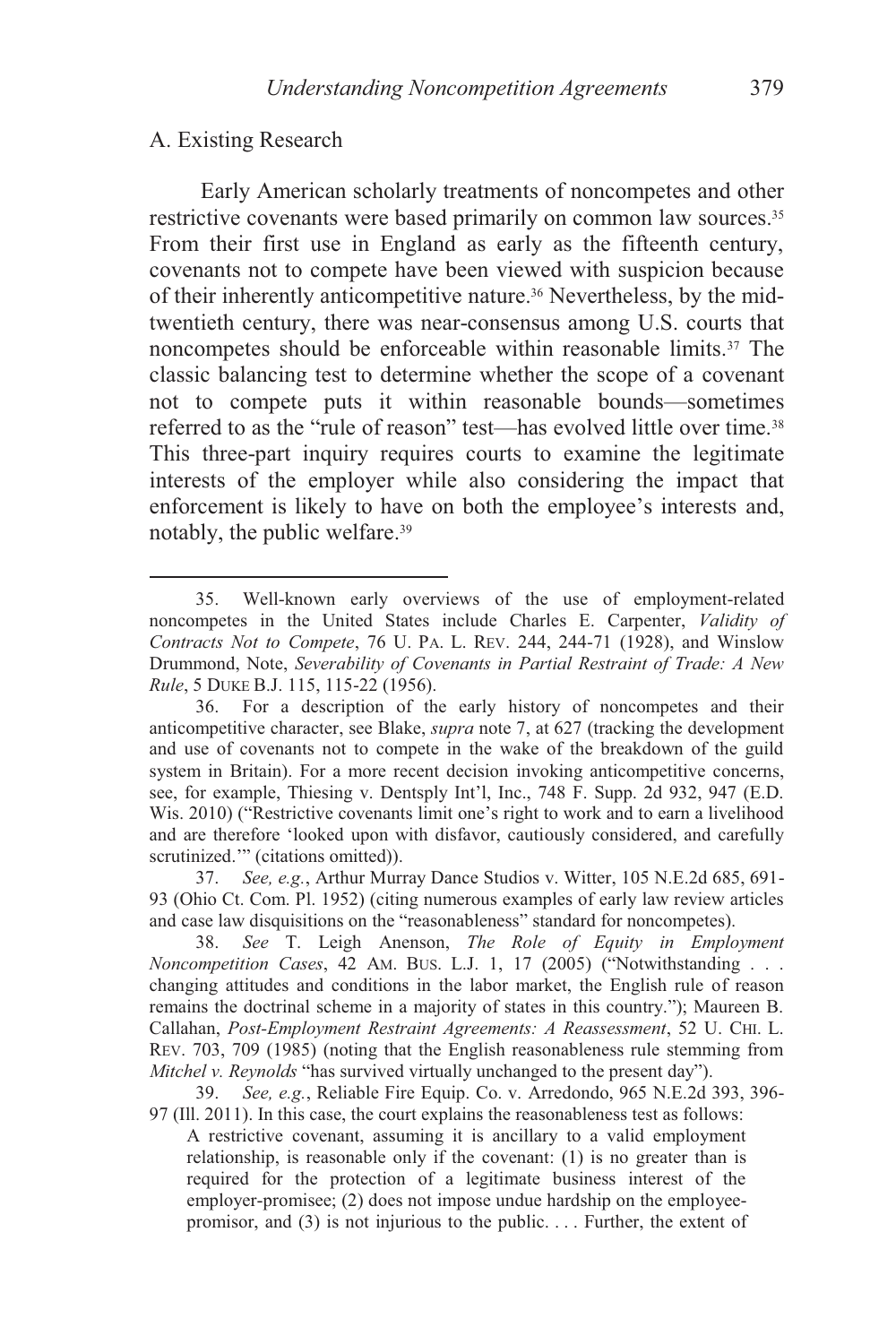As the U.S. labor market has shifted away from manufacturing and toward what some refer to as the knowledge economy, restrictive covenants have come under redoubled scrutiny. Many commentators claim that noncompetes are unfair to employees,<sup>40</sup> perhaps because the changing nature of employment has made such provisions more common.41 The most spirited criticism targets employers' tendencies to maximize the restrictive scope of any noncompete and to exploit their superior bargaining power in take-it-or-leave-it negotiations.42 For instance, employee fairness advocates are extremely suspicious of noncompete clauses, contending that while such agreements may theoretically protect employer interests, it is only at the clear and demonstrable expense of employee freedom.43

In any event, the ideal balance between employee freedom of choice and employer business interests is a complex question, and in practice, courts still struggle to find what they hope is equipoise.44

 41. While this assertion is subject to debate, it seems clear that the changing workplace—and the changing nature of knowledge itself—has affected how parties and courts view noncompetes. *See, e.g.*, Anenson, *supra* note 38, at 17-18 ("It is clear that businesses will continue to utilize contracts restraining competition in an effort to police faltering employee loyalty and to retain their competitive edge. The judicial trend also seems to be toward favoring employers in the protection of company-developed human capital and legitimate proprietary interests."); Griffin Toronjo Pivateau, *Preserving Human Capital: Using the Noncompete Agreement to Achieve Competitive Advantage*, 4 J. BUS. ENTREPRENEURSHIP & L. 319, 320-21 (discussing the greater need for noncompetition agreements in the face of drastic changes in information technology and the economic environment).

 42. Arnow-Richman, *supra* note 1, at 1214-15 (2001) (reviewing the substantive and procedural concerns intrinsic to drafting, negotiating, and enforcing employment noncompetes).

43. *Id.*; *see also* Stone, *supra* note 40, at 581-82.

44. *See, e.g.*, Michael J. Garrison & John T. Wendt, *The Evolving Law of Employee Noncompete Agreements: Recent Trends and an Alternative Policy Approach*, 45 AM. BUS. L.J. 107, 112 (2008) (finding that courts moved to be more "protective of the employee's interest in mobility" and that a trend of "heightened scrutiny of employee noncompete agreements reflects some of the fundamental changes taking place in the economy and in the workplace"); *see also* Stone, *supra* note 40, at 580 (discussing the inconsistencies with what is considered "reasonable," which "varies from state to state and from case to case").

the employer's legitimate business interest may be limited by type of activity, geographical area, and time.

*Id.* (citing comments to the RESTATEMENT (SECOND) OF CONTRACTS §§ 187 cmt. (b), 188(1) cmts. (a)-(d) (AM. LAW INST. 1981)).

<sup>40.</sup> *See, e.g.*, Katherine V.W. Stone, *The New Psychological Contract: Implications for the Changing Workplace for Labor and Employment Law*, 48 UCLA L. REV. 519, 577-92 (2001) (discussing employer abuse of superior bargaining position in the noncompete context).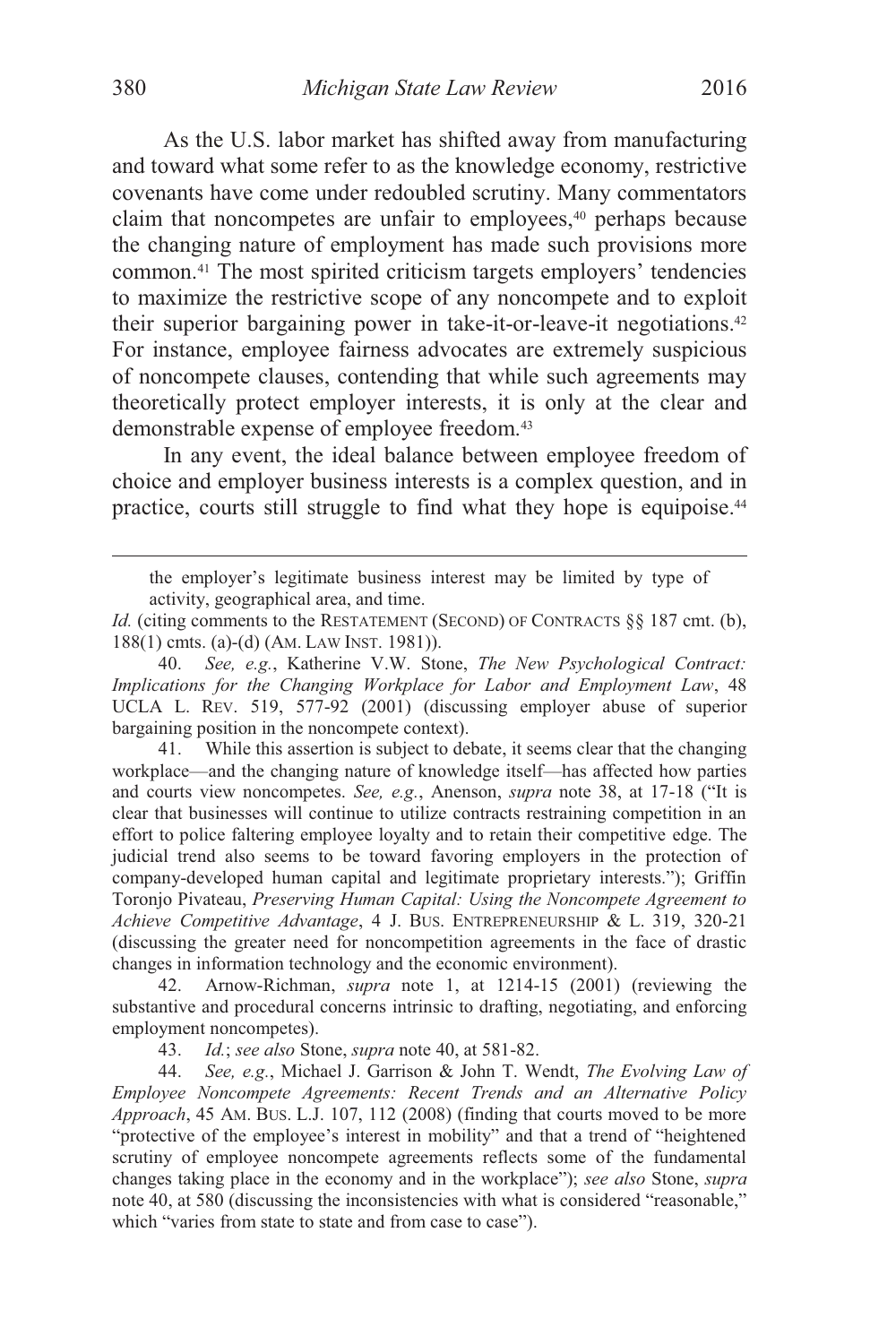Scholars, for their part, never cease complicating the picture by proposing refinements of the factors courts should consider and the processes courts should use in light of business realities.45

Early empirical research on noncompetes began in the 1990s with several articles assessing the litigation and enforcement of these contracts.46 The last 15 years have seen many more empirical studies, almost all of which followed in the wake of Ronald Gilson's wellknown article contrasting the use of noncompetes in the high-tech economies of Massachusetts's Route 128 area and California's Silicon Valley.47 Gilson argued that the differences in noncompete enforcement regimes across the two states played a significant role in the more pronounced rise of Silicon Valley.<sup>48</sup> His explanation which relied on the perception that high-tech workers in Silicon Valley were more mobile—was theoretical but intuitively attractive as a testable claim.49 Accordingly, variation in enforcement intensity

*Id.* at 578.

 $\overline{a}$ 

 49. *See id.* This is evidenced by the fact that others have used Gilson's work as a foundation for further empirical investigation. For example, one 2006 study addressed Gilson's thesis by comparing mobility rates in high-tech industries in Silicon Valley to mobility rates in non-high-tech industries elsewhere in California. This study found that employee mobility elsewhere in the state was consistent with

 <sup>45.</sup> *See generally* Norman D. Bishara, *Covenants Not to Compete in a Knowledge Economy: Balancing Innovation from Employee Mobility Against Legal Protection for Human Capital Investment*, 27 BERKELEY J. EMP. & LAB. L. 287 (2006) (advocating for learning from the law and economics, labor mobility, and employee rights approaches—including balancing benefits and costs of enforcement with protecting specific classes of employees—which would maximize positive knowledge spillovers associated with employee mobility). This tension is more visible when considering the broader business consequences of noncompetes and how they impact both business strategy and employee interests. *See generally* Bishara & Orozco, *supra* note 12 (discussing disputes between employers and employees over knowledge ownership). Ethical considerations further tweak this challenge. *See generally* Norman D. Bishara & Michelle Westermann-Behaylo, *The Law and Ethics of Restrictions on an Employee's Post-Employment Mobility*, 49 AM. BUS. L.J. 1 (2012).

<sup>46.</sup> *See, e.g.*, Helen LaVan, *A Logit Model to Predict the Enforceability of Noncompete Agreements*, 12 EMP. RESP. & RTS. J. 219, 226-34 (2000) (analyzing a random sample of litigated cases to discern whether certain factors can predict court decisions); Peter J. Whitmore, *A Statistical Analysis of Noncompetition Clauses in Employment Contracts*, 15 J. CORP. L. 483, 493-94 (1990) ("The study presented in this [a]rticle relies on the assumption that judicial decisions in noncompetition clause cases are a function of the differing combinations of facts . . . a statistical analysis of the relationships between the facts and outcomes of each case should enable lawyers to better understand and predict judicial enforcement of noncompetition clause cases.").

 <sup>47.</sup> Gilson, *supra* note 26, at 578-80.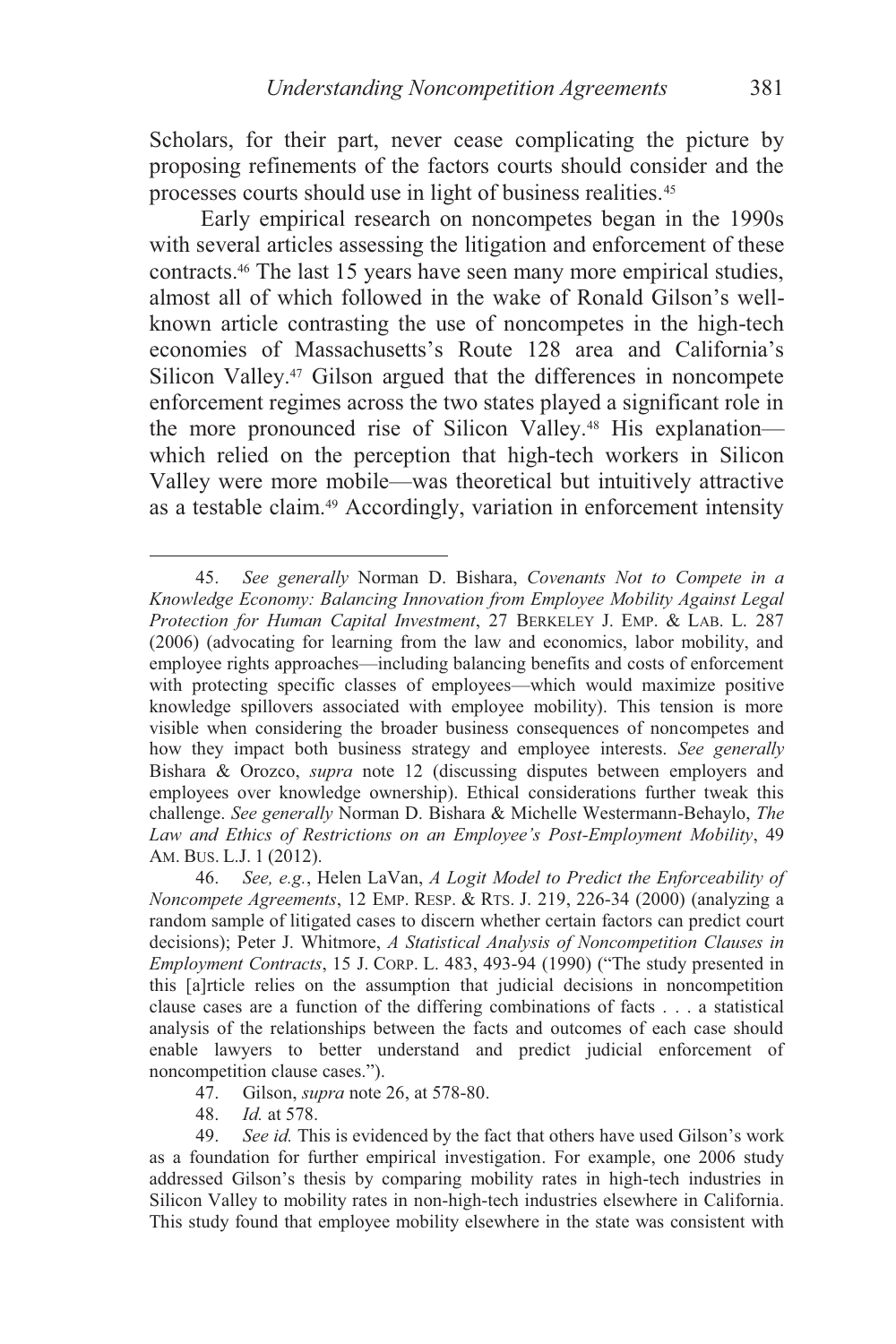$\overline{a}$ 

across the states started drawing the attention of legal academics,<sup>50</sup> and empirically minded researchers began using more rigorous methods to evaluate the role of noncompetes.

These scholars have examined a broad array of outcomes: employee mobility,<sup>51</sup> human capital investment and training,<sup>52</sup> the formation and growth of agglomeration economies,<sup>53</sup> innovation,<sup>54</sup> and new venture creation,<sup>55</sup> including spinouts.<sup>56</sup> These studies bring to bear a range of empirical strategies both to identify the various effects of noncompete enforceability and to measure noncompete enforceability itself. Yet each of these studies also relies on a set of shared underlying assumptions about the nature and importance of state enforcement measures and about the absolute and relative prevalence of noncompete usage across states, types of employees and positions, and categories of industry.57

rates of mobility in other states. Bruce Fallick et al., *Job-Hopping in Silicon Valley: Some Evidence Concerning the Microfoundations of a High-Technology Cluster*, 88 REV. ECON. & STAT. 472, 475-81 (2006).

50. *See, e.g.*, Glynn, *supra* note 27, at 1418-24 (discussing the effect of noncompetes in the context of intrastate choice-of-law and choice-of-forum clauses); *see also* Gillian Lester & Elizabeth Ryan, *Choice of Law and Employee Restrictive Covenants: An American Perspective*, 31 COMP. LAB. L. & POL'Y J. 389 (2010) (focusing on the choice-of-law issues surrounding noncompetes that cause courts to take different approaches).

51. *See, e.g.*, Marx et al., *supra* note 9, at 884 (finding that the passage of the Michigan Antitrust Reform Act in the 1980s, which permits reasonable noncompetes, negatively impacted the mobility of patent holders in Michigan).

52. *See* Paul H. Rubin & Peter Shedd, *Human Capital and Covenants Not to Compete*, 10 J. LEGAL STUD. 93 (1981). Although not empirical, this important piece of legal scholarship was the first to apply economist Gary Becker's general and specific human capital theory to noncompete agreements.

53. *See* Fallick et al., *supra* note 49, at 481 ("Our finding of a California effect on mobility lends support to Gilson's hypothesis that the unenforceability of noncompete agreements under California state law enhances mobility and agglomeration economies in IT clusters.").

54. *See* Garmaise, *supra* note 8 (finding lower research and development expenditures by publically traded firms in noncompete-enforcing states); *see also* Raffaele Conti, *Do Non-Competition Agreements Lead Firms to Pursue Risky R&D Projects?*, 35 STRATEGIC MGMT. J. 1230, 1232 (2014).

55. *See* Stuart & Sorenson, *supra* note 4, at 183 ("Enforceable non-compete and non-solicitation covenants also may indirectly hamper new venture creation by depressing the life chances of early-stage companies.").

56. *See, e.g.*, Evan P. Starr et al., *Screening Spinouts? How Noncompete Enforceability Affects the Creation, Growth, and Survival of New Firms* (U.S. Census Bureau Ctr. Econ. Studies, Working Paper No. 14-27, 2014) (analyzing the impact of noncompetes on the process of spinout formation).

 57. *See infra* Part III (discussing the complexities of the measurement of state enforcement intensity).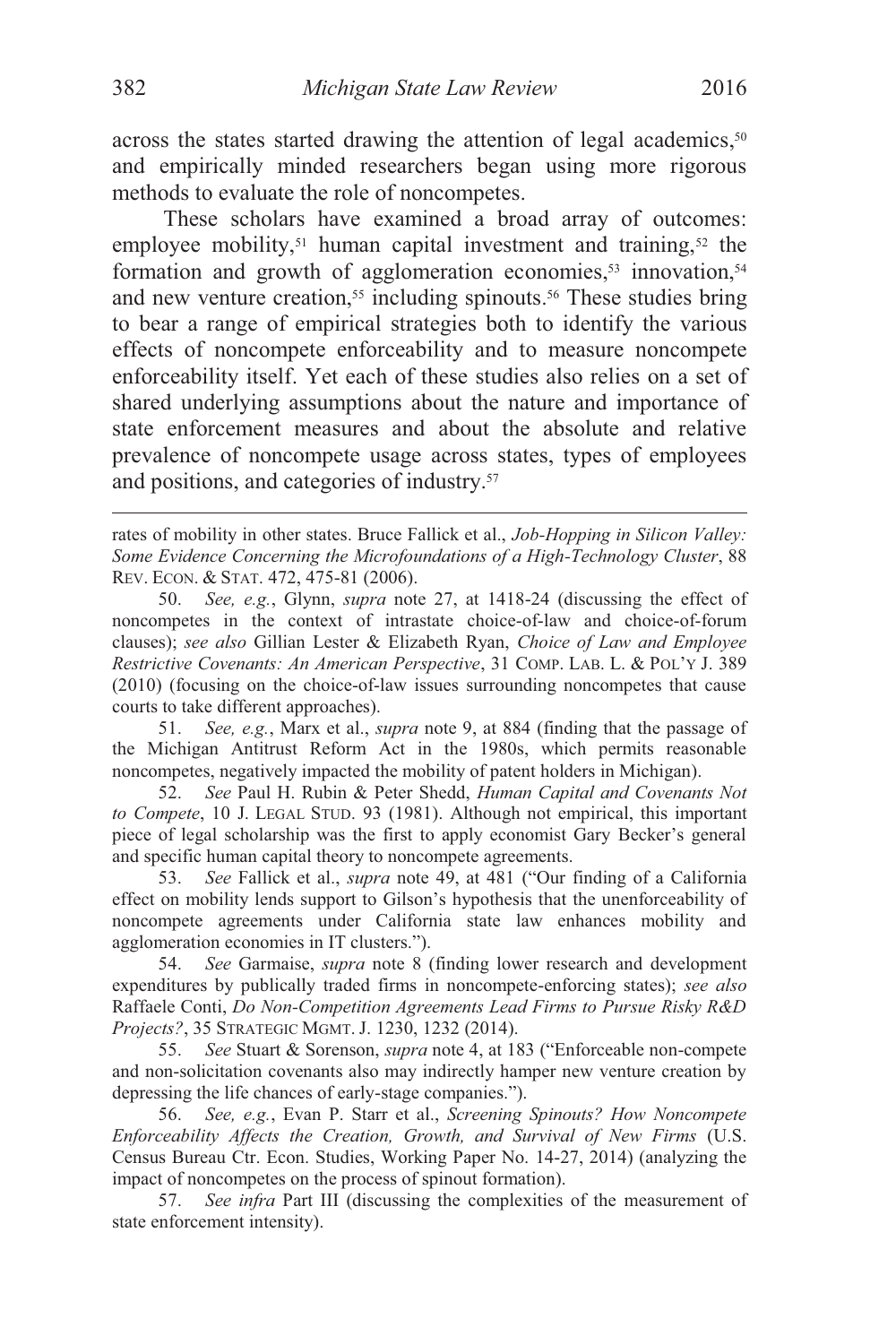This rise in the empirical analysis of noncompetes and their possible consequences, the underlying assumptions of this body of work, and the remaining gaps in our understanding have already been carefully assessed by noncompete scholars.<sup>58</sup> Nevertheless, a brief reprise of the substance of the critiques of this literature is important to understand this Article's premise: We simply have no reliable way of knowing when, how often, or even why noncompetes and other restrictive covenants are actually used.

To date, we have identified 24 significant empirical studies that consider the use of noncompetes in the United States.<sup>59</sup> Broadly speaking, only six of the studies contain data on whether an employee has signed a noncompete.<sup>60</sup> Four of those examine top U.S. public company executives (as these contracts are accessible),<sup>61</sup> one focuses on physicians,<sup>62</sup> and one concerns engineers.<sup>63</sup> Three other studies catalog noncompete usage across employers,<sup>64</sup> and two use

 $\overline{a}$ 

 61. *See, e.g.*, Stewart J. Schwab & Randall S. Thomas, *An Empirical Analysis of CEO Employment Contracts: What Do Top Executives Bargain For?*, 63 WASH. & LEE L. REV. 231, 254-57 (2006) (examining employment contracts with CEOs of U.S. public companies); *see also* Bishara et al., *supra* note 1, at 9-10 (finding that top executives' employment contracts often contain noncompete agreements alongside other restrictive covenants); Garmaise, *supra* note 8 (analyzing the impact of noncompetition clauses on the mobility of U.S. public company executives).

 62. *See* Lavetti et al., *supra* note 33 (examining how noncompetes can alleviate inefficiencies in skilled services firms, particularly focusing on physicians).

 63. *See* Matt Marx, *The Firm Strikes Back: Non-Compete Agreements and the Mobility of Technical Professionals*, 76 AM. SOC. REV. 695, 697 (2011) (studying the effect of noncompetes on technical professionals based on personal interviews with a relatively modest sample of engineers).

 64. *See* Steven N. Kaplan & Per Strömberg, *Financial Contracting Theory Meets the Real World: An Empirical Analysis of Venture Capital Contracts*, 70 REV. ECON. STUD. 281, 289 (2003) (studying the incidence of founder noncompete clauses across a range of startup companies); *see also* William P. Galle, Jr. & Clifford M. Koen, *Reducing Post-Termination Disputes: A National Survey of Contract Clauses Used in Employment Contracts*, 9 J. INDIVIDUAL EMP. RTS. 227, 239 (2000) (summarizing the usage of noncompete clauses in employment contracts); Soc'y for Hum. Resource Mgmt., Survey on Non-Compete Agreements (Apr. 23, 2007), *available at* https://www.shrm.org/research/surveyfindings/ documents/does\_20your\_20organization\_20require\_20employees\_20to\_20sign\_20non -compete 20agreements .ppt (providing data on the use of noncompetes for less than 400 human resource professionals).

 <sup>58.</sup> *See, e.g.*, Norman D. Bishara & Evan Starr, *The Incomplete Noncompete Picture*, 20 LEWIS & CLARK L. REV. 497, 514-30 (2016) (tallying methodological concerns in the empirical noncompete literature at length).

<sup>59.</sup> *Id.* at 500-01.

<sup>60.</sup> *Id.* at 514-17.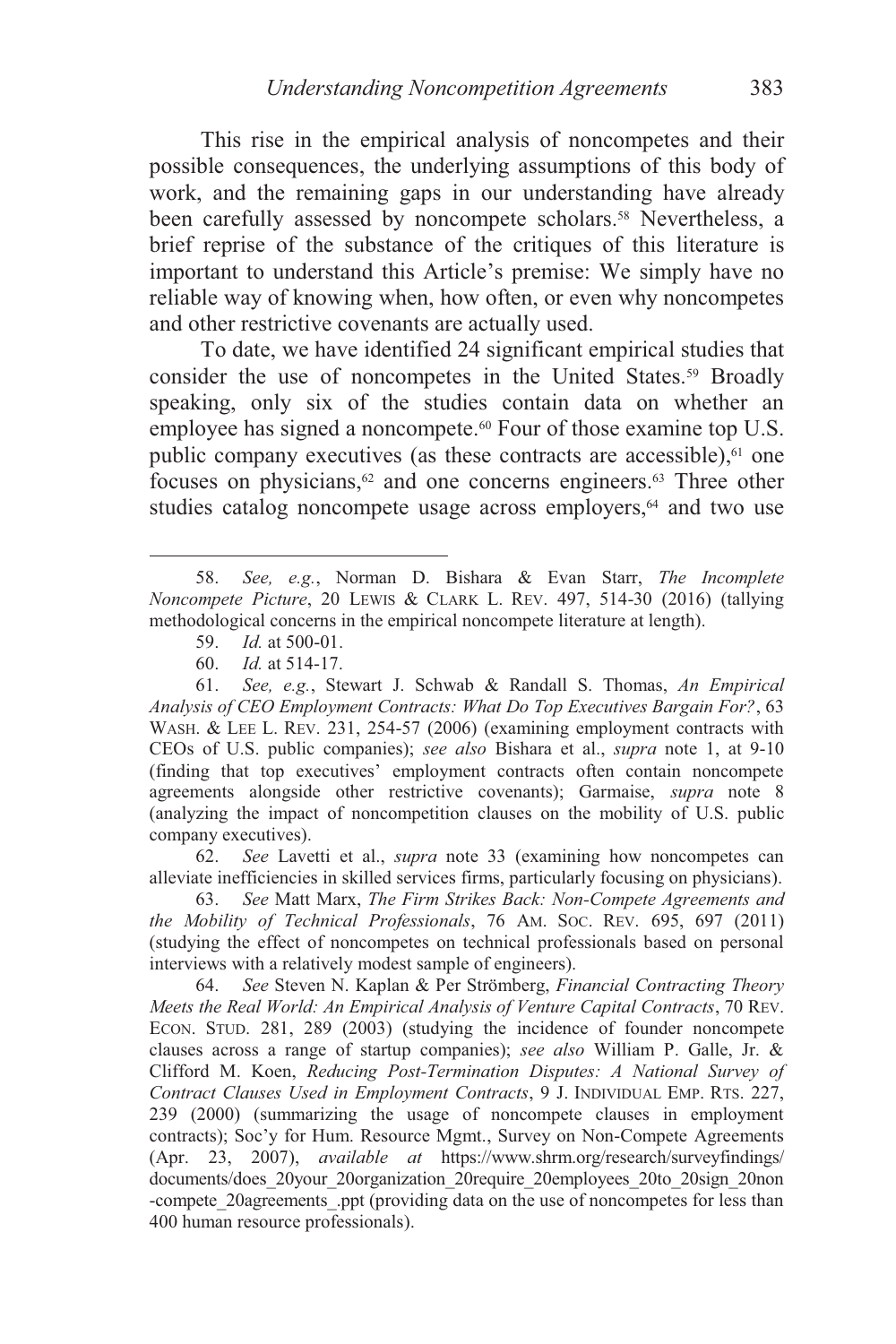experimental methods to examine noncompetes.<sup>65</sup> The remaining studies involve the effects of noncompete enforceability, but notably, none generates or utilizes information on who is actually *bound* by noncompete agreements.66 In our review below, we do not address the specific findings of these articles. Rather, we highlight concerns about how much we can truly learn from these studies—regardless of

the specific outcome of interest—given their limitations and the centrality of their perhaps invalid assumptions.

The empirical articles that address individual professions are useful in that they study people who have signed noncompete agreements, including some high-impact management employees.<sup>67</sup> This body of research gives insight into the noncompete contracting behavior of employers and particular employee groups. However, the studies are discrete, providing information on merely a sliver of the U.S. labor force. Even if these employees are representative of their professions, they are drawn from a small sample of jurisdictions and ultimately only account for a very small proportion of the U.S. workforce—approximately 0.87%.<sup>68</sup> Generalizing about the effects of noncompetes from these discrete studies is therefore highly unreliable, particularly when the studies are cited as justifications for reforms that will affect all employees.<sup>69</sup>

 <sup>65.</sup> *See* Bishara & Starr, *supra* note 58, at 519-22 (discussing a behavioral study intended to monitor the motivation and performance of participants under conditions mimicking a noncompete constraint); *see also* Amir & Lobel, *supra* note 12, at 847 (describing the same behavioral study).

<sup>66.</sup> *See* Bishara & Starr, *supra* note 58, at 533-35 (raising concerns that these studies do not account for the rate at which employees actually sign noncompetition agreements).

 <sup>67.</sup> *See, e.g.*, Bishara et al., *supra* note 1, at 3 (studying many executive employment contracts and finding that 80% of the CEOs in the sample with explicit contracts had signed a covenant not to compete).

<sup>68.</sup> *See* Bishara & Starr, *supra* note 58, at 500-01.

 <sup>69.</sup> For example, consider one study of the impact of noncompete policy on the mobility of Michigan "knowledge workers" who file patents. Matt Marx et al., *Regional Disadvantage? Employee Non-Compete Agreements and Brain Drain*, 44 RES. POL'Y 394, 394-404 (2015). This study cleverly examines the movement of patent-filing inventors, but does not necessarily tell us anything about the mobility of the vast majority of other types of employees—for instance, innovators for whom patent filing is not particularly relevant to performance or output. Regardless, these interesting but limited results—derived exclusively from a Michigan legal change in the mid-1980s—can be overemphasized and taken out of context. Media reports, for example, may make sweeping statements about *all* types of employees when facing a study of this sort. *See* Bloomberg, *Laws on Noncompete Agreements Hurt Michigan, New Study Says*, CRAIN'S DETROIT BUS. (Mar. 18, 2015, 5:12 AM), http://www.crainsdetroit.com/article/20150318/NEWS01/150319843/laws-on-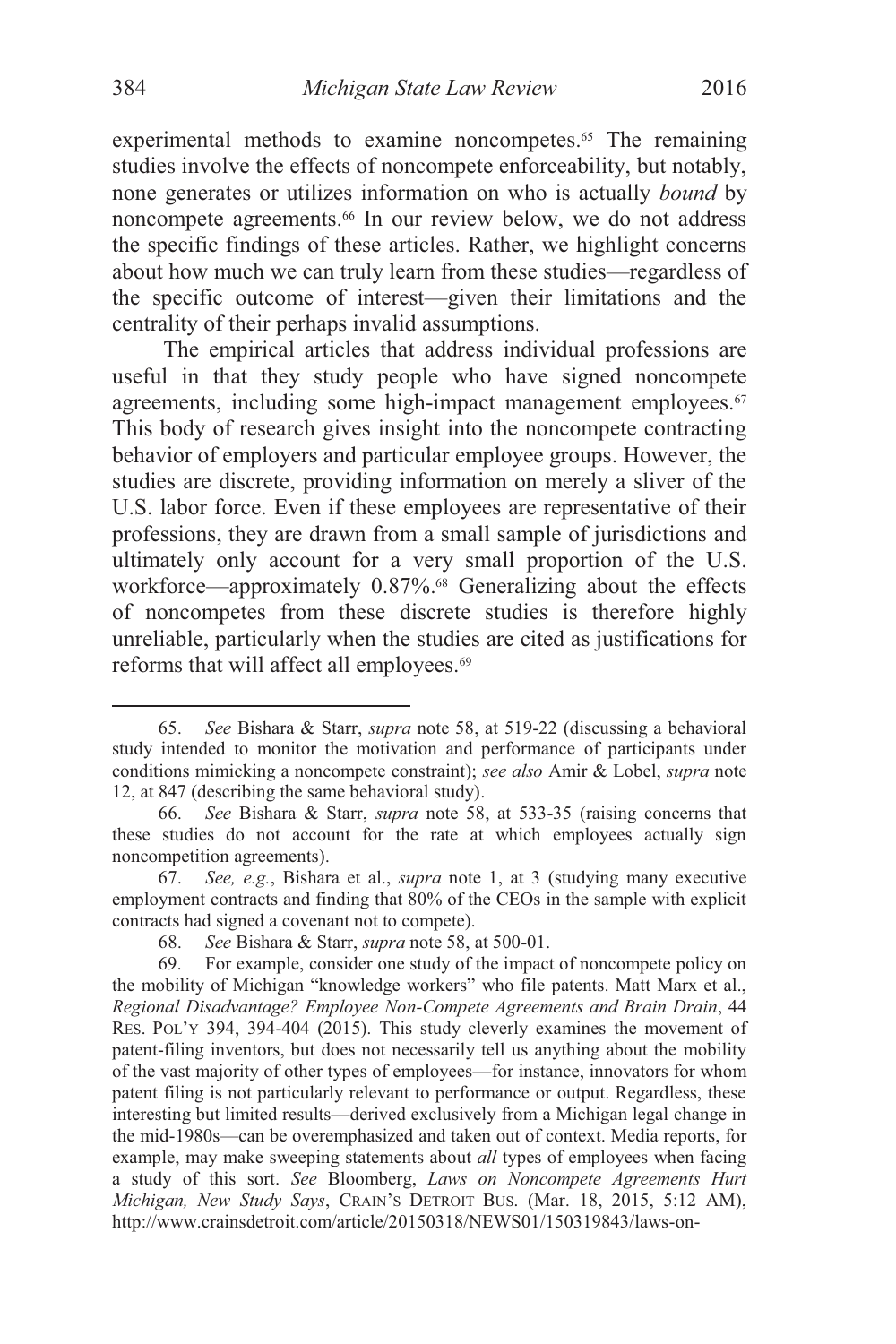The three articles that discuss the use of noncompetes among employers are limited by both the lack of discussion of within-firm variation in the use of noncompetes and the lack of analysis linking the use of noncompetes to firm-level outcomes.70

The experimental studies are helpful contributions to our understanding because the use of noncompete agreements is likely to be nonrandom; with observational data, the nonrepresentative set of individuals who are asked to sign noncompetes can make it difficult to identify the true effects of such agreements.71 Aside from potential criticisms of the methodologies of these studies and their use of small samples of participants in laboratory situations,<sup>72</sup> universalizing the findings of these articles to all types of employees across a wide range of demographics such as age, gender, experience, industry, education, annual earnings, and geographic region is questionable, to say the least.<sup>73</sup> Furthermore, these laboratory studies randomly assign noncompete status—essentially forcing participants to sign—and hence do not allow any type of negotiation or variation in incentives or information to be built into the contracting environment.

The batch of scholarship that relies on variation in noncompete enforceability across or within jurisdictions (without data on who is bound) constitutes the bulk of the noncompete literature and suffers from numerous shortcomings related to both measuring the law and

70. *See* Bishara & Starr, *supra* note 58, at 519.

 $\overline{a}$ 

- 71. *See, e.g.*, Amir & Lobel, *supra* note 12, at 847-52.
- 72. *See* Bishara & Starr, *supra* note 58, at 519-22.

 73. For a discussion of how situational effects of small scale economics laboratory research raise external validity and generalizability issues, see Francesco Guala, *Methodological Issues in Experimental Design and Interpretation*, *in* The OXFORD HANDBOOK OF PHILOSOPHY OF ECONOMICS 280, 298-99 (Harold Kincaid & Don Ross eds., 2009) ("The 'external validity' of experiments is one of the most sensitive and controversial issues in experimental economics," and "[t]he common perception for a long time has been that the very possibility of the experimental approach in economics was at stake in this controversy, and, perhaps, for this reason both experimenters and their critics have been seeking universal a priori answers to the question of generalizability."); *see also* Linda J. Luecken & Rika Tanaka, *Health Psychology*, *in* RESEARCH METHODS IN PSYCHOLOGY 245, 256 (Irving B. Weiner ed., 2013) (discussing highly controlled studies and controlling for variation and causal inferences in psychological studies); *id.* ("The careful selection of participants and controlled laboratory settings allows researchers to minimize other potential sources of variation in physiological reactivity. Nevertheless, the question remains as to whether findings from controlled laboratory studies generalize to responses in 'real life' and are representative of the larger population.").

noncompete-agreements-hurt-michigan-new-study-says [https://perma.cc/5YMH-NCQX] ("It's a homegrown brain drain, the researchers say, stripping some regions of local talent while enriching others.").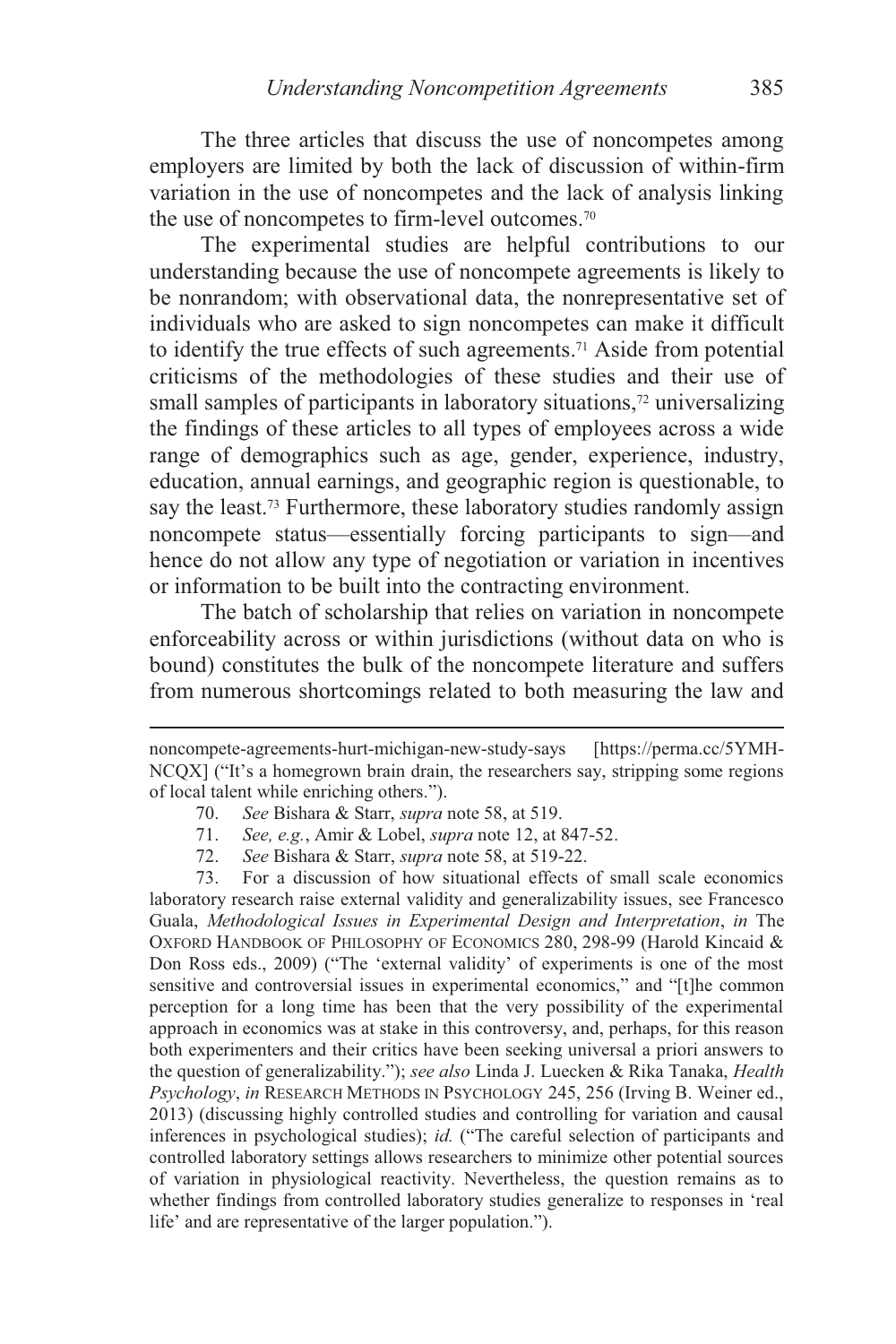the lack of information on who signs noncompetes.74 Unfortunately, whether a state allows for some minimal enforcement or instead prohibits all enforcement ends up having little import, and only very few states completely ban noncompetes.75 Most states provide some level of moderate enforcement—with a few outliers on each extreme of either aggressive enforcement or a complete enforcement ban.76 When researchers opt to rely on an outmoded and inaccurate binary legal enforcement variable, they are, in effect, incorporating into their empirical analysis demonstrably false assumptions about state legal environments.<sup>77</sup> Other studies rely on the summary findings drawn from practitioner treatises, but these sources may not be updated regularly and may lack a uniform approach across states.78 Embedded in these assumptions is a reliance on the false notion that noncompete law does not evolve.79 Legal scholars do sometimes recognize that such reliance is misplaced,<sup>80</sup> but researchers in other disciplines may treat "noncompete law" as unchanging.<sup>81</sup>

 <sup>74.</sup> See generally the detailed discussion in Bishara & Starr, *supra* note 58, at 522-33, regarding the limitations of studies of noncompete enforceability. See also *infra* Part III's examination of enforcement intensity and its measurement in existing scholarship.

 <sup>75.</sup> In contrast, for a comprehensive view of the relative strength of noncompete enforcement policies in all 51 U.S. jurisdictions, see generally Norman D. Bishara, *Fifty Ways to Leave Your Employer: Relative Enforcement of Covenants Not to Compete, Trends, and Implications for Employee Mobility Policy*, 13 U. PA. J. BUS. L. 751, 772-80 (2011).

<sup>76.</sup> *Id.* at 780 ("[T]he majority of states have followed a moderate course that seems to comport with traditional noncompete aesthetics of moderation through narrowly tailored and balanced—and reasonable—protectable interests that foster business investments in workers' human capital."); *see also infra* Figure 3 (demonstrating, in one coding approach, the smooth trend in enforcement intensity across states).

<sup>77.</sup> *See* Bishara, *supra* note 75, at 762 (critiquing the use of a "'yes' or 'no'" enforcement variable in some empirical studies, which treat the enforcement or non-enforcement of noncompetes as absolute); *see also* Jonathan Barnett & Ted M. Sichelman, *Revisiting Labor Mobility in Innovation Markets* (SSRN Working Paper), http://papers.ssrn.com/sol3/papers.cfm?abstract\_id=2758854 (Apr. 4, 2016) (criticizing the underlying assumptions of the use of an enforceability variable in several studies).

 <sup>78.</sup> For a critique of empirical investigations relying solely on the Malsberger practitioner treatise for a simplified noncompete enforcement variable, see Bishara & Starr, *supra* note 58, at 522-24.

 <sup>79.</sup> *See, e.g.*, Stuart & Sorenson, *supra* note 4, at 190 (using the Malsberger treatise to categorize states as simply either noncompete enforcing or non-enforcing jurisdictions).

 <sup>80.</sup> *See, e.g.*, Grant R. Garber, *Noncompete Clauses: Employee Mobility, Innovation Ecosystems, and Multinational R&D Offshoring*, 28 BERKELEY TECH.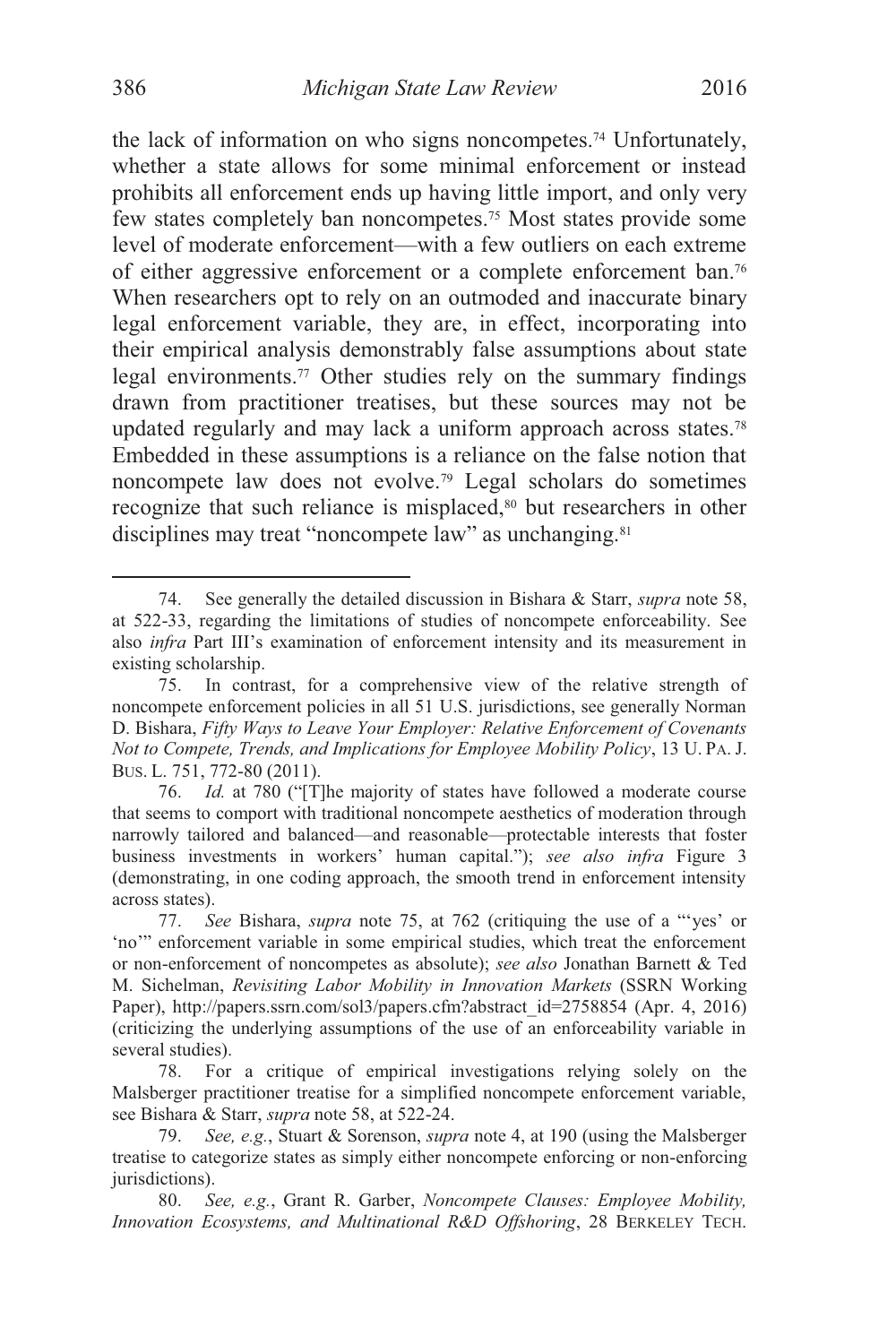Leaving measurement issues aside, without data on who signs noncompetes, studies that rely on noncompete enforceability alone must necessarily be viewed with caution, especially when the authors claim that the effects of enforceability are the same as the effects of noncompete agreements themselves.<sup>82</sup> Differences between enforcing and non-enforcing states may be driven by some unobserved and therefore omitted state-level factor, and without being able to show that the observed differences are due to those who sign noncompetes, such studies can do very little to allay serious identification concerns. Noncompete enforceability and the actual use of noncompetes are two distinct concepts, and finding that labor market outcomes differ in states that have greater noncompete enforceability may imply little about the effects of noncompetes themselves. Noncompetes may have chilling effects on employee mobility even in non-enforcing states if individuals believe their noncompete may be enforceable. This perspective underlines the fact that when enforceability is the key variable, *awareness* of the enforceability level itself is equally crucial to understand. Most studies assume perfect knowledge of noncompete laws by both firms and employees, but this assumption is highly doubtful, especially for employees.<sup>83</sup>

Some commentators also place their trust in distillations of reported litigation as surrogate measures for both the prevalence of noncompetes and growth trends in their use.<sup>84</sup> Unfortunately, legal

 $\overline{a}$ 

 83. *See, e.g.*, Pauline Kim, *Bargaining with Imperfect Information: A Study of Worker Perceptions of Legal Protection in an At-Will World*, 83 CORNELL L. REV. 105, 106 (1997) ("While many commentators have questioned the assumption that workers are legally informed, the debate has been characterized by a remarkable dearth of empirical information. This study, by directly testing workers' knowledge of the relevant legal rules, offers empirical evidence contradicting the assumption of full information commonly made by defenders of the at-will rule. Far from understanding 'the footing on which they have contracted,' workers appear to systematically overestimate the protections afforded by law, believing that they have far greater rights against unjust or arbitrary discharges than they in fact have under an at-will contract.").

84. *See, e.g.*, Greenhouse, *supra* note 14; *see also* Bob Sullivan, *Are Noncompete Clauses Getting out of Control?*, CNBC (June 25, 2014, 9:35 AM), http://www.cnbc.com/2014/06/25/are-noncompete-clauses-getting-out-of-control.html [https://perma.cc/M9XP-NMMV].

L.J. 1079, 1095-101 (2013) (explaining the history of noncompete law and the variation in enforcement levels); Garrison & Wendt, *supra* note 44, at 111 (tracking the evolution of noncompete law and state struggles to find workable policies).

 <sup>81.</sup> *See, e.g.*, Stuart & Sorenson, *supra* note 4, at 182.

 <sup>82.</sup> *See, e.g.*, Garmaise, *supra* note 8, at 1 ("We study the effects of noncompetition agreements by analyzing time-series and cross-sectional variation in the enforceability of these contracts across US states.")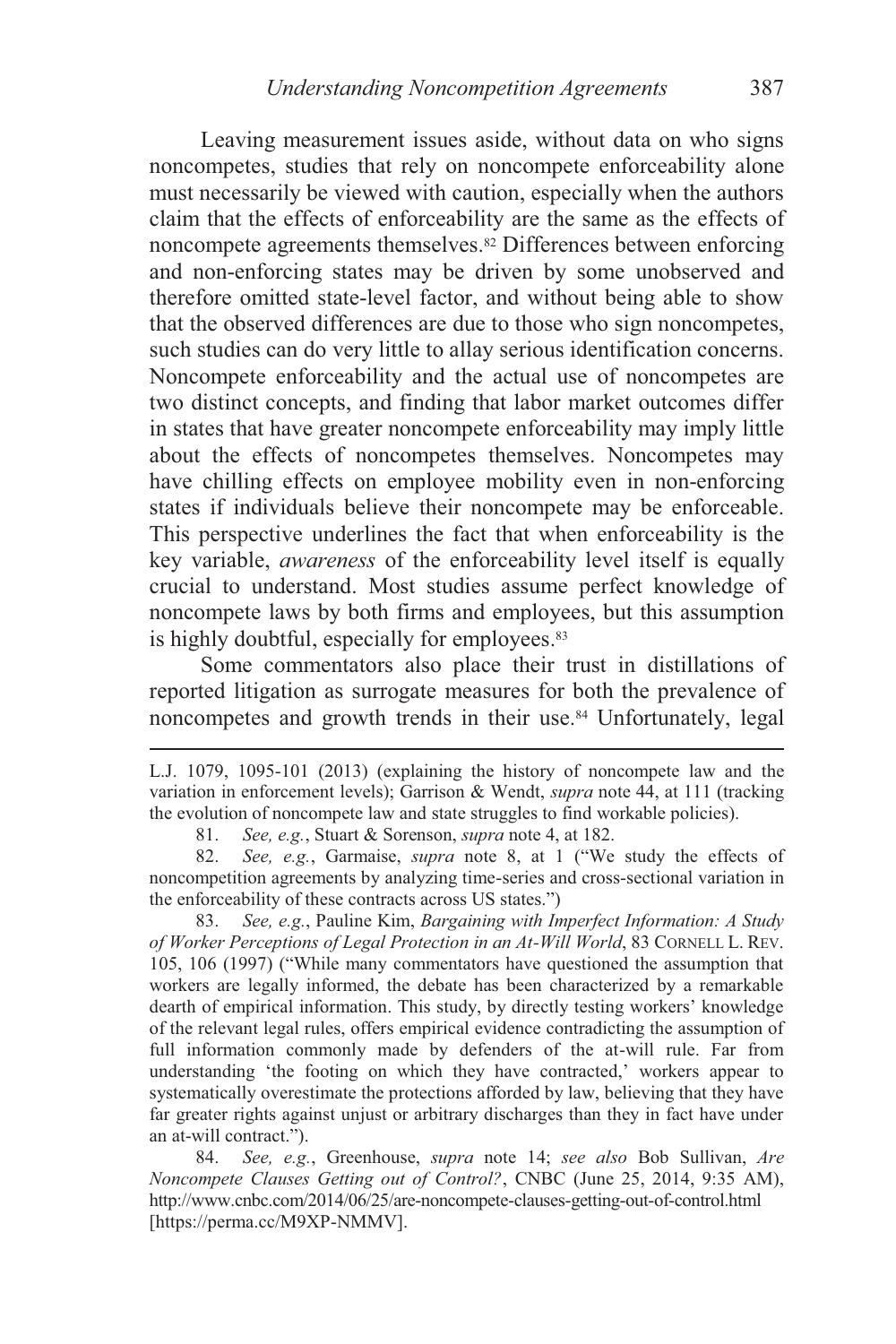database searches only reveal *reported* cases—in other words, the relative handful of legal disputes that are not settled before trial, are submitted for judicial review, and are legally interesting enough to be reported within a given jurisdiction's judicial opinion reporting system.<sup>85</sup> Many issues arise from the use of these case aggregations.<sup>86</sup> If nothing else, they inaccurately suggest the existence of relatively little noncompete activity—the very distorted tip of the iceberg. Moreover, a change in a state's legal framework may alter employee and employer behavior in unanticipated or offsetting ways that are unobservable using a reported case yardstick. For example, a strong noncompete enforcement policy might lead to more noncompete agreements but might also produce a chilling effect (or so-called *in terrorem* effect) in which fewer employees behave in ways likely to generate litigation, which might ultimately lead to *fewer* reported opinions.87 Methodologies that rely on reported cases might conclude that noncompetes have become less important in these circumstances when exactly the opposite conclusion would be true.

Collectively, the empirical studies to date are surely important contributions to our understanding of how restrictive covenants are enforced and how they impact certain, specific groups of labor force participants. But in the end, by omitting information on who signs noncompetes and by studying only a tiny proportion of the U.S. labor force, they tell us little about how noncompetes themselves operate, and collectively they fail to provide us with any findings that can be generalized to the U.S. labor force as a whole. Obvious gaps in our understanding include worker perceptions, the dynamics of *ex ante* and *ex post* negotiation, and the prevalence and content (across and within jurisdictions and industries) of noncompetes.<sup>88</sup>

 <sup>85.</sup> For an example of research that relies on case database searches to measure the prevalence of noncompete agreements, see Whitmore, *supra* note 46, at 526. Other legal scholars have used reported noncompete cases as informative data points in explaining the relevance of noncompetition agreements in the U.S. in the last few decades. *See* Gillian Lester, *Restrictive Covenants, Employee Training, and the Limits of Transaction-Cost Analysis*, 76 IND. L.J. 49, 54-59 (2001); *see also*  Stone, *supra* note 40, at 577.

<sup>86.</sup> *See* Lee Epstein & Gary King, *The Rules of Inference*, 69 U. CHI. L. REV. 1, 52-54 (2002); *see also* George L. Priest & Benjamin Klein, *The Selection of Disputes for Litigation*, 13 J. LEGAL STUD. 1, 5 (1984).

 <sup>87.</sup> *See e.g.*, Bishara et al., *supra* note 1, at 38-40 (finding that executive contract negotiations often yield reasonable and enforceable noncompete agreements that comply with underlying noncompete enforcement principles and state law).

<sup>88.</sup> *See* Bishara & Starr, *supra* note 58, at 530-36 (highlighting the fact that these studies' assumptions about enforceability as an option may have some impact on the *ex ante* and *ex post* behavior of the parties).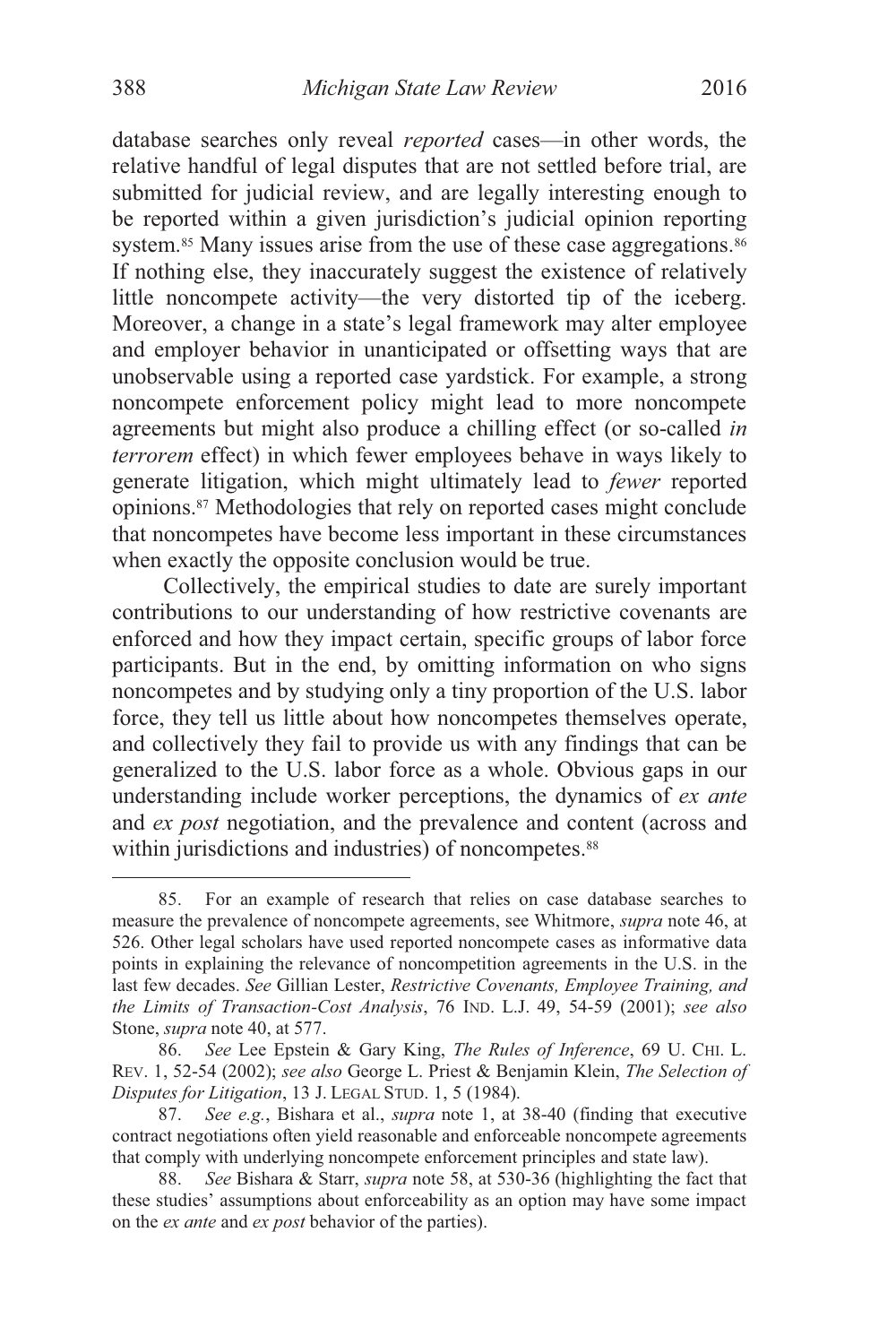Nevertheless, scholars and policymakers alike continue to draw conclusions about the implications of this body of research, often using it—or some part of it—as a basis for developing and making policy recommendations. For example, one well-known stream of scholarship takes the tidy position that noncompetes and other competitive restrictions are fundamentally harmful to a wide range of interests, including innovation and employee mobility.89 Orly Lobel argues that the innovation-stunting influence of noncompetes is so great that states ought not to allow them at all.<sup>90</sup> Viva Moffat maintains that noncompete agreements are the "wrong tool" for protecting knowledge assets and advocates for a uniform ban across the United States.<sup>91</sup> Others have performed targeted noncompete data collection—in specific regions and industries—to more deeply explore the arguments for and against noncompetes. For instance, Robert Gomulkiewicz has demonstrated that fears over noncompetes limiting high-tech worker mobility may be exaggerated.<sup>92</sup> Although other scholars have emphasized the frequency of noncompetes in high-tech industries, the effects of noncompetes they claim are perhaps more pronounced than the actual incidence of enforcement by these employers would suggest.<sup>93</sup>

### B. Burgeoning Policy Responses

Coincident with the expanding and diverse body of academic research on noncompetes, policymakers have recently shown intense interest in the associated legal reform questions.94 State legislatures have begun to consider taking real action in response to what many

 <sup>89.</sup> S*ee generally* LOBEL, *supra* note 32 (critiquing all use of restrictive covenants, including noncompetes).

 <sup>90.</sup> *Id.*

 <sup>91.</sup> Viva R. Moffat, *Making Non-Competes Unenforceable*, 54 ARIZ. L. REV. 939, 984 (2012) ("Rather than adding another proposal for incremental change, this Article advocates for wholesale reform: Employee non-competes should be unenforceable, and the states should adopt a rule to that effect."); Viva R. Moffat, *The Wrong Tool for the Job: The IP Problem with Noncompetition Agreements*, 52 WM. & MARY L. REV. 873, 874 (2010) (proposing a uniform approachprohibition—across all states).

 <sup>92.</sup> Gomulkiewicz, *supra* note 25, at 280-86 (providing an extensive list of reasons why high-tech employers choose not to enforce noncompetes—including the financial costs of litigation, trade secret disclosure risk, and unwanted publicity—even when enforcement is available under state law).

 <sup>93.</sup> *Id.*

 <sup>94.</sup> *See, e.g.*, *Noncompete Agreements: Follow Calif. Lead and Scrap Them*, *supra* note 24; Greenhouse, *supra* note 14.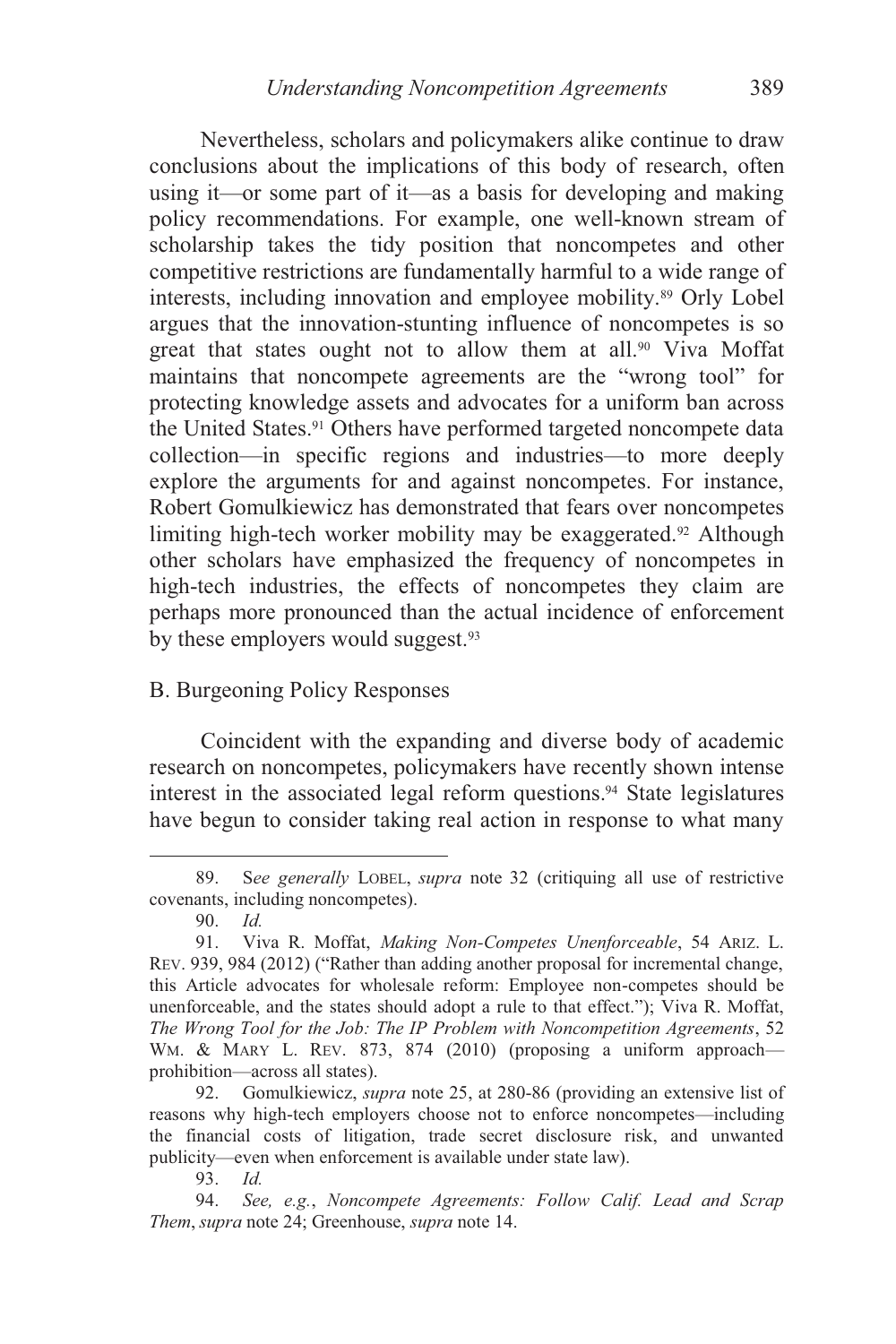perceive to be a pervasive "noncompete problem."95 These legislative responses are primarily linked to concerns over employee equity. They are secondarily rooted in broad assumptions about one's home state's competitive advantage over other jurisdictions in terms of innovation and business development.<sup>96</sup>

Existing—and longstanding—noncompete limitations include exemptions for certain categories of employees. Although these professional carve-outs may be the product of targeted lobbying from self-interested industries and professions, some of them are arguably grounded in sound public policy arguments. By supposedly allowing unfettered access to important types of professionals in these fields, these exemptions may help protect public health and welfare. For example, a few states like Idaho and Nevada prohibit noncompetes in the employment contracts of foreign doctors working under a J-1 visa.97 This limitation is ostensibly intended to attract and protect these doctors from abusive employers and to preserve access to health care in underserved urban and rural communities.<sup>98</sup> Likewise, other noncompete enforcement exceptions are justified as essential to preserving access to key professionals, such as physicians,<sup>99</sup> other

 <sup>95.</sup> Noncompete law remains, to date, largely stable. The longstanding "reasonableness" evaluation of noncompetes by the courts continues to be the standard in a large majority of U.S. jurisdictions; most states therefore do allow some form of noncompete enforcement. *See* Bishara, *supra* note 75, at 754. Nonetheless, the level of enforcement, the details of how such contracts are enforced, and under what circumstances they should be enforced have long varied significantly across jurisdictions. At one extreme, California has a very strong aversion to the enforcement of noncompetes and has frequently reiterated strong policy grounds in favor of employee mobility. *See* Edwards v. Arthur Andersen LLP, 189 P.3d 285, 288, 290 (Cal. 2008) (restating California's strong public policy in favor of employee mobility and against enforcing noncompetes, which create restrictions on that mobility). At the other extreme, states such as Florida tend to prioritize employers' business interests over employees' mobility, offering strong enforcement. *See* Bishara, *supra* note 75, at 778.

 <sup>96.</sup> *See* Gomulkiewicz, *supra* note 25, at 255 ("No state governor or legislature wants to be accused of losing its innovative edge by failing to update its non-compete laws. Several states are considering legislation to ban non-competes and others are being urged to do so.").

<sup>97.</sup> *See* IDAHO CODE ANN. § 39-6109 (West 2015); NEV. REV. STAT. § 439A.175 (2015).

 <sup>98.</sup> *See* Marshall Allen, *Indentured Doctors*, L.V. SUN (Sept. 30, 2007, 6:00 A.M.), http://lasvegassun.com/news/2007/sep/30/indentured-doctors-how-it-happens -j-1-doctors-must/ [https://perma.cc/4NT6-XMHU] ("Many states forbid noncompete clauses for J-1 doctors because they would defeat the long-term purpose of keeping J-1 doctors in underserved areas after they leave the program."). 99. *See, e.g.*, COLO. REV. STAT. ANN. § 8-2-113(3) (2015).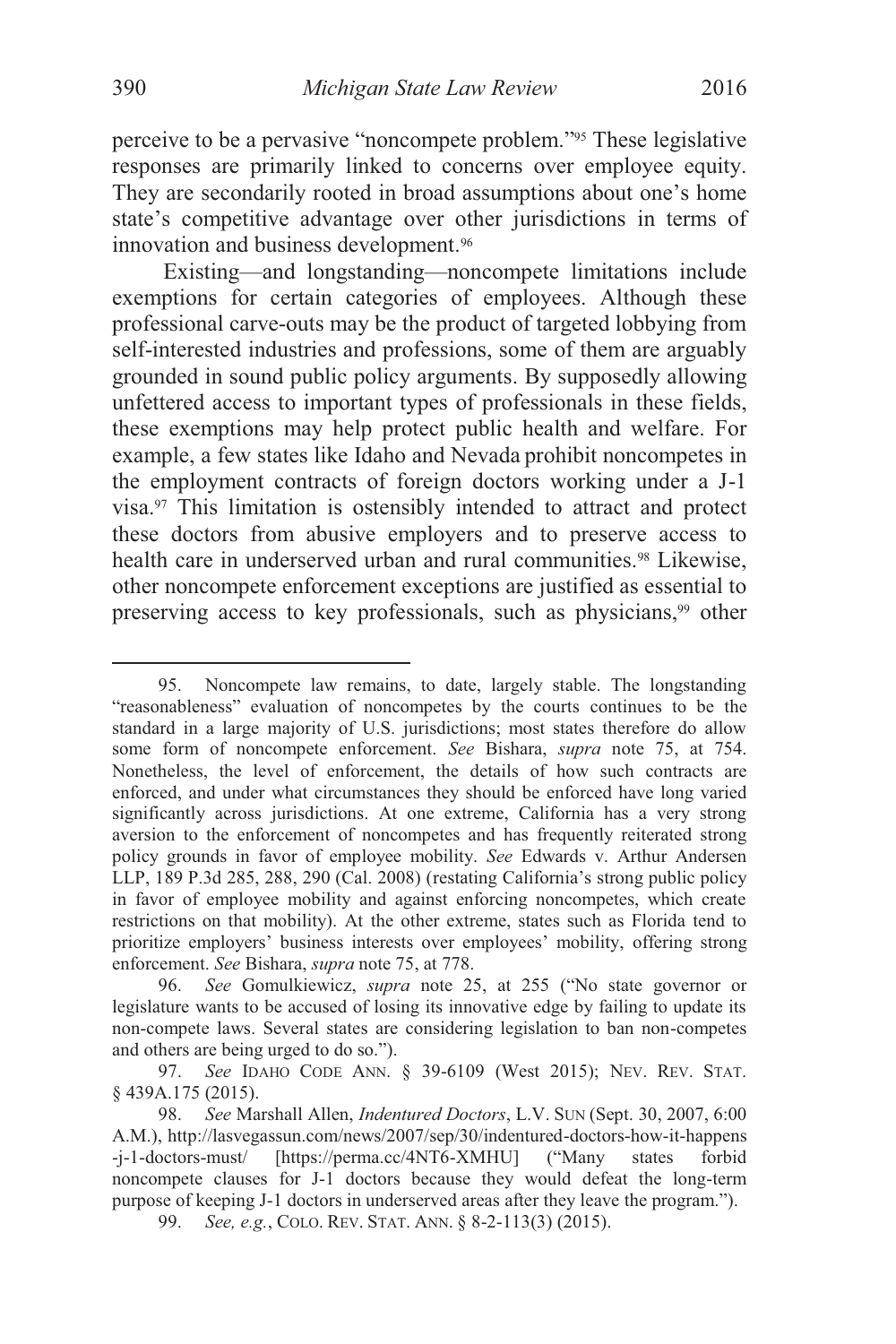health and welfare workers,<sup>100</sup> and attorneys.<sup>101</sup> In a different veinand in an apparent effort to reduce the perceived negative impact of noncompete enforcement on lower-wage employees with limited bargaining power—Colorado has long been more permissive of noncompetes for executive and management personnel.102 Other exceptions to the enforcement of noncompetition agreements are, arguably, less high-minded. They seem to be more a function of specific industries or discrete professional groups seeking to defend their post-termination employment options. For example, broadcast professionals in Oregon may avoid noncompete enforcement under certain circumstances,103 and this same group of employees in New York<sup>104</sup> and Massachusetts<sup>105</sup> has been more broadly exempted from noncompete enforcement. In another example, used car salesmen in Louisiana have a specific exemption.106

Against this background, many states have been revisiting their general willingness to enforce restrictive covenants.107 For example, Massachusetts's legislature and its last two governors have engaged in a vigorous debate over proposed statutory changes to curtail noncompete enforcement.108 This debate is nourished by speculation

102. *See* COLO. REV. STAT. ANN. § 8-2-113(2)(d) (providing multiple exceptions to a general prohibition on noncompetes, but only blanket exceptions for executive and management employees and their professional staff).

 103. *See* OR. REV. STAT. ANN. § 653.295 (West 2016) (stating that those employed as "on-air talent" may void noncompetes); *see also* Melissa Rassas, *Explaining the Outlier: Oregon's New Non-Compete Agreement Law & the Broadcasting Industry*, 11 U. PA. J. BUS. L. 447, 448 (2009) (providing an overview of the broadcasting industry noncompete statute in Oregon and discussing other similar statutes).

 104. N.Y. LAB. LAW § 202-k (McKinney 2016) (establishing the Broadcast Employees Freedom to Work Act that is designed for the "[p]rotection of persons employed in the broadcast industry").

 105. MASS. GEN. LAWS ch. 149, § 186 (2016) (exempting those holding certain broadcasting positions from noncompete enforceability).

106. LA. REV. STAT. ANN. § 23:921 (2015).

 $\overline{a}$ 

 107. *See, e.g.*, *Noncompete Agreements: Follow Calif. Lead and Scrap Them*, *supra* note 24.

108. *See* Callum Borchers & Michael B. Farrell, *Patrick Looks to Eliminate Tech Noncompete Agreements*, BOS. GLOBE (Apr. 10, 2014), https://www.bostonglobe.

 <sup>100.</sup> Over the years, Massachusetts has exempted several types of health and social welfare workers from noncompete enforcement, including physicians, nurses, and social workers. *See* MASS. GEN. LAWS ch. 112, §§ 12X, 74D, 135C (2016).

 <sup>101.</sup> Noncompetes are already prohibited for lawyers by state bar ethics rules and the common law to ensure that clients have access to the representation of their choice. *See, e.g.*, MICH. PROF'L CONDUCT R. 5.6 (stating that a lawyer cannot participate in an employment agreement restricting the right of the lawyer to practice after leaving a firm).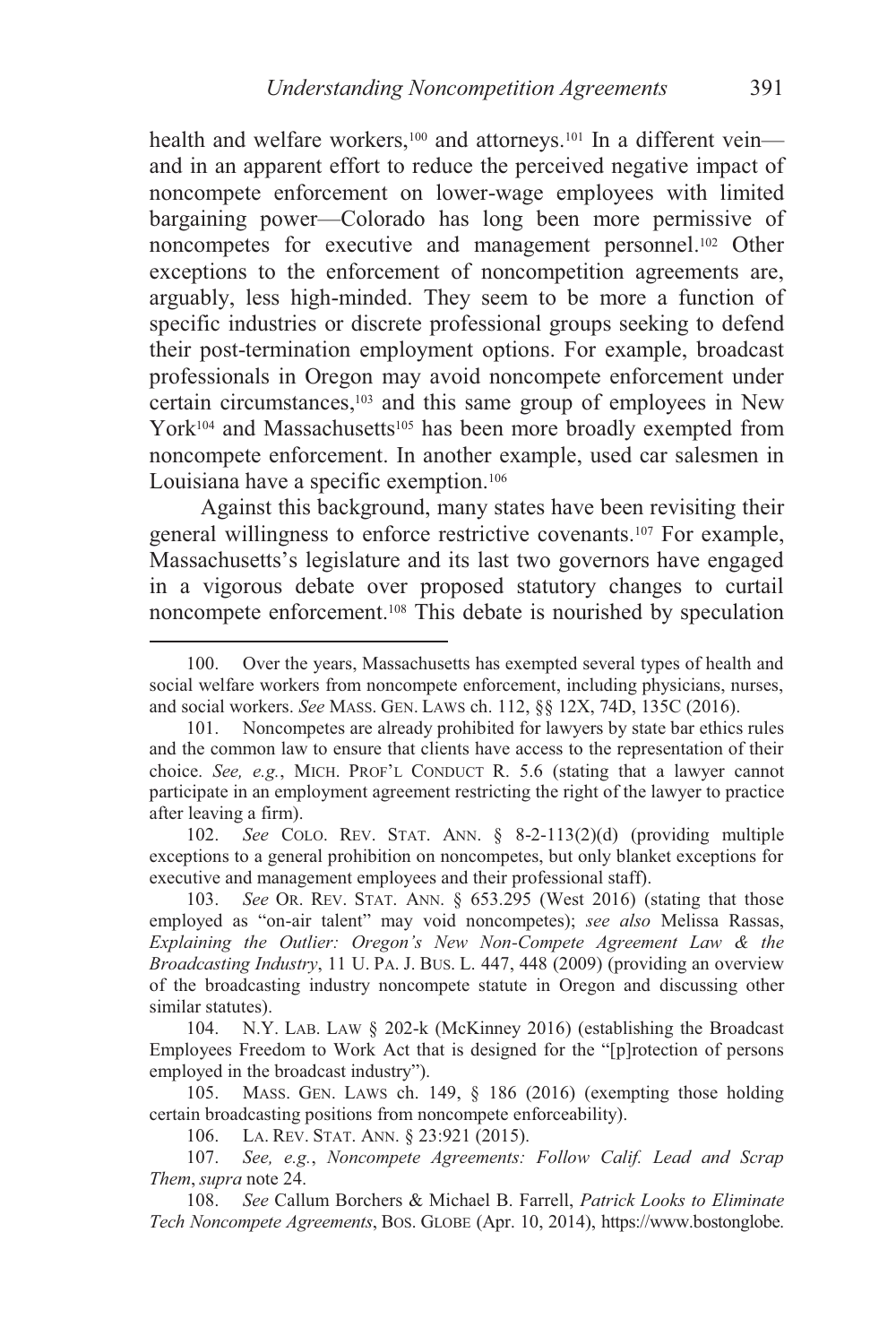in media outlets—and by the academic studies of discrete groups of employees we discuss above<sup>109</sup>—that eliminating noncompetes will aid the state in attracting and retaining high-tech employees that otherwise may gravitate toward Silicon Valley.110 Legislators in other states, including Michigan and Illinois,<sup>111</sup> have also proposed reforms to existing restrictive covenant laws or have suggested prohibition altogether. Another legislative approach has been to single out noncompete enforcement with respect to specific innovative industries perceived to be especially harmed by restraints on employee mobility. In 2015, Hawaii enacted a statute essentially eliminating noncompetes for high-tech workers.112 Other reforms have been related to process. Oregon's 2007 amendments provided for a two-week notice requirement under which an employer must

109. *See supra* Section I.A.

110. *See* Editorial, *Instagram Deal Highlights Need to Bolster Tech Startups in Mass.*, BOS. GLOBE (Apr. 13, 2012), https://www.bostonglobe.com/opinion/ editorials/2012/04/12/instagram-deal-highlights-need-bolster-tech-startups-mass/ 1kx3VvY5DGdLLX0GBl6sQJ/story.html (arguing for Massachusetts reform of business laws and noncompete enforcement policy on the basis of "how much the Boston area can benefit from fostering a healthy climate for future Facebooks and Instagrams" and because "Mark Zuckerberg has argued that he moved his fledgling company from Massachusetts to California because of the greater availability of investment funding").

111. *See* H.B. 4198, 89th Leg., Reg. Sess. (Mich. 2015) (preserving noncompetes related to the sale of goodwill of a business but making "any term in an agreement an employer obtains from an employee, contract laborer, or other individual that prohibits or limits the individual from engaging in employment" void); *see also* H.B. 0016, 97th Gen. Assemb., Reg. Sess. (Ill. 2011); Peter A. Steinmeyer, *Drafting Enforceable Noncompetition Agreements in Illinois*, CORP. LAW. (Ill. State Bar Assoc.), May 2010, at 3 (describing the proposed Illinois law, first introduced in 2010, which would ban noncompetes except for a "key employee" or "key independent contractor").

112. *See, e.g.*, H.B. 1090, 28th Leg., Reg. Sess. (Haw. 2015); Claire Zillman, *Hawaii Ban on Noncompetes Leaves Out a Huge Chunk of Workers*, FORTUNE (July 8, 2015, 5:07 PM), http://fortune.com/2015/07/08/hawaii-noncompete-ban [https:// perma.cc/RUU6-7XSA] (discussing the limitations of the Hawaii statute, which predominantly focuses on the technology industry).

com/business/2014/04/09/gov-patrick-pushes-ban-noncompete-agreements-employmentcontracts/kgOq3rkbtQkhYooVIicfOO/story.html (concluding that the proposed ban on noncompete clauses was probably the "most controversial element of legislation" proposed by former Governor Patrick in 2014); *see also* Rebecca Strong, *Post-Deval, the Bid to Ban Noncompetes in Mass. Makes a Comeback*, BOSTINNO (Apr. 10, 2015, 11:43 AM), http://bostinno.streetwise.co/ 2015/04/10/boston-tech-vc-billfiled-to-ban-noncompetes-in-mass/ [https://perma.cc/ LV39-TRYY] (describing how many previous efforts in Massachusetts to reform noncompete enforcement policy have failed, but also noting how state representatives and state senators continue to propose new legislation on the issue).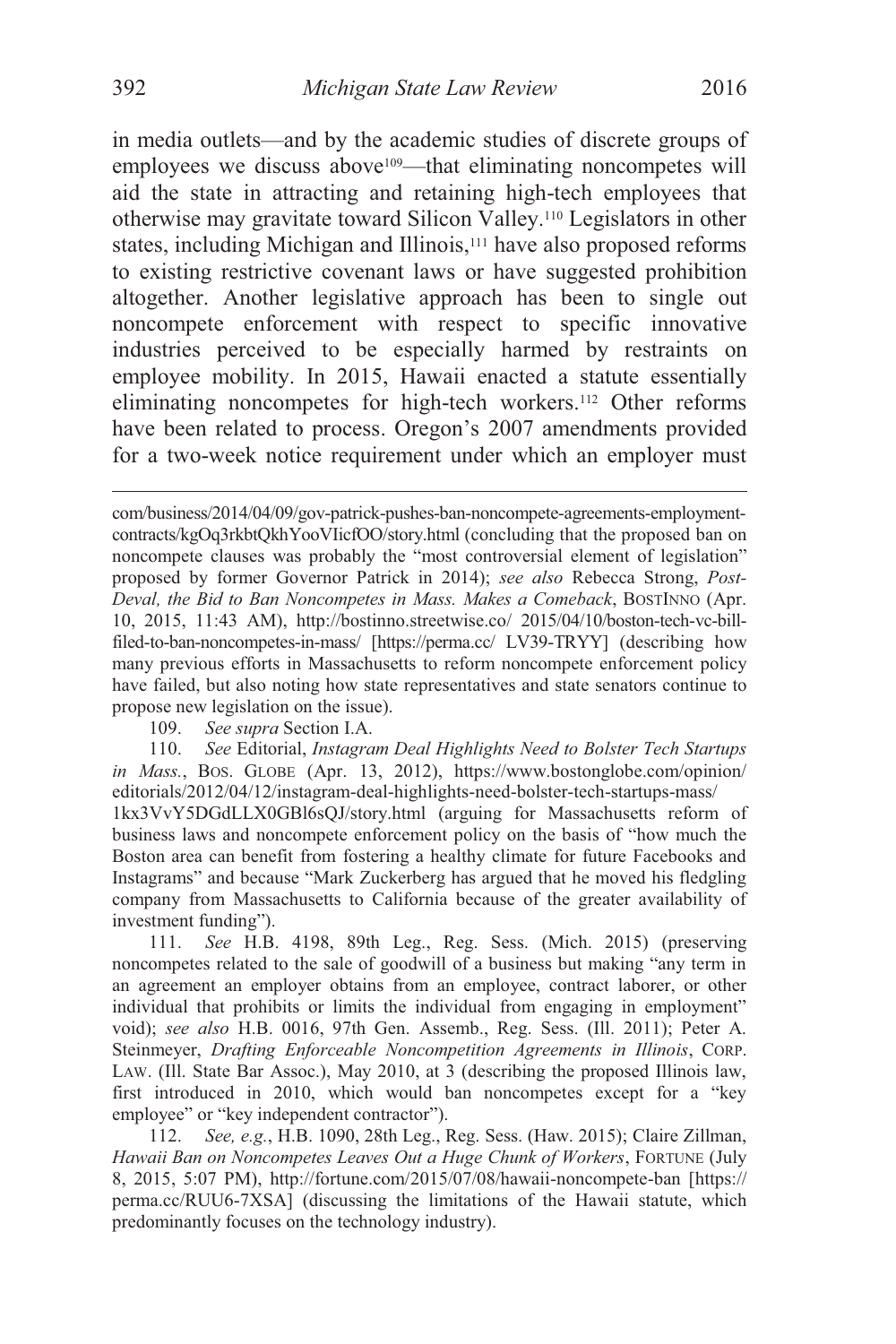request the restriction in advance of employment.113 More recently, Oregon has reduced its per se limit on the period of enforceability from two years to 18 months.114

In just the last year or two, federal policymakers have also taken up the mantle of reforming noncompete enforcement policy.<sup>115</sup> This includes, apparently for the first time, congressional action on the matter.116 The news of seemingly oppressive noncompetes for low-wage employees<sup>117</sup>—and recent litigation concerning the impact of noncompetes on those employees<sup>118</sup>—has brought noncompete issues to the attention of several U.S. Senators,<sup>119</sup> notwithstanding the fact that noncompete enforcement policy has always been considered a state-law domain.120 This congressional limelight led to the proposed 2015 Mobility and Opportunity for Vulnerable Employees (MOVE) Act, which sought to ban covenants not to compete for workers earning less than \$15 an hour.121 In justifying the bill, sponsors contend that employers are forcing low-wage employees "to sign non-compete agreements in an effort to dissuade those workers from seeking better, higher-paying jobs within the same industry" and that "[t]his unfair use of non-compete agreements has a chilling effect on the upward economic mobility of low-wage workers and stifles their ability to climb out of poverty."<sup>122</sup> They

 <sup>113.</sup> *See* Rassas, *supra* note 103, at 460 (discussing the final provisions of the much-debated 2007 Oregon noncompete reform legislation).

<sup>114.</sup> *See* OR. REV. STAT. ANN. § 653.295 (West 2016). Other states enforce noncompetes as long as they have per se "reasonable" limits under the law. *See* H.B. 352 §1(b)(4) (Ala. 2015) (considering employee noncompetes with durations of two years or less presumptively reasonable and placing the burden of showing undue hardship on the opposing party).

<sup>115.</sup> *See generally* Treasury Report, *supra* note 20; White House Report, *supra* note 21.

<sup>116.</sup> *See, e.g.*, Press Release, Sen. Chris Murphy, Murphy, Franken Introduce Bill to Ban Non-Compete Agreements for Low-Wage Workers (June 3, 2015), http://www.murphy.senate.gov/newsroom/press-releases/murphy-frankenintroduce-bill-to-ban-non-compete-agreements-for-low-wage-workers [https://perma.cc/ KQ9F-Y8YY].<br>117. See

<sup>117.</sup> *See, e.g.*, Greenhouse, *supra* note 14.

<sup>118.</sup> *See, e.g.*, Brunner v. Liautaud, No. 14-c-5509, 2015 WL 1598106, at \*1-2 (N.D. Ill. Apr. 8, 2015) (exemplifying a high-profile case in which a current and a former employee sued employer Jimmy John's seeking a declaration of the unenforceability of their noncompete agreements).

 <sup>119.</sup> *See* Press Release, Sen. Chris Murphy, *supra* note 116.

<sup>120.</sup> *See* Bishara, *supra* note 75, at 768-71.

<sup>121.</sup> *See* Mobility and Opportunity for Vulnerable Employees (MOVE) Act, S. 1504, 114th Cong. (1st Sess. 2015).

 <sup>122.</sup> Press Release, Sen. Chris Murphy, *supra* note 116.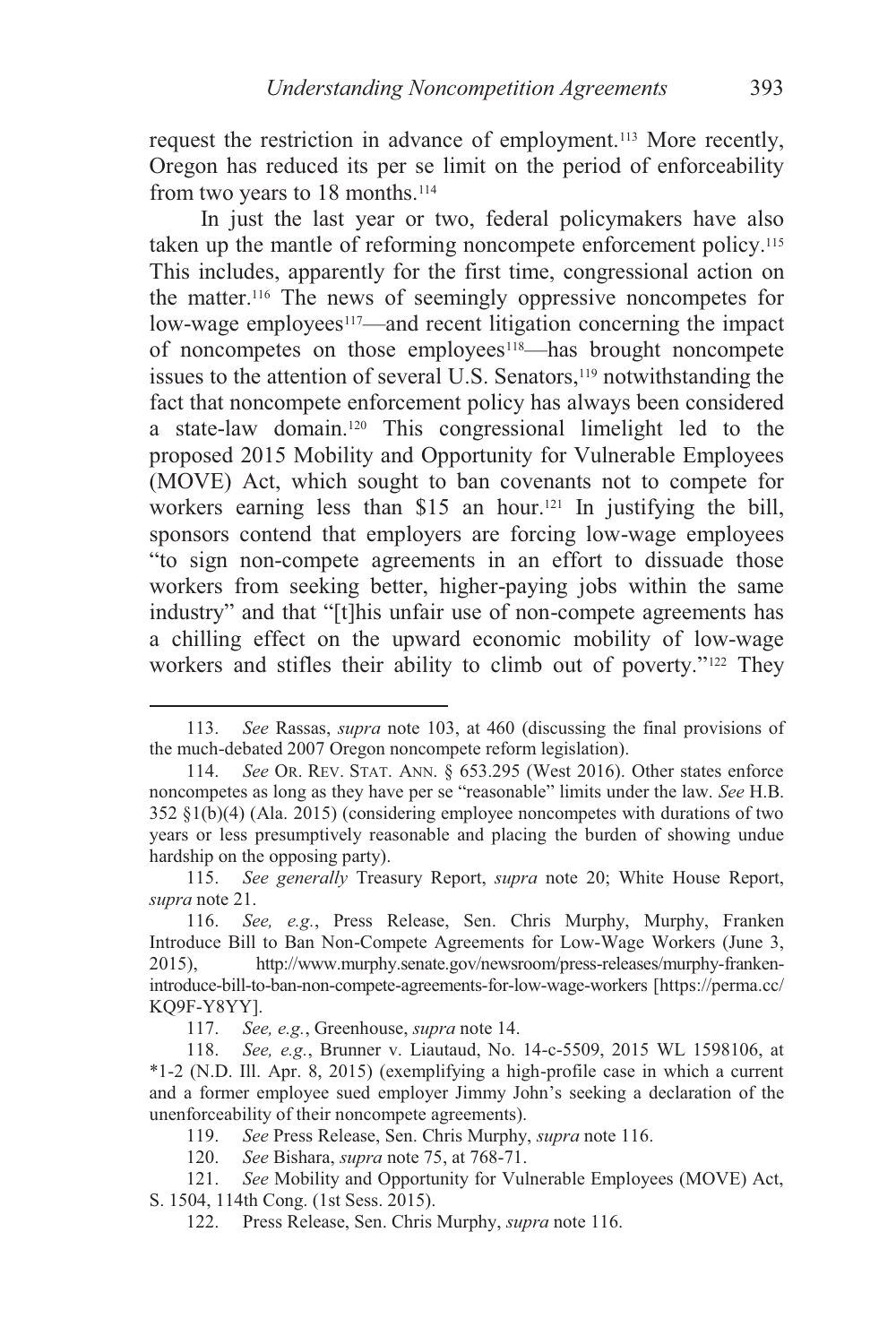conclude that the solution to this perceived problem is "outlawing the use of non-compete agreements for low-wage workers . . . [to] allow those currently stuck in their low-wage jobs to secure a better life for themselves and their families."123

#### C. The Need for Employee-Level Data

Better research requires better data. Moreover, as observers of the state-level debate over what, if anything, to do with noncompete enforcement policy, we have often been bemused and occasionally concerned—but also not surprised—to learn that policymakers and commentators sometimes unduly emphasize particular elements of existing research while ignoring many of the literature's critical uncertainties and caveats. Accordingly, we began to work together to diagnose the gaps in the data and in our understanding and to identify the suspect (and especially the implicit) assumptions in the existing scholarship and in the most commonly deployed policy arguments. These discussions proved to be early precursors to what became a data-gathering project.

While each of the justifications for reforming noncompete enforcement policy or banning noncompetes may be correct to some degree,124 available data and analysis do not conclusively support many of the broad-sweeping claims reform advocates have put forth.125 The possibility that noncompete policy innovation may actually result in negative consequences for employees—for example, for job access, for knowledge sharing and training, and for job tenure—is too often ignored. Furthermore, the assumption that noncompetes are pervasive among vulnerable, low-wage employees is based only on anecdotes, despite their being embedded in highprofile media reports.126 In truth, we simply know very little about the use and dispersion of these contracts.

In addition, many policymakers neglect to engage seriously with the complicated and potentially offsetting effects of these restrictions. For example, even if noncompetes reduce mobility, if they also significantly enhance wage growth, or simply increase job satisfaction, coming to a verdict on noncompetes requires making a

 <sup>123.</sup> *Id.*

<sup>124.</sup> *See supra* Sections I.A & I.B*.*

 <sup>125.</sup> For instance, these policy reforms—especially the strong calls for outright bans—may implicitly assume that noncompetes have a negative impact on employee wages, job tenure, and career mobility both internally and externally.

 <sup>126.</sup> *See, e.g.*, Jamieson, *supra* note 6; Woodman, *supra* note 6.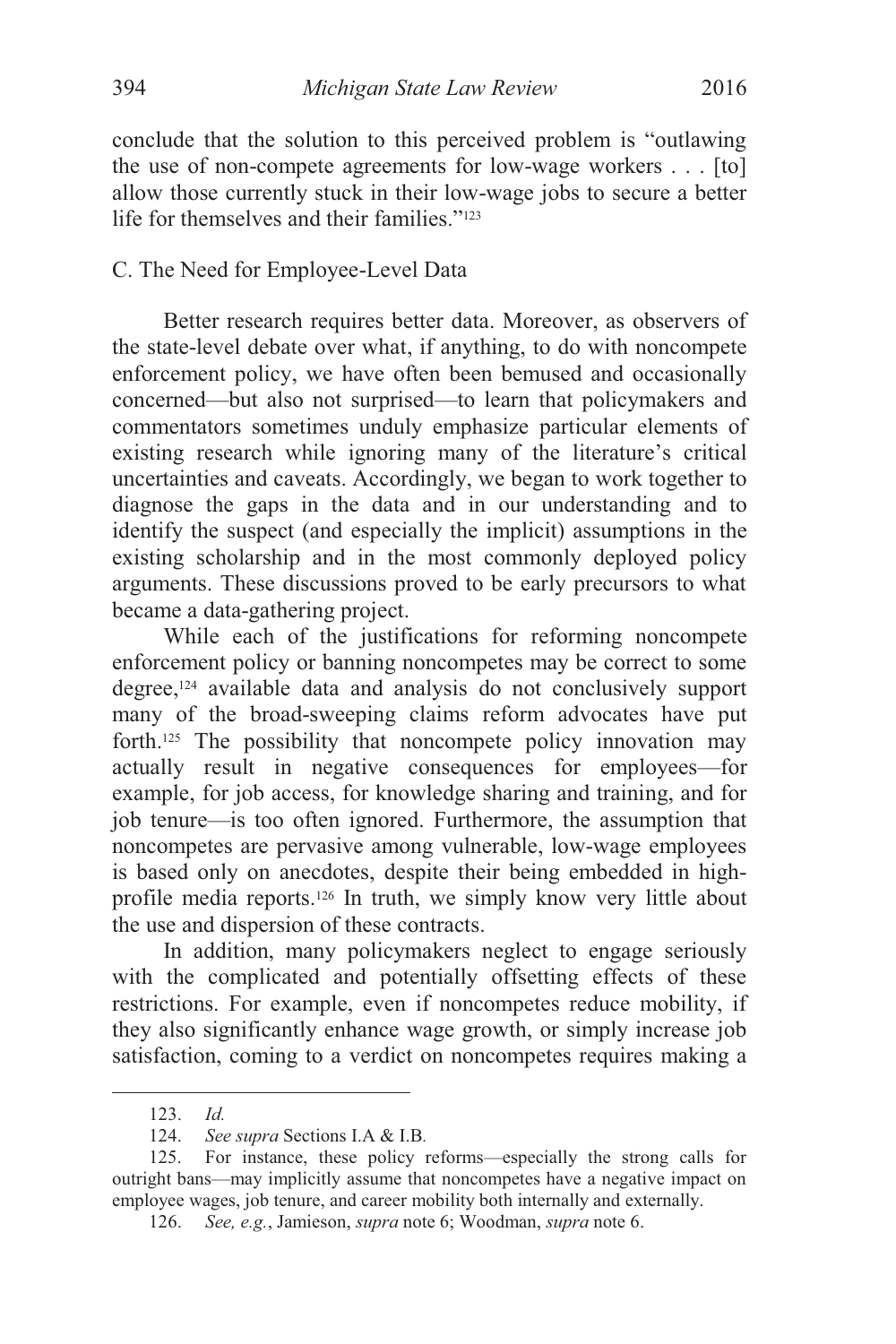value tradeoff.127 Some recommendations depend on empirically contestable (and untested) assumptions about how the law works and how employees are likely to behave when bound by noncompetes.<sup>128</sup> If an employee does not know whether he is a party to a noncompete (or believes that the noncompete is unenforceable), any restriction may be orthogonal to his thinking and behavior. In the end, reliance on partial data creates unsupported, overly focused, and perhaps even inaccurate arguments (no matter how well-known and cited), which may result in unwise policy choices.

In late 2013 and early 2014, we crafted a survey of employees with the aim of erecting a firmer footing for the noncompete policy debate. An extensive survey about labor market behaviors, beliefs, and outcomes generally as well as about noncompete contracting experiences was necessary to understand how, when, and why (and to what effect) employers and employees enter into these contracts. The result was the 2014 Noncompete Survey, completed by more than 11,500 labor force participants from a range of industries and with varied demographics, experiences, earnings, and expectations.<sup>129</sup> By examining employee beliefs and behaviors regarding noncompete negotiation, employee comprehension of the legal and practical implications of noncompetes, and a wide range of worker mobility topics, we set the stage for evaluating many assumptions embedded in noncompete scholarship and policy discourse.

 <sup>127.</sup> *See* Samila & Sorenson, *supra* note 10, at 425 ("But noncompete covenants also have a positive side, helping companies to protect the human capital, intellectual property, and relationships they have developed. Companies can increase their productivity by training workers, developing new products and processes, and building relationships with customers and suppliers.").

 <sup>128.</sup> Many assume that there is a noncompete chilling effect on employee behavior and that unscrupulous employers use that effect to their advantage—even when the underlying state law makes any overbroad contract unenforceable. *See* Press Release, Sen. Chris Murphy, *supra* note 116. Some even suggest that having employees sign noncompetition agreements creates a "market for lemons" that ultimately backfires for employers, keeping the least talented and least valuable workers at a firm instead of retaining the best. *See* Jeff Haden, *The Case Against Non-Compete Agreements*, INC. (Nov. 19, 2013), http://www.inc.com/jeff-haden/noncompetes-could-cause-the-death-of-your-business.html (discussing the various possible negative effects of noncompetes with Orly Lobel). Both of these arguments rest on the belief that employees know and appreciate the restrictions they sign. If an employee does not recall whether he or she signed a noncompete, or does not understand its meaning (legitimate or not), then a chilling effect or a lemons problem is impossible.

 <sup>129.</sup> See *infra* Section II.A for our discussion of the survey questions and *infra* Part II generally for a discussion of the coverage and diversity of our sample of respondents.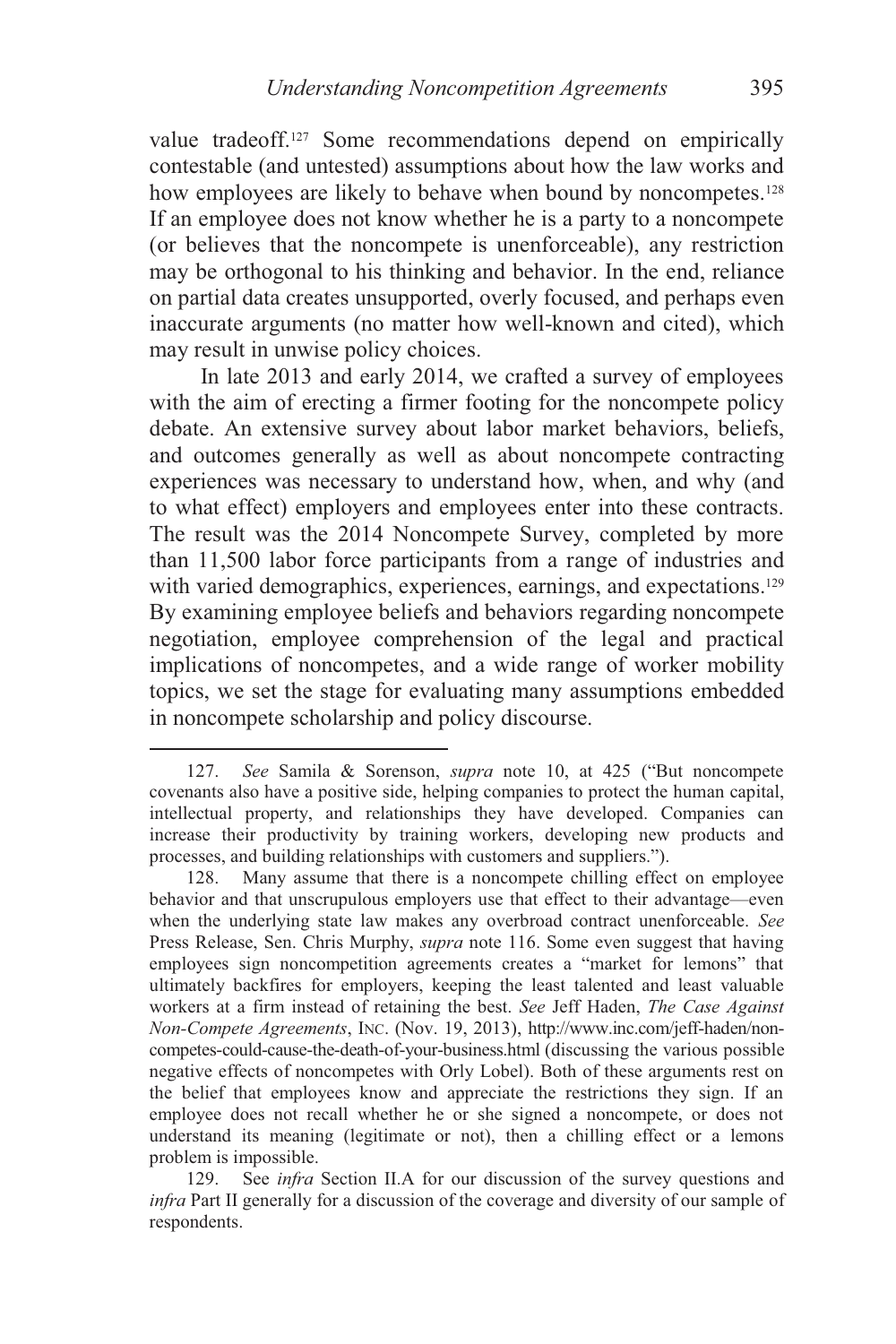#### II. SURVEY, DATA, AND METHODS

To collect the 2014 Noncompete Survey data, we employed a large-scale, online survey instrument designed primarily to gather information on employee experiences with and understanding of noncompetition agreements. In this Part of the Article, we offer a fairly detailed picture of the mechanics and methodology behind our survey data in hopes of convincing other scholars—particularly legal scholars—that the collection of individual-level data on very specific legal topics is not only possible, but a rewarding, constructive, and economical investment.130 We also hope that our thorough discussion will provide a roadmap of key issues to consider, methods with which to experiment, and pitfalls to avoid for others weighing the relative merits of pursuing a similar survey project.

We begin below by outlining the substance of the survey. We characterize the sample population and the primary categories of questions, which include inquiries about the respondent's future expectations and plans, and the respondent's beliefs about employer behavior and the noncompete status of other employees.131 We describe our online implementation of the survey. We also include a discussion of the costs and benefits of an online surveying approach (as opposed to using a paper or direct-dial telephone survey), and why we firmly believe that, at least in this particular context, online

 <sup>130.</sup> As evidence of the efficacy of modern online surveys, note that, for the 2016 Presidential Election, Reuters has partnered with an online survey company, Ipsos, to conduct *all* of its pre-election polling. Reuters explains that:

Online surveys allow us to collect far more data and to be more flexible and fast-moving than phone research, and online is also where the future of polling lies.

This methodology may be different from the 'traditional' (telephone) approach used by others, but it is highly accurate: It was the most accurate national poll of U.S. residents published immediately before the November 2012 general election.

Our data is primarily drawn from online surveys using sampling methods developed in consultation with several outside experts. These involve recruiting respondents from the entire population of U.S.-based Internet users in addition to hundreds of thousands of individuals prescreened by Ipsos. The responses are then weighted based on demographic information.

Because of the volume of demographic information collected, the poll provides unprecedented insight into the myriad of communities that constitute the United States in the 21st century.

*About the Polling Explorer*, REUTERS, http://polling.reuters.com/ (follow "About" hyperlink) (last visited Apr. 14, 2016).

<sup>131.</sup> *See infra* Section II.A.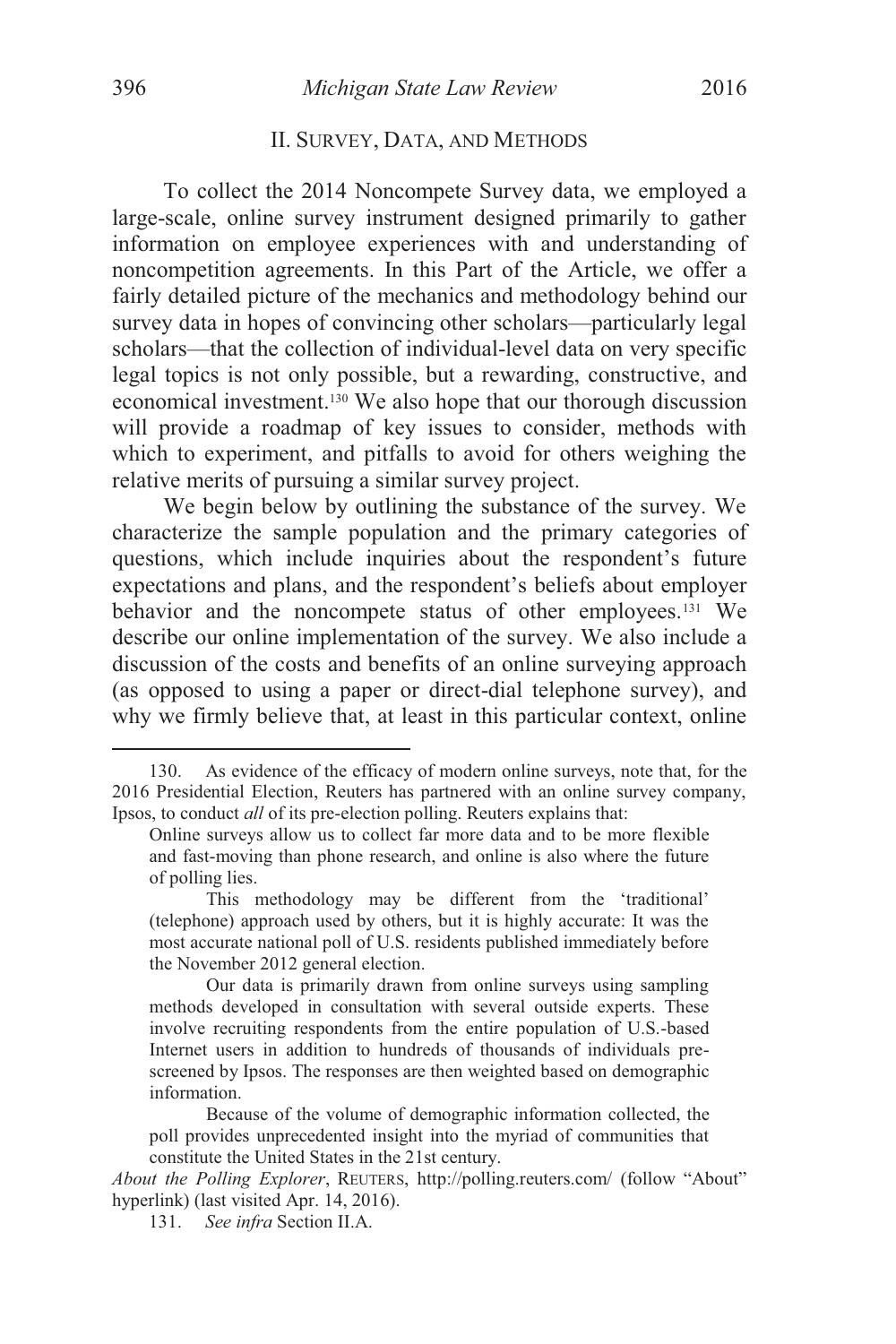surveying is sensible.<sup>132</sup> We summarize our approach to cleaning the data and the limitations of both the survey and the data that we identified during the cleaning process.133 We sketch our methods for refining the "clean" data to render it more reliable.134 We address some of the sample selection concerns relevant to our surveying strategy.135 We argue that, for many purposes, these sample selection concerns are (relatively) unimportant, suggest ways to assess the robustness of inferences to particular selection issues, and describe our reweighting techniques. Finally, we quickly relate our multiple imputation efforts,136 and we wrap up by reporting a second round of reweighting that we employed to generate our final dataset.<sup>137</sup>

A. Survey Design

We conducted the survey over approximately three months between April 22, 2014, and July 25, 2014. We sampled labor force participants aged 18 to 75,<sup>138</sup> who reported being in the private forprofit or nonprofit sector or being an employee of a public healthcare system.<sup>139</sup> We therefore excluded from the sample all self-employed individuals, government employees, and those who indicated that they were both unemployed and not looking for work.

The substance of the 2014 Noncompete Survey concentrated on three specific sets of issues related to noncompetition agreements: the respondent's personal lifetime experiences with noncompetes, the respondent's beliefs regarding the laws governing noncompetes and his or her perceptions of enforcement costs and probabilities of

- 132. *See infra* Section II.B.
- 133. *See infra* Section II.C.
- 134. *See infra* Section II.D.
- 135. *See infra* Section II.E.
- 136. *See infra* Section II.F.
- 137. *See infra* Section II.G.

 138. We chose to survey individuals who were past the standard retirement age (ages 65–75) because these individuals are more likely to be asked to sign noncompetes as they tend to have more senior positions, all else equal. *See* David B. Ritter & Sonya Rosenberg, *The Ins and Outs of Non-Competes*, 39 COMPENSATION & BENEFITS REV. 40, 42 (2007).

 139. As a point of comparison, the Current Population Survey (CPS) similarly seeks labor force participation data and studies the non-institutionalized U.S. population. Our sampling frame is similar, except that we exclude individuals who work in industries for which a noncompete appears unnecessary, such as government. The American Life Panel, run by RAND, is a similar online panel that collects data from individuals who responded to previous Census, Bureau of Labor Statistics, or Health and Retirement Surveys and wish to respond to more surveys.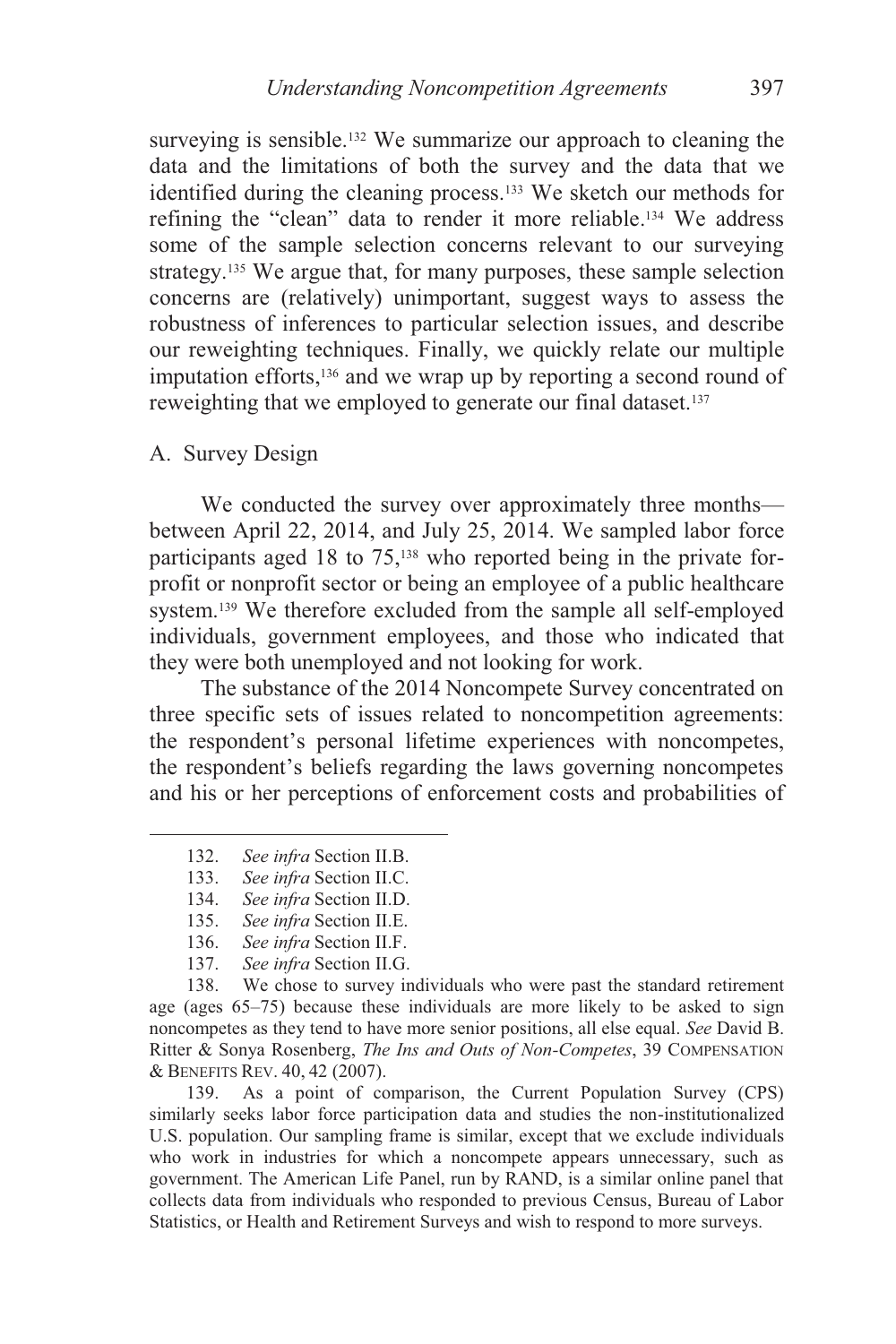enforcement, and the respondent's experience with and beliefs about noncompetes in the individual's current job.140

It is worth highlighting at this point three general types of questions we employed in the survey that ultimately proved useful in evaluating our respondents' answers for logical consistency and that should continue to bear quite useful and informative fruit in future analyses. First, we asked respondents to make predictions about their future, to describe "what it would take" for them to make certain changes (for example, to leave their current employer), and to record their expectations about the years ahead with respect to training, compensation, and so on. Second, we asked respondents to report their beliefs about how their employer would respond in hypothetical scenarios and their beliefs about the noncompete status, experiences, and likely behavior of third parties, such as co-workers, employees with similar positions at other employers, and other employees in the same industry. We exploit these "projection" and "belief" questions to better understand employees' perceptions of noncompete law and the use and effects of noncompetes beyond our respondents' personal experiences. Third, we asked respondents to answer retrospective questions about how noncompetes may have affected their prior employment relationships, including their current position. Such questions allow us to examine overall experiences with noncompetes and, in particular, how the existing distribution of occupations has been influenced by prior generations of these contracts.

In the rest of this Section, we briefly elaborate on our question categories primarily to introduce the survey and to provide relevant background for our methodological discussions below.141

 <sup>140.</sup> A hardcopy version of the survey instrument is available from the authors. We set down here the substance of many of the questions we asked, but for sake of brevity, and because we do not provide question language in the same order or context, we do not necessarily report the precise wording of questions.

 <sup>141.</sup> Although we do not discuss these questions below, we also collected a great deal of demographic information from respondents, some of it automatically. For example (and when applicable): In what state do you live? What is your age, your gender, and your marital status? Are you employed? What type of employer? What is your highest educational degree? Are you still in school? What degree are you working toward? How long ago did you finish school? Is your spouse or partner currently employed? How much does he or she earn? How many children or dependents live with you? Do you anticipate extraordinary expenses with respect to supporting your dependents in the next five years? As we explain in more detail below, we also asked respondents questions about their online survey experience and behavior. We asked questions such as: How many years have you taken online surveys? Why did you sign up to take online surveys? How often do you take online surveys? Why and where did you take this survey?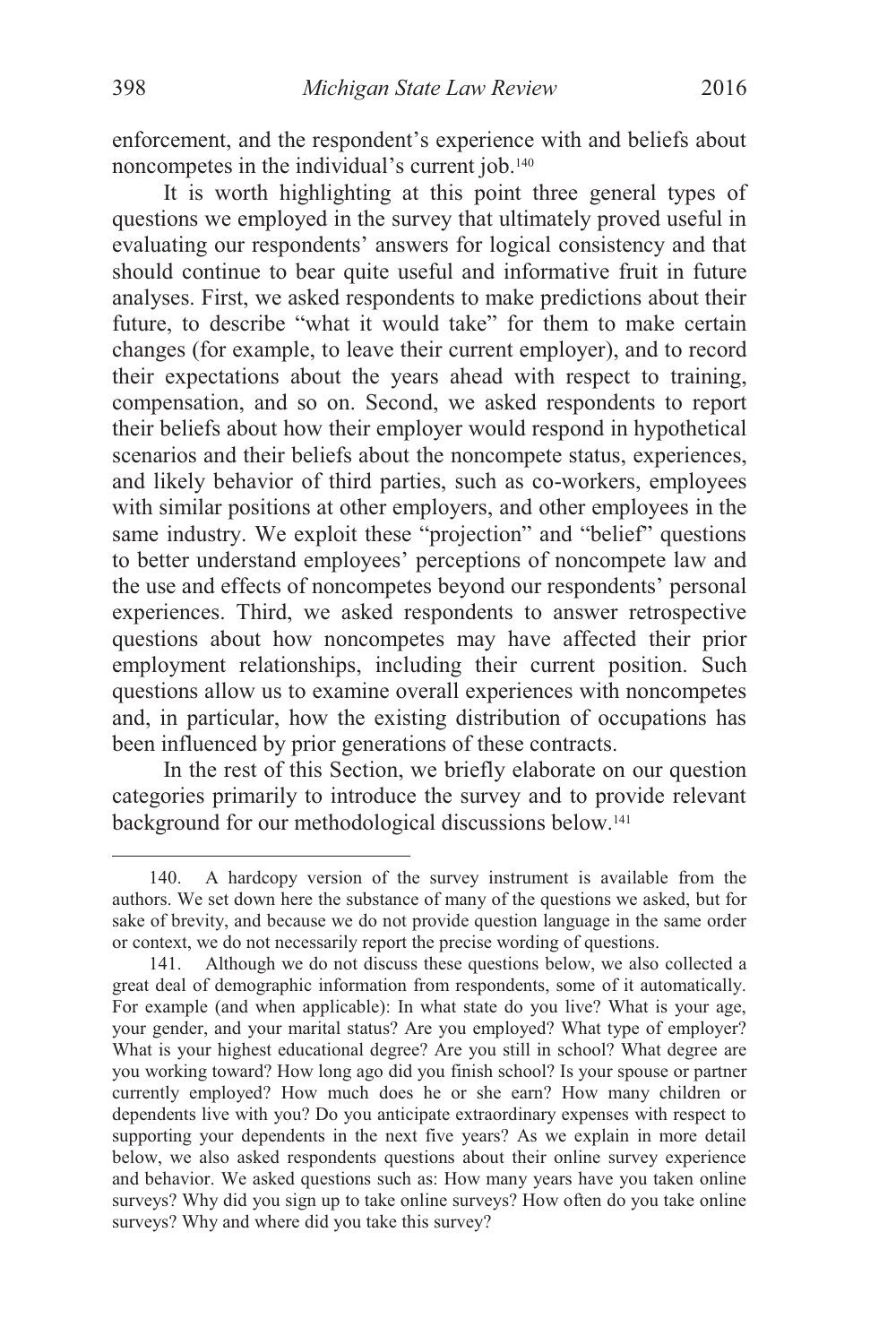#### 1. *Prior Employment and Experience with Noncompetes*

The survey focuses predominantly on the respondent's current employment relationship, but also asks questions that explore the respondent's familiarity and history with noncompetes, which may predate the respondent's current employment relationship.142 We also sought facts that might help us determine whether certain aspects of prior employment relationships (e.g., previous noncompetes) relate to a respondent's current characteristics or status.<sup>143</sup>

#### 2. *Current Employment Relationship*

 $\overline{a}$ 

In order to assess the potential causes and consequences of noncompetes, the survey requests extensive information about many dimensions of the respondent's current employment relationship.<sup>144</sup> Obviously, we collected basic terms of employment.145 The survey also asks respondents about their employer—its industry, size, structure, and so on.<sup>146</sup> In addition, we inquired about respondents' history with their employer (e.g., other positions, training), $147$  and we

 <sup>142.</sup> E.g.: Have you heard of noncompetition agreements? Where or from whom did you hear of them? At what age? Have you ever signed one? Are you sure? Have you ever unknowingly signed one and discovered later that you had signed one? At what age did that happen? Have you ever been sued on the basis of a noncompete? Has a noncompete ever been a factor in your decision to stay with an employer? If so, how? If you left, did the noncompete affect how you departed and where you sought employment next? Did you negotiate the terms of your departure?

 <sup>143.</sup> E.g.: In the last five years, how many employers have you had? How many of these relationships involved noncompetes?

 <sup>144.</sup> The sample also includes respondents who are currently unemployed. The survey asks unemployed respondents questions about their unemployment. E.g.: Do you have a job? If not, are you unemployed as the result of a noncompete with a previous employer? If you are unemployed, where do you live?

 <sup>145.</sup> E.g.: What is your occupation? What is your job title? What are your duties? Do you work with trade secrets, confidential information, or have access to clients? What is your monthly and annual compensation? We also asked questions such as the following: How are you compensated? What benefits do you receive? Are you represented by a union? Are you a full-time, part-time, or seasonal employee? How many hours do you work in a week, month, or year?

 <sup>146.</sup> E.g.: What is your employer's industry? Does your employer operate in a different state? Where is your employer headquartered? How frequently does your employer hire someone away from a competitor? How often does someone leave your employer to join a competitor?

 <sup>147.</sup> E.g.: Did a prior noncompete influence your choice of this job? How many years of experience do you have in this type of position? What is your tenure with your employer? When was your last raise or promotion? How much training have you had in the past year?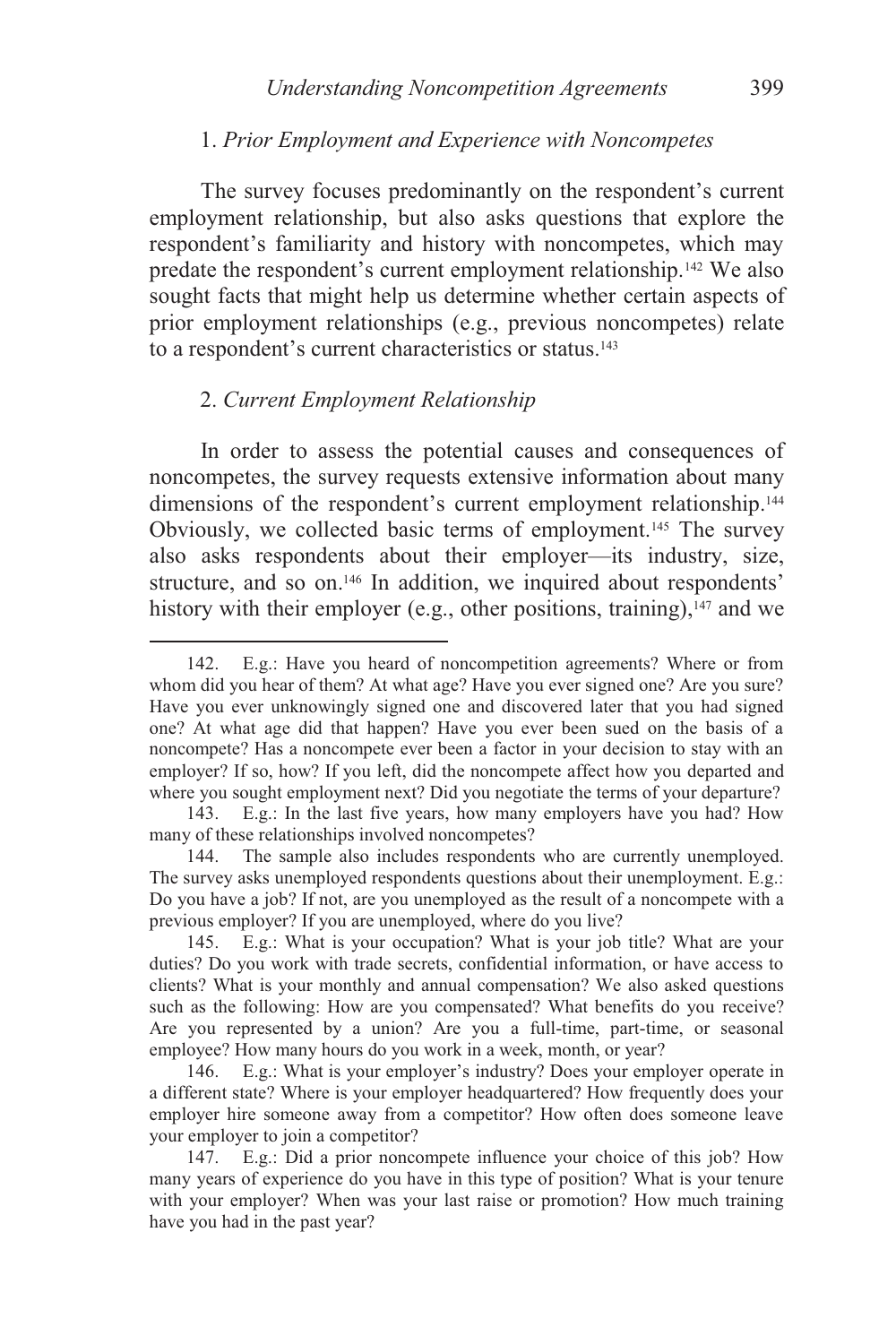invited respondents to assess the level of their work performance and their contributions and loyalty to their employer.<sup>148</sup>

#### 3. *Future Compensation, Promotions, and Opportunities*

If a noncompete influences the initial terms and conditions and the subsequent evolution of a particular employment relationship, we might observe such an effect not solely in the position's attributes today (e.g., current compensation), but in how those dimensions have evolved over time or are *expected* to change in the future (e.g., future compensation). For this reason, the survey asks respondents to speculate about or "project" their likely opportunities, decisions, and possible outcomes going forward.149

#### 4. *Enforcement and Enforceability of Noncompetes*

Many commentators, as we note above, assume that employees are poorly informed about the content and likely practical and legal consequences of a noncompete clause. To explore this possibility, we ask respondents to answer a few basic questions about the law that governs noncompetes and about the likelihood of noncompetes being enforced under the conditions of various scenarios.<sup>150</sup>

#### 5. *Scope and Substance of Noncompetes*

Our survey briefly inquires about prior noncompetes, but for those respondents *currently* bound by a noncompete, we asked many questions about the existing contract's content.151 We focused on the

 <sup>148.</sup> E.g.: How would you rate your daily effort level, creativity, and overall job performance in the last month? How would you rate yourself relative to your coworkers in the last month? What motivates you to work hard?

 <sup>149.</sup> E.g.: If you stay with your current employer, what will your wages be in the future? How likely are a number of possible changes—good and bad—to occur in the future? In the next year, are you likely to get an offer from another employer? Will you accept such an offer and leave your employer? How much will you demand to leave? Will it depend on whether the offer comes from one of your employer's competitors or from an employer in another industry?

 <sup>150.</sup> E.g.: Are noncompetes enforced at the national, state, or local level of government? How likely is an employer to try to enforce a noncompete against an employee? Does it depend on the circumstances? Which ones? Are noncompetes enforceable by courts in your state? Are there any states that refuse to enforce noncompetes to your knowledge? Which states?

 <sup>151.</sup> E.g.: Do you understand the terms of your noncompete? Are the terms of the noncompete fair? How significantly does it limit your options? For how long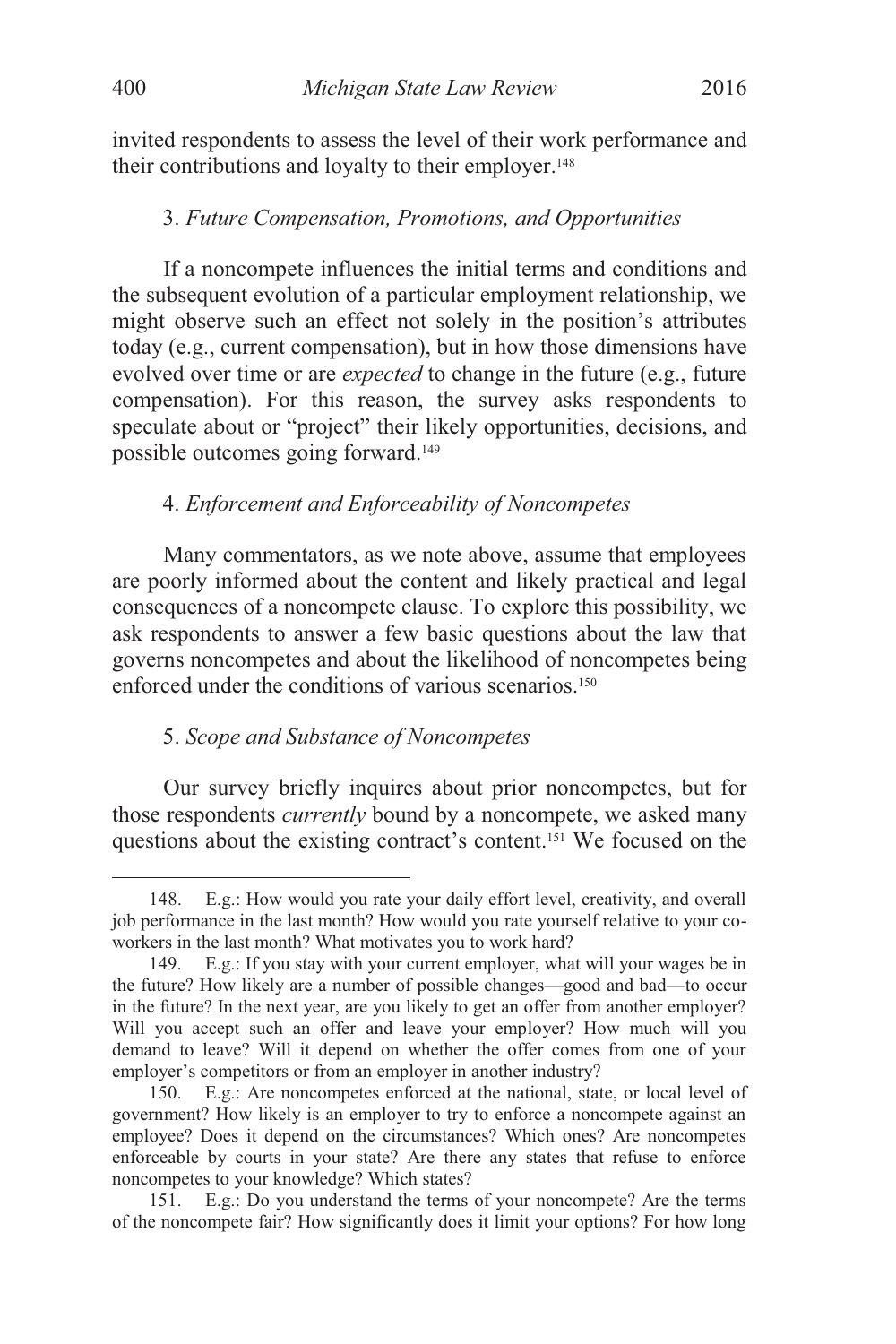substance of the agreement's constraints, such as the length of time the respondent would be prohibited from working for a competitor and whether the contract involves a geographical restriction.

#### 6. *Noncompete Negotiation and Process*

To better understand the bargaining and contracting process especially in view of the significant concerns about the abuse of lowwage employees—the survey asks respondents who are currently bound by a noncompete to report when and how their employer asked them to sign it;<sup>152</sup> to explain the negotiating process, how they made their decision, and whether there was consideration offered in exchange for the noncompete clause;<sup>153</sup> and to assess an employer's decision to require or propose noncompetes.<sup>154</sup>

#### 7. *Performance and Mobility Consequences of Noncompetes*

The survey prompts respondents with a noncompete to assess the effect of their noncompete on their work performance; it also asks them to gauge how their noncompete affects the possibility of their leaving their employer—i.e., whether respondents believe themselves to be mobile.155 We explored employee mobility in depth by asking respondents questions, for example, about their on-the-job search efforts and their experiences—if any—of being recruited by

 $\overline{a}$ 

 154. E.g.: Is it fair to ask an employee to sign a noncompete? Why do you think your employer asked you to sign a noncompete?

 155. E.g.: Does your noncompete, in your opinion, influence your work performance, effort, or motivation? Would your noncompete affect your willingness to leave? Would it affect your willingness to start a new business?

are you restricted from joining a competitor upon termination? Are you limited geographically? Is there a buy-out clause? How do you know the content of your noncompete for this survey? Did you re-read it when responding to this survey? How confident are you in your answers about your agreement's content? What other types of restrictive covenants have you signed?

 <sup>152.</sup> E.g.: When were you asked to sign it? Before or after you accepted your position? Would it have affected your choice to accept the position had you known about it earlier?

 <sup>153.</sup> E.g.: Did you have other employment opportunities when you agreed to your noncompete? Did you read your noncompete before you signed it? Did you consult a lawyer? Did you negotiate over the terms of your noncompete? If not, why not? If you negotiated the terms, what did you request in return for signing? Was your request successful? If you chose not to negotiate, what were your reasons? Did you ask what would happen if you refused to sign? If you had declined to sign, do you think your employer would still have hired or promoted you? Were you promised benefits if you signed? Did you receive those benefits?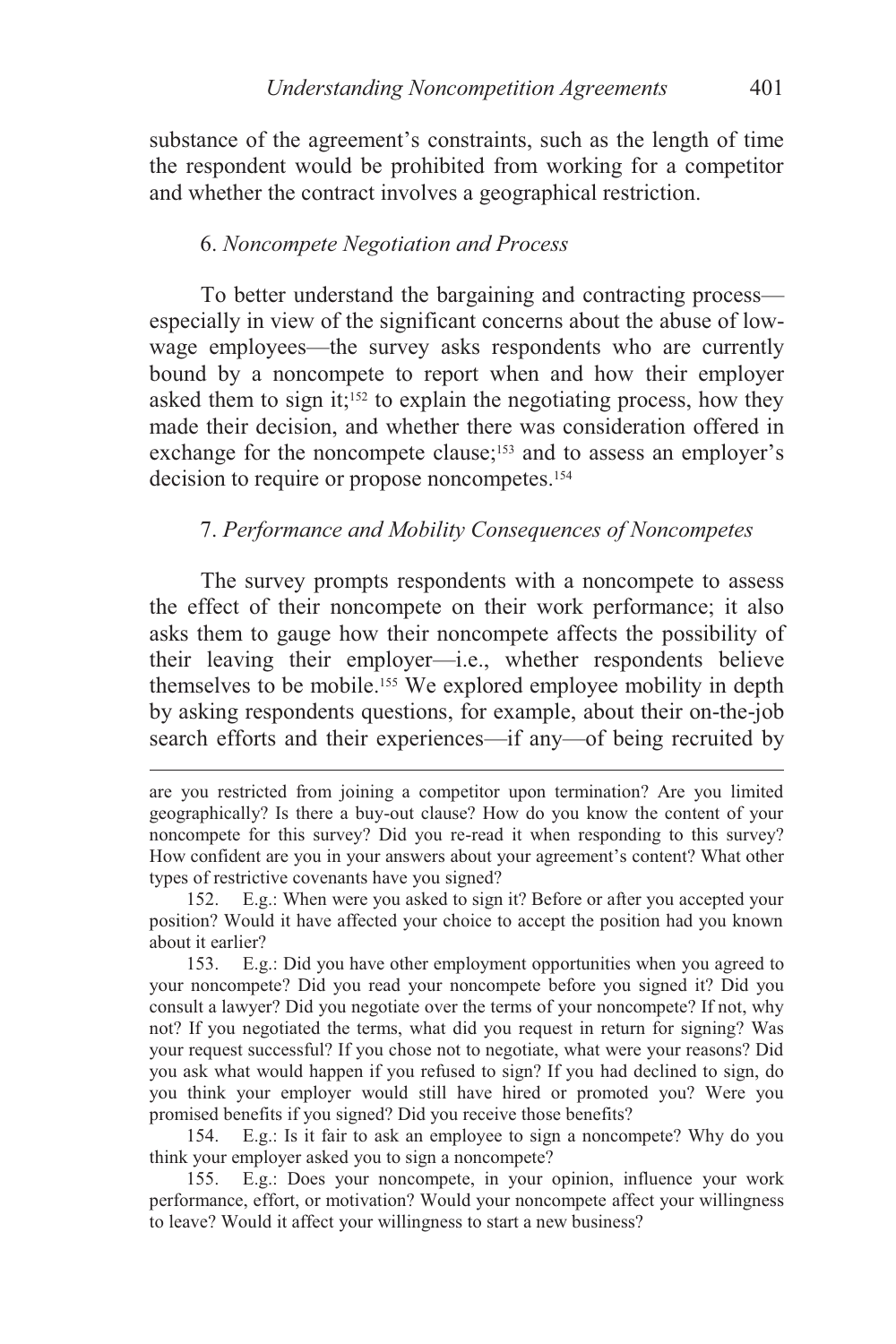other employers.156 Finally, the survey also solicits respondents who have never signed a noncompete agreement to speculate on how their behavior might change if they were bound by one.

#### 8. *Beliefs About Noncompete Frequency, Content, and Effects*

With the aim of extracting additional data from our respondents (as well as testing the consistency of their answers), $157$  the survey investigates not only respondents' personal noncompete experiences and their beliefs about their own behavior, but also their views about noncompete frequency generally (at the employer, occupation, and industry level), about what other employees' noncompete contracts typically contain, and also about how these employees are likely to behave in response to the strictures of a noncompete.158

#### B. Survey Implementation

The benefits of collecting individual-level information through an online survey are clear. Relative to random-digit dialing (RDD), mail-in, or in-person surveys, an online survey's cost per respondent is dramatically lower.159 The data-collection process is also orders of

 <sup>156.</sup> E.g.: How much effort do you spend or have you spent looking for other employment? How have you searched? Has a headhunter ever approached you? Do you search for jobs with employers that compete with your current employer? Have you received offers from other employers? How many? Did you turn these offers down at least in part because of your noncompete? Was your employer aware of your outside offer(s)? If so, how did your employer respond? How much would you need to be offered to be willing to switch employers? Would the necessary amount depend on whether the offer came from one of your employer's competitors?

<sup>157.</sup> *Cf.* David Rothschild & Justin Wolfers, Forecasting Elections: Voter Intentions Versus Expectations (Jan. 23, 2013) (unpublished paper) (on file with the University of Pennsylvania Wharton School), http://users.nber.org/~jwolfers/ Papers/VoterExpectations.pdf [https://perma.cc/K526-J5CJ] (offering evidence that answers to the question "Who will win an election?" are better predictors of the actual election results than answers to the question "Who will you vote for?" and explaining that result by contending that the former question produces an answer that incorporates not only the respondent's likely voting preferences, but also the preferences of individuals in the respondent's network).

 <sup>158.</sup> E.g.: What percentage of your co-workers in your type of position (also, at your workplace and at all locations) have signed a noncompete? What percentage of employees in your type of position generally? What percentage of employees in your industry? Are the terms of your noncompete identical to what others in your position have? What percentage of others who are in your position and who have a noncompete would turn down an offer because of their noncompete?

 <sup>159.</sup> *See* ROGER TOURANGEAU ET AL., SCIENCE OF WEB SURVEYS 1-2 (2013).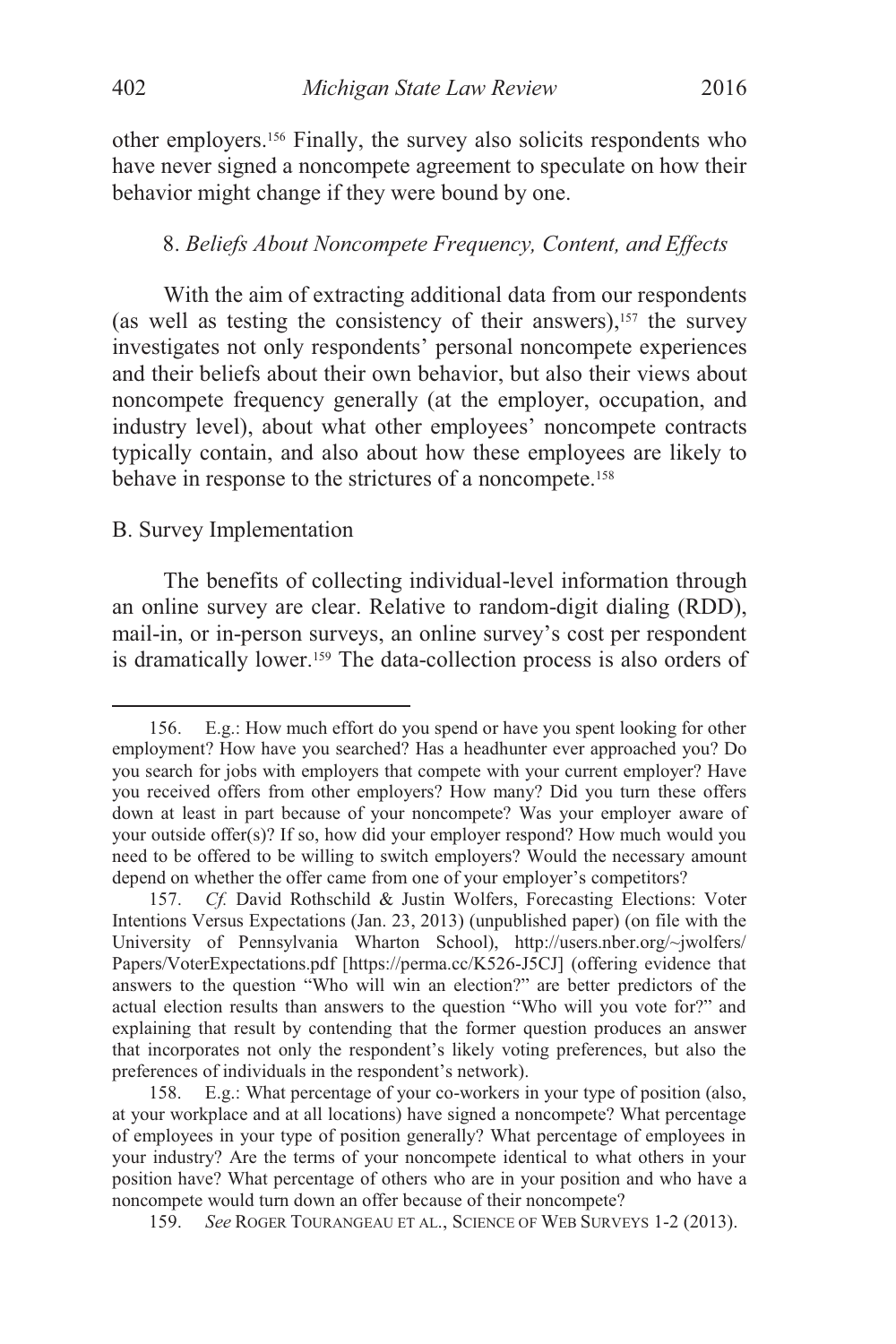magnitude faster per respondent.160 Furthermore, an online platform allows surveyors to ask respondents complicated, nested questions in simple, easy-to-use, and interactive ways. Finally, companies such as Qualtrics that conduct online surveys are at least sometimes willing to guarantee a target sample size and thus will continue to sample the population until that sample size is reached.161

These practical benefits, however, come at a potentially high methodological cost: sample selection and other systematic data collection issues. These concerns may raise serious questions about the reliability of inferences drawn about the population of interest from an online survey of an online sample of these individuals. Not surprisingly, given the benefits of using an online platform to collect data, researchers have sought to test the accuracy of online surveying by comparing the findings of identical survey questions given both to online respondents and by phone using RDD. This research shows that, at least in some situations, the results can differ between the two surveying approaches.<sup>162</sup> Some are thus quick to dismiss data from online surveys—especially "open" surveys accessible to anyone on the web163—because of these observed differences, but it may also be that more traditional survey methods, such as RDD, are themselves unreliable, perhaps as a result of severe unit nonresponse.<sup>164</sup>

 $\overline{a}$ 

 163. *See* Jerry Vaske et al., *Can Weighting Compensate for Sampling Issues in Internet Surveys?*, 16 HUM. DIMENSIONS WILDLIFE 200, 212-13 (2011).

 164. For example, Andrew Kohut and his colleagues show that the response rate of a typical Pew Research telephone survey has fallen from 36% in 1997 to only 9% in 2012. *See* ANDREW KOHUT ET AL., PEW RESEARCH CTR., ASSESSING THE REPRESENTATIVENESS OF PUBLIC OPINION SURVEYS 1 (2012), http://www.peoplepress.org/files/legacy-pdf/Assessing%20the%20Representativeness%20of%20Public% 20Opinion%20Surveys.pdf [https://perma.cc/XRM2-5R8T]. Such low response rates

 <sup>160.</sup> *See* MARIO CALLEGARO ET AL., WEB SURVEY METHODOLOGY 20-21 (2015) (describing speed and other advantages of online surveying).

 <sup>161.</sup> At least in our case, in order to ensure the highest level of data quality, our surveying company was willing to replace, for free, any individual respondent's survey answers that we were able to demonstrate were partially the product of intentional noncompliance. *See infra* Section II.D.

 <sup>162.</sup> *See* Matthias Schonlau et al., *A Comparison Between Responses from a Propensity-Weighted Web Survey and an Identical RDD Survey*, 22 SOC. SCI. COMPUTER REV. 128, 136 (2004); *see also* Matthias Schonlau et al., *Selection Bias in Web Surveys and the Use of Propensity Scores* 12 (RAND Lab. & Population, Working Paper No. 279, 2006); Stephanie Steinmetz et al., *Comparing Different Weighting Procedures for Volunteer Web Surveys* 37-39 (Amsterdam Inst. for Advanced Lab. Studies, Working Paper No. 09-76, 2009). Differences in the mode of communication (online versus phone), differences in the length of the survey period, different survey administrators, and differences in the sample populations are several factors that may be behind these inconsistencies.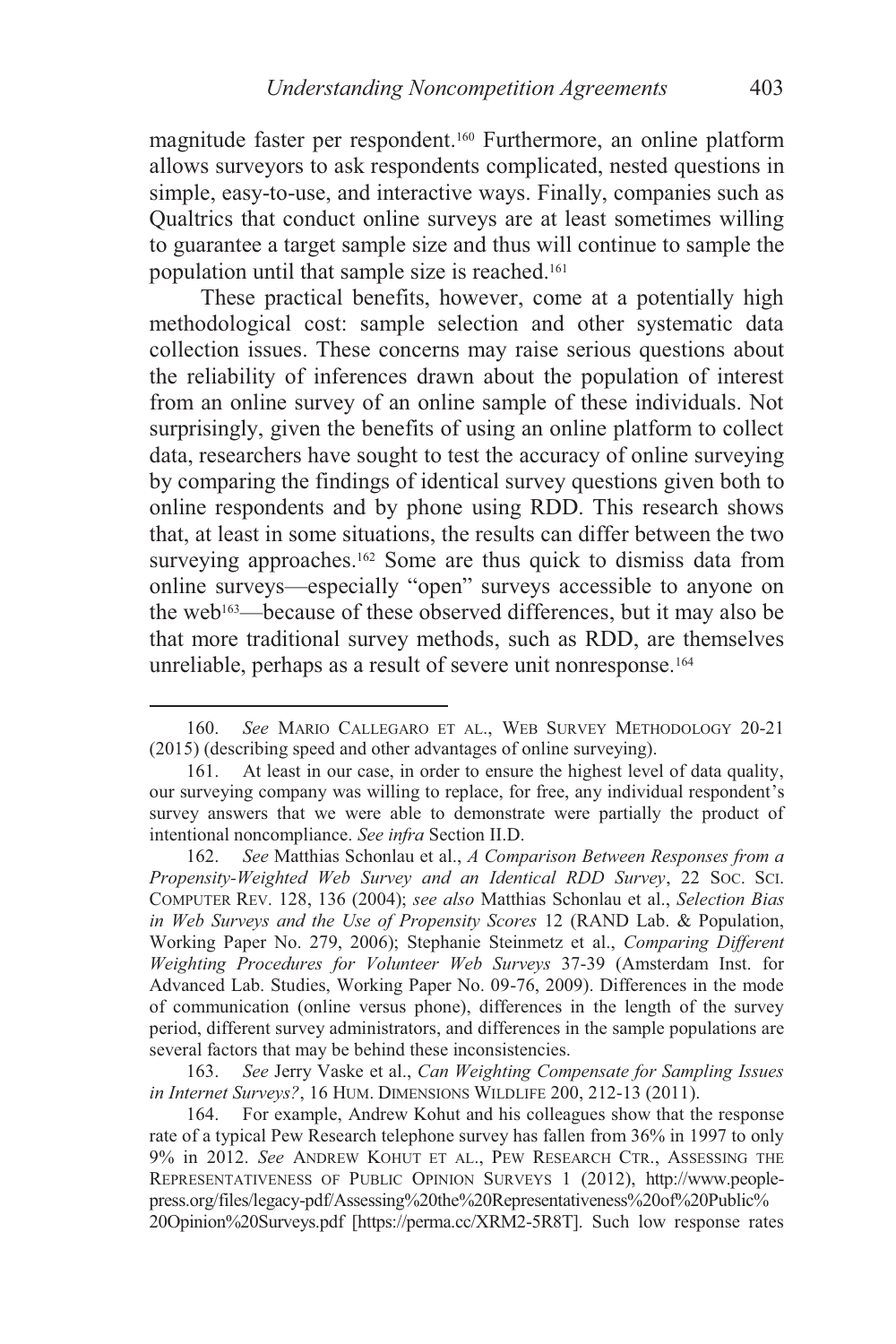In what remains of this Section, we discuss the nuts and bolts of our data-collection efforts. In the following Sections, we describe our data cleaning strategy, sample selection issues, and our methods for refining the data to make the conclusions we draw in Part III and will draw in future research more transparent and reliable.

\* \* \*

To collect responses to the survey, we hired a survey and data collection firm,165 which in turn outsourced the data collection to eight different panel partners.166 Individuals contacted by these panel partners to take the survey had previously applied to at least one of the panel partners seeking the opportunity to receive requests to take online surveys. Each prospective respondent was sent the survey via e-mail or received the survey as part of an online game. Importantly, the survey was not available to any person who might have happened upon it on the internet, but only to those people whom we (through our agents) specifically sent an individualized link.167

Respondents were compensated for taking our survey, but the nature and magnitude of this compensation varied across panel partners. Respondents who attempted the survey but did not finish it

make one important methodological question the extent to which the final sample is truly representative of the population it is intended to represent. All of this is to say that the not-uncommon assumption that baseline population parameters can be estimated using data from RDD surveys may be seriously flawed.

 <sup>165.</sup> Specifically, see QUALTRICS, http://www.qualtrics.com [https://perma.cc/ XR42-VC5S] (last visited Apr. 14, 2016).

 <sup>166.</sup> The eight panel partners that Qualtrics used as subcontractors for the data collection were ClearVoice, GMI, Sample Strategies, SSI, Innovate, Toluna, Precision Sample, and Samplify. Importantly, it is possible for a single individual respondent to have accounts with more than one of these companies. It is also possible for the same individual respondent to have multiple accounts with the same panel partner, but typically not without providing that partner with different identity information for each account. We discuss the potential pitfalls associated with these facts and how we addressed them in more detail below.

 <sup>167.</sup> The survey link is individualized so the panel partner can identify which individual respondent is taking the survey, allowing the partner to link the response to other information that the company has about that respondent. Each panel partner employs its own confirmation procedures to verify the demographic, contact, and other information of its respondents. These procedures include, but are not limited to, TrueSample, Verity, SmartSample, USPS verification, and digital fingerprinting. To probe the veracity of the claims made by the panel partners about their demographic verification systems, one of the authors signed up with SSI seeking to be a part of their online survey panel. After we submitted the required information, an SSI representative called us at a number we provided and asked to clarify some of the prospective respondent information we had submitted.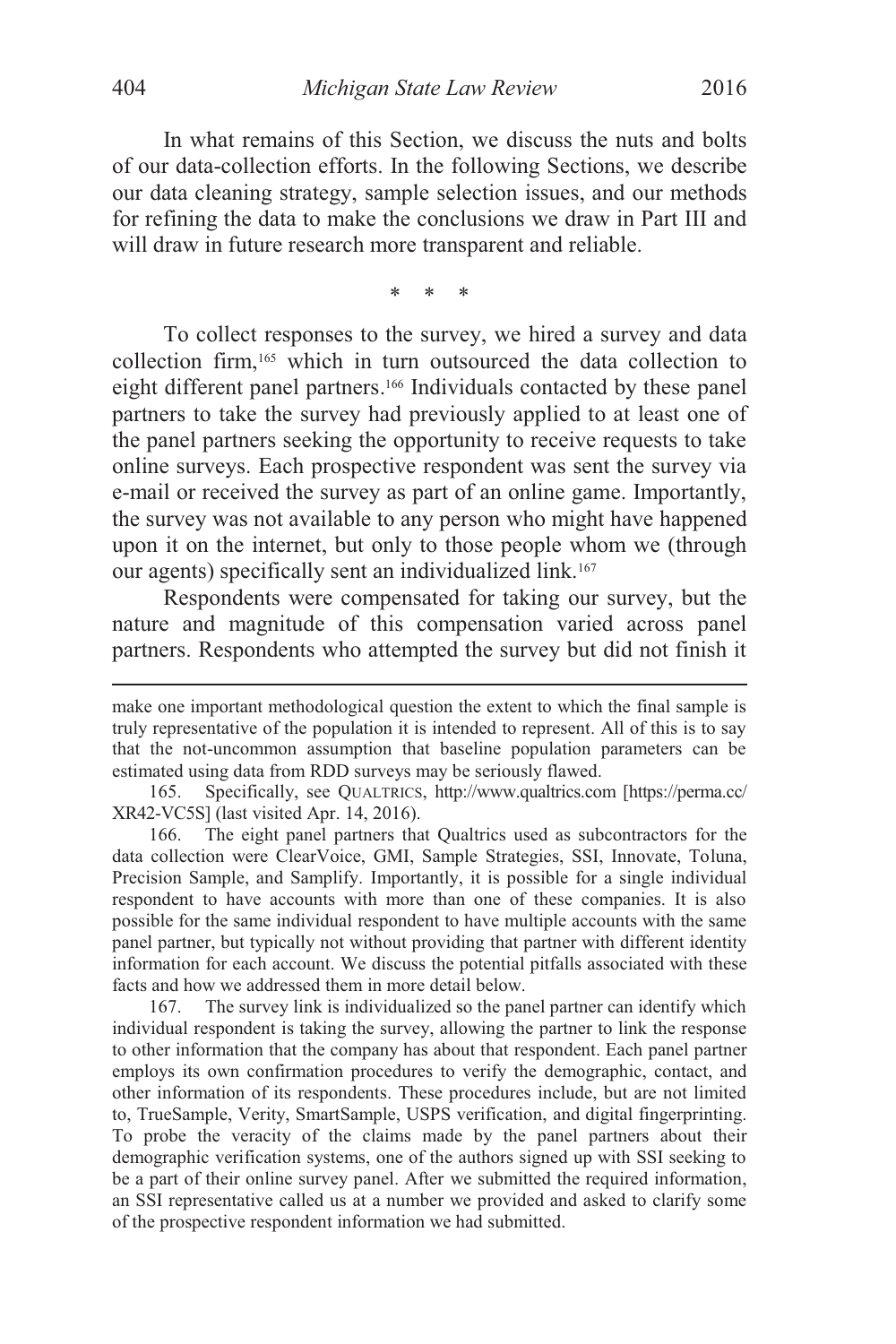were paid only 10¢. By comparison, respondents who actually completed the survey either received \$1.50, were entered into a sweepstakes drawing for various online rewards, or were awarded credits to play a particular online game.168

Our target size for this data-collection enterprise was 10,000 completed surveys. We were able to control the characteristics of the final sample through the use of quotas, which are simply constraints on the numbers of respondents with particular characteristics or sets of characteristics. In particular, we sought a final sample in which respondents were 50% male; 60% with at least a bachelor's degree; 50% with earnings of at least \$50,000 annually from their current, highest paying job; and 30% over the age of 55. We chose these numbers either to align the sample with the corresponding sample moments for labor force participants in the 2012 American Community Survey  $(ACS)f<sup>169</sup>$  or to oversample certain groups of the population of particular interest for further subgroup comparisons.170 In addition, to better understand smaller states with unusual or contested noncompete laws, our survey oversampled the residents of Colorado, Oregon, Massachusetts, and Florida.171

 <sup>168.</sup> For more insight into the methods used by Qualtrics, see Chris P. Long et al., *Fairness Monitoring: Linking Managerial Controls and Fairness Judgments in Organizations*, 54 ACAD. MGMT. J. 1045, 1051 (2011). Incentives such as online credit not only increase the number of overall participants, but also the likelihood of participants completing the survey. *See* Andrew T. Fiore et al., *Incentives to Participate in Online Research: An Experimental Examination of "Surprise" Incentives*, *in* PROCEEDINGS OF THE SIGCHI CONFERENCE ON HUMAN FACTORS IN COMPUTING SYSTEMS 3433, 3434 (Apr. 26, 2014).

 <sup>169.</sup> The American Community Survey is large, well-known, and nationally representative and is used by governments to determine how federal and state funds should be distributed to various potential recipients. *See What Is the American Community Survey?*, U.S. CENSUS BUREAU (June 22, 2015), https://www. census.gov/programs-surveys/acs/about.html [https://perma.cc/F2Z4-2K9J] ("The American Community Survey (ACS) is an ongoing survey that provides vital information on a yearly basis about our nation and its people. Information from the survey generates data that help determine how more than \$400 billion in federal and state funds are distributed each year.").

 <sup>170.</sup> The power of a test when comparing across groups is larger when the groups have the same number of observations. *See* Shayna A. Rusticus & Chris Y. Lovato, *Impact of Sample Size and Variability on the Power and Type I Error Rates of Equivalence Tests: A Simulation Study*, 19 PRAC. ASSESSMENT RES. & EVALUATION 1, 7 (2014) (noting in Table 1 that "[e]qual sample sizes are more powerful than unequal sample sizes"). As states are naturally of different sizes, we oversampled smaller states with unique noncompete laws so as to increase the statistical power of hypothesis testing in future subgroup analyses.

 <sup>171.</sup> Given the size of its population, oversampling the Golden State was not necessary, notwithstanding California's importance in the noncompete arena.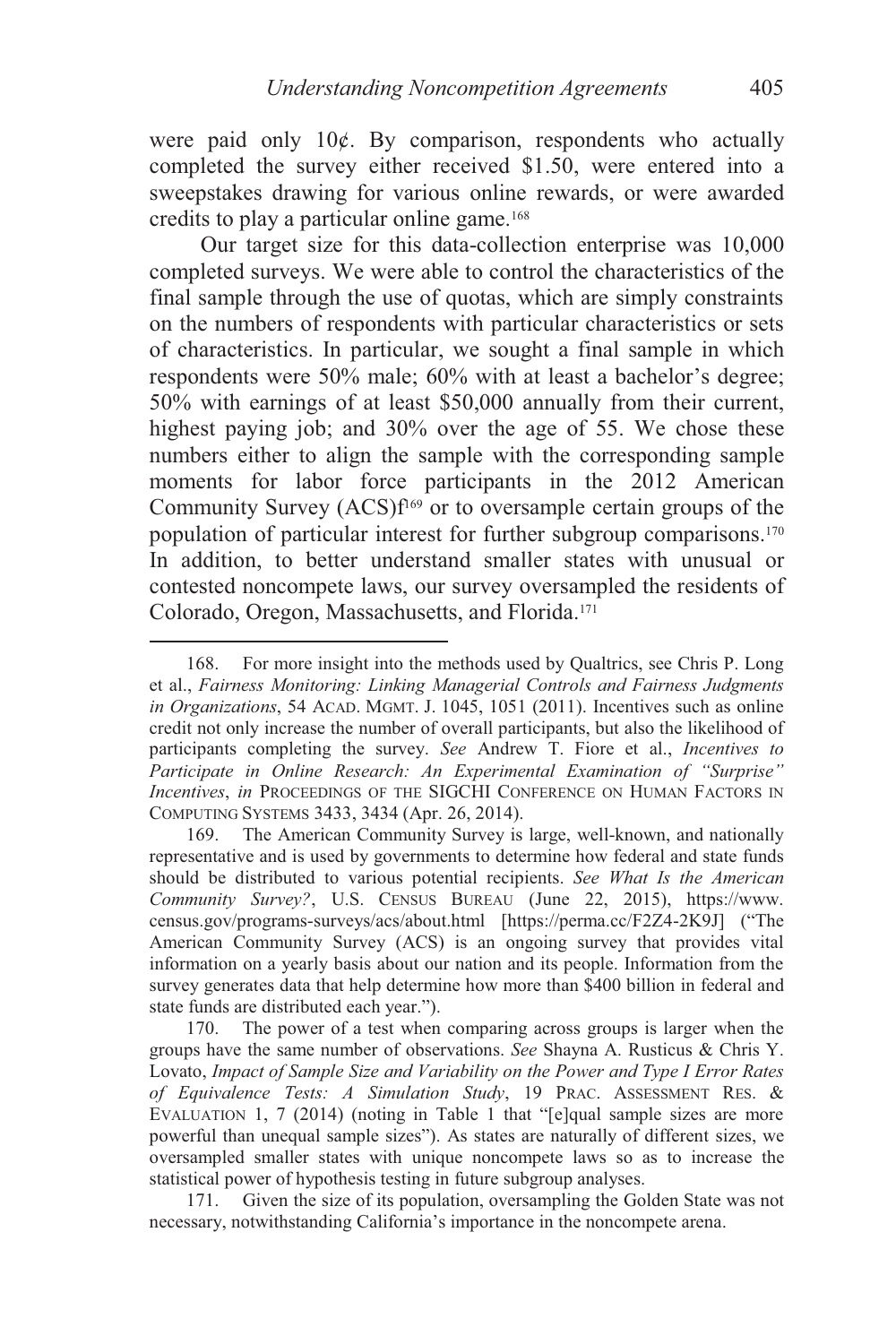The survey was relatively long, and many of the questions were cognitively intensive.172 Because we were concerned that some respondents might not take the survey seriously as a result, we employed the use of "attention filters,"<sup>173</sup> which require respondents to answer trivial questions in a certain way or else the survey session terminates.174 In accord with standard practice in this setting,175 we incorporated three attention filters in total—one in the beginning, one in the middle, and one toward the end of the survey.

### C. Preliminary Data Cleaning

We began cleaning our survey data by carefully screening them for four different sorts of problems. In these preliminary rounds of cleaning, our goal was to identify unreliable or repeat respondents whose entire set of responses to the survey's questions should be dropped—i.e., entire observations that we concluded were unreliable or duplicative and so should not be included in the final sample to be used for analysis. In the next Section, we discuss how we went about "refining" the remaining observations when they suffered from missing data, typos, or other idiosyncratic errors, but nevertheless contained, in our view, objectively useful and reliable data.

 <sup>172.</sup> Cognitively difficult questions are more likely to lead to respondents providing satisfying rather than accurate answers. *See* Jon A. Krosnick, *Response Strategies for Coping with the Cognitive Demands of Attitude Measures in Surveys*, 5 APPLIED COGNITIVE PSYCHOL. 213 (1991). Alternatively, respondents may give up only part way through. *See* Stéphane Ganassali, *The Influence of the Design of Web Survey Questionnaires on the Quality of Responses*, 2 SURV. RES. METHODS 21, 28 (2008). Longer surveys are less likely to be taken up or finished. *See* Mirta Galesic & Michael Bosnjak, *Effects of Questionnaire Length on Participation and Indicators of Response Quality in a Web Survey*, 73 PUB. OPINION Q. 349, 355, 358 (2009). Interestingly, evidence suggests that web surveys may reduce the cognitive load relative to other forms of data collection since participants are more likely on average to re-read questions and to take more time to answer, but these tendencies vary with respondent characteristics. TOURANGEAU, *supra* note 159, at 146.

 <sup>173.</sup> Daniel M. Oppenheimer et al., *Instructional Manipulation Checks: Detecting Satisficing to Increase Statistical Power*, 45 J. EXPERIMENTAL SOC. PSYCHOL. 867, 868 (2009).

 <sup>174.</sup> For example, in a series of survey questions asking a respondent how much he or she agrees or disagrees with a particular statement, an attention filter question might simply say, "Please select Strongly Disagree." If the respondent does not then select "Strongly Disagree" in response to this directive, the survey session ends. Importantly, our survey as implemented did not allow respondents to go back and change previously selected answers to questions.

 <sup>175.</sup> During our conversations and in our other communications, Qualtrics consistently advocated the use of such filters to improve data quality.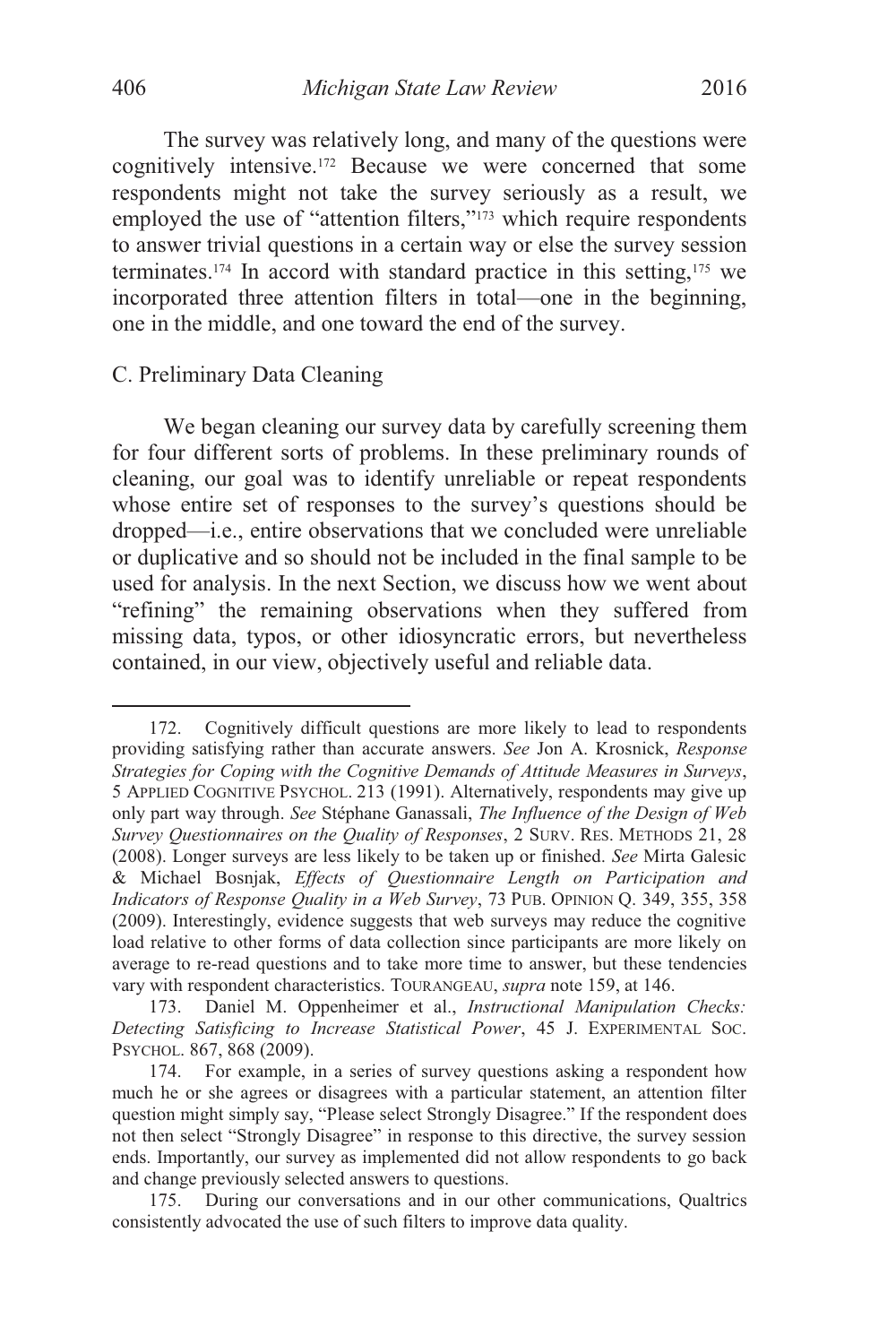In the first round of preliminary cleaning, we began with the full set of survey "starters" and identified those who (1) did not finish the survey, (2) were filtered out as a result of failing one of the survey's three attention filters, or (3) were not part of the sample of interest. In total, we invited over 700,000 individuals to participate in our survey. Of those who supposedly received an online invitation to take the survey from a panel partner, only 105,053 acknowledged receiving their invitation, and only 79,328 individuals actually began taking the survey. The numbers of invitations and acknowledgements by panel partner are shown in Table 1.

| <b>RECEIPT OF SURVEY INVITATIONS</b> |                    |              |            |  |
|--------------------------------------|--------------------|--------------|------------|--|
| <b>Panel Partner</b>                 | <b>Invitations</b> | Acknowledged | Proportion |  |
| ClearVoice                           | 181,811            | 60,603       | 0.33       |  |
| Sample Strategies                    | 155,849            | 17,720       | 0.11       |  |
| SSI                                  | 27,700             | 6,420        | 0.23       |  |
| Innovate                             | 8.221              | 5,990        | 0.73       |  |
| Precision Sample                     | 260,360            | 4,893        | 0.02       |  |
| Toluna                               | 43,568             | 4,200        | 0.10       |  |
| GMI                                  | 22,091             | 3,594        | 0.16       |  |
| Samplify                             | 12,581             | 1,633        | 0.13       |  |
| Total                                | 712,181            | 105,053      | 0.15       |  |

**Table 1 RECEIPT OF SURVEY INVITATIONS**

Note: The Invitations column reports the number of invitations sent by the panel partner to potential respondents. The Acknowledged column contains the number of respondents confirmed to have opened or viewed their invitation. The Proportion column is the ratio of the Acknowledged column to the Invitations column.

Table 2 shows how many of these initial survey takers made it through the first round of cleaning and, for those survey starters who were eliminated from the survey pool, the specific reason for their removal. Of those who began the survey, 28,824 respondents were simply not in the sample of interest,  $176$  leaving 50,504 respondents.<sup>177</sup> Of these remaining 50,504 respondents, 28,906 (57.2%) ultimately did not finish the survey and were eliminated for this reason.<sup>178</sup>

With respect to the survey's three attention filters, each of which requires a particular answer in order for the respondent to be allowed to continue, the first attention filter caught and eliminated

 <sup>176.</sup> Again, the sample of interest was all labor force participants aged 18–75 who are in the private for-profit sector or the private nonprofit sector or who are employed in a public healthcare system.

 <sup>177.</sup> The breakdown of those who were deemed not in the sample of interest is as follows: 11,073 were neither working nor looking for work; 4,417 were selfemployed; 3,031 were employed by the government; 3,876 reported working for a public employer that was not a public healthcare system. Two other major indicators that a potential respondent was outside of the sample of interest were not having an IP address in the U.S. (2,253) and being outside the age range of 18 to 75 (1,920).

 <sup>178.</sup> In practical terms, the label "Did Not Finish" in Table 2 indicates that these individuals did not receive a "survey complete" page from Qualtrics.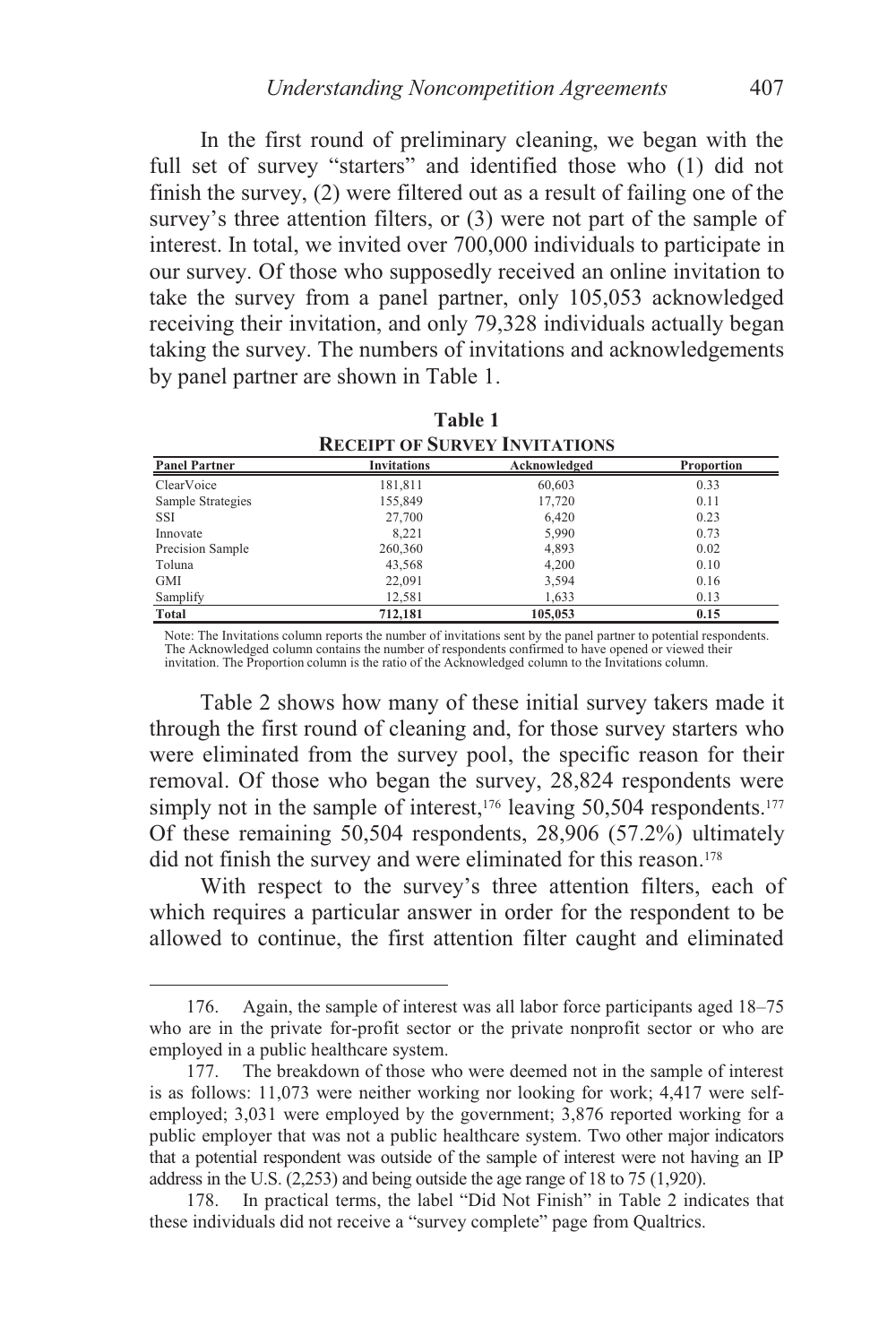3,423 respondents, the second caught and eliminated 976, and the third caught and eliminated 1,530.179 Overall 29% of those who started the survey in our sample of interest completed the survey and made it through round one of the cleaning process.

|                                                      | Frequency |         |
|------------------------------------------------------|-----------|---------|
| <b>Total Started Survey</b>                          | 79,328    |         |
| Not in Population of Interest                        | 28,824    |         |
| Not working and not looking                          | 11,073    |         |
| Self employed                                        | 4.417     |         |
| Non-healthcare public non-profit                     | 3,876     |         |
| Government                                           | 3,031     |         |
| IP address not in U.S.                               | 2,253     |         |
| Not age 18-75                                        | 1,920     |         |
| Over quota                                           | 1,590     |         |
| Unemployed (over quota)                              | 631       |         |
| Not U.S. resident                                    | 33        |         |
|                                                      |           | Percent |
| Total Started Survey in Population of Interest       | 50,504    | 100.0   |
| Did Not Finish (Not Otherwise Filtered Out)          | 28,906    | 57.2    |
| <b>Attention Filters</b>                             | 5,929     | 11.7    |
| Attention Filter 1                                   | 3,423     | 6.8     |
| Attention Filter 2                                   | 976       | 1.9     |
| <b>Attention Filter 3</b>                            | 1,530     | 3.0     |
| Within-Survey Inconsistency or Unreasonableness      | 1.001     | 2.0     |
| Signed noncompete, but says 0% signed                | 195       | 0.4     |
| Length of interview $\leq 1/3$ of median finish time | 177       | 0.4     |
| More than 30 employers in last 5 years               | 127       | 0.3     |
| Signed more CNCs than had employers in last 5 years  | 110       | 0.2     |
| Did not sign noncompete, but says 100% signed        | 76        | 0.2     |
| Occupation text entry invalid                        | 75        | 0.2     |
| More than 30 positions within employer               | 72        | 0.1     |
| Unaware of noncompete, but says 100% signed          | 67        | 0.1     |
| Duplicate from pilot $(49)$ or other $(2)$           | 51        | 0.1     |
| Industry text entry invalid                          | 51        | 0.1     |
| Total Remaining After Round One                      | 14.668    | 29.0    |

**Table 2 ROUND ONE CLEANING: FILTERING RESPONDENTS**

Note: This table presents the frequencies of eliminated respondents. The Attention Filters were three trivial<br>questions (at the beginning, middle, and end of the survey) respondents had to answer correctly in order to<br>cont Unreasonableness filtering process was installed by Qualtrics after the first batch of about 8,000 completed surveys, and thus affected only survey responses collected later. (The first batch of respondents are flagged and filtered later in the process). Respondents were flagged for recording Yes, No, None, Not Sure, or N/A in the occupation and industry text entry boxes. In round three, each entry was also manually inspected for validity.

 179. We also sought to identify and eliminate individuals who behaved in ways that were clearly inconsistent *within* the four corners of the survey, but in the first round of cleaning, we were only able to do this for a relatively small subsample of the data. After we received the first 8,000 or so completed surveys, we began to examine the data for inconsistencies. Qualtrics agreed to replace those respondents who completed the survey but submitted observably inconsistent or unreasonable answers. Accordingly, we built a flagging program "mid-stream" that identified respondents providing inconsistent or unreasonable answers. Qualtrics incorporated some of these flagging criteria into the final rounds of data collection in order to expedite the cleaning process. Only those respondents eliminated through the use of these flags (i.e., after more than half of the survey collection was complete) appear in Table 2. For most of the sample, we apply the flagging criteria in round four of the data cleaning process. We describe the specific flags in that discussion below.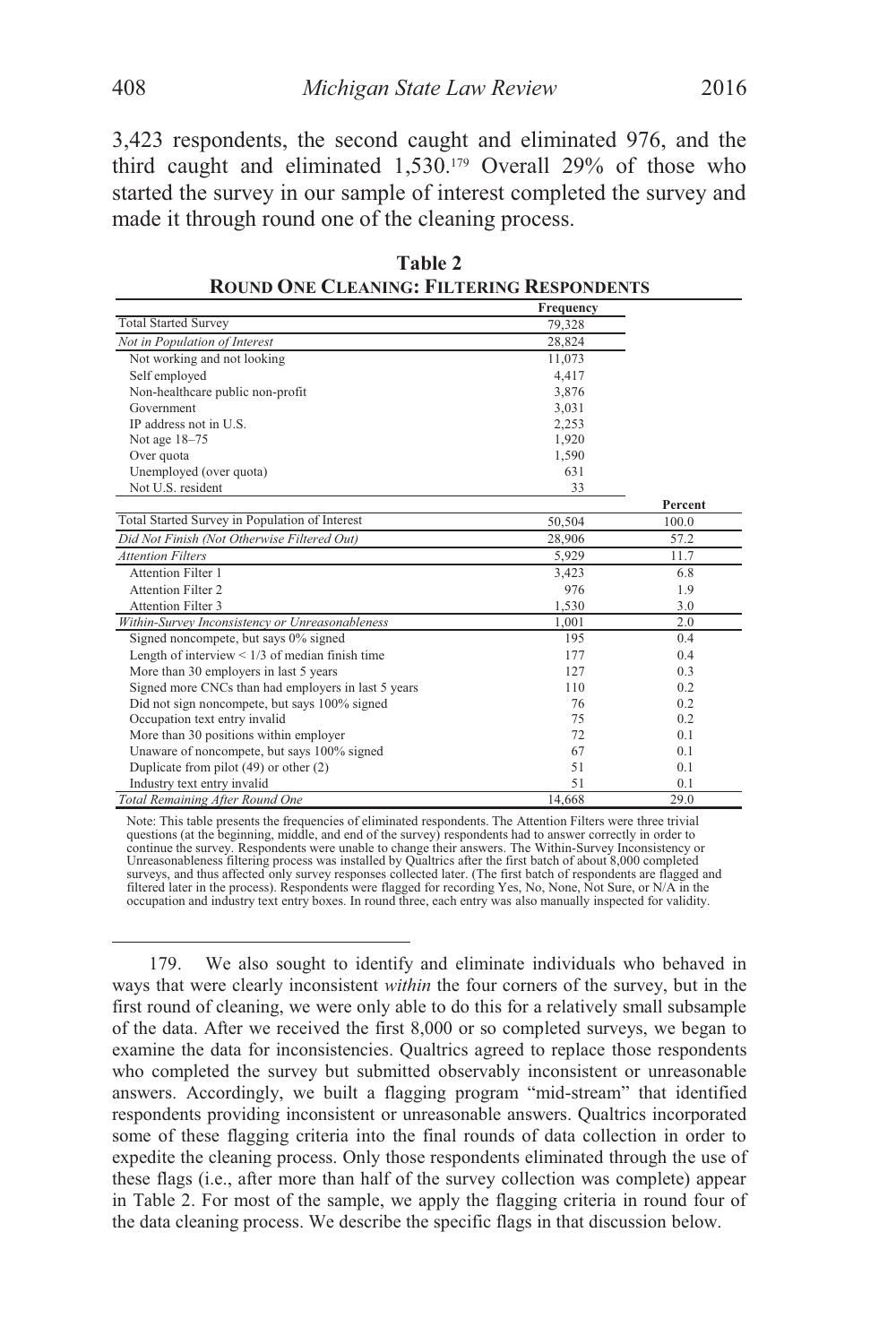In the second round of cleaning, we investigated the fact that multiple observations may (and do) arise from the same IP address and also that completed surveys that might otherwise be included in our data were at times not the first observation from a particular IP address. To illustrate, at the end of round one of our preliminary cleaning, of the 14,668 completed surveys, 10,446 had a unique IP address, while 2,331 shared the same IP address with one other observation. At the extreme end of the spectrum, one IP address was observed in our initial survey data 66 times, although only one of these instances involved a complete response.

Because IP addresses are tied to a specific online device, the fact that the same IP address was observed more than once raises two questions that are relevant to the proper cleaning of our survey data: First, are respondents retaking the survey, potentially changing their answers to avoid being filtered out by our screens? Second, are different observations that are linked to the same IP address from the same person or potentially from two or more different people?<sup>180</sup>

To address the issues that arise out of both of these questions, we opted for a conservative approach and decided to retain only the earliest observation from any particular IP address and only if that observation involved a complete set of survey answers.181 Of the 14,668 complete responses from round one, this cleaning regimen preserved 12,369 observations. In Table  $3,182$  we show the number

 <sup>180.</sup> One possible reason for so many repeat takers from the same IP address comes from a particular screening mechanism Qualtrics began to apply after the first 8,000 or so completed surveys had been received. Specifically, a filtering question at the beginning of the survey asked if respondents earn more than \$40,000 from their current, highest-paying job. Later in the survey, when respondents were asked how much they made in their current, highest-paying job, sometimes they indicated a number that contradicted their previous answer. Instead of terminating the survey and revoking payment for these individuals, Qualtrics used a screening mechanism that notified them of the contradiction and forced them to fix it. Since respondents were not allowed to "go back" in the survey, the only way for these individuals to "fix" their response was to start the survey over. This process likely resulted in some people taking the survey multiple times from the same IP address.

 <sup>181.</sup> To be more concrete, if a respondent does not complete the survey the first time an IP address is observed and later someone with the same IP address does complete the survey, we remove even this completed survey from our sample.

 <sup>182.</sup> In Table 3, the "Number from the Same IP Address" variable was created before we removed the observations flagged in round one of our preliminary cleaning. Retaining these observations is necessary to accurately assess whether a completed survey was in fact the first observation from a particular IP address, given that round one drops observations in which individuals—who may later complete the survey—begin the survey but fail to finish it. Thus, while we call this round two of our preliminary cleaning, we performed it simultaneously with round one.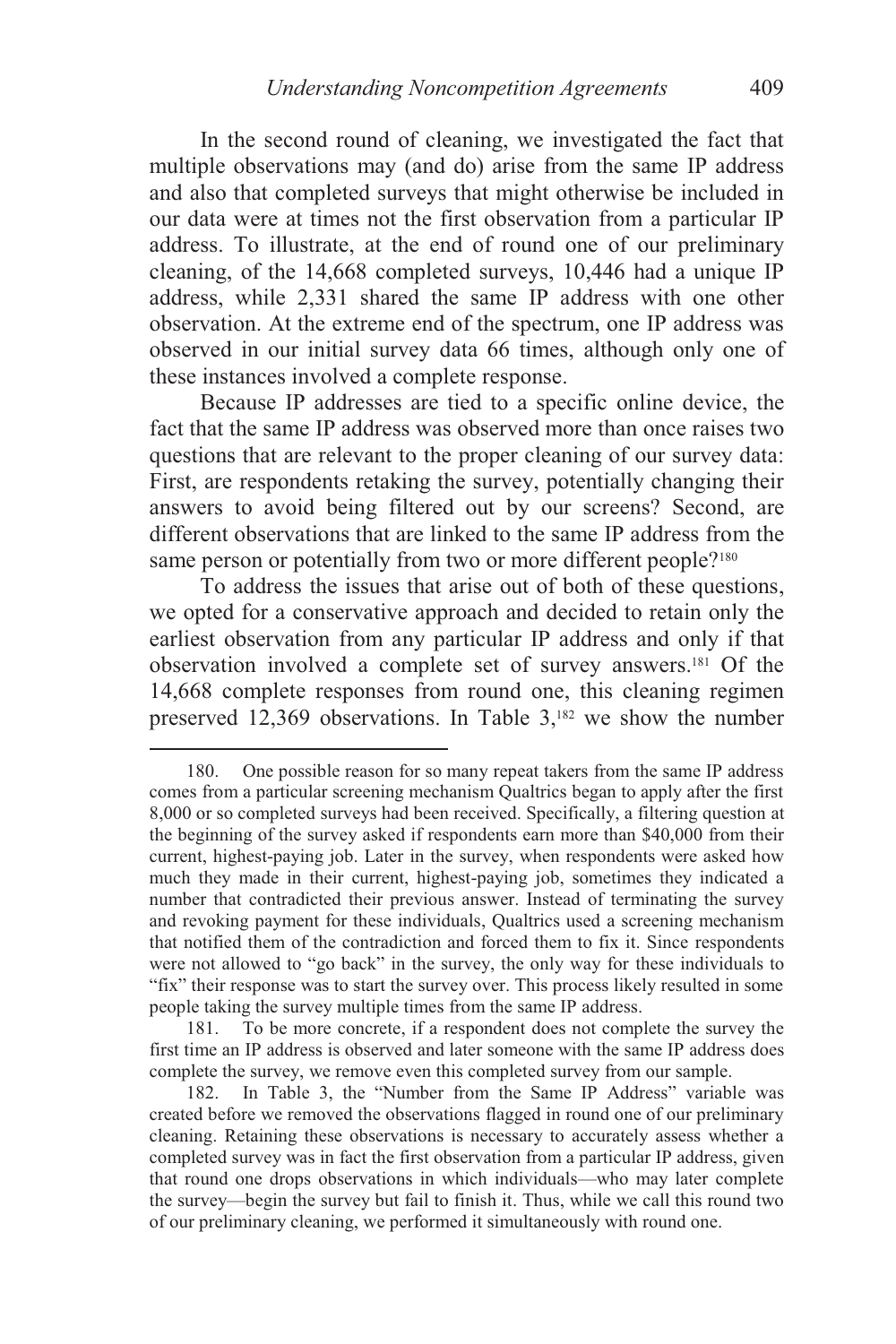and proportion of completes that we retained and that we dropped for each number of observations from the same IP address.<sup>183</sup>

| <b>Number from Same IP</b><br><b>Address</b> | Total          |         | <b>Retained in</b><br><b>Round Two</b> |         | <b>Dropped</b> |         |
|----------------------------------------------|----------------|---------|----------------------------------------|---------|----------------|---------|
|                                              | Frequency      | Percent | Frequency                              | Percent | Frequency      | Percent |
|                                              | 10,446         | 71.22   | 10,446                                 | 84.45   | $\theta$       | 0.00    |
| 2                                            | 2,331          | 15.89   | 1,284                                  | 10.38   | 1,047          | 45.54   |
| 3                                            | 927            | 6.32    | 374                                    | 3.02    | 553            | 24.05   |
| 4                                            | 387            | 2.64    | 115                                    | 0.93    | 272            | 11.83   |
| 5                                            | 243            | 1.66    | 77                                     | 0.62    | 166            | 7.22    |
| 6                                            | 160            | 1.09    | 39                                     | 0.32    | 121            | 5.26    |
|                                              | 78             | 0.53    | 18                                     | 0.15    | 60             | 2.61    |
| 8                                            | 24             | 0.16    | 5                                      | 0.04    | 19             | 0.83    |
| 9                                            | 12             | 0.08    |                                        | 0.01    | 11             | 0.48    |
| 10                                           | 14             | 0.10    | 3                                      | 0.02    | 11             | 0.48    |
| 11                                           | 16             | 0.11    | 3                                      | 0.02    | 13             | 0.57    |
| 12                                           | 4              | 0.03    |                                        | 0.01    | 3              | 0.13    |
| 13                                           | 3              | 0.02    | $\theta$                               | 0.00    | 3              | 0.13    |
| 14                                           | $\overline{c}$ | 0.01    | 0                                      | 0.00    | $\overline{2}$ | 0.09    |
| 24                                           |                | 0.01    | 0                                      | 0.00    |                | 0.04    |
| 30                                           | 4              | 0.03    |                                        | 0.01    | 3              | 0.13    |
| 36                                           | 5              | 0.03    |                                        | 0.01    | 4              | 0.17    |
| 37                                           | 10             | 0.07    |                                        | 0.01    | 9              | 0.39    |
| 66                                           |                | 0.01    | $\Omega$                               | 0.00    |                | 0.04    |
| Total                                        | 14,668         | 100.00  | 12,369                                 | 100.00  | 2,299          | 100.00  |

**Table 3** 

**ROUND TWO CLEANING: DUPLICATE IP ADDRESSES**

Note: This table presents the frequency of post-round one respondents (total, retained by round two, and dropped by round two) by the number of observations with the same IP address. Round two cleaning retained the chronologically first observation from an IP address when it resulted in a completed survey. Note that the number in the Number from Same IP Address column comes from the full sample to account for the fact that the earliest observation otherwise may have been removed in round one. The numbers in the percent columns are column percentages.

In the third round of cleaning, we sought to identify and remove repeat survey takers who used different devices (presumably intentionally).184 To rid our data of these additional observations, we

 <sup>183.</sup> Even after explicitly addressing the fact that the same IP address can appear in our data multiple times, casual inspection of the data revealed additional repeat takers, who must have taken the survey multiple times using different devices. Qualtrics informed us during phone conversations in late 2014 that panel partners drop duplicate responses, although sometimes duplicate responses may still occur as a result of survey re-routing—i.e., when individuals submit contradictory information, they are sometimes not allowed to "go back" in the survey when they are alerted to the contradiction, but may succeed at starting the survey over again if they attempt to do so. Leaving this concern aside, even if panel partners do drop duplicate responses, then repeat takers could nevertheless exist in our data for either of two reasons: First, respondents may have accounts with multiple panel partners, at least two of which were involved in data collection for our survey. Second, respondents may have a second account with the same panel partner. Panel partners verify demographics and attempt to mitigate this problem on the front end. However, if individuals submit different demographic information during the signup process, then panel partners may not be able to identify and eliminate them.

 <sup>184.</sup> Reg Baker et al., *Validating Respondents' Identity in Online Samples*, *in* ONLINE PANEL RESEARCH: A DATA QUALITY PERSPECTIVE 441, 442 (Mario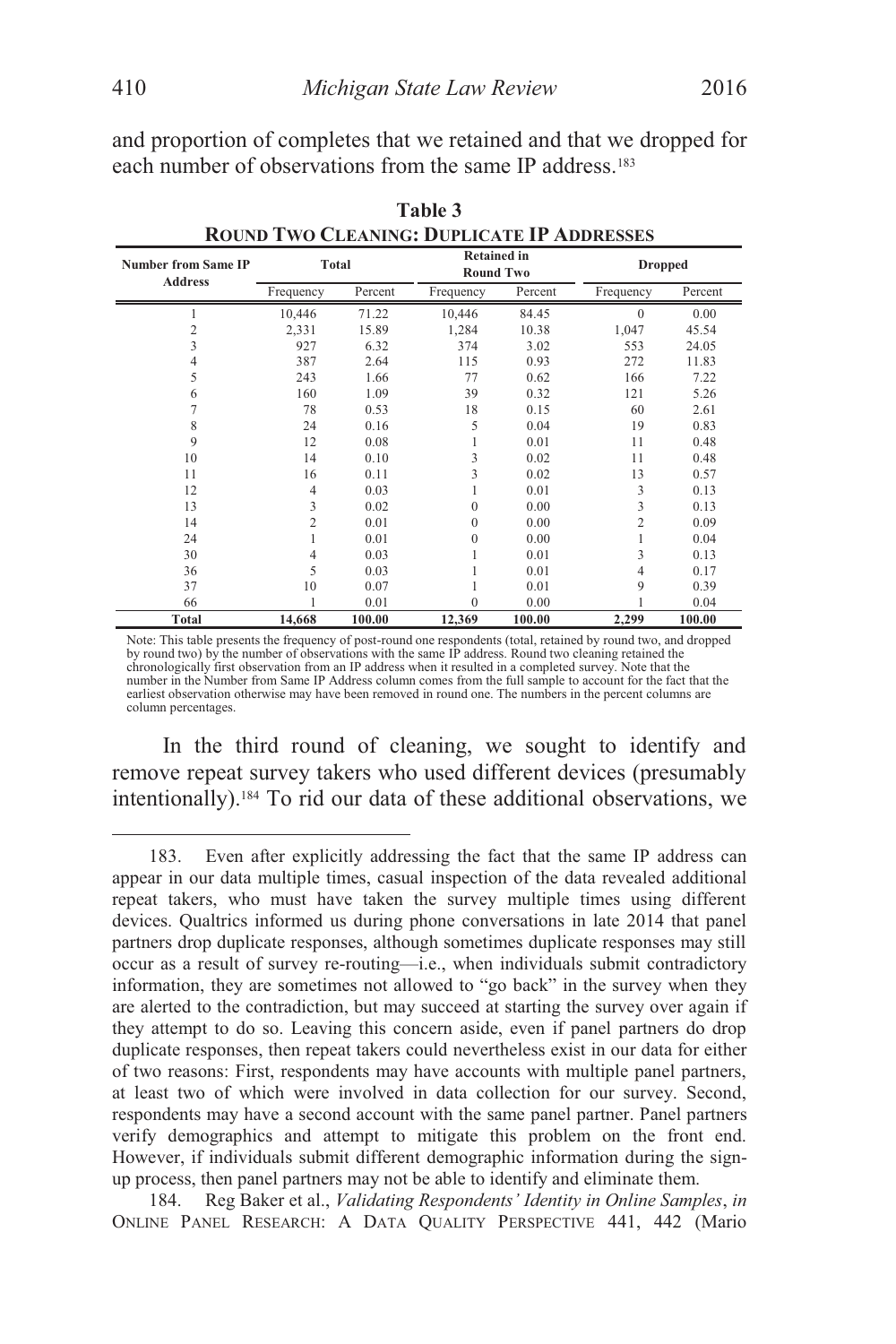closely examined the sets of individuals who have the same gender, age, and race, and who live in the same state, work in the same county, and live in the same zip code.185 Unfortunately, if individuals are repeat survey takers and use completely different identities and different devices, then there is simply no easy way to identify and remove them as repeat takers in our data.

Table 4 shows the number of observations by the number of potential duplicates in our survey data. According to our method, of the 12,369 valid respondents after the second round of preliminary cleaning, 11,704 of them have zero potential duplicates—i.e., there does not exist another respondent with the same gender, same age, and same race, living in the same state and zip code, and working in the same county. Of the remaining 665 observations, 620 of them share the same characteristics with one other observation, 33 share the same characteristics with two other observations, and 12 share the same characteristics with three other observations.

| .                                                               |                |         |  |
|-----------------------------------------------------------------|----------------|---------|--|
| <b>POTENTIAL REPEAT RESPONDENTS WITH DIFFERENT IP ADDRESSES</b> |                |         |  |
| <b>Number of Potential Duplicates</b>                           | Frequency      | Percent |  |
|                                                                 | 11.704         | 94.62   |  |
|                                                                 | 620            | 5.01    |  |
|                                                                 |                | 0.27    |  |
|                                                                 | $\overline{1}$ | 0.10    |  |
| Total                                                           | 12.369         | 100.00  |  |

**Table 4** 

Note: This table presents a tabulation of the number of potential duplicates from different IP addresses and their frequency within the data.

Matching respondent demographic characteristics does not necessarily indicate that survey responses originated from the same individual: Panel partners may have reached distinct individuals with the same gender, age, and race, living in the same state and zip code, and working in the same county. To examine this issue further, we compared the answers from suspected duplicate surveys to assess whether and to what extent these answers also aligned.<sup>186</sup> We found

 $\overline{a}$ 

 186. We characterized responses as duplicates when free-form text entries for occupation, industry, salary, and other important characteristics such as tenure, experience, education, and the year in which respondents finished their schooling were identical. It may be worth emphasizing that this analysis relied on affirmatively typed answers, not just answers produced by ticking a box.

Callegaro et al. eds., 2014) ("[T]he incentivized nature of panels may encourage some people to go to elaborate lengths to maximize participation to their financial advantage.").

 <sup>185.</sup> This list of identifying demographic traits emerged from our inspection of the data. Whenever we found multiple surveys that we believed originated with the same individual, we adjusted our flagging algorithm so that it would identify the case in question and other similar cases.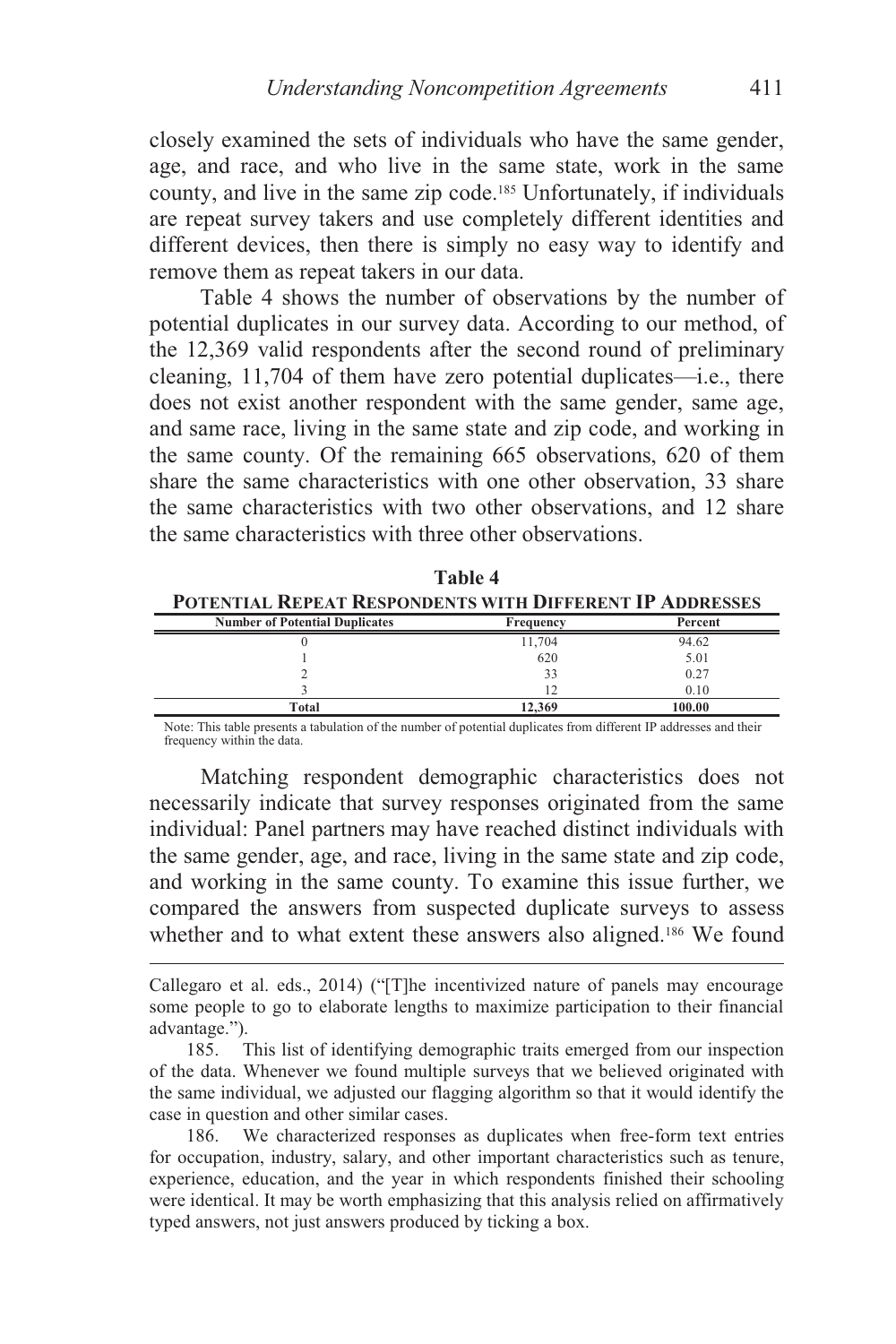that of the 665 potential repeat survey takers, 541 came from 262 individuals who took the survey at least twice.

To better understand the manner by which these individuals were able to take the survey several times, we investigated whether the observations we classify as duplicates involved the same panel partner or different panel partners. We display the results in Table 5. Of the 249 individuals whom we conclude took the survey twice (498 observations), 206 of them (412 observations) used different panel partners. Of the nine individuals who took the survey three times (27 observations) and the four individuals who took it four times (16 observations), every respondent made use of more than one panel partner. These results imply that because panel partners verify their respondents' demographic information and disallow individuals from signing up for multiple accounts, individuals registered with multiple panel partners may more often be the source of duplication when conducting a large-scale online survey.

| Table 5                                                         |     |            |       |  |
|-----------------------------------------------------------------|-----|------------|-------|--|
| <b>REPEAT TAKERS AND PANEL PARTNERS</b><br><b>Same Partner?</b> |     |            |       |  |
| <b>Number of Duplicates</b>                                     | No  | <b>Yes</b> | Total |  |
|                                                                 | 412 | 86         | 498   |  |
|                                                                 | 27  |            |       |  |
|                                                                 | 16  |            | 16    |  |
| Total                                                           | 455 |            | 541   |  |

Note: This table presents a cross tabulation of the number of identified duplicates and whether the duplicates came from the same panel partner.

In the end, we resolved the repeat-taker problem by retaining only data from the first survey response submitted by an individual; we can obviously only use one set of survey answers, and later sets of answers are contaminated as a result of the individual having already taken the survey. Accordingly, we identified 541 duplicative observations submitted by 262 individuals and decided to keep only 262 of these flagged observations, dropping the remaining 279. Thus, after beginning this cleaning round with 12,369 observations, we completed it with 12,090 observations.

In the fourth round of cleaning, we reviewed individual answer responses to identify those respondents whose survey answers were internally inconsistent or unreasonable in light of their other survey answers. This process alerted us to several issues of importance,<sup>187</sup> two of which we address at this stage: (1) certain individuals failed to indicate that they were self-employed, retired, or government

 <sup>187.</sup> *See infra* Section II.D (detailing our approach to "fixing" answers that are inconsistent or unreasonable in otherwise valuable observations).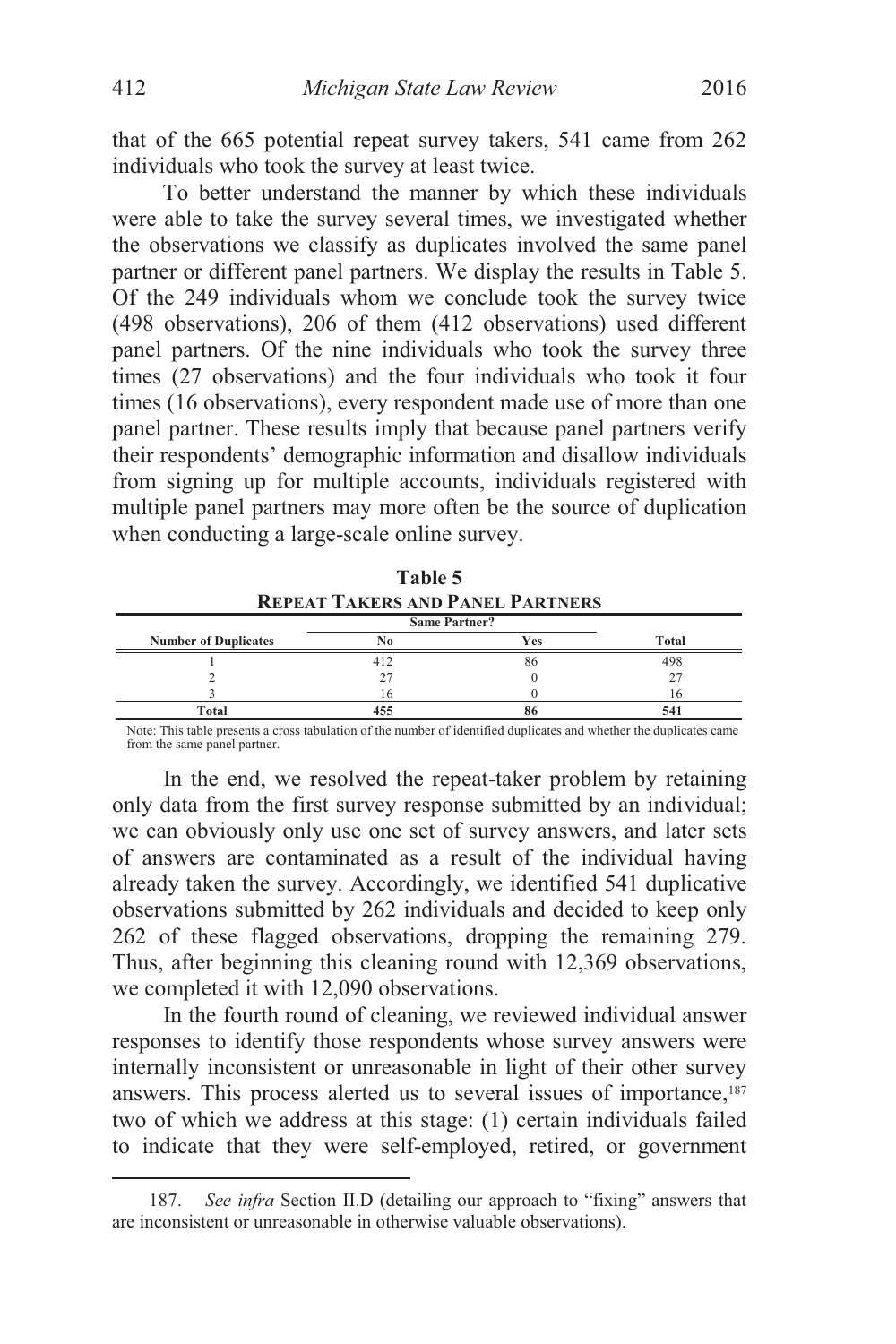employees—i.e., outside of our sample population of interest—in our initial filters but later identified themselves in the survey as falling into one of these categories;<sup>188</sup> and (2) some people wrote gibberish, cursed, provided clearly inconsistent answers, or otherwise revealed that they did not take the survey very seriously by, for example, completing it in an implausibly small amount of time.

With respect to the second discovery, we recognized that it was important if not essential to distinguish between survey respondents who were intentionally noncompliant and survey respondents who may have made a few idiosyncratic errors.189 More precisely, our goal was to exclude any respondent that we believed was likely to have provided many unreliable responses—e.g., obvious gibberish, containing no useful information—but to retain those observations containing real—albeit potentially mismeasured—data. Determining whether data are "real" is ultimately subjective, but we believe our application of a few bright-line, reproducible filters allowed us to further improve the quality of our final sample.

We began by considering individual respondents whose survey completion time might have been "too fast."<sup>190</sup> Our assumption is

 $\overline{a}$ 

 189. We address how we refine the data to make sure it is free from idiosyncratic errors in the next Section.

 190. If a respondent's survey-taking speed is correlated with substantive responses, eliminating "fast" test takers can introduce bias. But our filter eliminated only an extreme tail of the distribution—answers very unlikely, in our opinion, to be

 <sup>188.</sup> During our initial review of the data, we observed that our sample of 12,090 individuals still seemed to include many respondents who reported that they were not a part of the sample of interest. These individuals claimed to be selfemployed, retired, or employed in public administration, and should have been filtered out by previous questions. They were not, however—possibly because they misunderstood their status at the outset. For example, individuals often notified us about their self-employment status in questions related to occupation or in the comments section at the end of the survey. Our initial set of respondents also included individuals who indicated that they were in public administration when they were asked to click the two-digit industry category that fit them best. We were able to identify some retirees by their submissions in the end-of-survey comments section. We discovered 43 individuals who recorded that they were employed in public administration, 136 made it clear that they were business owners, and six were retired. Again, these individuals were not in our sample of interest, and so we excluded all 183 offending observations. Note that these three out-of-sample categories are not mutually exclusive, which explains why 183 is not the sum of the number of individuals in each of the three categories. We were left with 11,902 respondents, after eliminating seven additional respondents for reasons unrelated to their being out of the sample of interest. To explain, our survey randomly assigned respondents to particular information conditions—research that we do not discuss in this Article—and so we dropped the seven individuals who took the survey before Qualtrics had properly installed the randomization component.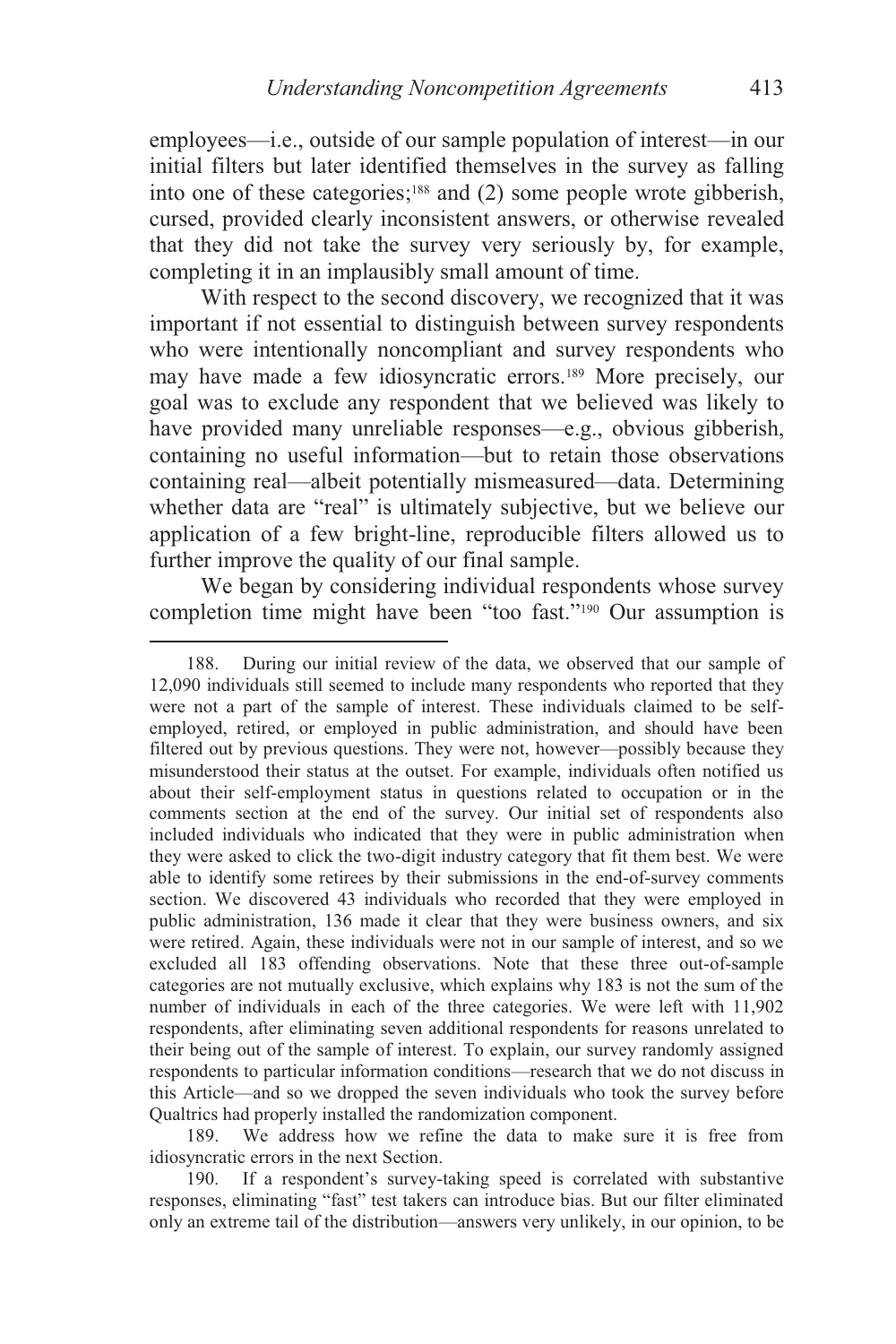that reliable survey data hinges on respondents reading and digesting questions before they respond and that this process requires some minimum amount of time.191 We conservatively defined "too fast" to be one-third of the median survey completion time for the remaining 11,902 respondents.192 Our survey's median finish time was roughly 28 minutes from start to finish, which translates to a cutoff duration for inclusion in the final sample of 9 minutes and 20 seconds. This screening process eliminated 15 observations from our data.

Next we reviewed individual text entries, including respondentreported job duties, job title, industry of the employer, and the openended survey comments at the end of the survey. Individuals who do not answer the free-form text entry questions, but instead write either gibberish or curse words or use other language to indicate that they are not engaging seriously with the survey, seem highly likely to have answered many other questions inaccurately—especially when they fail to answer the employment-related questions diligently.193 We dropped 256 more observations as a result of this process.

Finally, we used the questions on perceptions of noncompete incidence within the respondent's industry and employer as a means to screen for noncompliance.194 We scoured the data to find answers to important questions that were clearly, demonstrably inconsistent with each other. For instance, if, at the beginning of the survey, the individual indicates that he has never heard of a noncompete and then later indicates that 100% of employees in his industry or at his firm sign a noncompete, we dropped the observation. We identified and eliminated 98 such observations. In sum, after removing those respondents who appear highly likely to have been intentionally noncompliant, 11,529 observations remained in our sample.

informative. We also do not see any obvious reason why time-to-completion should be correlated with our key variables of interest.

 <sup>191.</sup> Robert Greszki et al., *The Impact of Speeding on Data Quality in Nonprobability and Freshly Recruited Probability-Based Online Panels*, *in* ONLINE PANEL RESEARCH, *supra* note 184, at 238, 241 ("In effect, there is a, though not perfect, link between very quick responses and low data quality which is supported by evidence.").

 <sup>192.</sup> According to conversations with Qualtrics staff in April 2014, Qualtrics uses one-third of the median completion time as a standard cutoff.

 <sup>193.</sup> We identified these particular classes of respondents by examining survey responses by hand. While these individuals may of course answer some of the survey's questions honestly, we view the possible bias caused by leaving their potentially arbitrary responses in the data as a greater threat than the probably less significant sample selection concerns generated by ignoring these answers.

<sup>194.</sup> *See supra* Section II.A (describing these questions about a respondent's perceptions in more detail).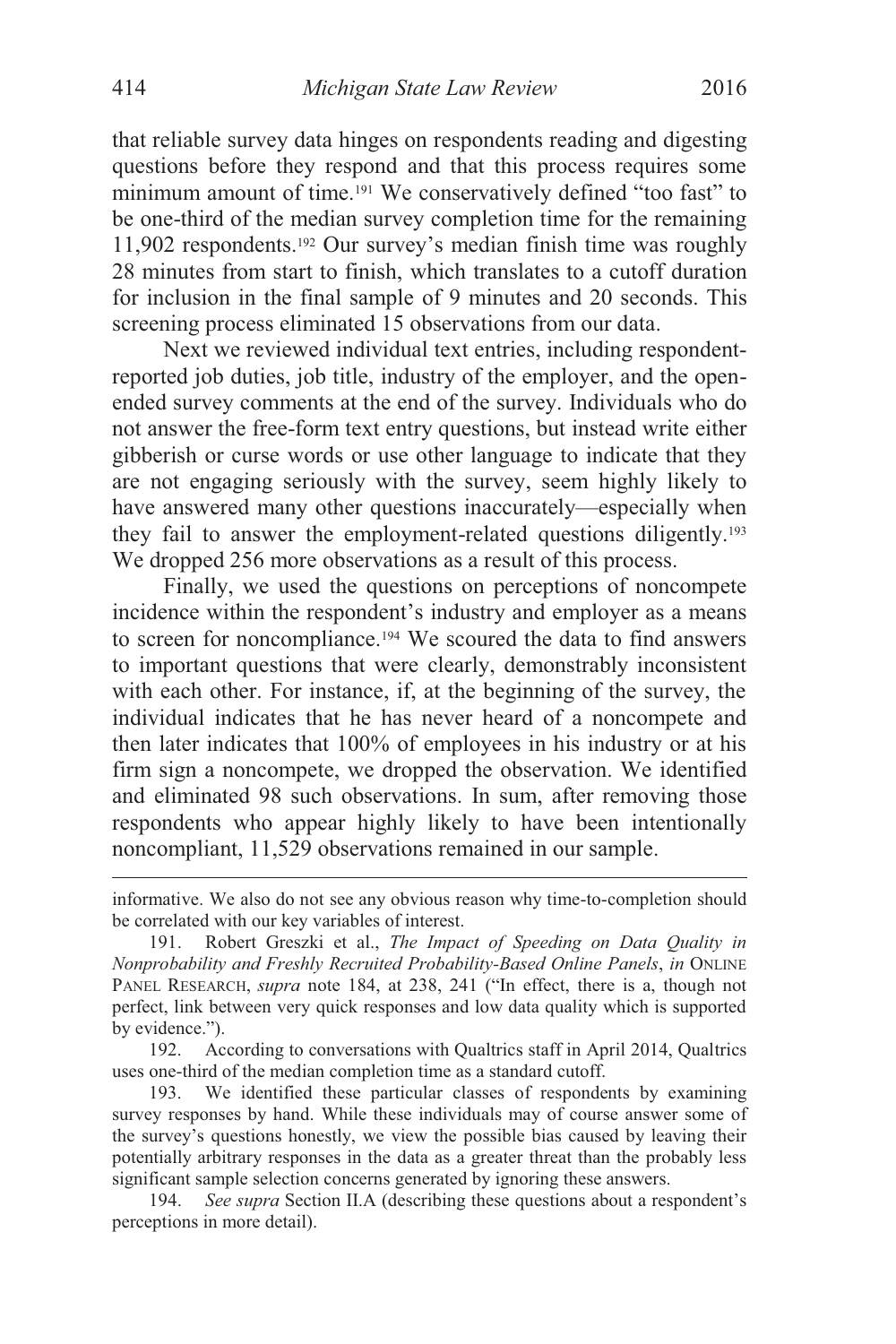#### D. Data Refinement

 $\overline{a}$ 

Our discussion thus far has covered the design of the survey, its online implementation, and our preliminary cleaning of the collected data. The preliminary cleaning dropped entire observations that we concluded were suspect. For example, we removed respondents who appeared to be intentionally noncompliant on the assumption that most or all of their answers were unreliable or duplicative. In this Section, we outline our approach for refining our remaining data by identifying observations with missing data fields or with entries that are inconsistent with other entries. These individuals appear to have made idiosyncratic errors—including either typographical, mental, or memory errors. We explain our approach for correcting these errors when they can be corrected, and we outline our creation of multiple samples of the survey data that rely on different assumptions.<sup>195</sup>

We began our refinement of the data by attempting to measure when and the extent to which each respondent made idiosyncratic mistakes in answering survey questions. We developed an algorithm to evaluate the many ways an individual could provide inconsistent or unreasonable answers, including separate analyses of responses to individual questions to assess the answer's validity as well as comparisons of the respondent's answers across different questions to detect conspicuous mistakes. The challenge of comparing answers across questions is that, if there is an inconsistency, it can be difficult to determine which question or questions (if not both or all of them) the respondent answered erroneously.196

 <sup>195.</sup> Refining data to eliminate unmistakable errors is standard practice in survey research. Typically, researchers build data editing rules that flag observations that fail to meet specific characteristics. There are many approaches to resolving errors, including eliminating observations. Perhaps the most common response, however, is to replace the erroneous entries through statistical estimation and imputation. For more information on these data replacement methods, see TON DE WAAL, JEROEN PANNEKOEK & SANDER SCHOLTUS, HANDBOOK OF STATISTICAL DATA EDITING AND IMPUTATION (2011). In addition, see U.N. STATISTICAL COMM'N & ECON. COMM'N FOR EUR., CONFERENCE OF EUROPEAN STATISTICIANS METHODOLOGICAL MATERIAL, EVALUATING EFFICIENCY OF STATISTICAL DATA EDITING: GENERAL FRAMEWORK (2000), http://www.unece.org/fileadmin/DAM/ stats/publications/editingefficiency.pdf [https://perma.cc/2NDT-WJNA].

 <sup>196.</sup> The following are the types of responses, categories of questions, and problematic answers we analyzed:  $(1)$  the survey is missing responses to questions; (2) the respondent has provided answers to individual questions that are impossible; (3) the respondent's educational patterns are nonsensical (e.g., has a Ph.D. and is also working toward an associate's degree); (4) the respondent reported finishing school when younger than 13 years old; (5) the respondent's tenure or experience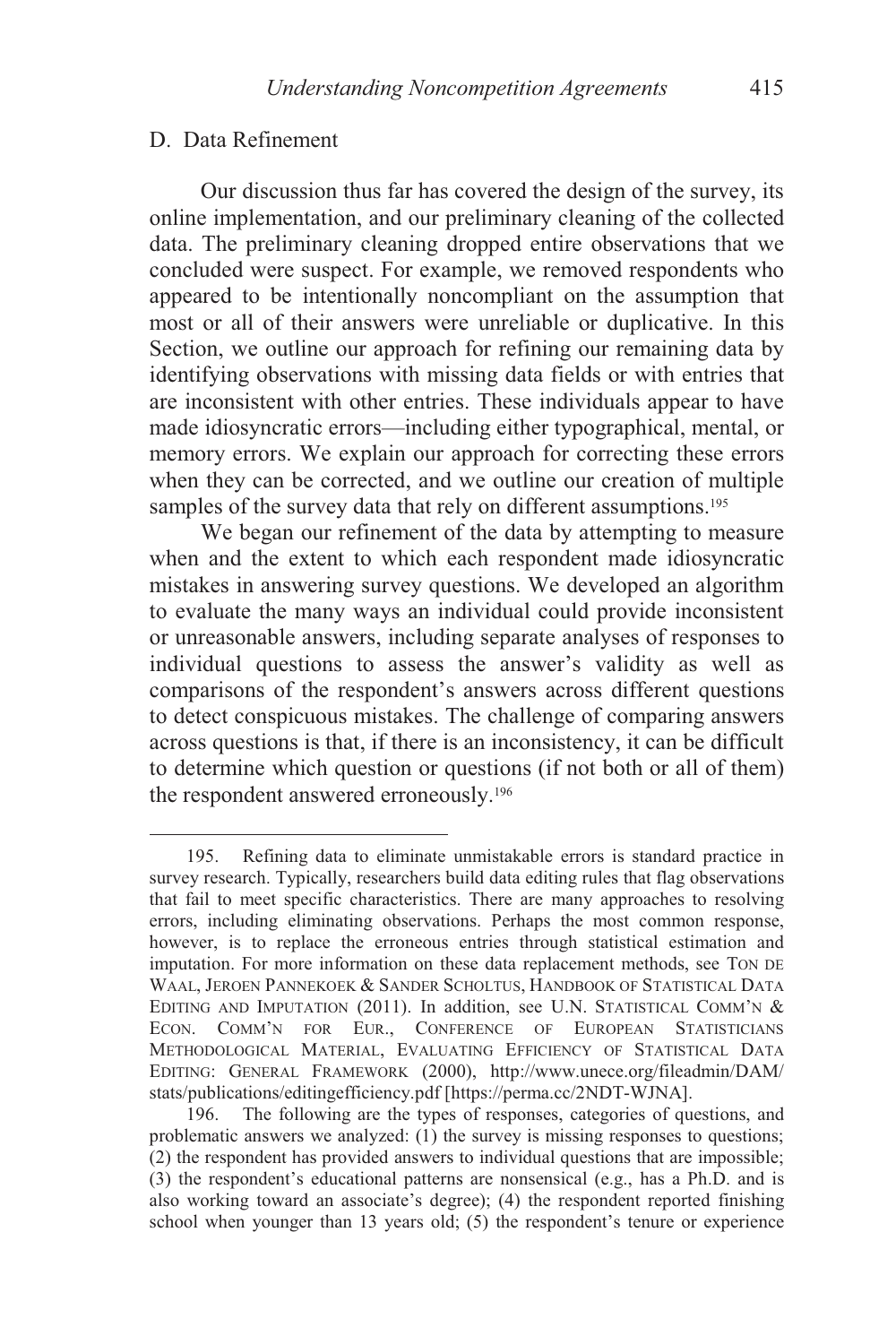After flagging all questionable survey responses using our criteria, we added up the total number of flags that each respondent received. Table 6 presents the number of survey respondents by the total number of error flags.

| TOTAL I VIMBER OF ERROR FLAGS |           |         |            |  |
|-------------------------------|-----------|---------|------------|--|
| <b>Number of Flags</b>        | Frequency | Percent | Cumulative |  |
|                               | 9,478     | 82.21   | 82.21      |  |
|                               | 1,850     | 16.05   | 98.26      |  |
|                               | 162       | 1.41    | 99.66      |  |
|                               | 30        | 0.26    | 99.92      |  |
|                               |           | 0.08    | 100.00     |  |
| Total                         | 11.529    | 100.00  |            |  |

**Table 6 TOTAL NUMBER OF FREQUE ELACS** 

Note: This table presents a tabulation of the total number of flags in the final survey sample.

There are 9,478 survey respondents—or 82.21% of our final survey sample—who received no flags whatsoever, while the bulk of the remainder—1,850 respondents (16.07%)—earned exactly one error flag under our criteria. To investigate which flags are most common in the sample and how likely each kind of flag is to appear with one or more other flags, Table 7 below shows a cross tabulation of the number of flags by the flagging criteria.

The criterion that flagged the greatest number of observations is clearly the restriction that individuals cannot earn less than the minimum wage conditional on the hours and weeks they reported having worked—1,123 respondents of the 2,051 receiving any flags (54.8%). Failure to report one's income accurately may be a signal of intentional noncompliance generally, but it may also be specific to

indicated that the respondent has held the same position since he or she was 12 years old or younger; (6) the respondent's tenure in his or her current position with an employer is greater than his or her tenure at all positions with the firm combined; (7) the respondent's employer's establishment size (i.e., the number of employees at a particular branch or office) is larger than the overall size of the employer (i.e., all employees with employer); (8) the number of employers in the last five years is greater than 30; (9) the respondent signed a noncompete with more employers than the respondent has had in last five years; (10) the respondent reported having held more than 30 positions within the same employer; (11) the respondent's spouse's income is reported to be more than one million dollars; (12) the respondent reported having taken online surveys since before 1989 (i.e., for more than 25 years); (13) the respondent learned about noncompetes at an age older than the respondent supplied as his or her current age; (14) the respondent reported being recruited to join over 50 employers within the first 10 years of tenure at his or her current employer; (15) the respondent has had more than 50 different job offers while employed with his or her current employer; (16) the respondent's reported annual income is less than minimum wage earnings conditional on the reported hours and weeks worked; (17) respondent's reported income amounts to more than \$300,000 annually.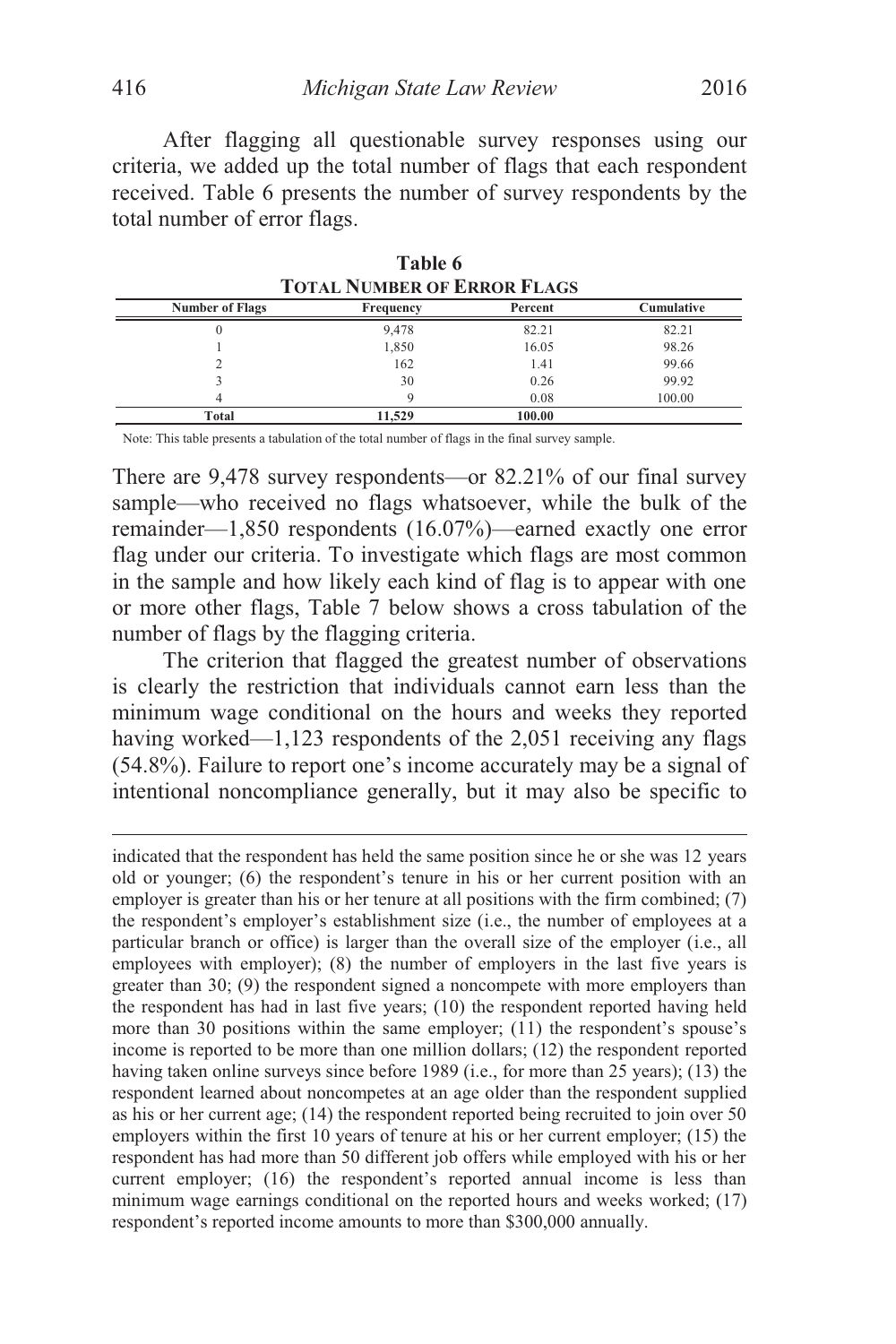the sensitive nature of the income question.197 These individuals may have responded appropriately to other questions. We see evidence in favor of this proposition in the fact that for 1,007 of these flagged individuals the below-minimum-wage flag is their sole idiosyncratic survey response. The other criteria that flagged a significant number of respondents are (1) the flag for respondents who reported that their tenure in their current positions with an employer is greater than their total tenure at the firm (251 observations) and (2) the flag that identified missing responses (195 observations).<sup>198</sup>

|                                                      | <b>Number of Flags</b> |                |    |          |                |
|------------------------------------------------------|------------------------|----------------|----|----------|----------------|
| <b>Flag Type</b>                                     |                        | 2              | 3  | 4        | Total          |
| Earned less than minimum wage                        | 1,007                  | 97             | 13 | 6        | 1,123          |
| Tenure in current position > tenure at firm          | 183                    | 55             | 11 |          | 251            |
| Missing responses                                    | 181                    | 9              | 4  |          | 195            |
| Annual earnings more than \$200K                     | 157                    | 13             | 3  | 0        | 173            |
| Average # of offers/year of tenure $> 10$            | 58                     | 30             | 6  | 3        | 97             |
| Finished school before age 13                        | 52                     | 28             | 10 | 2        | 92             |
| # noncompetes $>$ # of employers in last 5 years     | 64                     | 12             | 4  | 4        | 84             |
| Recruited by over 50 employers in last year          | 42                     | 23             | 4  | 2        | 71             |
| Establishment larger than firm                       | 42                     | 15             |    | 0        | 58             |
| More than 30 employers in last 5 years               | 22                     | 6              | 4  | 2        | 34             |
| Started related work before age 13                   | 12                     |                |    | 4        | 30             |
| Values not possible                                  |                        | 14             |    | 0        | 19             |
| Started with current firm before age 13              |                        | 3              | 5  | 4        | 16             |
| Taking online surveys before 1990                    | 14                     | 2              | 0  | $^{(1)}$ | 16             |
| Started in current position before age 13            |                        | $\overline{c}$ | 5  | 4        | 11             |
| More than 30 noncompetes in last 5 years             |                        | 4              | 4  | 2        | 10             |
| Learned about noncompete when older than current age | 6                      |                | 0  | 0        |                |
| Spouse's annual income greater than \$1M             |                        |                |    | 0        |                |
| Degree pursuing inconsistent with degree held        |                        | $^{(1)}$       |    | 0        |                |
| Finished school before 1939                          |                        | 0              | 3  | $^{(1)}$ |                |
| More than 30 jobs within same employer               | 0                      |                |    | $\Omega$ | $\overline{c}$ |
| <b>Total</b>                                         | 1,850                  | 162            | 30 | 9        | 2,051          |

**Table 7 NUMBER OF FLAGS BY FLAG TYPE**

Note: This table presents a tabulation of the reasons that individual respondents in the data were flagged in the final survey sample.

 197. *See* Jeffrey C. Moore et al., *Income Measurement Error in Surveys: A Review* 5-19 (1997) (unpublished paper) (on file with the Census Bureau), https:// www.census.gov/srd/papers/pdf/sm97-05.pdf [https://perma.cc/TFC3-5HRV].

 198. With respect to the first flag, we acknowledge that a report that one's tenure in one's current position is longer than one's tenure at one's current firm may reflect a misunderstanding of the question: If they had occupied similar positions with their previous employers, respondents may have had in mind their tenure in a particular *type* of position beyond just their experience with their current employer. This explanation does not fully explain these inconsistencies, however, as 197 observations still reported that their tenure in their current position was longer than their total experience in their position type. Thus, these mistaken responses appear to us to be mental or typographical errors. With regard to missing responses, these occurred only in the early days of the survey from April 22, 2014, to early in the morning on April 24, 2014, when a few of the survey's questions were apparently not functioning properly.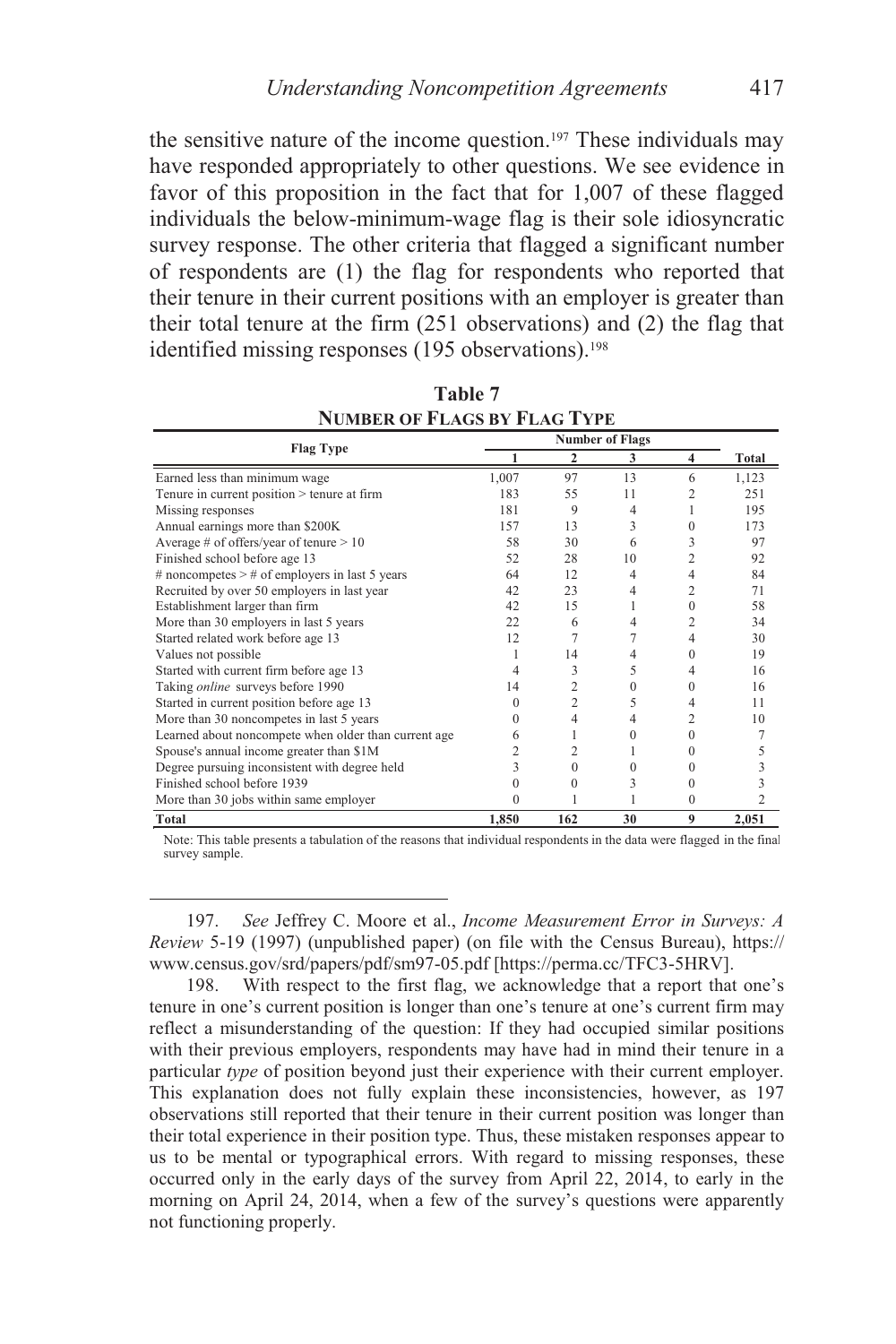We turn next to the question of how we ought to handle these idiosyncratic (as opposed to noncompliant) errors in our survey data. We adopted a general policy of "do no harm" to the data; rather than deciding to keep, drop, or modify these data once and for all, we instead defined four separate samples that permit us to test whether and how cleaning the idiosyncratic errors affects the results of our analyses and that allow other researchers to use whichever sample suits their research best.<sup>199</sup> Sample 1 ignores the idiosyncratic errors, leaving them as they are in the preliminarily cleaned data. Sample 2 excludes all individuals from the data who have received one or more flags of any type. Sample 3 retains all of the observations, but replaces offending variables with missing values. Sample 4 preserves the respondents who have flagged survey answers, but also corrects for these idiosyncratic errors by imputing the missing and offending values, conditional on other covariates, when necessary.<sup>200</sup> Table 8 presents and defines these sample choices.

**Table 8 SAMPLE SELECTION**

| Sample 1 | Retain offending values                          |
|----------|--------------------------------------------------|
| Sample 2 | Drop observations with any flags                 |
| Sample 3 | Replace offending values as missing              |
| Sample 4 | Impute or otherwise correct for offending values |

Samples 1 and 2 are obviously simple to create, but assembling Samples 3 and 4 requires more analysis and additional assumptions. In particular, as we note above, when we determined that the values of related variables were inconsistent with each other, it was often *ex ante* unclear which of the "inconsistent" survey answers was actually erroneous—in isolation, any of the answers often made sense.201 We proceeded by assuming that the error was more likely to occur in answering the question about which a respondent was more likely to

 <sup>199.</sup> *See* Joachim R. Frick & Markus M. Grabka, *Item Nonresponse on Income Questions in Panel Surveys: Incidence, Imputation and the Impact on Inequality and Mobility*, 89 ASTA ADVANCES STAT. ANALYSIS 49, 50 (2005).

 <sup>200.</sup> We find Sample 4 attractive for many reasons: It uses all of the data and corrects, to the best of our ability, for the idiosyncratic errors we have identified. See *infra* Part III for our analysis using Sample 4.

 <sup>201.</sup> For example, if we observe that an employer's establishment size is bigger than the size of the entire firm size, did the respondent mistakenly report the wrong establishment size or the wrong firm size? If we believe the respondent made a mistake when selecting the firm's size, we should increase the firm size to at least the establishment size. If we instead conclude that he or she mistakenly recorded the wrong establishment size, then we should reduce the establishment size to be at most the size of the firm.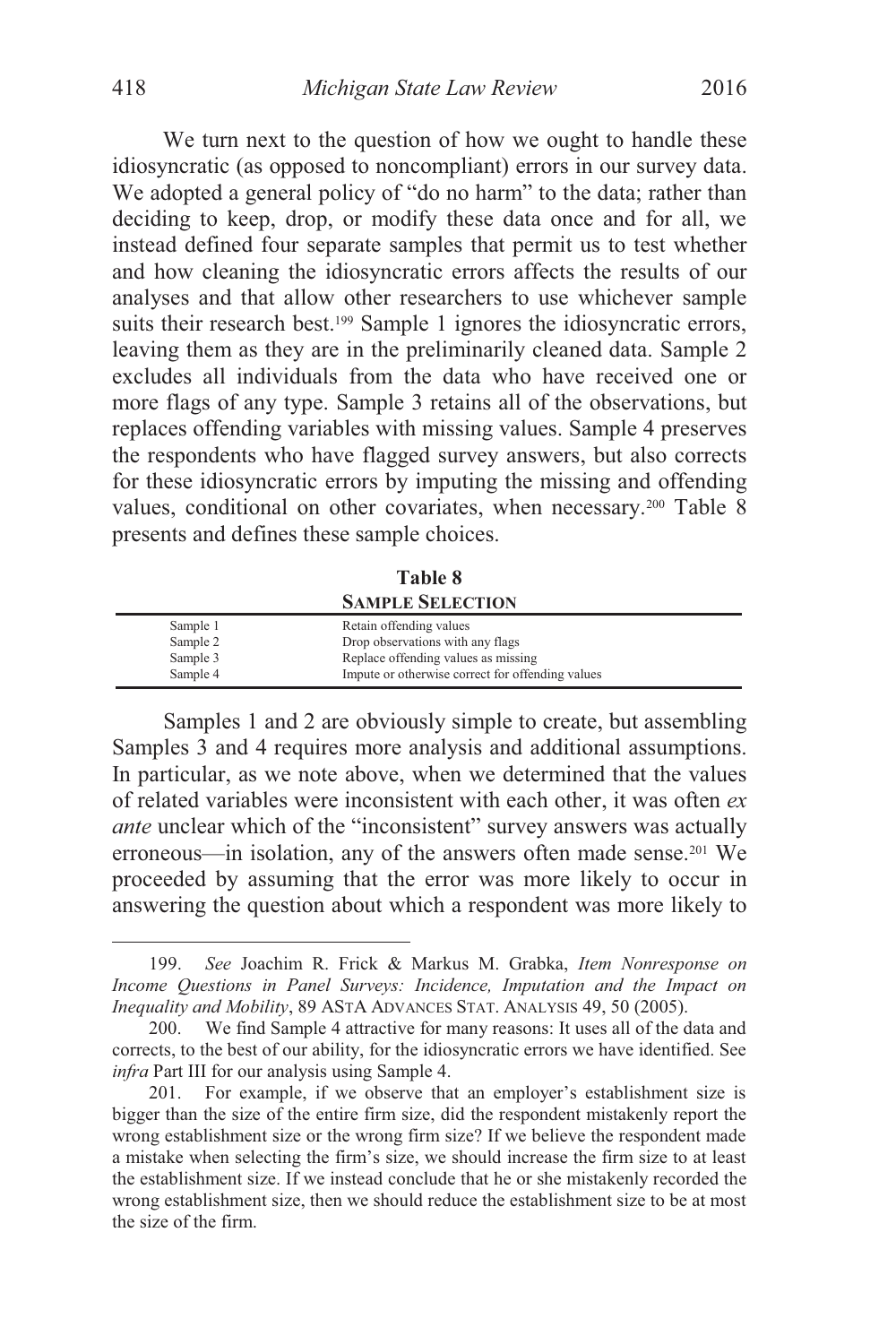be ill-informed or, alternatively, that was more challenging for the respondent to answer.<sup>202</sup> For example, in multi-establishment firms, employees are more likely to be knowledgeable about how many other employees work in their own place of employment than about their employer's size firm-wide. Our approach thus implies that the firm size variable is more likely to be incorrect, and that we ought to replace its original value with the closest "consistent" value—i.e., resetting it to be as large as the establishment size value.

We apply 17 flags to our data to identify what seem to be idiosyncratic errors. Ten of these flags rely on inconsistencies *between* individual answers. In these cases, we must either drop or adjust at least one of the inconsistent variable values to achieve (perhaps minimal) consistency. Table 9 reports the flags that use the existence of inconsistent variable values to identify questionable observations and lists the offending variable that we believe ought to be dropped or replaced as the least reliable among the inconsistent set. We construct Sample 3 by replacing the least reliable variable values in Sample 1 as missing when an inconsistency arises.

**Table 9 SAMPLE 3 CORRECTIONS FOR MULTIPLE VARIABLE FLAGS**

| <b>Flag Type</b>                                     | <b>Offending Variable</b>  |
|------------------------------------------------------|----------------------------|
| Earned less than minimum wage                        | Annual income              |
| Tenure in current position > tenure at firm          | Tenure in position at firm |
| Finished school before age 13                        | Year finished school       |
| # noncompetes $>$ # of employers in last 5 years     | $#$ noncompetes            |
| Establishment larger than firm                       | Firm size                  |
| Started related work before age 13                   | Experience                 |
| Started with current firm before age 13              | Tenure                     |
| Started in current position before age 13            | Tenure in position         |
| Learned about noncompete when older than current age | Age learned                |
| Degree pursuing inconsistent with degree held        | Ultimate degree            |

Note: When there is an inconsistency between, for example, two entered values, we correct the entry for the variable about which the respondent is more likely to be uncertain or which the respondent is less sensitive to reporting accurately.

In Sample 4, by contrast, we aimed to maximize the survey data's informational content by replacing inconsistent, unreasonable, or missing values—whenever possible—with new values that are both internally consistent and more likely to be accurate.203 To accomplish this, we deploy three data replacement strategies.

 <sup>202.</sup> We considered numerous options for how to "fix" such errors, including imputing the values of both variables. We chose to fix only one variable in order to preserve as much of the respondent's originally submitted data as possible, with the constraint that the data not be internally inconsistent. Ultimately, the choice of which inconsistent variable value to fix is a somewhat subjective decision.

<sup>203.</sup> *See* Melvin Stephens, Jr. & Takashi Unayama, *Estimating the Impacts of Program Benefits: Using Instrumental Variables with Underreported and*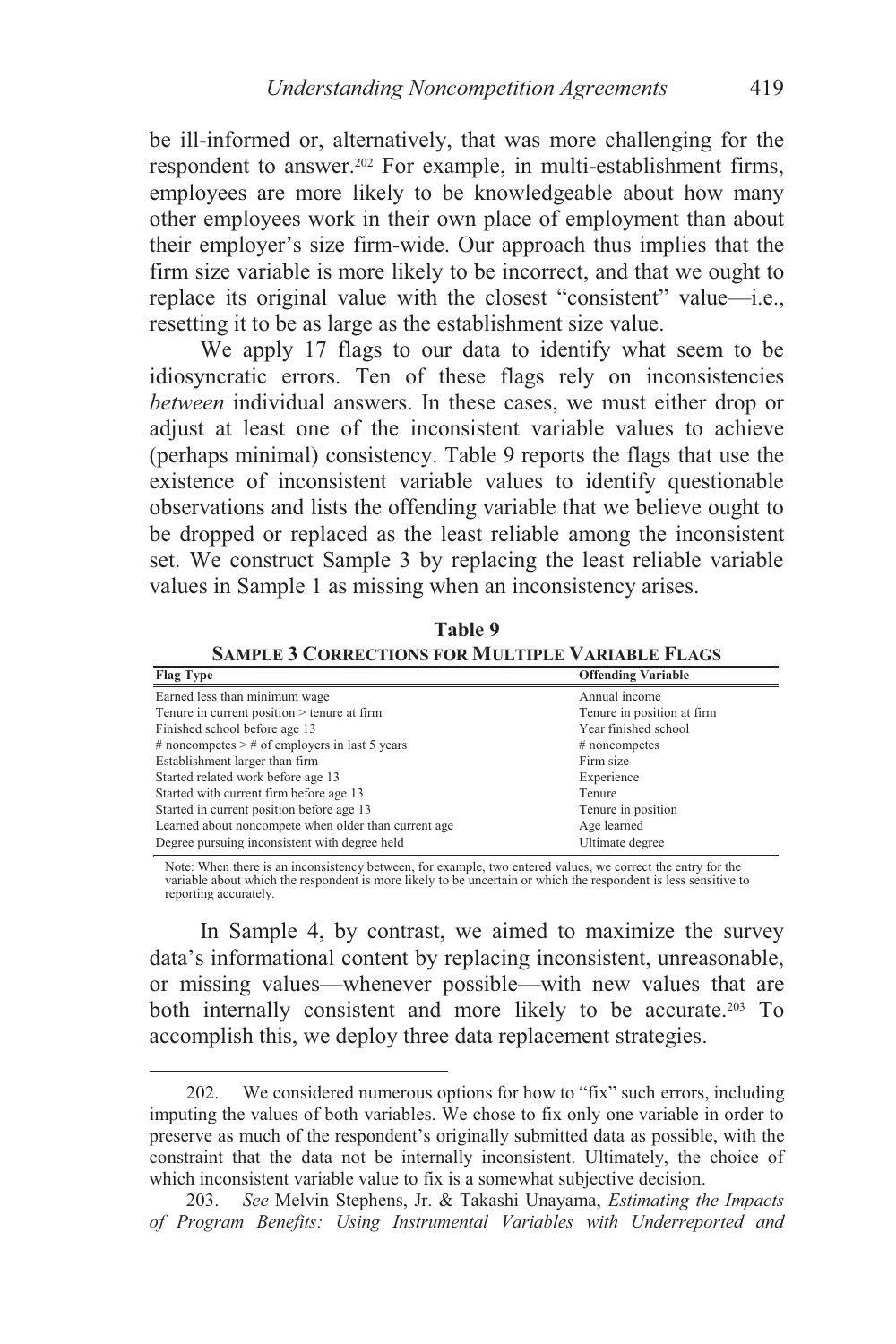First, as a general matter, we "repair" entries that are marred by idiosyncratic inconsistency; typically, our approach is to replace the less reliable offending value with the value that is closest to the originally submitted value that would not be inconsistent with the respondent's other answers.204 Second, in a few instances in which we observe values that are extreme outliers, such as having more than 30 employers during the last five years, we do nothing—i.e., we retain the original suspect value—assuming that if researchers view the respondent's answer as unreasonable, they will choose whatever imputation method best suits their needs.205 Third, when an answer is clearly unreasonable or missing, and there is no workable single imputation procedure, we make use of multiple imputation methods to calculate a substitute value for the original missing or unreasonable survey entry.206

We also reviewed by hand the values of particular critically important variables in hopes of ferreting out unreliable entries that are more difficult to detect. In effect, we used more elaborate and time-consuming approaches to expose unreasonable or unreliable entries and then returned to single or multiple imputation methods to replace the suspect values.

For instance, we examine all income values over \$200,000 and any entries with potential typos individually.207 For incomes over \$200,000, we cross-checked the employee's reported occupation, job title, industry, experience, and education to determine whether the numbers reported by the respondent are reasonable. With respect to

205. *See* Stephens & Unayama, *supra* note 203, at 3, 10, 22-23.

 206. We describe our multiple imputation work in Section II.F, deferring the discussion until after we explain our weighting strategy in Section II.E.2.

*Imputed Data* 22 (Nat'l Bureau of Econ. Research, Working Paper No. 21248, June 2015), http://www.nber.org/papers/w21248.pdf [https://perma.cc/Z9H2-9TL6] ("Survey non-response has continued to rise in recent years which has generated an increase in the share of observations with imputed values on a number of commonly used datasets.").

 <sup>204.</sup> This form of imputation is known as single imputation. Starting with the nonmissing values of other variables, single imputation essentially deduces the value of a missing or erroneous observation. Single imputation methods include using the mean of the variable from observations with reliable values, estimating missing values based on an expected ratio between observations, replacing the offending value with the nearest existing observation, and using a regression to determine missing values, among other logical deduction methods. *See* JELKE BETHLEHEM ET AL., HANDBOOK OF NONRESPONSE IN HOUSEHOLD SURVEYS 418-42 (2011).

 <sup>207.</sup> In particular, we first sought out income values that seemed to us suspicious, before checking by hand whether they were objectively within a reasonable range or whether we ought to impute them.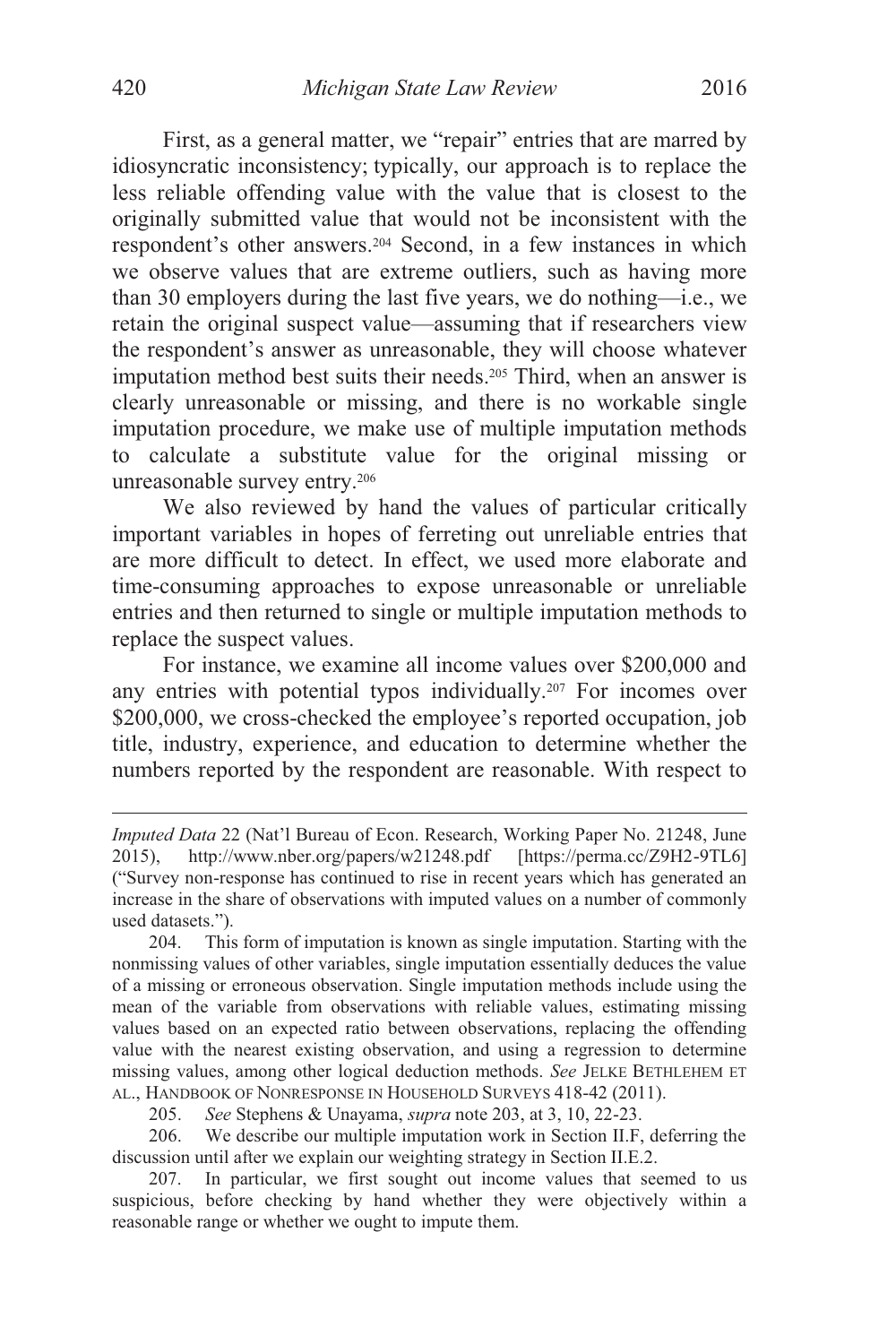potential typographical errors, we built a "test" ratio by comparing the individual's current income to next year's expected income (a variable that is non-missing for all responses).<sup>208</sup> For yearly income values in our data, this ratio is less than 0.2 and greater than 9 in 609 cases. We scrutinized these observations as well as high-income observations and applied a situation-specific test to decide whether to replace these suspect values.209 When we were unable to produce reliable alternative income values or when these alternative values dropped below minimum-wage levels (based on the reported number of hours and weeks worked), we swapped out the problematic values as missing in order to replace them later—along with other variables' missing values—with multiple imputation estimates.<sup>210</sup>

In addition to hand cleaning unreasonable income values, we also inspected the entries for the occupation and industry variables by hand. We began by having two sets of research assistants (RAs) code each survey respondent's free-form written answer to "what your current employer produces or does" as well as the respondent's job title and a written job-duties description using the 2010 Standard Occupation Classification System and the 2012 North American Industry Classification System. We then had a third RA compare the occupation and industry coding entries from the first two iterations, and revisit those entries that did not match.

This coding protocol produced three distinct sets of hand-coded occupation and industry codes; we exploited the two-digit codes that the respondents had selected themselves to choose between coding

 $\overline{a}$ 

 210. Please see *infra* Section II.F for details about the multiple imputation approaches we employ in our work.

 <sup>208.</sup> A typo in an entry in one year but not in the other (and assuming wage growth is relatively low) should produce a ratio close to either 0.1 or 10, which are thus indicative of a potential problem.

 <sup>209.</sup> A response-by-response analysis of these 609 wage records (taking into account each individual's wage history, occupation, hours worked, experience, tenure, and education) revealed a nontrivial number of errors in the wages income variable. The most common errors were an additional or missing zero or two (117 observations). Twenty-one individuals clearly lied about their income, conditional on their occupation and experience (e.g., grocery store bagger earning \$2 million a year). Others indicated they had zero income and we were unable to use their wage history to impute their income (242 observations). When possible, we imputed incomes in the following way: If, relative to prior wage history and the expected future wage trajectory, there was simply a difference in the number of zeros, the number of zeros was adjusted to align with the other numbers. If a respondent's reported current income was wildly different from the previous year's number and the number from the following year, we replaced the current income value with the average of the surrounding years (assuming the surrounding years were reasonable).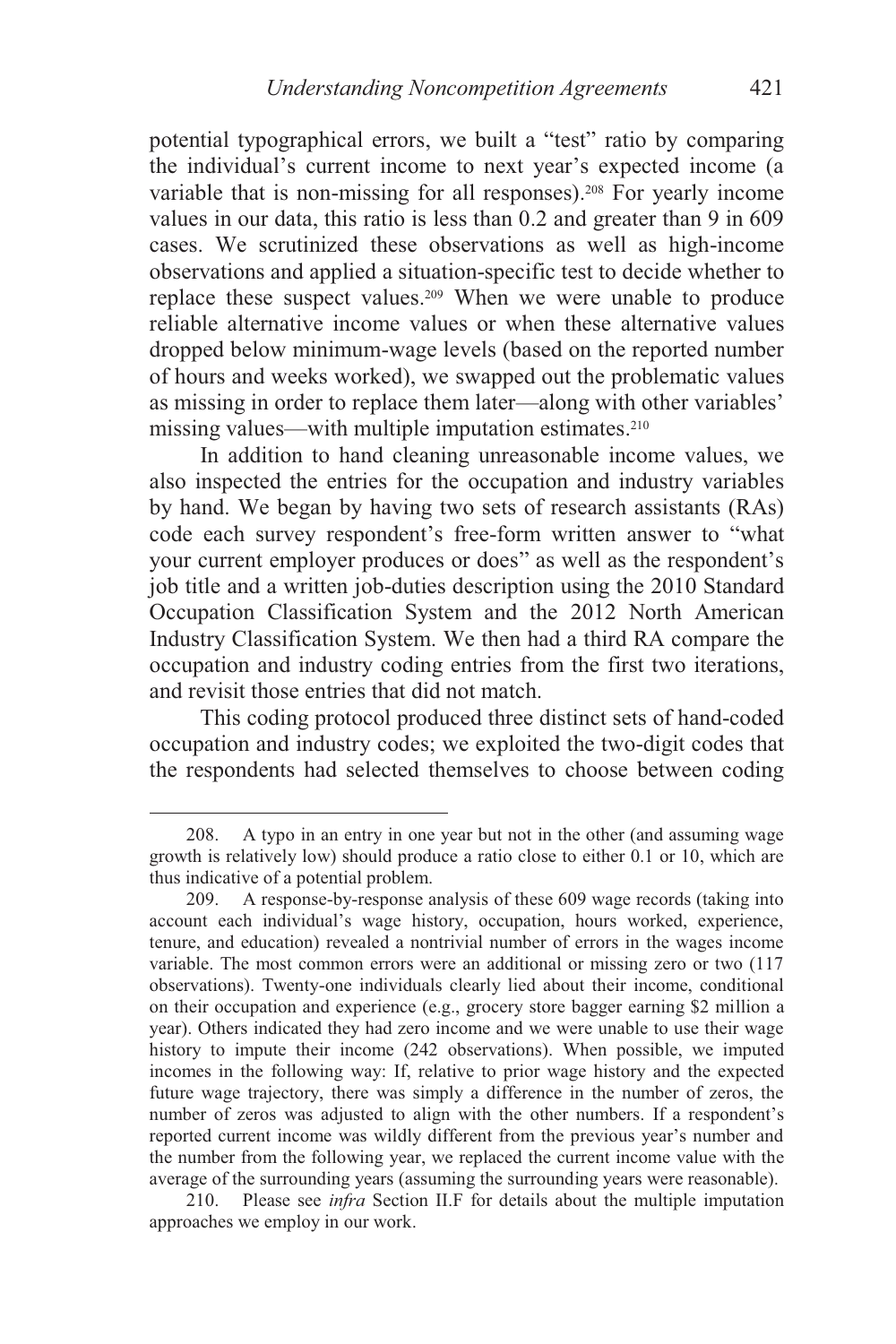outcomes when there was disagreement among the RAs.211 The logic of this replacement method is as follows:

- 1. If two RA codes match the respondent's self-selected code, use the self-selected code.
- 2. If no RA codes match each other, but one RA code matches the self-selected code, use the self-selected code.
- 3. If two RA codes match each other and no RA codes match the self-selected code, use the matching RA codes.
- 4. If no RA codes match each other and none of them match the self-selected code, use the self-selected code.
- 5. If two RA codes match each other and one RA code matches the self-selected code, use a fourth RA to break the tie.

To conclude this review of our data refinement efforts, Table 10 displays our replacement methods for inconsistent, unreasonable, or missing values in otherwise informative observations.

| DAMI LE 7 CONNECTIONS FON I LAGGED V ANIABLES      |  |  |  |  |
|----------------------------------------------------|--|--|--|--|
| Panel A: Flags Using Multiple Variables            |  |  |  |  |
| <b>Method</b>                                      |  |  |  |  |
| Impute                                             |  |  |  |  |
| Tenure in position $=$ Tenure at firm              |  |  |  |  |
| Impute                                             |  |  |  |  |
| Year finish school = $YOB + 13$                    |  |  |  |  |
| # noncompetes $=$ # employers                      |  |  |  |  |
| $Firm size = Establishment size$                   |  |  |  |  |
| Experience = $2014 - (YOB + 13)$                   |  |  |  |  |
| Tenure = $2014 - (YOB + 13)$                       |  |  |  |  |
| Tenure in position = $2014 - (YOB + 13)$           |  |  |  |  |
| Age learned about noncompete $=$ Age               |  |  |  |  |
| Do nothing                                         |  |  |  |  |
| Panel B: Flags Using One Variable                  |  |  |  |  |
| <b>Method</b>                                      |  |  |  |  |
| Impute                                             |  |  |  |  |
| Inspect individually, impute if necessary          |  |  |  |  |
| Inspect individually, do nothing or impute         |  |  |  |  |
| Impute as $2014 - age + estimated$ years of school |  |  |  |  |
| Impute or do nothing                               |  |  |  |  |
| Impute                                             |  |  |  |  |
| Impute                                             |  |  |  |  |
| Do nothing                                         |  |  |  |  |
| Do nothing                                         |  |  |  |  |
| Impute                                             |  |  |  |  |
|                                                    |  |  |  |  |

| Table 10                                          |  |
|---------------------------------------------------|--|
| <b>SAMPLE 4 CORRECTIONS FOR FLAGGED VARIABLES</b> |  |

Note: This table displays the methods we used to correct inconsistent or implausible entries by flag type when multiple variables are involved (Panel A) and when only one variable is involved (Panel B). YOB stands for year of birth.

 <sup>211.</sup> In the process of examining and cleaning the occupation and industry codes, we discovered that a few of the survey respondents were actually business owners and thus did not belong in the sample. We dropped all 24 such observations, which translated to a final dataset tally of 11,505 observations.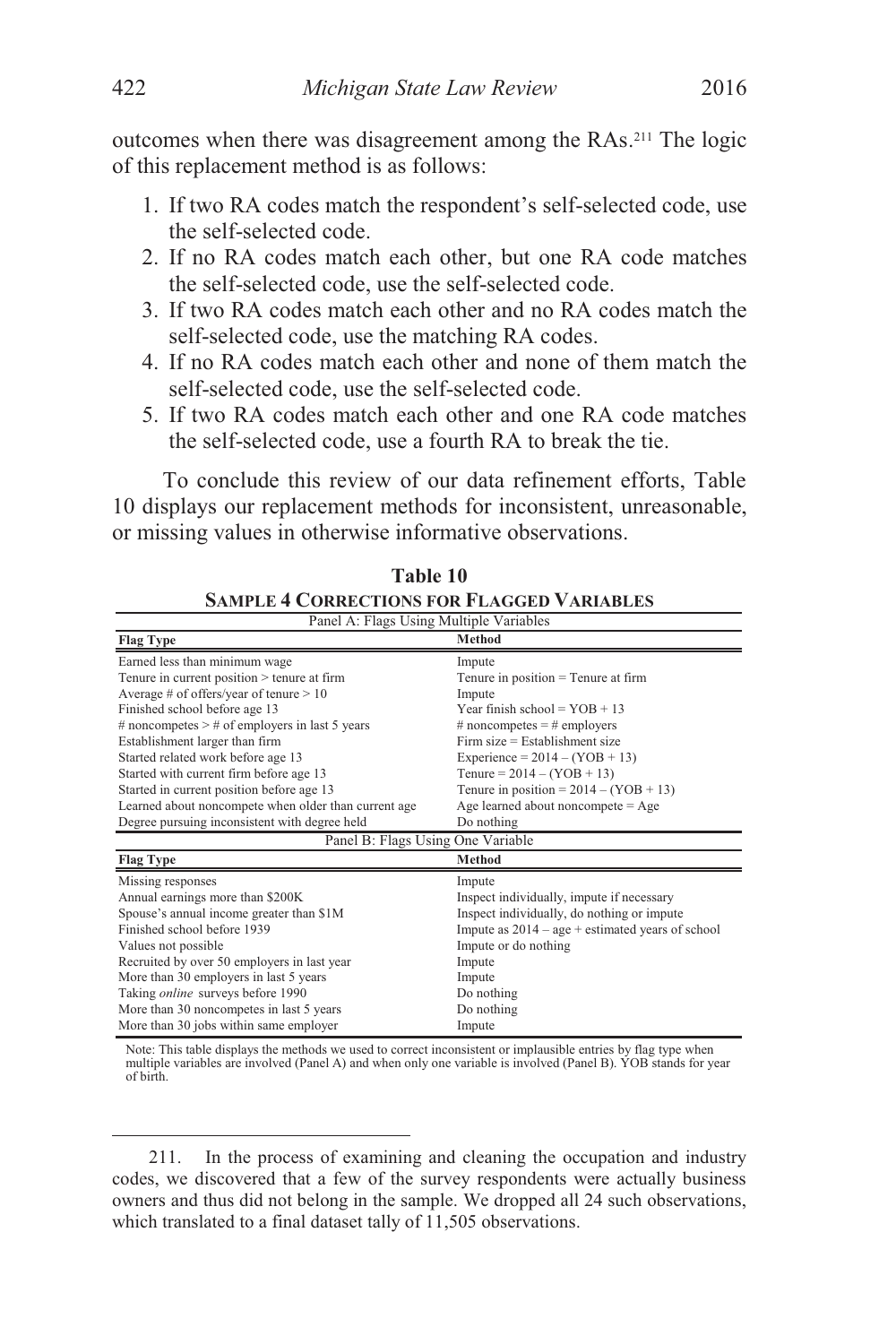Before we lay out our multiple imputation methods in Section II.F, we must first confront the fact that multiple imputation requires weights constructed so that the weighted sample as a whole reflects the population of interest.212 Weighting is necessary when using multiple imputation to replace missing values because, without recalibrating the likelihood of drawing each value from the sample to match the likelihood of drawing that value from the relevant population, we would necessarily select replacement values from a potentially skewed, nonrepresentative distribution.

Therefore, to complete the assembly of Sample 4, we first weighted the data to reflect the population of interest. Second, we used multiple imputation to impute missing values. Third, we reweighted the now completed dataset to reflect population moments.

There is no shortage of weighting methods—we describe some of them below—but all weighting schemes seek to enhance sample data's representativeness. Methods exist for reweighting observed data in a sample to match observed data in the population, but it can be tough to ascertain whether the sample reflects the population on those variables that the researcher can observe in the sample but *not* in the population. Indeed, weighting is conceptually linked to sample selection bias, which refers to the possibility that the *process* of sampling itself—by whatever method—may render certain types of individuals particularly likely or unlikely (relative to their true numbers) to find their way into a sample. When this occurs, the sample is nonrepresentative on the characteristics causing affected groups to be disproportionately likely or unlikely to appear in the sample. Surveys—and in particular online surveys—are especially dubious because individuals choose to take them. For this reason, we next discuss the possible sources, extent, and implications of any selection bias in our data, the role reweighting the data can play in mitigating this bias, and, finally, multiple imputation.

# E. Sample Selection

 $\overline{a}$ 

The 2014 Noncompete Survey necessarily produced an online convenience sample, not a typically more representative probability

 <sup>212.</sup> *See* JAMES R. CARPENTER, USING SURVEY WEIGHTS WITH MULTIPLE IMPUTATION—A MULTILEVEL APPROACH 18 (Nov. 27, 2012), http://www.lse.ac.uk/ statistics/events/SpecialEventsandConferences/CarpenterJR.pdf [https://perma.cc/ B8GP-J828] (noting that "[i]n the light of this, for accurate inference within domains for survey data, the imputer needs to include the weights, the domain indicator, and their interaction for valid MI inference in general").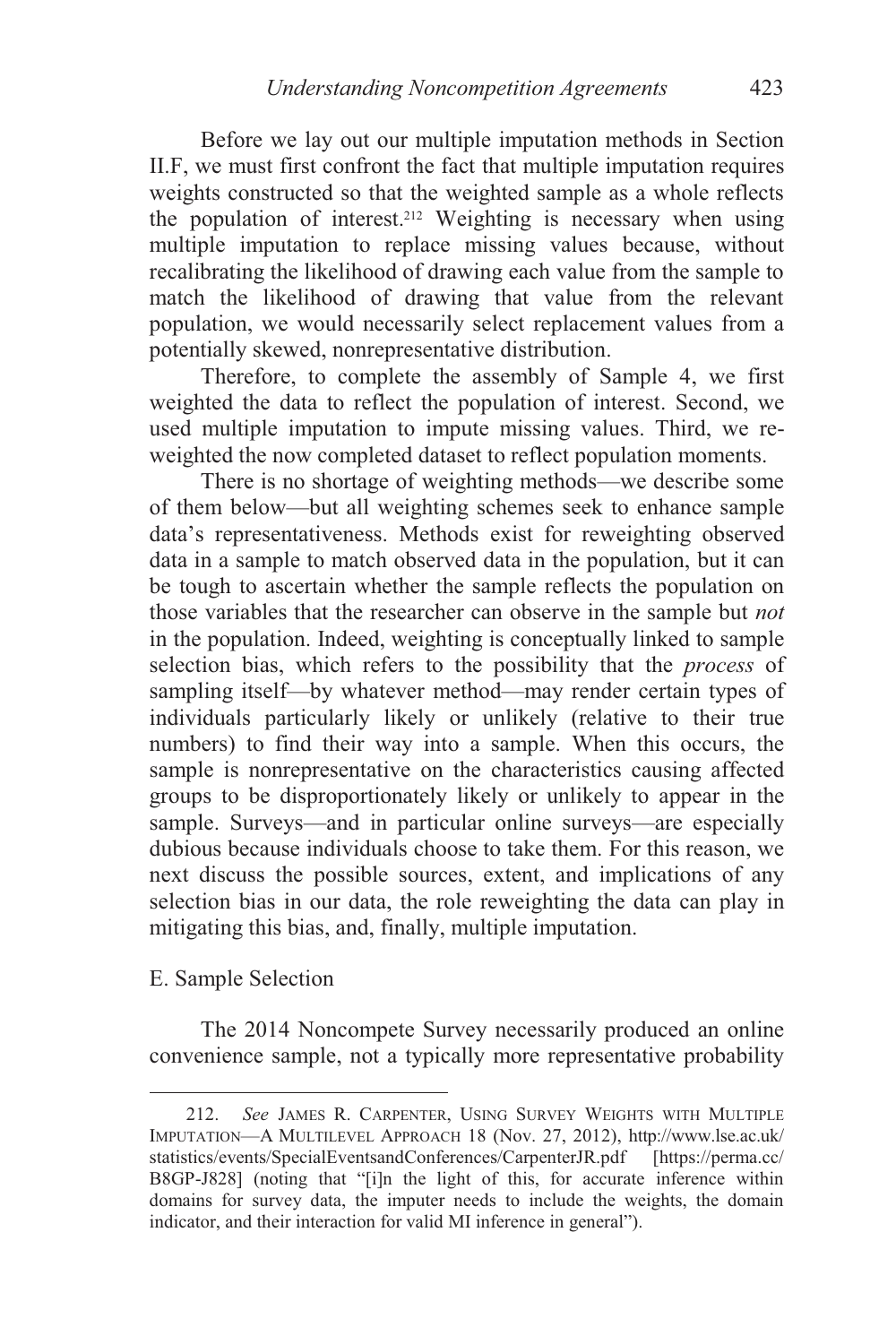sample.<sup>213</sup> Consequently, one far-reaching concern is that nonrandom selection of respondents into our sample may generate significant bias in the inferences we draw from the data about the population of interest.214 In this Section, we describe sample selection threats to our survey project. We evaluate the severity of these threats, concluding that any nonrepresentativeness is likely minor in its consequences. Along the way, we discuss potential ways to make inferences from our survey data more robust to sample selection bias. We briefly describe a few of the benefits of reweighting convenience samples, and we then summarize our reweighting scheme in detail.

#### 1. *Sources of Potential Selection Bias*

In an online survey of this length and complexity, a discussion of selection bias issues cannot be avoided.215 We can divide these potential problems into four broad selection concerns:

- 1. Not all of the U.S. labor force is online.
- 2. Not all of those online register to take online surveys.
- 3. Not all of those who register to take online surveys are invited to take the survey.
- 4. Not all of those who are invited to take the survey will finish (or even start) it.

We examine each of these four selection issues in the context of our survey project. We highlight the *relative* importance of each and their likely consequences for our data and inferences. In the next Subsection, we describe a set of reweighting strategies.<sup>216</sup> We believe that one these approaches—depending on the specific goals of the research—can significantly mitigate these selection concerns.

 <sup>213.</sup> Samuel J. Best & Brian S. Krueger, *Drawing Samples on the Internet*, *in* INTERNET DATA COLLECTION 16-18 (2004); Mary Hibberts et al., *Common Survey Sampling Techniques*, *in* HANDBOOK OF SURVEY METHODOLOGY FOR THE SOCIAL SCIENCES 61-62, 66-67 (Lior Gideon ed., 2012); Samuel J. Best et al., *An Assessment of the Generalizability of Internet Surveys*, 19 SOC. SCI. COMPUTER REV. 131, 131-34 (2001).

 <sup>214.</sup> Kimmo Grönlund & Kim Strandberg, *Online Panels and Validity: Representativeness and Attrition in the Finnish eOpinion Panel*, *in* ONLINE PANEL RESEARCH, *supra* note 184, at 88; Hibberts et al., *supra* note 213, at 66; TOURANGEAU ET AL., *supra* note 159, at 11-13.

 <sup>215.</sup> *See generally* Jelke Bethlehem, *Selection Bias in Web Surveys*, 78 INT'L STAT. REV. 161, 161-62 (2010).

<sup>216.</sup> *Id.* at 267-71; JELKE BETHLEHEM & SILVIA BIFFIGNANDI, HANDBOOK OF WEB SURVEYS 329-79 (2011).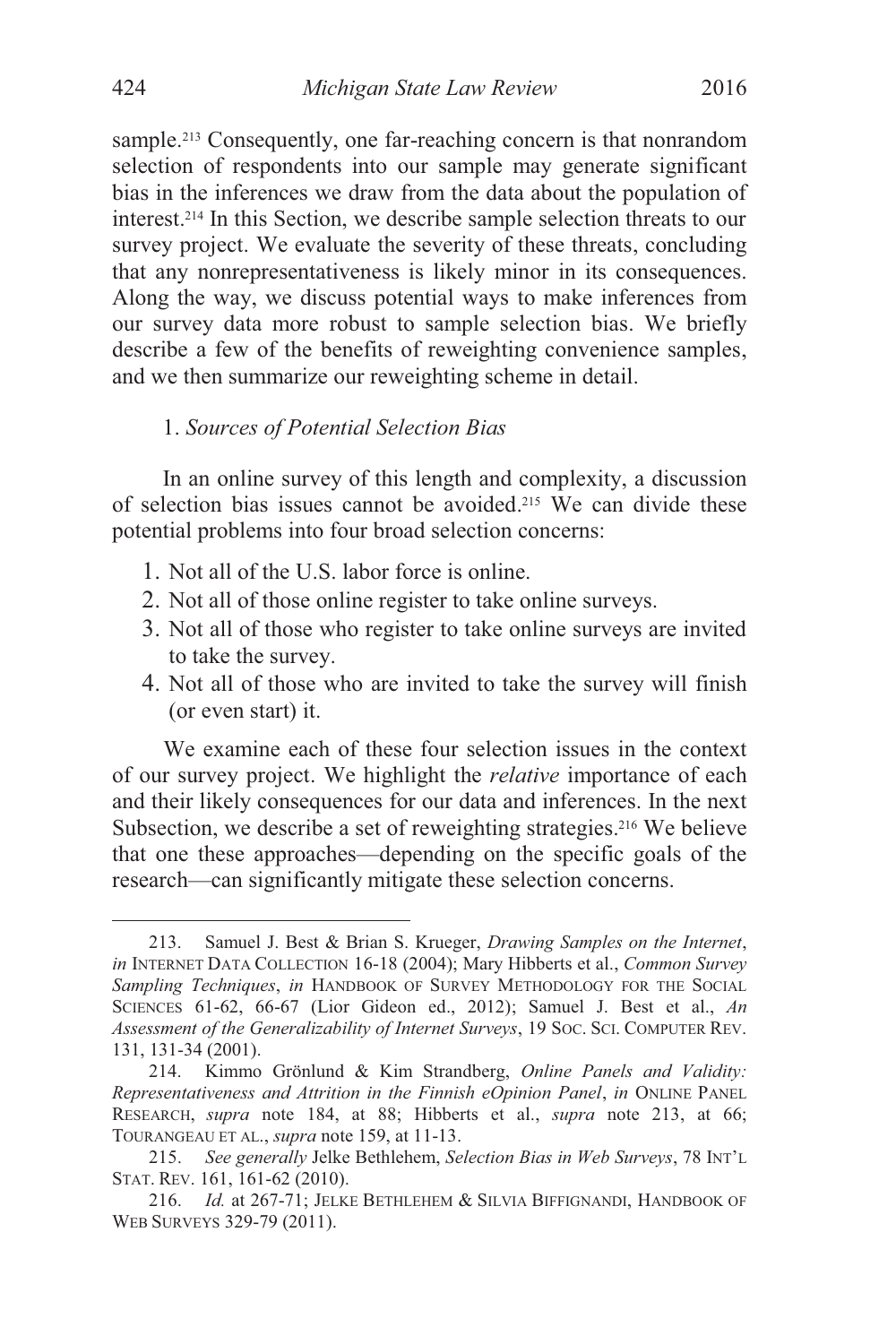Of the four selection issues, the first and fourth on the list are "standard" challenges. Other survey approaches must overcome their own versions of these problems.217 With respect to the first selection concern, for example, random-digit dialing (RDD) methods can only reach the population with a telephone and in-person surveys rely on being able to locate, travel to, and interview the person.<sup>218</sup> Moreover, even though probability samples *begin* with a randomly selected target sample, systematic unit nonresponse can cause the final sample to be a nonrandom draw of the population.<sup>219</sup>

Overcoming this first issue in probability samples has been the subject of significant debate among scholars. As we have already noted, work by Kohut and his colleagues finds that RDD response rates have decreased from  $36\%$  in 1997 to just 9% in 2012.<sup>220</sup> Against the backdrop of falling response rates, Wang et al. (2014) shows that by putting more or less weight on particular observations—in this case, using multilevel regression methods and post-stratification<sup>221</sup> a convenience sample of Xbox users can better predict the outcome of the 2012 presidential election than traditional Gallup polls.222 Reweighting, however, is no panacea.<sup>223</sup> It is difficult to do well, and the proper execution of any weighting strategy requires great care. Nevertheless, the design and application of valid weighting methods is an active area of research.<sup>224</sup>

Recall that the target population of interest for our survey is U.S. labor force participants aged 18–75 who are not self-employed and not working for government unless they are employed by a public healthcare system. What do we know about reaching the labor

 $\overline{a}$ 

 222. Wei Wang et al., *Forecasting Elections with Non-Representative Polls*, 31 INT'L J. FORECASTING 980, 989-90 (2014).

 223. Matthias Schonlau et al., *A Comparison Between Responses from a Propensity-Weighted Web Survey and an Identical RDD Survey*, 22 SOC. SCI. COMPUTER REV. 128, 128-38 (2004).

 224. Jelke Bethlehem & Mario Callegaro, *Introduction to Part IV*, *in* ONLINE PANEL RESEARCH, *supra* note 184, at 264, 271.

 <sup>217.</sup> TOURANGEAU ET AL., *supra* note 159, at 13, 39; Best & Krueger, *supra* note 213, at 14.

 <sup>218.</sup> DON A. DILLMAN, MAIL AND TELEPHONE SURVEYS: THE TOTAL DESIGN METHOD 43, 46 (1978).

 <sup>219.</sup> ROBERT M. GROVES ET AL., SURVEY NONRESPONSE 276 (2002).

 <sup>220.</sup> KOHUT ET AL., *supra* note 164, at 1.

 <sup>221.</sup> See R.J.A. Little, *Post-Stratification: A Modeler's Perspective*, 88 J. AM. STAT. ASS'N 1001 (1993), for details on post-stratification, and David K. Park et al., *Bayesian Multilevel Estimation with Poststratification: State-Level Estimates from National Polls*, 12 POL. ANALYSIS 375 (2004), for details on multilevel estimation with post-stratification.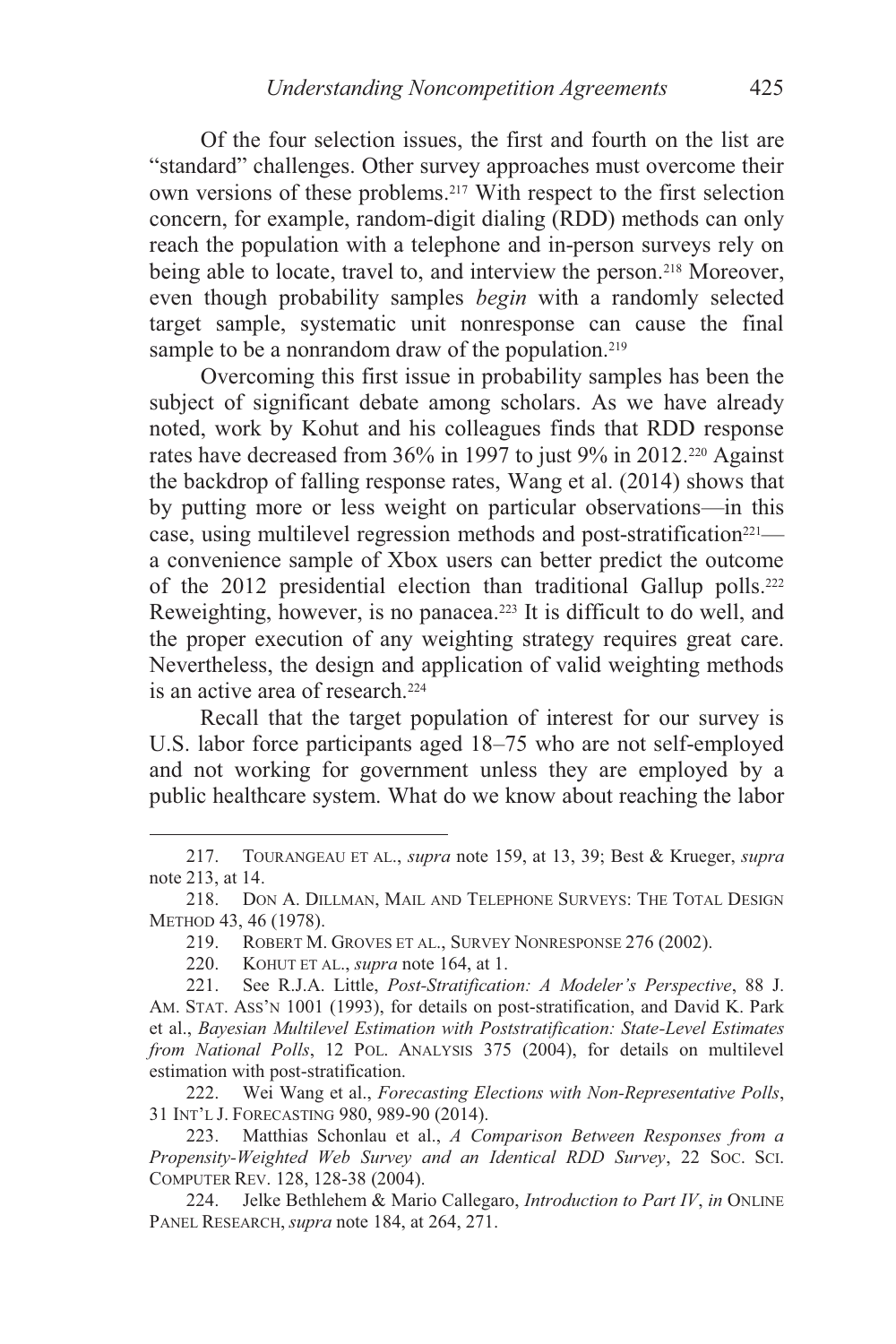force via online methods (selection concern #1)? A recent study of internet users indicates that the overall internet penetration rate is about 87% for U.S. adults.<sup>225</sup> We reproduce additional findings from the Pew Research Center study in Table 11.

| INTERNET USERS IN 2014                                 |                      |
|--------------------------------------------------------|----------------------|
| Among adults, the percent who use the internet, email, |                      |
| or access the internet via a mobile device             |                      |
|                                                        | Use internet         |
| All adults                                             | 87%                  |
| Sex                                                    |                      |
| a. Men                                                 | 87%                  |
| b. Women                                               | 86%                  |
| Race/ethnicity*                                        |                      |
| a. White                                               | 85%                  |
| b. African-American                                    | 81%                  |
| c. Hispanic                                            | 83%                  |
| Age group                                              |                      |
| $a. 18 - 29$                                           | $97%^{cd}$           |
| $h. 30 - 49$                                           | $93%^{d}$            |
| c. $50-64$                                             | $88\%$ <sup>d</sup>  |
| d. $65+$                                               | 57%                  |
| <b>Education</b> level                                 |                      |
| a. High school grad or less                            | 76%                  |
| b. Some college                                        | $91%$ <sup>a</sup>   |
| c. College $+$                                         | $97\%$ <sup>ab</sup> |
| Household income                                       |                      |
| a. Less than \$30,000/yr                               | 77%                  |
| b. \$30,000-\$49,999                                   | 85%                  |
| c. \$50,000-\$74,999                                   | $93\%^{ab}$          |
| d. $$75,000 +$                                         | $99%^{ab}$           |
| Community type                                         |                      |
| a. Urban                                               | 88%                  |
| b. Suburban                                            | 87%                  |
| c. Rural                                               | 83%                  |

| Table 11                      |  |  |  |  |
|-------------------------------|--|--|--|--|
| <b>INTERNET USERS IN 2014</b> |  |  |  |  |

Source: Pew Research Center Internet Project Survey, January 9–12, 2014, n=1,006 adults.

Note: Percentages marked with a superscript letter (e.g., a) indicate a statistically significant difference between that row and the row designated by that superscript letter, among categories of each demographic characteristic (e.g., age). The results for race/ethnicity are based off a combined sample from two weekly omnibus surveys, January 9– 12 and January 23–26, 2014. The combined total n for these surveys was 2,008; n=1,421 for whites, n=197 for African-Americans, and n=236 for Hispanics.

The demographic groups that are less likely to have access to the internet are the elderly, those in households earning less than \$30,000 a year, and those with at most a high school education.<sup>226</sup> On the basis of this information and the fact that our target population is all members of the U.S. labor force, we should be most concerned about survey participation of the elderly because the percentage of

 <sup>225.</sup> Susannah Fox & Lee Rainie, *The Web at 25 in the U.S.*, PEW RES. CTR. (Feb. 27, 2014), http://www.pewinternet.org/2014/02/27/the-web-at-25-in-the-u-s/ [https://perma.cc/KNV8-WUSP].

<sup>226.</sup> *See supra* Table 11. According to the Pew Research Center Project Survey in 2014, 57% of respondents at least 65 years old, 77% of respondents in households earning less than \$30,000 a year, and 76% of respondents with at most a high school education or less reported using the internet.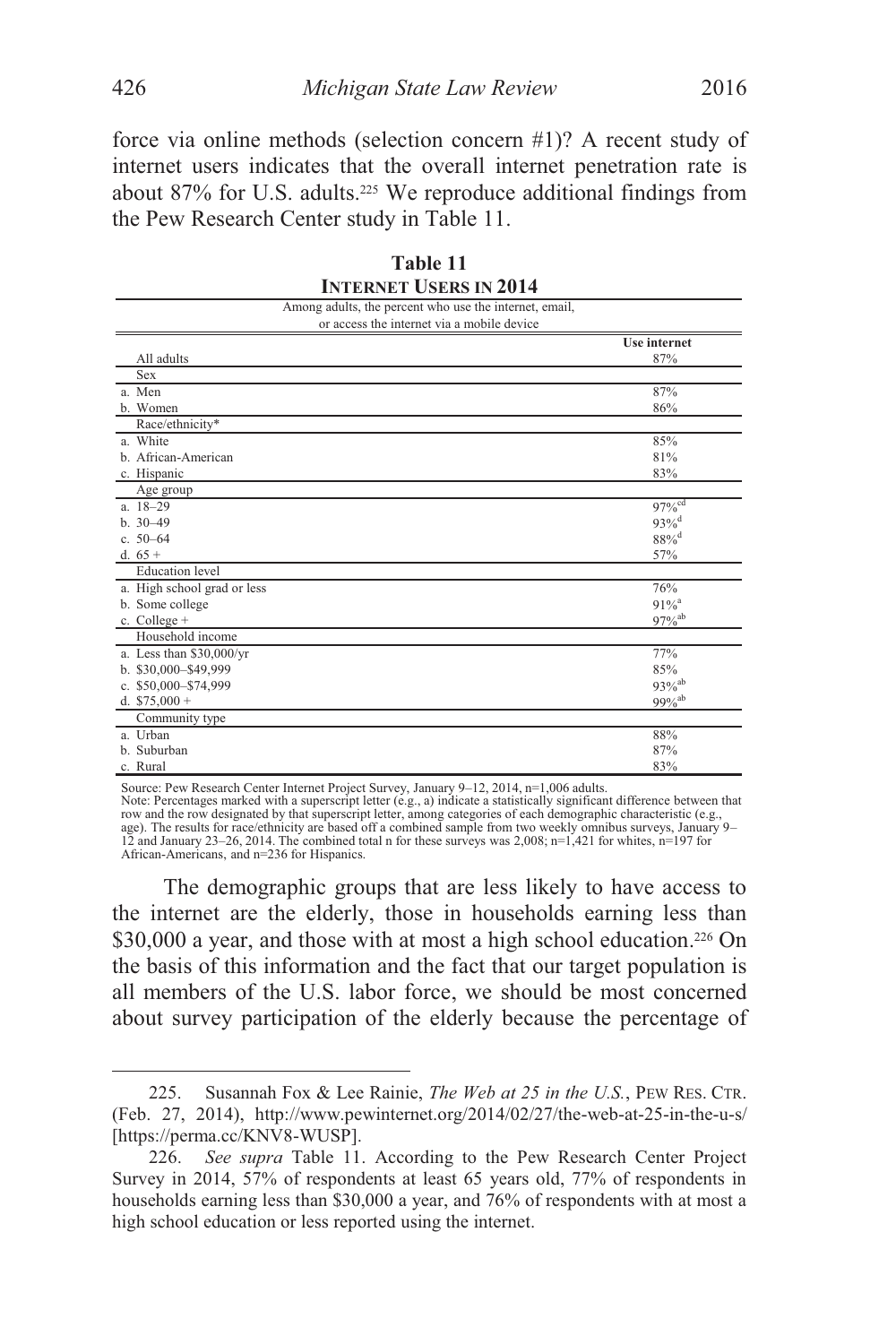those over 65 who use the internet is just 57%.227 We note, however, that the population of interest in the Pew study of internet penetration is "all adults,"228 not only *labor force participants* aged 18–75. We surmise that the internet use rate for labor force participants who are aged  $65-75$  is much higher than  $57\%$ <sup>229</sup> Admittedly, the use rate for those aged 65–75 is probably lower than the 88% rate for those aged 50–64. Nevertheless, at least some evidence shows that the *working* elderly use the internet extensively.230 Overall, we do not believe this source of selection to be a major concern.

However, the fact that someone must register to receive online surveys to complete our survey—the second source of selection raises serious questions about our sample's representativeness.231 One would expect that because online surveys take nontrivial amounts of time to complete and offer small rewards, individuals who (1) have spare time and (2) want or need the rewards offered would be most likely to sign up.<sup>232</sup> To get a sense of the demographic differences between those who register to participate in online surveys and the U.S. labor force, Table 12 compares the panel populations of two of our survey's most represented partners (ClearVoice Research and Sample Strategies) to U.S. *labor force* averages that we calculated using American Community Survey (ACS) data.233

 <sup>227.</sup> *See supra* Table 11.

 <sup>228.</sup> The Pew study was focused on generating internet penetration or use statistics for the population as a whole, not for labor force participants aged 18–75. For more details on trends in internet access over time, see Andrew Perrin & Maeve Duggan, *Americans' Internet Access: 2000-2015*, PEW RES. CTR. (June 26, 2015), http://www.pewinternet.org/2015/06/26/americans-internet-access-2000-2015/ [http://perma.cc/2K6Y-55JM].

 <sup>229.</sup> For details on internet adoption and usage among the elderly, see Aaron Smith, *Usage and Adoption*, PEW RES. CTR. (Apr. 3, 2014), http://www.pewinternet. org/2014/04/03/usage-and-adoption/ [https://perma.cc/QX5Z-N8VD] (reporting that 74% of those aged 65–69 go online, while 68% of those 70–74 years old go online). *See also* JONATHAN LAZAR ET AL., UNDERSTANDING WEB CREDIBILITY: A SYNTHESIS OF THE RESEARCH LITERATURE 9-10 (2007).

<sup>230.</sup> *See* Smith, *supra* note 229. While this particular study does not examine employment status explicitly, it does offer evidence that among the elderly those with higher incomes are more likely to be using the internet. *Id.* 

 <sup>231.</sup> D. Sunshine Hillygus et al., *Professional Respondents in Nonprobability Online Panels*, *in* ONLINE PANEL RESEARCH, *supra* note 184, at 219.

<sup>232.</sup> *Id.* at 224; Reg Baker et al., *Research Synthesis: AAPOR Report on Online Panels*, 74 PUB. OPINION Q. 711, 720 (2010); Florian Keusch et al., *Motives for Joining Nonprobability Online Panels and Their Association with Survey Participation Behavior*, *in* ONLINE PANEL RESEARCH, *supra* note 184, at 171, 172.

 <sup>233.</sup> To clarify, the ACS numbers are *not* for the entire ACS population, but only for members of the U.S. labor force, whom we are able to identify using the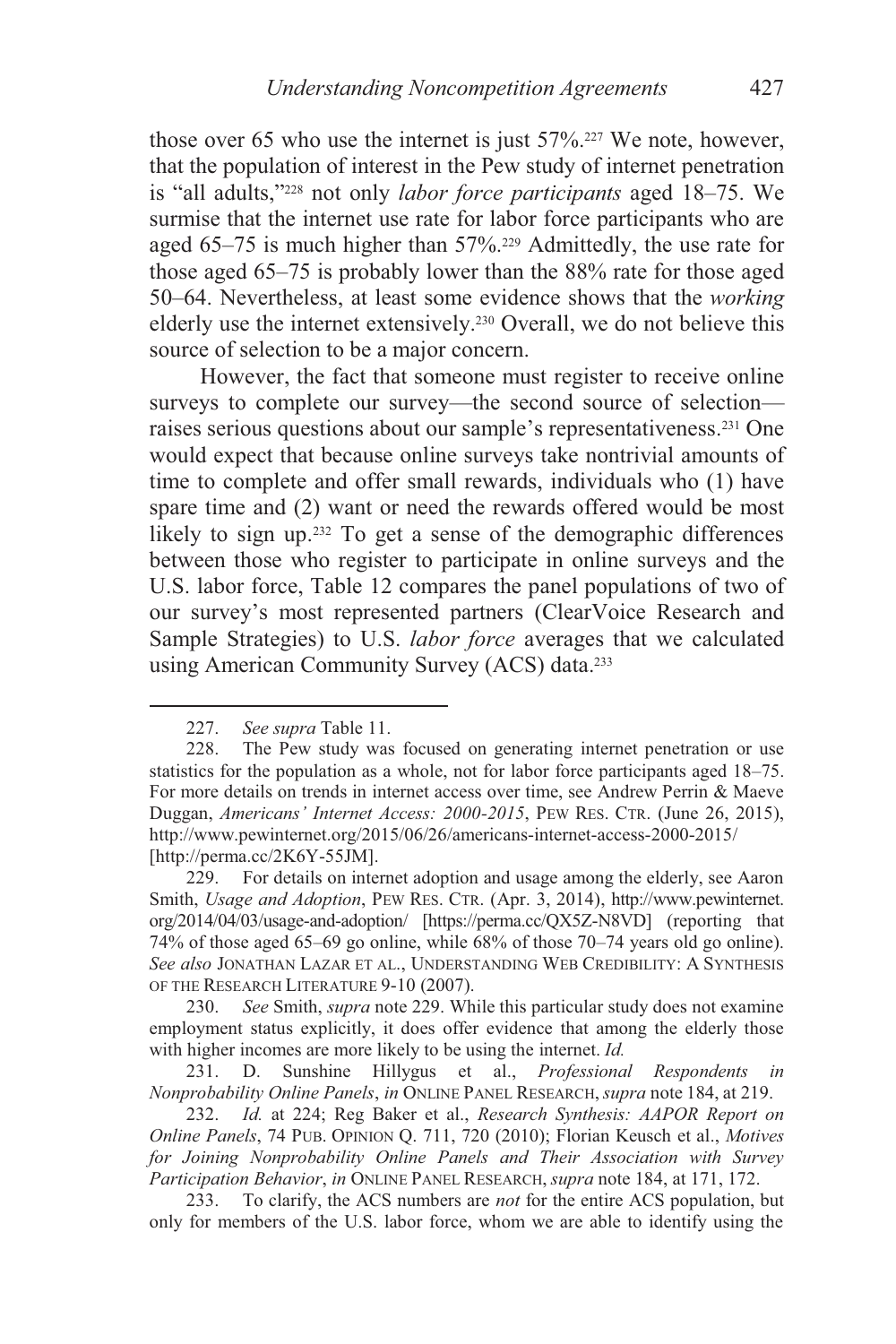|                                                                      | <b>ClearVoice</b> | <b>Sample Strategies</b> | <b>U.S. Labor Force</b> |
|----------------------------------------------------------------------|-------------------|--------------------------|-------------------------|
| Panel size                                                           | 902,878           | 425,413                  |                         |
| Responses in sample                                                  | 4,949             | 2,299                    |                         |
| Proportion of sample (%)                                             | 42.9              | 19.9                     |                         |
| Gender (%)                                                           |                   |                          |                         |
| Male                                                                 | 56.6              | 41.0                     | 52.9                    |
| Female                                                               | 43.4              | 59.0                     | 47.1                    |
| Education (%)                                                        |                   |                          |                         |
| <high school<="" td=""><td>10.0</td><td>14.3</td><td>9.8</td></high> | 10.0              | 14.3                     | 9.8                     |
| High School graduate                                                 | 26.8              | 25.3                     | 26.9                    |
| Some College                                                         | 24.3              | 21.1                     | 24.9                    |
| Associate's degree                                                   | 7.5               | 5.2                      | 9.1                     |
| <b>Trade School</b>                                                  | 2.2               |                          |                         |
| Bachelor's degree                                                    | 16.3              | 18.5                     | 19.9                    |
| Some postgraduate                                                    | 2.5               | 2.0                      |                         |
| Graduate degree                                                      | 8.2               | 10.0                     | 9.5                     |
| None of the above                                                    | 2.2               | 3.7                      |                         |
| $Age\ (\%)$                                                          |                   |                          |                         |
| $13 - 17$                                                            | 5.4               | ×.                       | $\ddot{\phantom{0}}$    |
| $18 - 24$                                                            | 21.9              | 23.0                     | 15.1                    |
| $25 - 34$                                                            | 22.7              | 27.0                     | 24.1                    |
| $35 - 44$                                                            | 26.3              | 19.0                     | 21.3                    |
| $45 - 54$                                                            | 13.0              | 16.0                     | 21.0                    |
| $55 - 64$                                                            | 7.6               | 10.0                     | 14.9                    |
| $65 - 99$                                                            | 3.1               | 5.0                      | 3.7                     |
| <i>Employment</i> $(\%)$                                             |                   |                          |                         |
| Employed full-time                                                   | 35.3              | 51.0                     | 82.0                    |
| Employed part-time                                                   | 10.9              | 13.0                     | 13.7                    |
| Unemployed                                                           | 9.7               | 3.3                      | 4.3                     |
| Student full-time                                                    | 9.9               | 15.0                     |                         |
| Student part-time                                                    | 3.6               |                          |                         |
| Homemaker                                                            | 8.8               | 5.0                      |                         |
| Self employed                                                        | 7.7               | 5.3                      |                         |
| Permanently unemployed                                               | 7.2               |                          |                         |
| Retired                                                              | 6.9               | 3.5                      |                         |

**Table 12 PANEL PARTNER DEMOGRAPHICS**

Note: This table shows the panel demographics for ClearVoice Surveys and Sample Strategies as they compare to the sample demographics of the American Community Survey. The demographic information comes from the panel books from the respective partners. The numbers in the table are column percentages.

With respect to gender balance, while the U.S. labor force is not far off of being evenly split, ClearVoice and Sample Strategies have survey populations that deviate in opposite directions from this point—with 56.6% male and 41% male, respectively. Some expert observers believe that online survey panel compositions tend to skew toward women;234 according to Table 12, this is evidently not always true. Education-level demographics are unusually similar across the

same sampling frame we use to define our survey sample of interest. *See supra* note 176. Unfortunately, we do not have access to comparable labor force numbers for the panel partner populations, so we instead report statistics for each partner's *entire* panel population. We obtained demographic information on the panel populations from Qualtrics and our panel partners. Data from the ACS is available at *American Community Survey (ACS)*, U.S. CENSUS BUREAU, https://www.census.gov/programssurveys/acs/ [https://perma.cc/68MP-HM9H] (last visited Apr. 14, 2016).

 <sup>234.</sup> We elicited this belief about skewed gender balance in survey panels from Qualtrics representatives during conversations in mid-2014.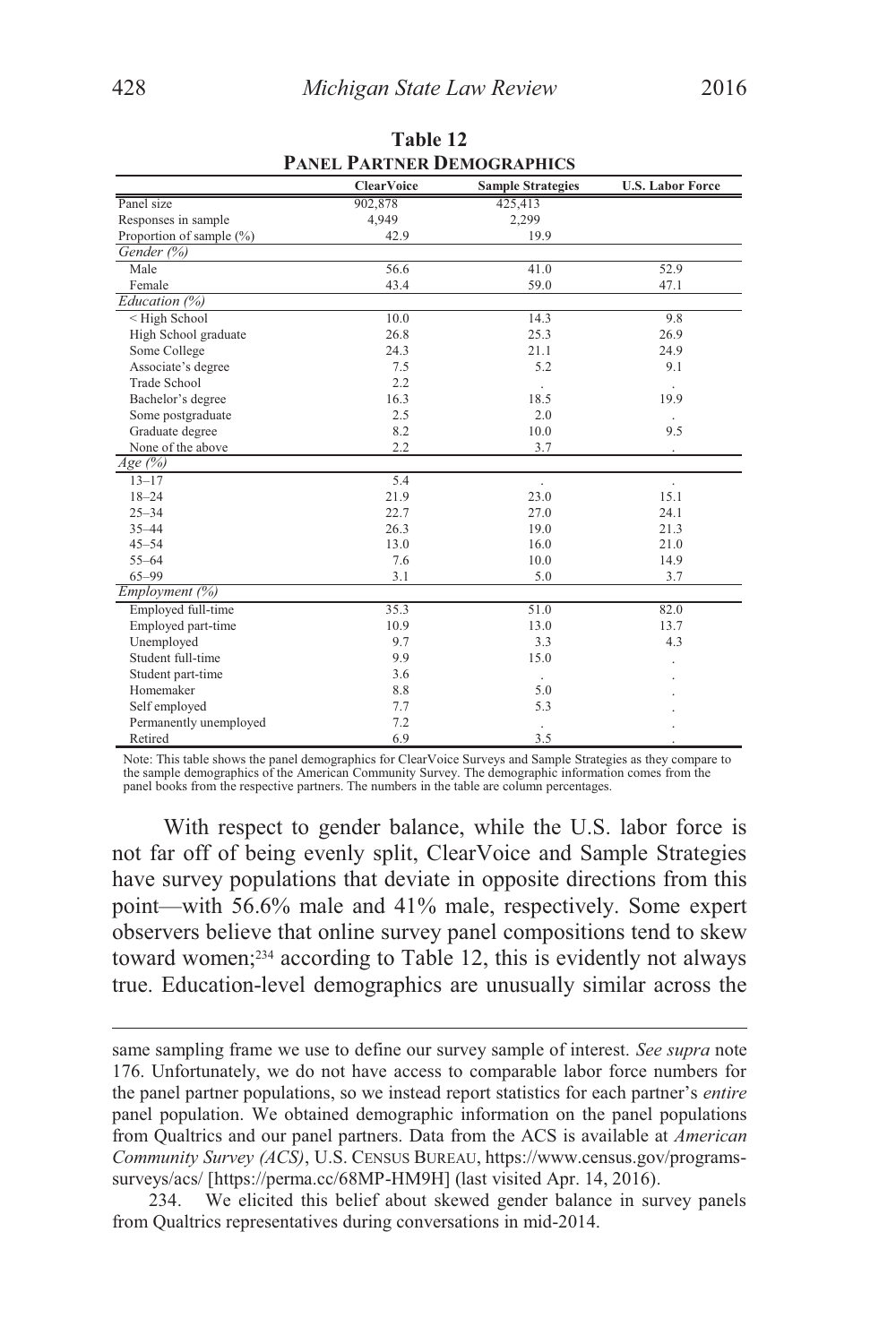survey panels and the U.S. labor force.<sup>235</sup> The panel age distributions, however, differ from the ACS labor force numbers.<sup>236</sup> If ClearVoice and Sample Strategies are generally representative of online panels, then survey panels underrepresent some middle-age groups (45–64) and overrepresent some younger ones (18–24).237

The employment characteristics of the panel partners' survey populations present the starkest contrast to the U.S. labor force. Only 35.3% of the ClearVoice panel and 51% of the Sample Strategies panel is employed full-time relative to the 82% full-employment rate for the whole of the U.S. labor force.<sup>238</sup> This is unsurprising: Panel partners have a survey population made up of many more part-time employees, students, homemakers, and unemployed.239 We of course only survey individuals on these panels who are a part of the labor force, however, and thus the numbers from the full panel populations are not directly comparable to Table 12's third column. In fact, if we restrict the panel populations to include only the full-time, part-time, and unemployed rows of Table 12, the full-employment proportion for ClearVoice is 63.1% and for Sample Strategies, 75.8%—much closer to the corresponding U.S. labor force number.<sup>240</sup>

While these demographic comparisons offer at least a sense of who registers to take online surveys, they do little to inform us about *why* people choose to sign up. This matters in practice because when we require a reliable estimate of the incidence of noncompetition agreements, for instance, we must be wary of the possibility that individuals who are more likely to register for online surveys may also be systematically more or less likely (relative to the labor force generally) to have entered into a noncompete agreement.241 For this

 $\overline{a}$ 

238. *See supra* Table 12.

239. *See supra* Table 12. ClearVoice and Sample Strategies report 10.9% and 13.0% part-time employees, 13.5% and 15.0% students, 8.8% and 5.0% homemakers, and 9.7% and 3.3% (temporarily) unemployed, respectively.

240. These calculations are  $35.3 \div (35.3 + 10.9 + 9.7) = 63.1\%$  and  $51 \div$  $(51.0 + 13.0 + 3.3) = 75.8\%$ , respectively.

 241. From a research perspective, we have initially focused on accurately estimating the incidence of noncompetition agreements in the U.S. labor force, and so selection dynamics that bias this assessment are our primary concern. However, more generally, researchers relying on survey data must keep in mind their specific

 <sup>235.</sup> *See supra* Table 12.

 <sup>236.</sup> *See supra* Table 12.

See supra Table 12. It is interesting to note that the panels are not consistently undershooting or overshooting ACS population proportions. Rather, different panels appear at times to bookend the population numbers, suggesting that panel partners may distinguish themselves in the marketplace by offering distinctive survey populations.<br>238. See sup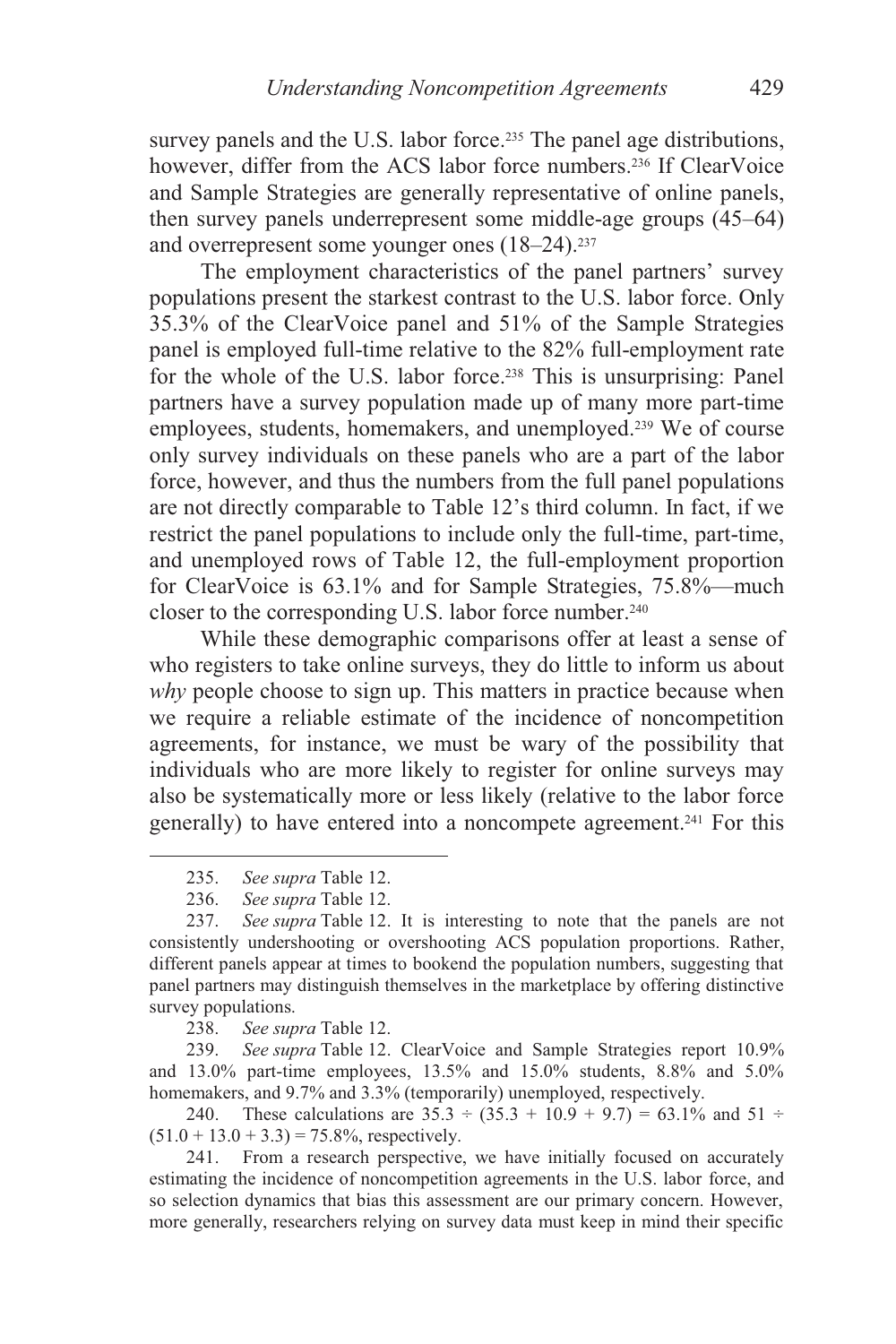reason, we asked our survey respondents to account explicitly for their interest in completing online surveys.242 Table 13 lists various reasons individuals reported for why they registered to receive online surveys, cutting the data by income quartile.

| <b>Income Quartile</b> |              |               |               |          |       |
|------------------------|--------------|---------------|---------------|----------|-------|
| Reason                 | $0\% - 25\%$ | $25\% - 50\%$ | $50\% - 75\%$ | 75%-100% | Total |
| Like rewards           | 0.58         | 0.58          | 0.60          | 0.60     | 0.59  |
| Share opinion          | 0.56         | 0.57          | 0.57          | 0.60     | 0.58  |
| Want money             | 0.47         | 0.43          | 0.43          | 0.33     | 0.40  |
| Learn                  | 0.41         | 0.39          | 0.39          | 0.39     | 0.39  |
| Fun                    | 0.31         | 0.29          | 0.33          | 0.33     | 0.32  |
| Need money             | 0.38         | 0.33          | 0.23          | 0.10     | 0.23  |
| Game benefits          | 0.11         | 0.13          | 0.10          | 0.11     | 0.11  |
| Other                  | 0.02         | 0.01          | 0.01          | 0.01     | 0.01  |
| Accident               | 0.00         | 0.00          | 0.00          | 0.01     | 0.00  |

**Table 13 WHY SIGN UP FOR ONLINE SURVEYS?** 

Note: This table presents the reasons respondents selected when asked why they signed up to take online surveys in the first place. Respondents were free to provide more than one answer. The numbers in the table are column percentages.

The two most common reasons people report for registering to take online surveys are that (1) they like the rewards they receive for taking them and  $(2)$  they like to share their opinion.<sup>243</sup> Forty percent of respondents indicate that they registered because they "want[ed] money"; a similar fraction of respondents indicate registering to learn about new products or ongoing research.244 Interestingly, the relative importance of the reasons given by respondents does not vary much by income level, with some exceptions: 38% of those in the  $0\% - 25\%$  income quartile report that they signed up because they need the money, for instance, while only 10% of the 75%–100% quartile gave the same reason.<sup>245</sup> If we take these explanations at face value,246 the sample selection issue asks us to consider whether those who "like rewards" or like to "share their opinion" are differentially

243. This aligns with wider findings. *See* Baker et al., *supra* note 232, at 720.

research questions, and ask whether the sample population's motivation to take online surveys may be correlated with the study's outcome of interest.

 <sup>242.</sup> We recognized that while many surveys can only speculate about the potential reasons somebody may or may not be in the sample produced, in designing our noncompete survey, we were at least free to ask people who decided to take the survey why they agreed to take surveys in general and our survey in particular.

 <sup>244.</sup> *See supra* Table 13. This was surprising to us, as we assumed that most individuals would sign up to receive the monetary benefits that were available.

 <sup>245.</sup> *See supra* Table 13. A smaller but similar trend is observed for those who signed up because they want money.

 <sup>246.</sup> By which we mean not only that the respondents reported truthfully, but also that the list of potential reasons from among which they had to choose is reasonably comprehensive.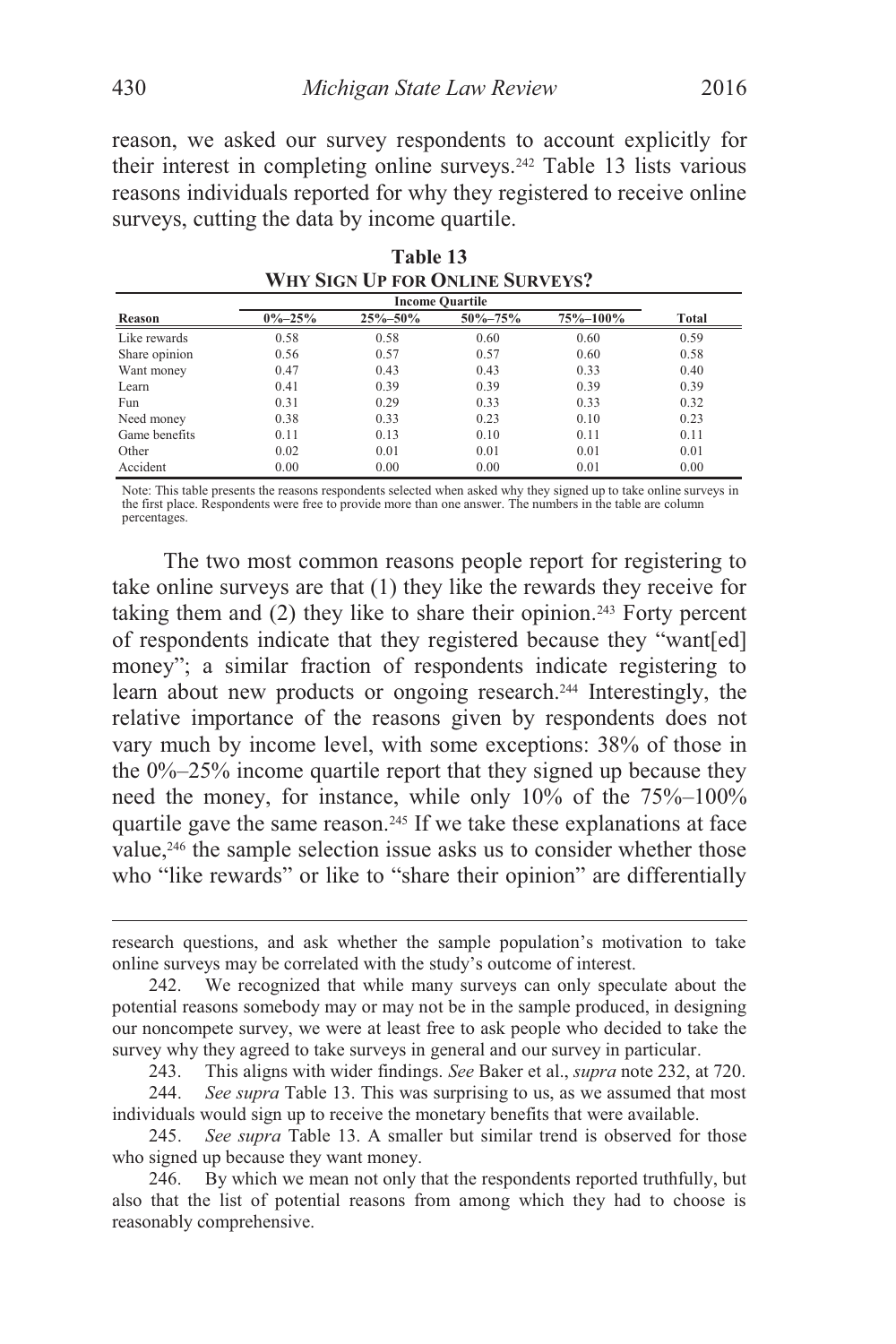likely (relative to those who care less about these things) to agree to a noncompete. Unfortunately, it is not clear to us whether this is true. Overall, our best guess—based on hypotheses and anecdotes, but no rigorous evidence—is that individuals who choose to sign up for online surveys are at least somewhat less likely to be employed in jobs that require noncompetes.247 If this supposition is true, then our incidence measures would likely be biased downward.

The third selection issue revolves around who receives the survey—i.e., whether the survey is being sent broadly to a random selection of the panel population (or the entire population) or instead to a particular (and potentially skewed) subset of that population. We learned, via conversations with ClearVoice Research and Qualtrics representatives, that panel partners typically estimate the number of invitations they must send in order to reach the target number of respondents and then randomly distribute the survey to members of the panel population.<sup>248</sup> However, if there are binding sample quotas in place,249 panel partners consider only candidates who will ensure compliance with the quota criteria, sending the survey randomly to these individuals. Thus the only possible selection issue at this stage appears to be selection on the variables underlying the criteria for the quotas. Yet it is critical to recall that we intended this precise form of selection.<sup>250</sup> Accordingly, the data themselves allow researchers to explicitly study and account for this species of selection—through the use of weighting methods or by controlling for the quotas in a regression framework—because the variables (e.g., state, job status, earnings, age, education, etc.) with which we build the quota criteria are objective, observable, and included in our data.

The fourth selection issue is the standard threat of nonresponse bias: The individuals who receive the survey are not required to finish or even start it.251 If the individuals who enter into noncompete agreements with their employers were systematically more or less likely to finish the survey, estimates of the incidence of noncompetes will be biased.<sup>252</sup> What might cause someone with a noncompete to be more or less likely to start or finish our survey?

 <sup>247.</sup> Our speculation is based on the observed differentials in employment in the online survey-taking population and the population overall. *See supra* Table 12.

 <sup>248.</sup> We learned these details in phone conversations in mid-2014.

<sup>249.</sup> *See supra* Section II.B (discussing our quotas and sample criteria).

 <sup>250.</sup> See *supra* at 405, for a discussion of our quota criteria.

 <sup>251.</sup> Baker et al., *supra* note 232, at 728.

 <sup>252.</sup> TOURANGEAU ET AL., *supra* note 159, at 24. For an example of a study where a variable of interest interacted with survey uptake and completion, see Mick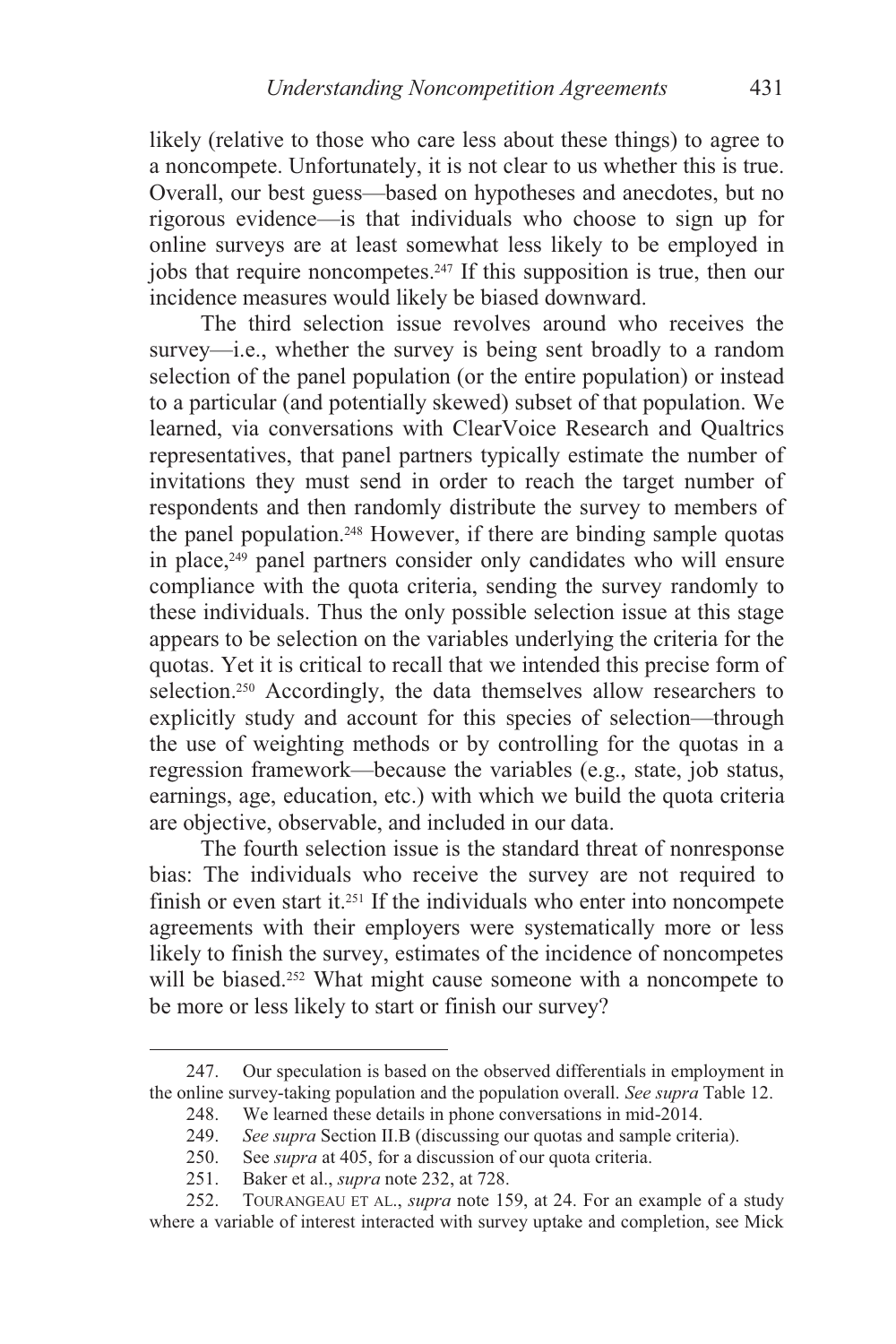One important potential source of selection bias is whether the survey was advertised or described as a "noncompete" survey *before* a prospective respondent decided whether to begin the survey. If so, those who were aware of what a noncompete agreement was or who were more or less interested in issues related to noncompetes might have been differentially more or less likely to take the survey. And if these individuals were systematically more likely to have agreed to noncompetes in the past—indeed, noncompete experiences may be at the root of any special interest), estimates from the survey data about noncompete incidence, for example, may be unreliable. Fortunately, none of the survey invitations included the word "noncompete" or something similar anywhere in the invitation,<sup>253</sup> and we know of no evidence that respondents had any indication of the subject matter of the survey before agreeing to begin.254

Unfortunately, absence of selection into who opens and begins a survey does not preclude significant selection from occurring prior to the completion of the survey. Specifically, conditional on starting the survey, if respondents who are currently bound by noncompetes were more likely to finish the survey, perhaps because they found the survey more interesting, incidence estimates would in all likelihood be upward biased.255 To explore the scope of the danger posed by this selection concern, we simply asked respondents why they took our survey. Table 14 displays how survey *finishers* responded to this question by income quartile. Differences across income quartiles are relatively minor. Higher-income individuals—who are more likely to

 255. In our discussion, we focus on the potential selection bias in estimating noncompete incidence, but we remind readers that the threat is more general. If a certain type of respondent is more likely to finish the survey, and that type of respondent is not representative on *any* measure, then it is invalid to draw inferences about how the population fares on that measure.

P. Couper et al., *Noncoverage and Nonresponse in an Internet Survey*, 36 SOC. SCI. RES. 131, 146 (2007).

 <sup>253.</sup> Examples of screen shots of these online invitations are on file with the authors. To illustrate the sort of language the panel partners use in these invitations, consider ClearVoice's framing: "You are about to start a General Opinion Survey, and you can earn \$3.00 for your participation."

 <sup>254.</sup> Another potential source of selection bias relates to whether potential respondents may have declined to initiate the survey because they deemed the compensation for the survey to be too small relative to the estimated 27 minutes it would probably take to complete the survey. Respondents were informed of the median finish time of the survey based on the pilot sample. We do not have a method to account for the extent of this form of selection, although we can point out that 29% of the 50,504 individuals who started the survey and were a part of the sample of interest finished it in the first round.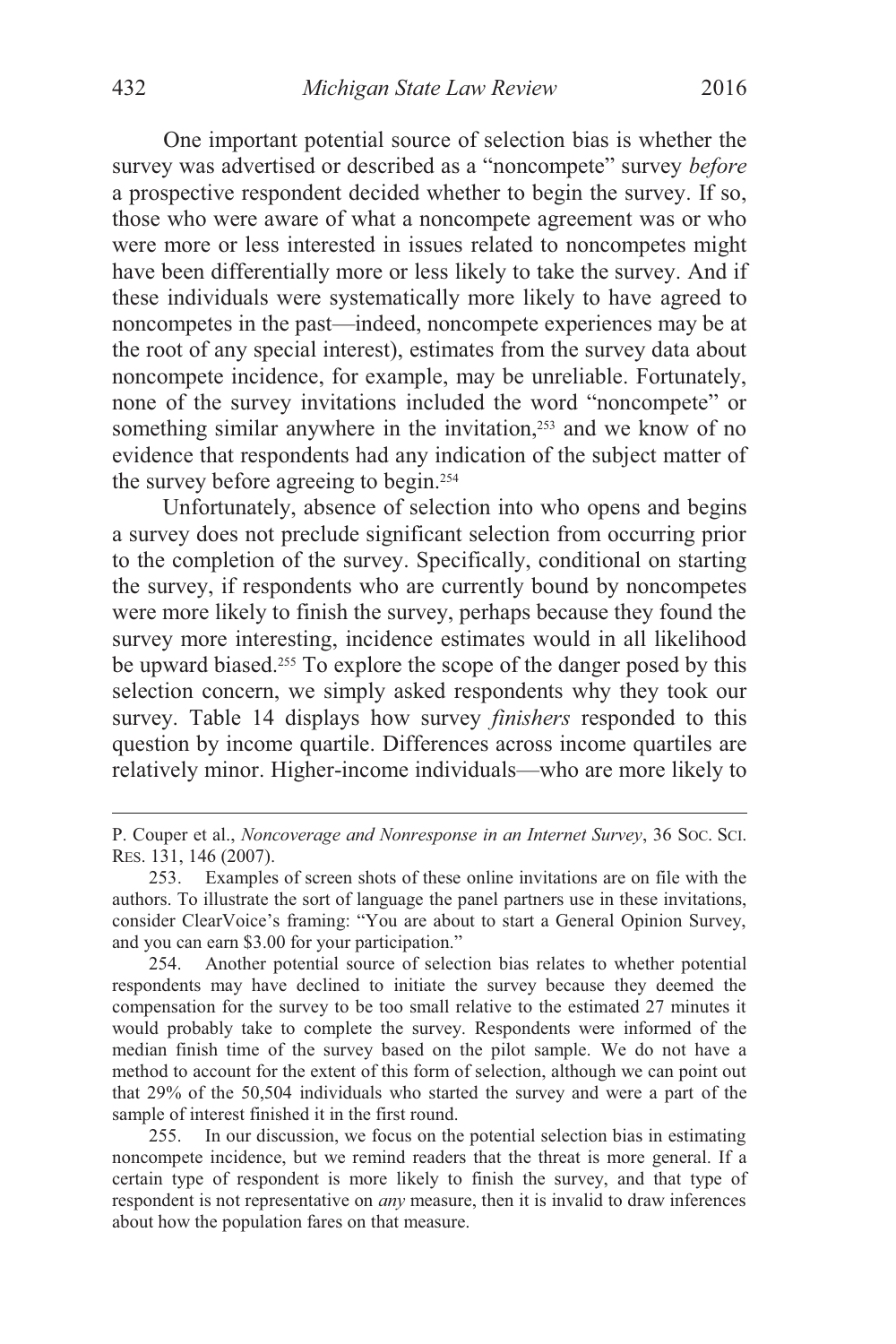have signed a noncompete agreement—were more "interested" in the survey than lower-income respondents, but not by a large margin (8 percentage points). Higher-income individuals were also somewhat more likely to have decided to take the survey at least in part to share their experiences with noncompetes, but differences in this statistic across income groups were just as small.

**Table 14** 

| <b>WHY TAKE THIS SURVEY?</b> |              |         |               |          |       |
|------------------------------|--------------|---------|---------------|----------|-------|
|                              |              |         |               |          |       |
| Reason                       | $0\% - 25\%$ | 25%-50% | $50\% - 75\%$ | 75%-100% | Total |
| Interest                     | 0.48         | 0.49    | 0.52          | 0.56     | 0.52  |
| Like rewards                 | 0.44         | 0.43    | 0.43          | 0.42     | 0.43  |
| Want money                   | 0.38         | 0.36    | 0.35          | 0.26     | 0.33  |
| Enjoy                        | 0.35         | 0.31    | 0.31          | 0.26     | 0.30  |
| CNC experience               | 0.18         | 0.19    | 0.21          | 0.26     | 0.21  |
| Need money                   | 0.30         | 0.27    | 0.17          | 0.08     | 0.18  |
| Game benefits                | 0.09         | 0.12    | 0.09          | 0.10     | 0.10  |
| Pass time                    | 0.07         | 0.08    | 0.08          | 0.08     | 0.08  |
| Other                        | 0.01         | 0.02    | 0.01          | 0.02     | 0.01  |

Note: This table presents the reasons respondents selected when they were asked why they took this particular survey. Respondents were free to provide more than one answer. The numbers in the table are column percentages.

Nevertheless, a significant number of our respondents declared that their desire to "share my experiences with noncompetes" was among their reasons for completing the survey, and this fact raises questions about selection among the finishers. It is unclear to us whether "share my experiences with noncompetes" was interpreted to mean "share my *employment* experiences" or "share my *views* on noncompetes" or even "share *my family member's* experiences with noncompetes,"256 but if finishers were in fact more likely to have noncompete stories to tell and if having such stories implies more experience with such agreements, care must be taken in drawing inferences from our data, at least when assessing absolute incidence levels, rather than relative differences across groups of finishers. On the other hand, there are selection pressures that cut the other way, as well: Potential respondents may have declined to finish the survey to avoid answering questions about their existing noncompete, either because the questions made them feel uncomfortable for some workrelated reason or because doing so might plausibly be interpreted as violating a confidentiality clause.<sup>257</sup>

 <sup>256.</sup> In support of these alternative interpretations, we estimate that 71% of the respondents who selected this response were not currently laboring under a noncompete, and 48% of these individuals had never signed a noncompete.

 <sup>257.</sup> As a result, it is ultimately unclear how concerned we should be about respondents who select "wanted to share my experiences with noncompetes." Only 20% of respondents selected this reason in explaining why they completed the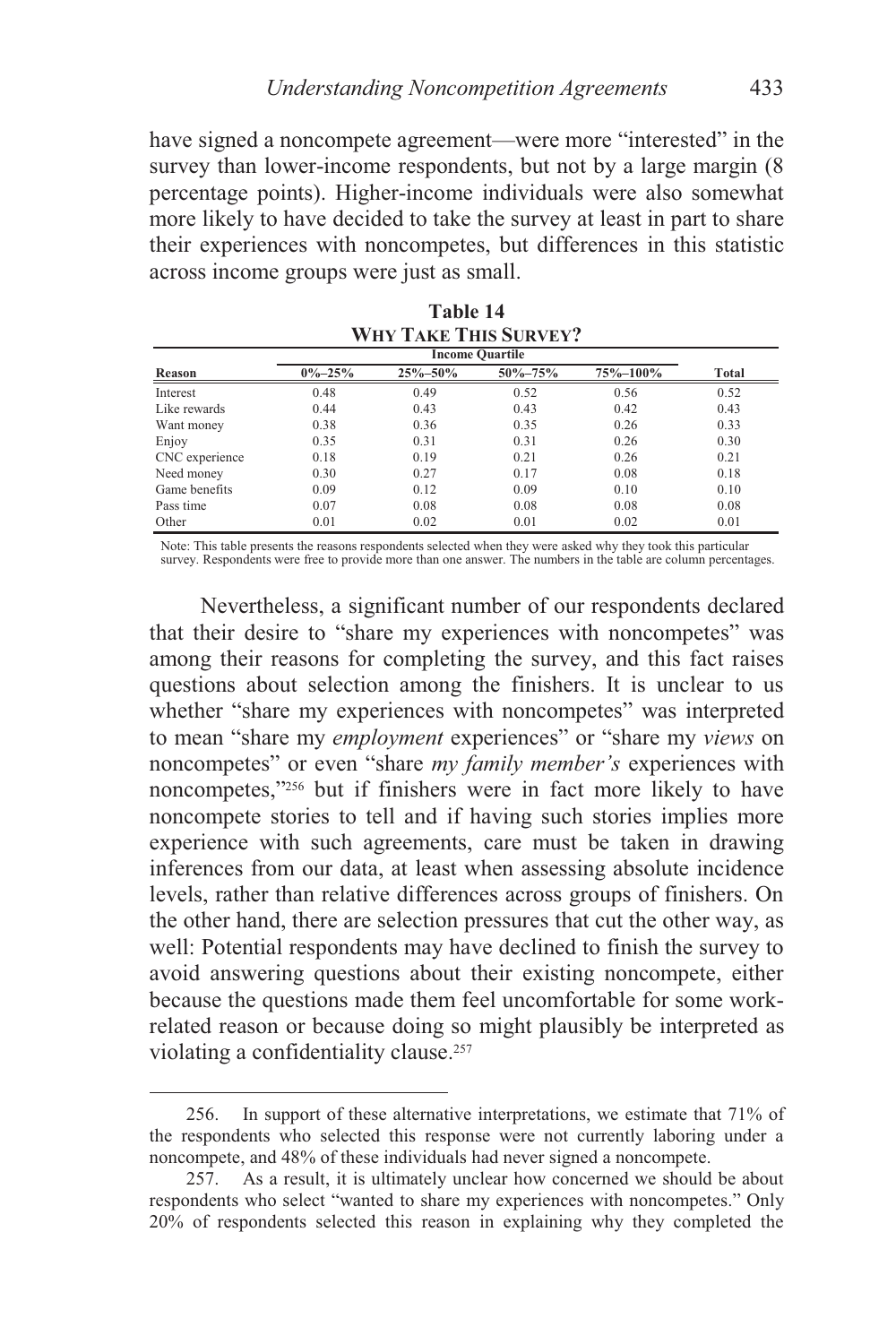To address this selection issue, one partial solution is to probe the robustness of any analyses by eliminating all respondents who indicated an interest in sharing their noncompete experiences in the survey. While this strategy does not address the fact that those with noncompetes may disproportionately fail to finish the survey, it does remove the set of respondents whose answers are likely to artificially inflate our incidence estimates.258 Some fraction of these respondents would have completed the survey regardless of their experiences, however. Therefore, this tactic is necessarily a conservative strategy to resolve potentially confounding selection, allowing us to interpret the resulting incidence estimates as lower bounds.



**Figure 1 RESPONDENT EXPERIENCE TAKING ONLINE SURVEYS**

Note: Years Taking Online Surveys is truncated at 25 years. There are 338 respondents who report taking online surveys for more than 25 years. Kernel = epanechnikov, bandwidth = 0.3621.

We also investigated our survey respondents' general online survey-taking frequency and history with the objective of detecting

survey, and many of these respondents later indicated that they had never actually signed a noncompete. Still, users of our survey data and consumers of any results that derive from these data ought to keep this selection issue and how it might affect the reliability of any inferences in mind when engaging in interpretation.

 <sup>258.</sup> Indeed, researchers are free to calculate the incidence of noncompetes after dropping from the sample all individuals who reported that they chose to finish the survey to share their experiences about noncompetes. Importantly, because 71% of those who ticked this option were not currently bound by noncompetes, excluding these individuals only marginally affects our basic incidence results.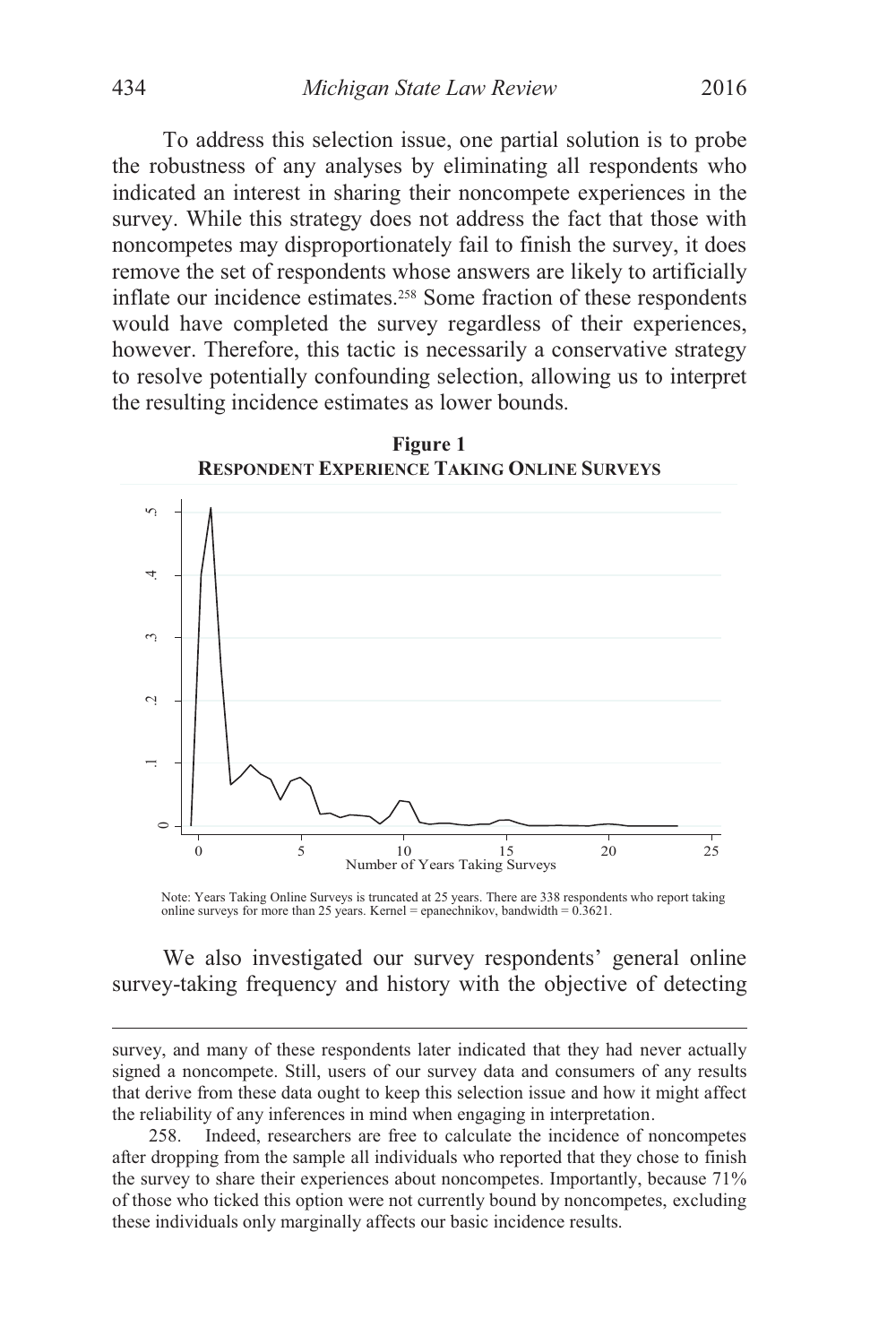any other selection threats.259 We asked our respondents to report how long (in years) they had been taking online surveys and how frequently they currently take them. Figure 1 above illustrates the distribution of the length of time (in years) respondents report having taken online surveys. The median response is 0.5 years, suggesting that most of the sample is relatively new to the online survey-taking world. Table 15 shows the frequency with which the final sample of respondents takes online surveys. Overall, higher-income individuals in our data tend to respond less frequently to survey invitations than lower-income members of the sample.

|                                | <b>Income Quartile</b> |               |               |          |        |
|--------------------------------|------------------------|---------------|---------------|----------|--------|
|                                | $0\% - 25\%$           | $25\% - 50\%$ | $50\% - 75\%$ | 75%-100% | Total  |
| First online survey            | 3.91                   | 3.43          | 2.43          | 3.36     | 3.11   |
| Daily                          | 36.97                  | 35.51         | 31.32         | 23.16    | 30.39  |
| A few times per week           | 37.78                  | 36.81         | 39.33         | 40.93    | 39.07  |
| Once a week                    | 3.72                   | 4.44          | 5.30          | 6.66     | 5.35   |
| A few times per month          | 10.26                  | 11.56         | 13.19         | 16.05    | 13.38  |
| Once a month                   | 1.91                   | 1.76          | 2.71          | 3.08     | 2.51   |
| A few times per year           | 3.81                   | 4.73          | 4.07          | 5.14     | 4.53   |
| Less than a few times per year | 1.63                   | 1.76          | 1.65          | 1.62     | 1.66   |
| Total                          | 100.00                 | 100.00        | 100.00        | 100.00   | 100.00 |

**Table 15 HOW FREQUENTLY DO YOU TAKE ONLINE SURVEYS?** 

Note: This table shows the frequency with which respondents take online surveys. The numbers in the table are column percentages.

Our discussion to this point has spoken primarily in terms of "overall" selection into or out of the sample, but the role that observable characteristics—such as age, occupation, education, and income—play in sample selection also merits mention. Because we use quotas to constrain the final composition of the sample with respect to many observables,260 the real selection question is what distinguishes, for example, the college-educated managers who earn \$60,000 per year that we *do* observe in our sample from those we do not observe in our sample (either because they are not online, did not sign up to take online surveys, or did not start or finish the survey). In particular, on what other dimensions, if any, do they differ, and what do these potential differences mean for the estimated incidence of noncompetes or other questions related to noncompetes?261

 <sup>259.</sup> For example, if the sample were dominated by long-time survey takers, one might be worried that they use online surveys as a mode of employment, which may reflect systematic differences in the types of jobs they have had and thus whether they have signed or are currently bound by a noncompete.

<sup>260.</sup> *See supra* Section II.B. For an explanation of quota sampling, see *Quota Sampling*, LÆRD DISSERTATION, http://dissertation.laerd.com/quota-sampling.php [https://perma.cc/GH5Z-L9QQ] (last visited Apr. 14, 2016).

 <sup>261.</sup> Bethlehem, *supra* note 215, at 183.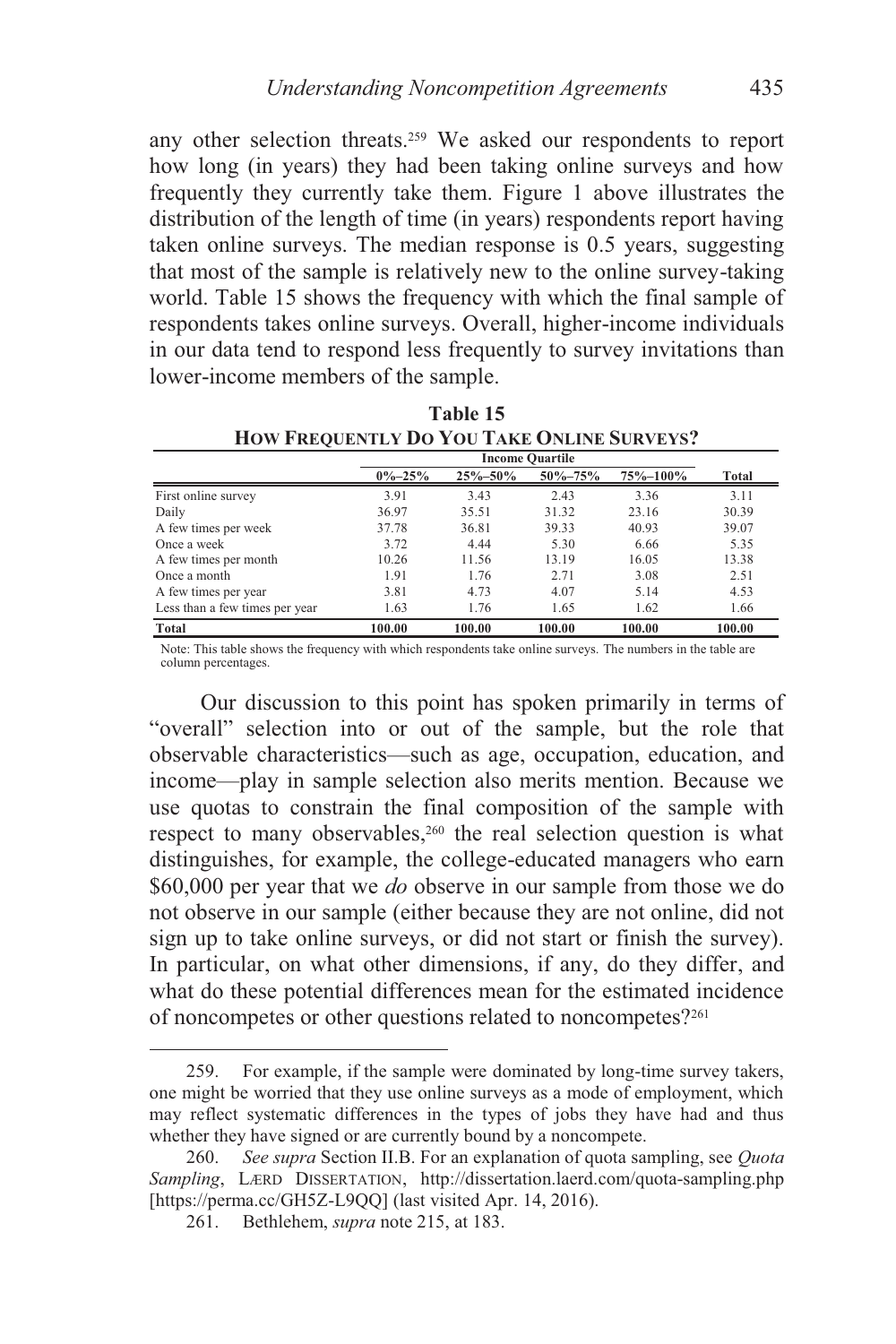For all we know, the answer may have to do with the fact that some individuals have a network of family, friends, or colleagues who participate in online surveys regularly and that these individuals are more likely to register to take online surveys themselves as a result of their association with this network.262 Unfortunately, we have no rigorous evidence to speak to whether this (or any other) theory is accurate. However, to the extent that contact with these networks is independent of noncompete signing status or experience *conditional* on factors such as occupation, income, and education, selection bias concerns on the whole should be minimal.<sup>263</sup>

So far in this Section, we have addressed four potential sources of sample selection that might affect the content of our data: the nonrepresentativeness of our respondents (1) who are online, (2) who register to take online surveys, (3) who are invited to take our online survey, and (4) who start *and complete* the survey. Although we are relatively unconcerned about the first and third forms of selection, the second and fourth forms present as more serious challenges. We consider all four and offer reasons and evidence suggesting that none is, in practice, likely to be particularly problematic. Still, because our measures are imprecise or inaccurate and our methods and arguments have limitations, we can never entirely discount selection. Moreover, although selection bias plagues all surveys, the disease is particularly virulent in a convenience survey of the sort we employed. For these reasons, we ought, when possible, to limit the extent of any potential bias.264 One important approach to remediating selection effects in survey data is reweighting the sample.<sup>265</sup>

# 2. *Weighting Techniques*

 $\overline{a}$ 

Due to falling response rates for more traditional survey modes (random-digit dialing, mail-in surveys, etc.), scholars have developed various reweighting approaches to address selection in convenience samples. When available and appropriate, reweighting methods free

 <sup>262.</sup> In retrospect, we wish we would have asked respondents the question, "How did you come to sign up to receive online surveys?"

 <sup>263.</sup> BETHLEHEM & BIFFIGNANDI, *supra* note 216, at 281-94.

 <sup>264.</sup> See the discussion above with regard to methods for identifying such biases. We propose in some instances dropping certain suspect observations (e.g., those respondents who may have completed the survey precisely because they are a party to a noncompete contract) to provide a bound on any bias.

<sup>265.</sup> *See* Paul P. Biemer & Sharon L. Christ, *Weighting Survey Data*, *in* INTERNATIONAL HANDBOOK OF SURVEY METHODOLOGY 317 (Edith D. de Leeuw et al. eds., 2008).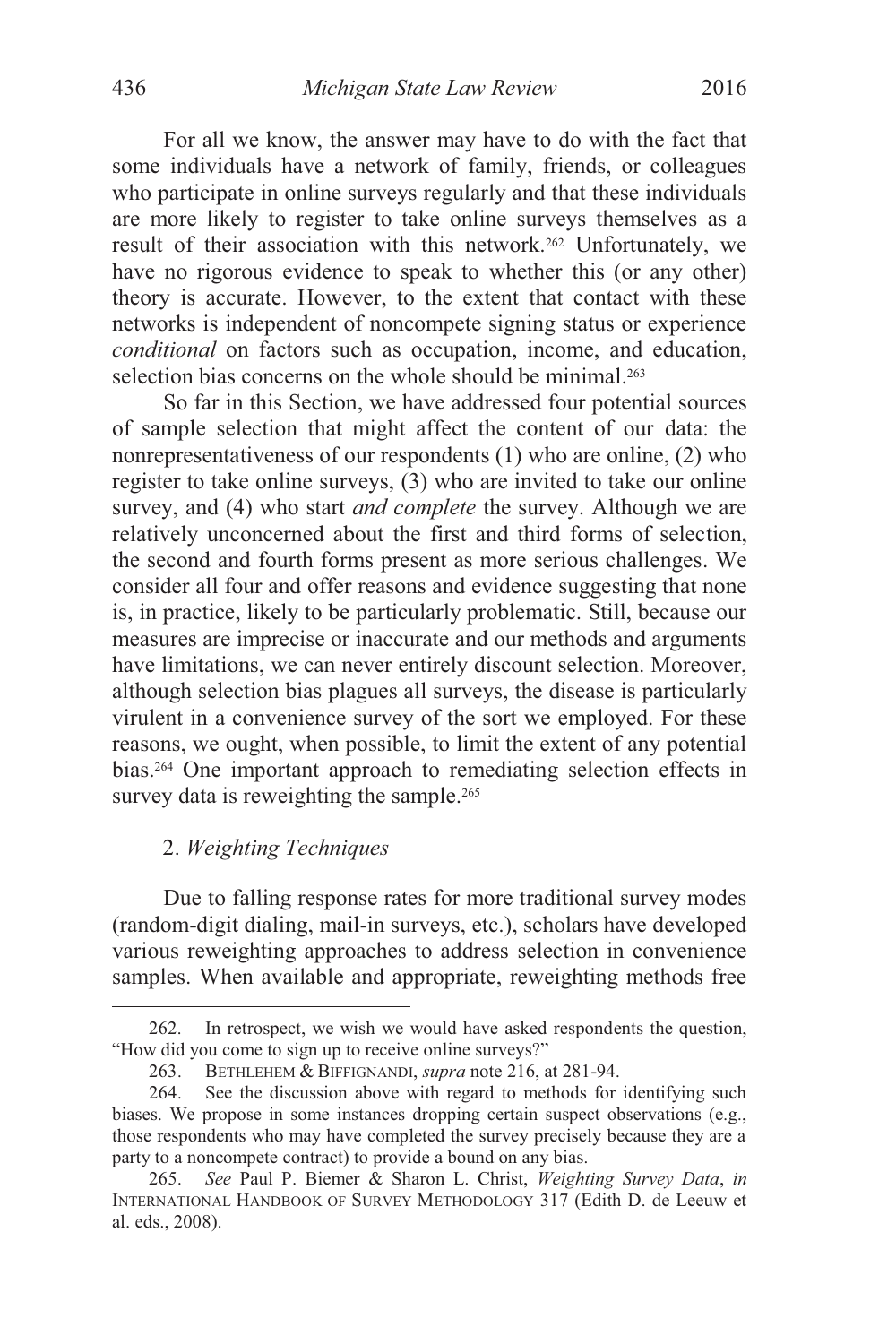researchers to exploit more cost-effective data-collection strategies, including the use of online surveys.266 In what follows, we introduce a few standard approaches; compare their properties, assumptions, and application to our survey data; and choose the one best suited for understanding noncompete activity in the U.S. labor force.

We evaluate three weighting methods: (1) post-stratification, (2) iterative proportional fitting (raking), and (3) inverse propensity score weighting. We sketch each of these methodologies and apply them to our survey data.<sup>267</sup> Each method requires demographic data from the population of interest—i.e., representative data from the population that we hope the reweighted survey data will closely match.268 We use data from the three-year American Community Survey (ACS) from 2014,<sup>269</sup> which contains information on gender, age, education, race, industry, occupation, annual weeks worked, state, employee class, marital status, and whether the individual is enrolled as a student. We restrict the ACS population we examine to match our population of interest: labor force participants aged 18–75 who work in the private sector or in a public healthcare system.

*Post-stratification* reweights the survey data, when possible, to match the joint distribution of key variables in the population.270 The method proceeds by placing each survey data observation into a cell defined by the values of key covariates, such as gender, age-group, income-range, and education indicators.271 The researcher then adds up the number of observations in each cell, and calculates the proportion of the survey data that falls within each cell—*sc*. Next, the researcher tabulates corresponding proportions for each cell in the population data— $p_c$ . Post-stratification weights each cell *c* by the ratio of these two proportions:  $w_c = p_c / s_c$ <sup>272</sup>

271. *See* Kalton & Flores-Cervantes, *supra* note 267, at 92-94.

 <sup>266.</sup> *See generally* HANDBOOK OF SURVEY METHODOLOGY FOR THE SOCIAL SCIENCES, *supra* note 213.

 <sup>267.</sup> An interested reader may benefit from referencing Graham Kalton & Ismael Flores-Cervantes, *Weighting Methods*, 19 J. OFFICIAL STATISTICS 81 (2003), for a recent discussion.

 <sup>268.</sup> Bethlehem, *supra* note 215, at 180.

 <sup>269.</sup> To learn more about content, structure, and history of the ACS, see *supra* notes 169 & 233.

 <sup>270.</sup> The joint distribution of, say, occupation and industry reflects the proportion of individuals in each occupation across all industries (e.g., managers in manufacturing, in sales, etc.) for every occupation. BETHLEHEM & BIFFIGNANDI, *supra* note 216, at 335-36.

 <sup>272.</sup> For example, if 25% of the sample is male college graduates, while the proportion of the population that is male college graduates is 50%, then the weight applied to the male college graduates cell in the sample is  $50/25 = 2$ .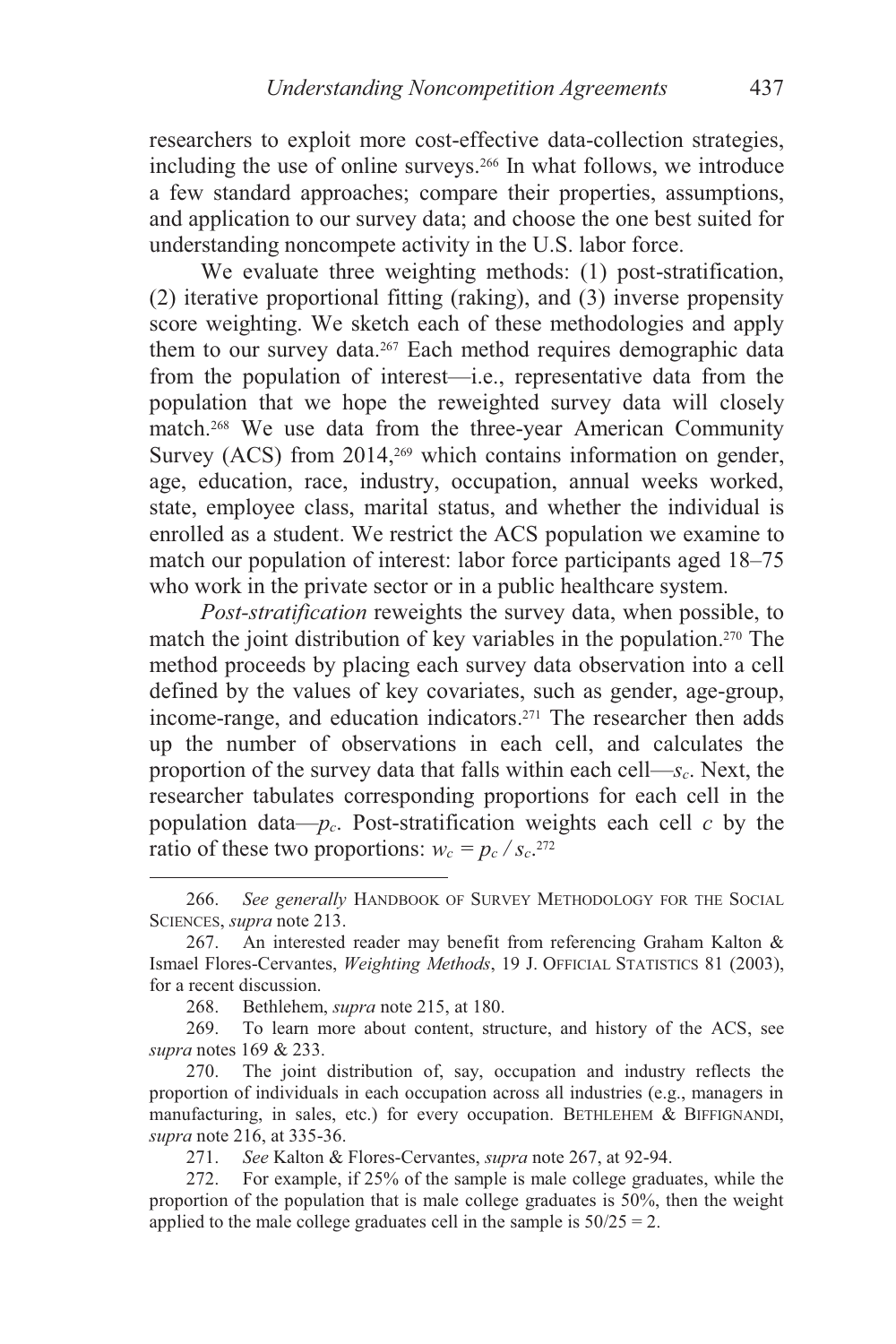One advantage of using post-stratification is that it reweights the sample to exactly match the joint distribution observed in the population of interest.273 A critical downside of post-stratification, however, is the "curse of dimensionality," which can arise when one uses a large number of variables in conducting the post-stratification

reweighting. Specifically, absent sufficient data, certain cells in the survey data can wind up being sparsely populated or not populated at all. The practical consequence is unstable (and therefore unreliable) estimates as a cell's weight might be laid on only a few or even a single—potentially unrepresentative—individual.<sup>274</sup>

Another disadvantage of post-stratification is the possibility of measurement error.275 Post-stratification works by matching the *joint* distribution of the variables of interest, and so an erroneous entry with respect to *any* of these variables can result in the observation being placed in the wrong cell. Such measurement error may be especially likely with questions that impose a significant cognitive burden on respondents, such as requests for occupation and industry codes, which may require that each survey taker read a long list of descriptions before selecting the most appropriate match.<sup>276</sup>

To calculate post-stratification weights, we experimented with four sets of post-stratifying variables:

1. Post-Stratification I uses gender, age (three categories), annual compensation (three categories), industry, and occupation as post-stratifying variables, which equates to 6,248 cells. Within our sample, 16 individuals had characteristics that did not match a single individual in the ACS data, meaning they were

 <sup>273.</sup> *See* Kalton & Flores-Cervantes, *supra* note 267, at 84-86. This feature of post-stratification is important because, as a result, within the post-stratifying variables, sample estimates are unbiased predictors of the corresponding population values. For example, post-stratifying survey data on occupation and industry allows one to accurately predict not only the incidence of noncompetes across occupations (e.g., between managers and salespeople) and across industries (e.g., between manufacturing and sales), but also within occupations across industries (e.g., between managers who work in manufacturing and managers who work in sales).

 <sup>274.</sup> BETHLEHEM & BIFFIGNANDI, *supra* note 216, at 347-48.

<sup>275.</sup> *See* Joop J. Hox, *Accommodating Measurement Errors*, *in* INT'L HANDBOOK OF SURVEY METHODOLOGY, *supra* note 265, at 387.

 <sup>276.</sup> Under these circumstances, asking redundant questions and engaging in painstaking data cleaning may be necessary before it is wise to use such variables in post-stratification weighting procedures. With respect to our data, we have sought to recode our occupation and industry data from text-entered answers to occupation and industry questions (comparing them to the codes entered) to match as narrowly defined as possible NAICS and SOC codes. See *supra* at 421-22, for details on how we performed this procedure with our data.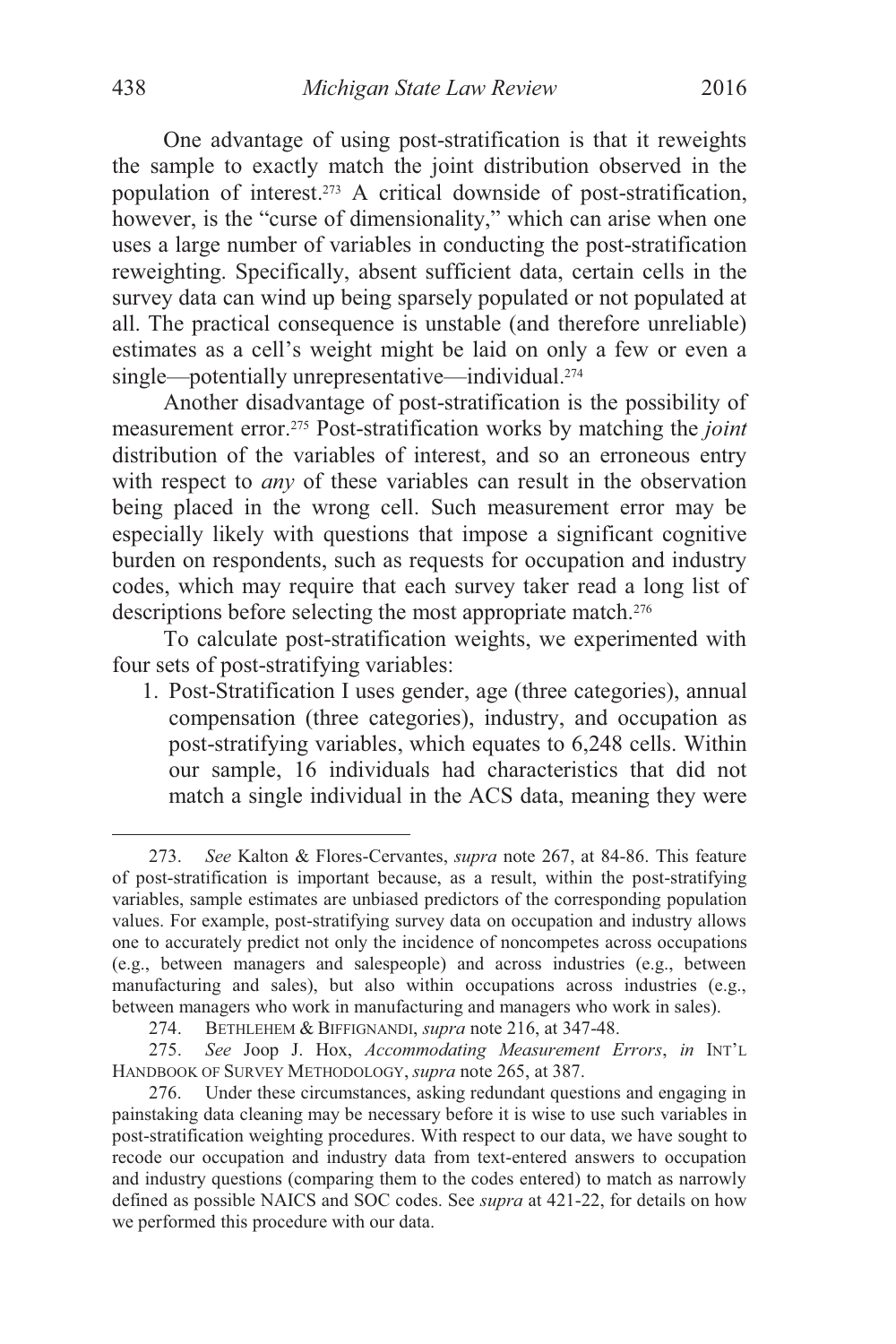not placed in a cell. Relatedly, sample respondents did not fall into all 6,248 cells; indeed, 4,343 of the 6,248 did not contain a single sample respondent. These unfilled cells represented 13.6% of the population.

- 2. Post-Stratification II includes as post-stratifying variables just annual compensation (three categories), occupation, and industry, which generated 1,202 cells. There were three individuals in the sample who were not placed in a cell because of their idiosyncratic characteristics. Of the 1,202 cells, 576 had no sample respondents, although these unfilled cells represented just 3.2% of the population.
- 3. Post-Stratification III omits industry (on account of the fact that including industry and occupation alone generate over 400 cells), but includes other key variables: gender, age (three categories), annual compensation (three categories), education (three categories), and occupation, which created 1,188 cells. Every sample respondent fell into one of the cells. Of the 1,188 cells, 325 cells were unfilled by sample respondents. These 325 cells represented 2% of the population.
- 4. Post-Stratification IV includes as post-stratifying variables just occupation and industry, resulting in 413 cells. Each sample respondent fit into one of the cells. Of these 413 cells, 124 of them (representing 1.1% of the population) did not contain a single sample respondent.

*Iterative proportional fitting* (also known as raking) ignores the joint distribution of selected variables in the population and instead focuses on reweighting the sample so that the *marginal* probability densities of variables of interest match those of the population.<sup>277</sup> Because raking does not seek to match the joint distribution of the sample to the population, the curse of dimensionality does not arise—the number of cells does not increase exponentially as you add variables.278 Raking gets its name from the way in which the iterative procedure works. Essentially, the procedure cycles through the variables matching each marginal survey density to its marginal population density, iterating until each variable is appropriately weighted.<sup>279</sup> The primary benefit of raking is that it is possible to

 <sup>277.</sup> *See* Kalton & Flores-Cervantes, *supra* note 267, at 86-87.

<sup>278.</sup> *Id.*

 <sup>279.</sup> To describe how raking works more intuitively, imagine taking the joint distribution of two indicator variables in the sample and arranging them in a two-bytwo table. Raking works by first moving down the table, weighting each observation to match the marginal distribution of that variable in the population. Assuming the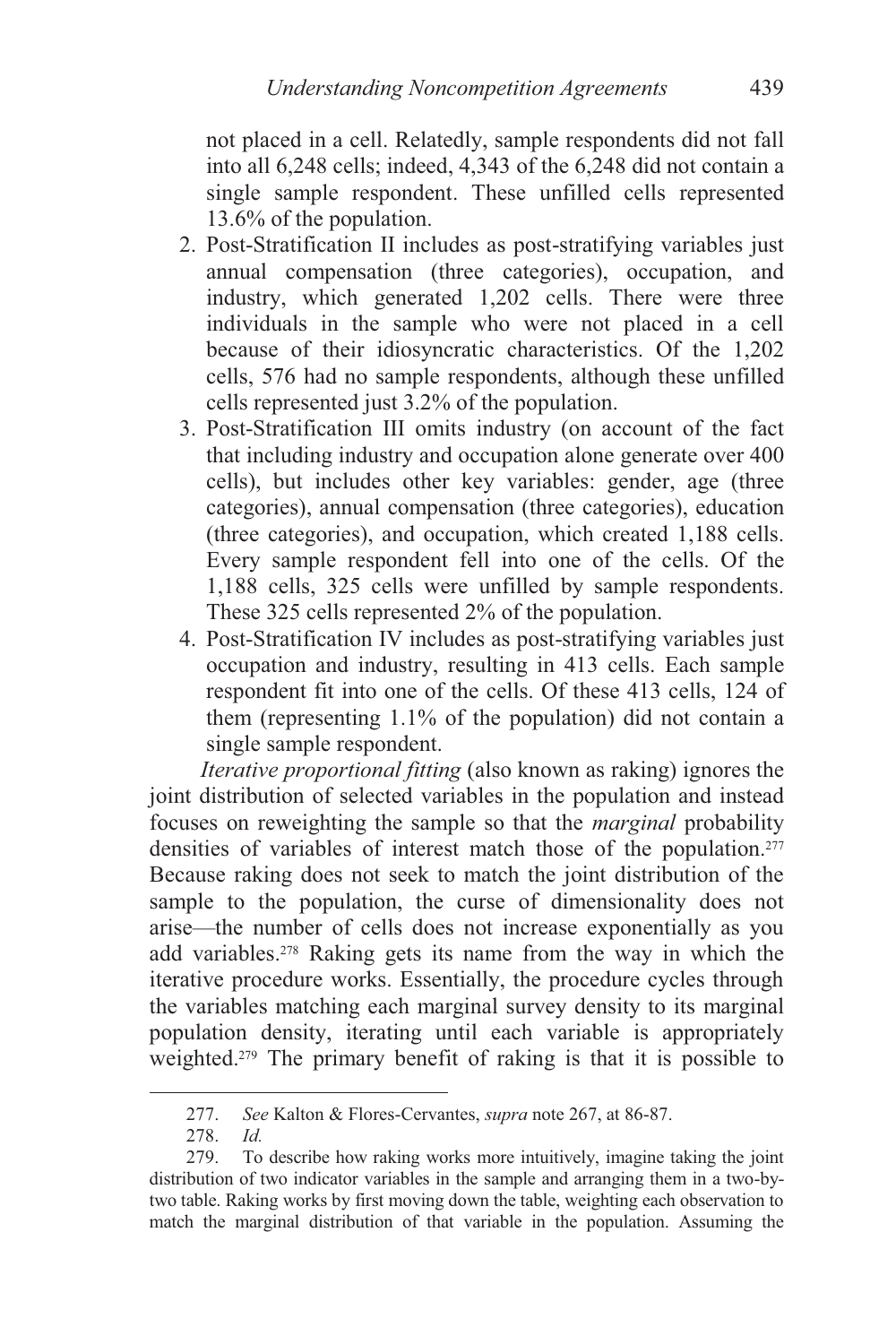match the marginal distribution of many variables;<sup>280</sup> the downside of this weighting approach that it ignores joint distribution information from the population.281

*Inverse probability weighting* proceeds by estimating the conditional probability that a particular individual would have been a survey respondent given the nature of the population.<sup>282</sup> Thus, if the estimated propensity score for an individual with a particular set of covariates is 0.10,283 we estimate that for every 10 individuals in the population with those covariate values, one of them should be a respondent in the sample.284 Conversely, one individual in the sample

280. *See* Kalton & Flores-Cervantes, *supra* note 267, at 86-87; Little, *supra* note 221, at 1009-10.

 281. Bethlehem & Callegaro, *supra* note 224, at 269. We chose to rake our sample by gender, age (deciles), annual compensation (20 quantiles), industry, occupation, education (nine categories), an indicator for being in school, employee class (for-profit, nonprofit), an indicator for being unemployed, indicators for working more than 40 weeks per year and for working more than 40 hours per week, and state. We implemented raking with the -ipfweight- command in Stata. *See* Michael Bergmann, *IPFWEIGHT: Strata Module to Create Adjustment Weights for Surveys*, IDEAS, http://fmwww.bc.edu/repec/bocode/i/ipfweight.ado [https://perma.cc/ W5Y7-TH6R] (last visited Apr. 14, 2016). We allowed for 1,000 iterations and set the maximum weight at 5. See David Izrael et al., *Extreme Survey Weight Adjustment as a Component of Sample Balancing (a.k.a. Raking)*, SAS GLOBAL F., 2009, at 2, commenting with respect to maximum weights that:

There are no strict rules or procedures either to define extreme weights or for trimming the weights. Different surveys follow different rules and therefore in practice there are several procedures to trim extreme weights. Some common procedures for trimming large weights include: 1) identifying any weight bigger than 4 or 5 times the mean weight as an outlier weight and trimming that weight by making it equal to the limit, 2) identifying any weight bigger than the median weight plus 5 or 6 times the inter-quartile range of the weights and trimming the weight by making equal to the limit, and 3) truncating weights above a certain percentile like 95 or 99 in the distribution of weights.

For another discussion, see MATTHEW DEBELL ET AL., USER'S GUIDE TO THE ADVANCE RELEASE OF THE 2008–2009 ANES PANEL STUDY 31 (2009), http://www. electionstudies.org/studypages/2008\_2009panel/anes2008\_2009panel\_UserGuide\_ AdvanceRelease.pdf [https://perma.cc/9RAC-BAJS] ("Trim weights larger than 5.").

 282. Stephanie Steinmetz et al., *Improving Web Survey Quality*, *in* ONLINE PANEL RESEARCH, *supra* note 184, at 273, 280-81.

283. Bethlehem & Callegaro, *supra* note 224, at 270.

284. *Id.*

marginal distribution of the *other* variable in the sample does not match the marginal distribution in the population, the next step involves raking in the other direction across the table—to match the other variable's marginal density to its population marginal density. This second step may result in the first variable's marginal density departing from the population density, so the process iterates, and raking continues until both variables match their marginal population densities.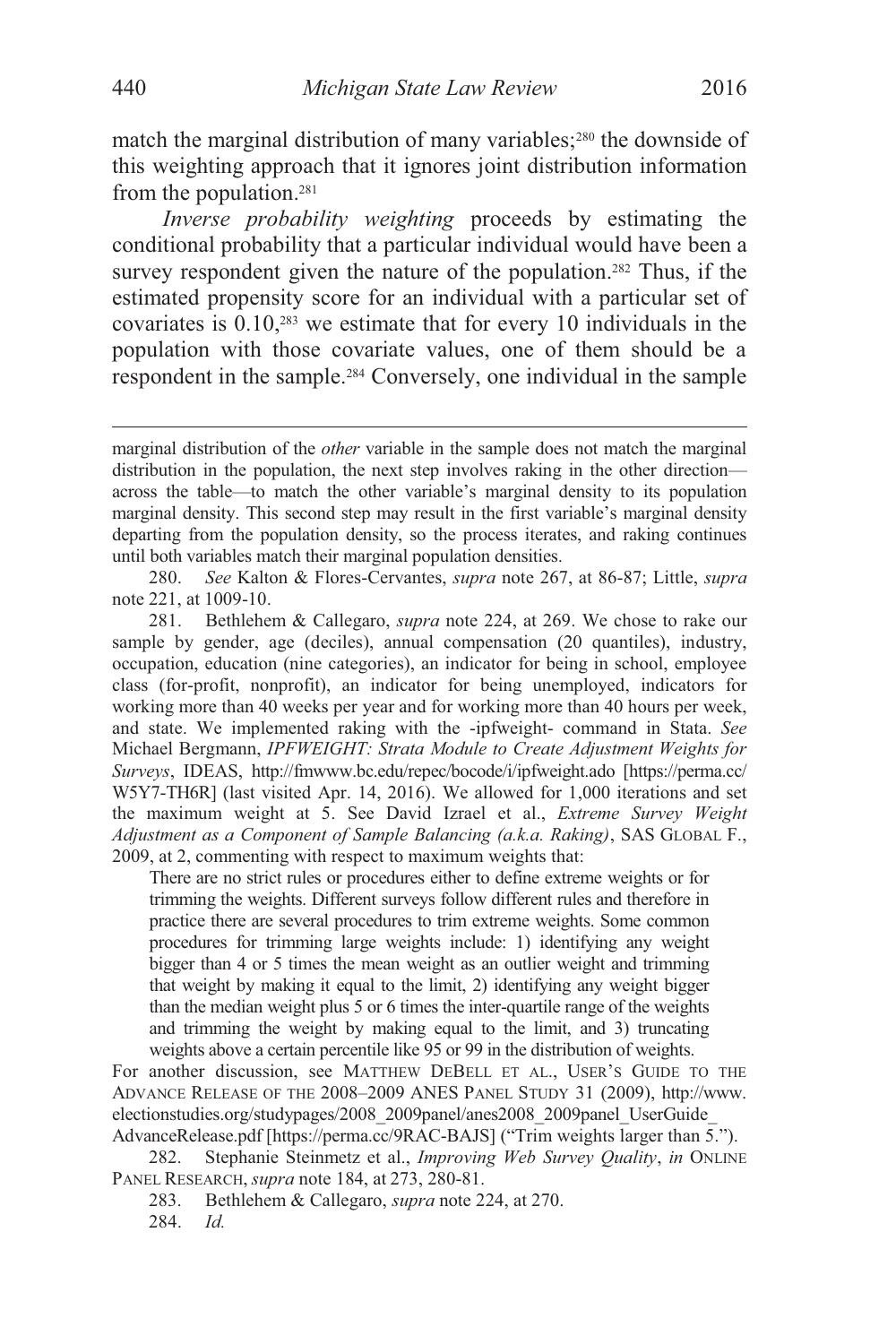represents 10 people in the actual population.285 Weights are thus attributed to individual respondents in the form  $1/\hat{p}$  where  $\hat{p}$  is the estimated probability of sample participation, typically predicted using a logit or probit model.<sup>286</sup> To implement this weighting method, we estimated a simple logit model on a set of demographically significant independent variables.<sup>287</sup>

**Table 16** 

|                         |        |                                       |           |                                                 | WEIGHTING SUMMARY STATISTICS AND CORRELATIONS |             |               |
|-------------------------|--------|---------------------------------------|-----------|-------------------------------------------------|-----------------------------------------------|-------------|---------------|
|                         |        | Panel A: Weighting Summary Statistics |           |                                                 |                                               |             |               |
| <b>Weighting Method</b> | Obs.   | Mean                                  | Std. Dev. | Min                                             | Max                                           | Max/Min     |               |
| Raking                  | 10.226 | 1.00                                  | 1.30      | 0.00                                            | 5.00                                          | 1,945       |               |
| Post-Stratification I   | 10.210 | 0.87                                  | 0.95      | 0.00                                            | 20.25                                         | 14,087      |               |
| Post-Stratification II  | 10,223 | 0.97                                  | 0.93      | 0.02                                            | 21.03                                         | 1,245       |               |
| Post-Stratification III | 10,226 | 0.98                                  | 1.25      | 0.03                                            | 65.00                                         | 2,323       |               |
| Post-Stratification IV  | 10,226 | 0.99                                  | 0.78      | 0.02                                            | 9.20                                          | 461         |               |
| <b>IPWI</b>             | 10,226 | 10.788                                | 20,660    | 238                                             | 1,042,315                                     | 4,373       |               |
| <b>IPW II</b>           | 10,226 | 10,787                                | 20,660    | 237                                             | 1,042,314                                     | 4,391       |               |
|                         |        | Panel B: Correlation Between Weights  |           |                                                 |                                               |             |               |
|                         | Raking |                                       |           | Post-Strat. Post-Strat. Post-Strat. Post-Strat. |                                               | <b>IPWI</b> | <b>IPW II</b> |
|                         |        | п                                     | п         | Ш                                               | IV                                            |             |               |
| Raking                  | 1.00   |                                       |           |                                                 |                                               |             |               |
| Post-Stratification I   | 0.38   | 1.00                                  |           |                                                 |                                               |             |               |
| Post-Stratification II  | 0.43   | 0.65                                  | 1.00      |                                                 |                                               |             |               |
| Post-Stratification III | 0.42   | 0.61                                  | 0.47      | 1.00                                            |                                               |             |               |
| Post-Stratification IV  | 0.46   | 0.56                                  | 0.78      | 0.42                                            | 1.00                                          |             |               |
| <b>IPWI</b>             | 0.53   | 0.23                                  | 0.28      | 0.29                                            | 0.29                                          | 1.00        |               |
| IPW II                  | 0.53   | 0.23                                  | 0.28      | 0.29                                            | 0.29                                          | 1.00        | 1.00          |

| Note: Panel A shows summary statistics for seven weighting schemes: raking, four types of post-stratification, and<br>two types of inverse probability weights. Raking uses gender, age (deciles), annual compensation (20 quantiles), |
|----------------------------------------------------------------------------------------------------------------------------------------------------------------------------------------------------------------------------------------|
| industry, occupation, education (9 categories), an indicator for being in school, employee class (for-profit,                                                                                                                          |
| nonprofit), an indicator for being unemployed, indicators for working more than 40 weeks per year and for                                                                                                                              |
| working more than 40 hours per week, and state. We allowed for 1,000 iterations and set the maximum weight at                                                                                                                          |
| 5. Post-Strat. I includes gender, age (3 categories), annual compensation (3 categories), industry, and occupation                                                                                                                     |
| $(6,248 \text{ cells})$ . Post-Strat. II includes annual compensation $(3 \text{ categories})$ , occupation, and industry $(1,202 \text{ cells})$ .                                                                                    |
| Post-Strat. III includes gender, age (3 categories), annual compensation (3 categories), education (3 categories),                                                                                                                     |
| and occupation (1,188 cells). Post-Strat, IV includes occupation and industry (413 cells). IPW I is constructed as                                                                                                                     |
| the inverse of the predicted probability of participating in the sample $(1/\hat{p})$ from a logit model in which an indicator                                                                                                         |
| for participating in the survey is regressed on gender, age (deciles), annual compensation (20 quantiles), industry,                                                                                                                   |
| occupation, education (9 categories), an indicator for being in school, employee class (for-profit, nonprofit), an                                                                                                                     |
| indicator for being unemployed, indicators for working more than 40 weeks per year and for working more than 40                                                                                                                        |
| hours per week, state, race, and an indicator for being married. IPW II is obtained by calculating $(1-\hat{p})/\hat{p}$ . Panel B                                                                                                     |
| shows the correlation matrix of the weighting variables.                                                                                                                                                                               |

285. *Id.*

286. *Id.* One can improve the stability of the sample by further multiplying the weight by  $1 - \hat{p}$ , which increases the weight given to those respondents likely to be in the sample and decreases the weight given to those unlikely to be in the sample. *See* Peter C. Austin, *An Introduction to Propensity Score Methods for Reducing the Effects of Confounding in Observational Studies*, 46 MULTIVARIATE BEHAV. RES. 399, 409 (2011) (citing Stephen L. Morgan & Jennifer J. Todd, *A Diagnostic Routine for the Detection of Consequential Heterogeneity of Causal Effects*, 38 SOC. METHODOLOGY 231 (2008)).

 287. Specifically, we included gender, age (deciles), annual compensation (20 quantiles), industry, occupation, education (nine categories), an indicator for being in school, employee class (for-profit, nonprofit), an indicator for being unemployed, indicators for working more than 40 weeks per year and for working more than 40 hours per week, state, race, and an indicator for being married.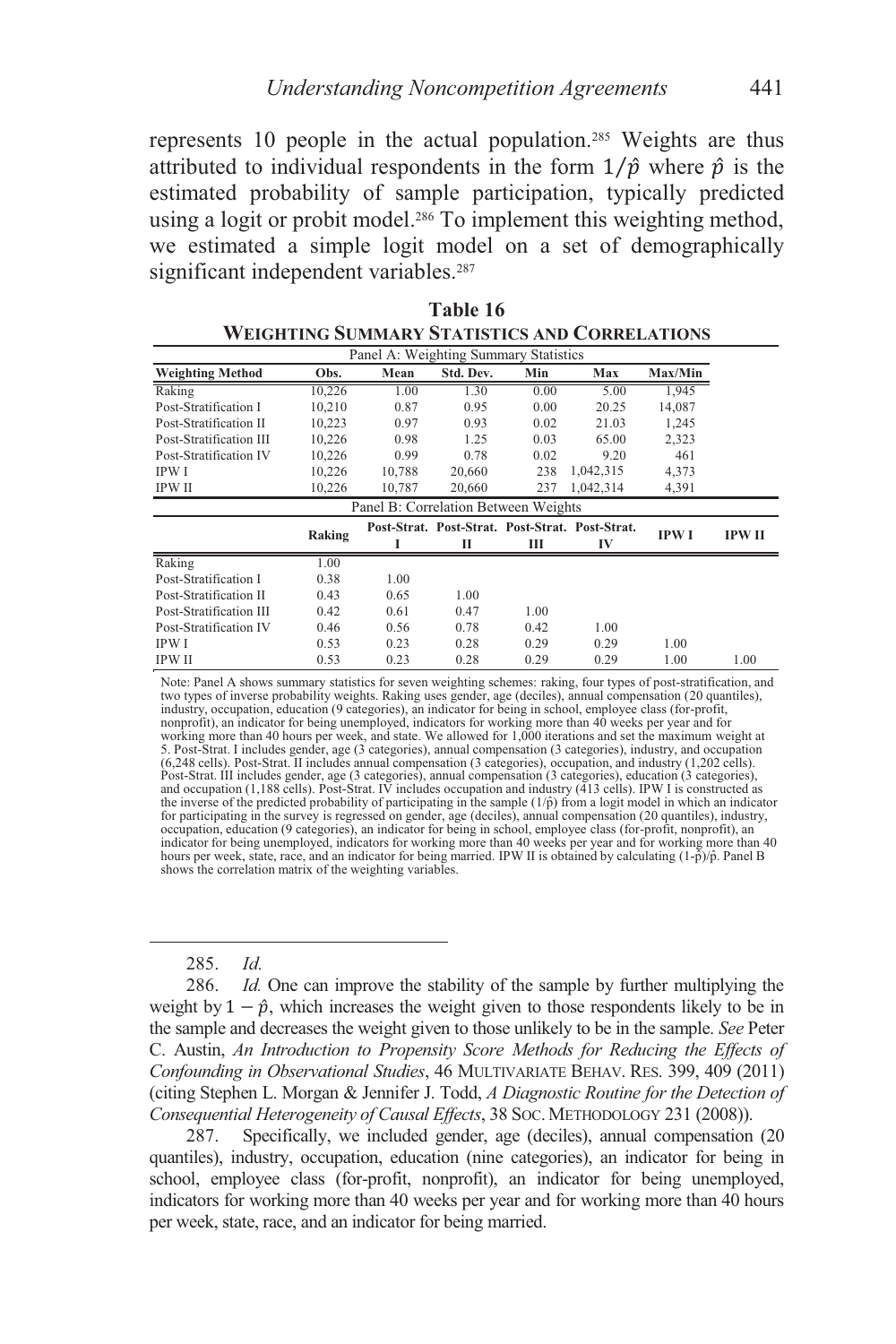Table 16 offers summary statistics for our weighting variables and a correlation matrix.288 In the abstract, each weighting approach has its own merits, but in practice, researchers must choose among them.289 To select our baseline weighting approach, we analyzed the ability of each set of weights to match the distributions of important variables in our survey data to actual ACS population distributions. For each variable, we calculated the absolute value of the difference between the proportion in the cell given by the weighting method and the proportion in the cell in the population. We then summed these absolute values across all cells for a given weighting scheme. The result of this sum is the proportion of "misplaced" individuals in the weighted sample relative to the population. We report the results of this exercise across a number of variables in Table 17 below.

|                                         | <b>Weighting Method</b> |                   |                          |                     |                    |             |               |
|-----------------------------------------|-------------------------|-------------------|--------------------------|---------------------|--------------------|-------------|---------------|
| Variable                                | Raking                  | Post-<br>Strat. I | Post-<br><b>Strat II</b> | Post-<br>Strat. III | Post-<br>Strat. IV | <b>IPWI</b> | <b>IPW II</b> |
| Education (9 categories)                |                         |                   |                          |                     |                    |             |               |
| Percent misallocated                    | 12.99                   | 37.46             | 39.30                    | 31.54               | 41.16              | 7.25        | 7.25          |
| Per-cell misallocation average          | 1.44                    | 4.16              | 4.37                     | 3.50                | 4.57               | 0.81        | 0.81          |
| Income (20 categories)                  |                         |                   |                          |                     |                    |             |               |
| Percent misallocated                    | 3.92                    | 26.68             | 27.76                    | 26.65               | 29.95              | 8.56        | 8.56          |
| Per-cell misallocation average          | 0.20                    | 1.33              | 1.39                     | 1.33                | 1.50               | 0.43        | 0.43          |
| Age (10 categories)                     |                         |                   |                          |                     |                    |             |               |
| Percent misallocated                    | 0.00                    | 9.28              | 14.64                    | 8.20                | 15.78              | 7.78        | 7.78          |
| Per-cell misallocation average          | 0.00                    | 0.93              | 1.46                     | 0.82                | 1.58               | 0.78        | 0.78          |
| Occupation (22 categories)              |                         |                   |                          |                     |                    |             |               |
| Percent misallocated                    | 0.28                    | 10.44             | 2.61                     | 2.06                | 1.12               | 9.30        | 9.30          |
| Per-cell misallocation average          | 0.01                    | 0.47              | 0.12                     | 0.09                | 0.05               | 0.42        | 0.42          |
| Industry (19 categories)                |                         |                   |                          |                     |                    |             |               |
| Percent misallocated                    | 0.05                    | 8.29              | 2.15                     | 8.53                | 1.04               | 9.88        | 9.89          |
| Per-cell misallocation average          | 0.00                    | 0.44              | 0.11                     | 0.45                | 0.05               | 0.52        | 0.52          |
| State (51 categories)                   |                         |                   |                          |                     |                    |             |               |
| Percent misallocated                    | 0.00                    | 23.53             | 22.43                    | 23.38               | 20.75              | 9.66        | 9.66          |
| Per-cell misallocation average          | 0.00                    | 0.46              | 0.44                     | 0.46                | 0.41               | 0.19        | 0.19          |
| Occupation by Industry (289 categories) |                         |                   |                          |                     |                    |             |               |
| Percent misallocated                    | 20.42                   | 17.13             | 3.87                     | 22.78               | 0.00               | 25.79       | 25.79         |
| Per-cell misallocation average          | 0.07                    | 0.06              | 0.01                     | 0.08                | 0.00               | 0.09        | 0.09          |

**Table 17 WEIGHTING METHODS AND POPULATION DISTRIBUTIONS**

Note: This table compares the ability of seven weighting schemes to match sample distributions of key variables to population distributions. For each variable of interest and for each weighting method, we aggregated across the distribution to identify the total percentage of individuals who are misallocated by the weighting method when<br>compared to the population at large. The per-cell misallocation average is the total percentage that is misallo across all the cells divided by the total number of cells.

 288. Importantly, inverse probability weights are frequency weights—i.e., the number of individuals in the population represented by each respondent—while raking and post-stratification weights are cell or analytic weights that instead reflect the importance of an individual's cell relative to the population. The first set of poststratification weights are the most unstable, which can be attributed to the sparseness of populated cells in that weighting scheme.

 289. We have examined the robustness of our work to different weighting schemes, and have found no significant differences in the substance of the results.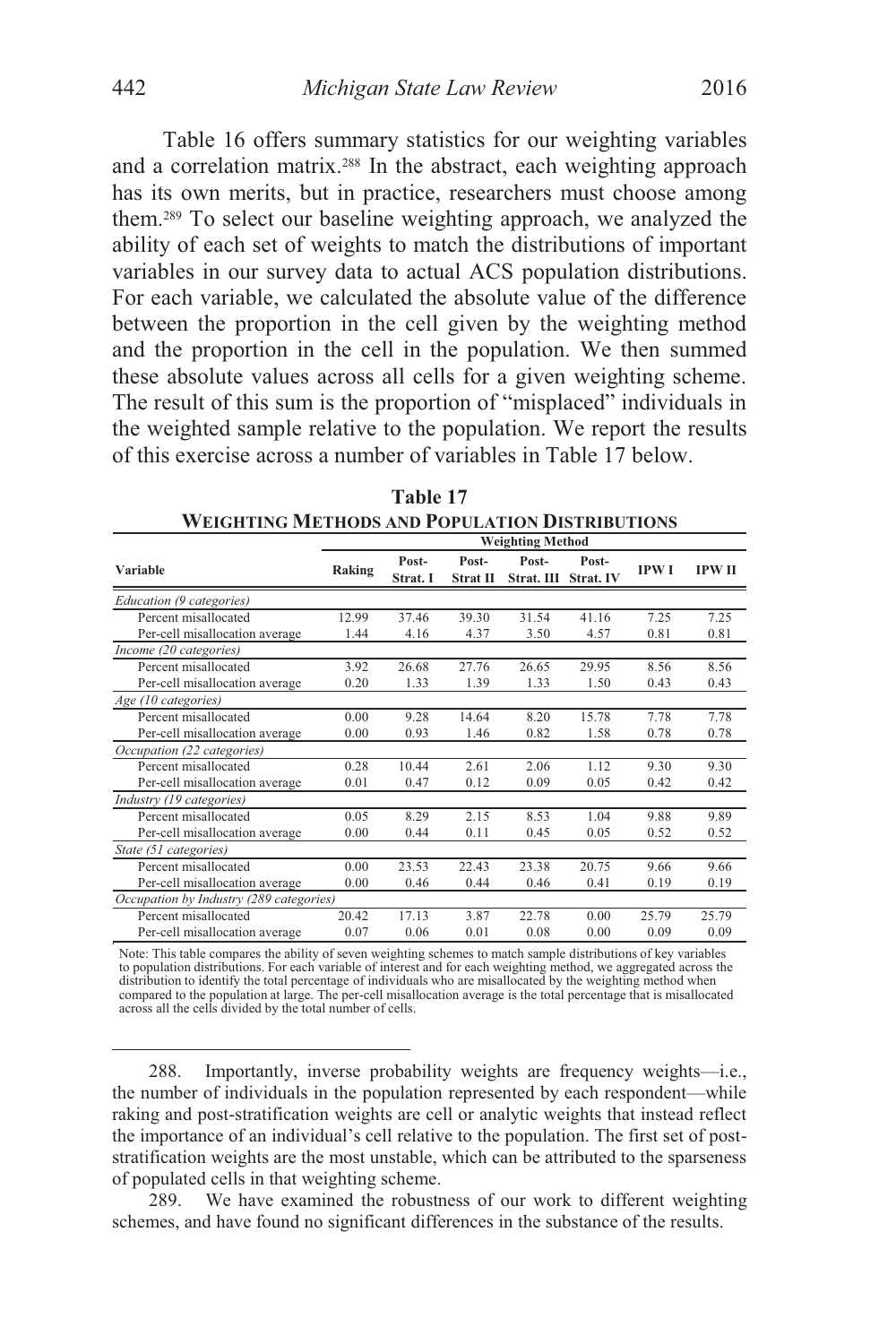First, we consider how well the weighting methods performed in matching the population's educational achievement distribution.290 Post-stratification weights performed relatively poorly, misallocating between 32% and 41% of the population. Inverse probability weights scored best on this measure, misallocating 7% of individuals. Raking improperly assigned 13% of individuals, although this appears to be a consequence of the restriction we imposed that groups not receive weights exceeding 5.291 By contrast, inverse probability weighting did better because its weights were unconstrained. Furthermore, the bulk of raking's misallocation resulted from the weight constraint limiting the size of the group that did not complete high school, placing weight instead on the high school graduate groups.292

With respect to other key variables—income, age, occupation, industry, and state—raking weights matched the survey and ACS distributions almost perfectly, while post-stratification fared poorly and inverse probability weighting performed only somewhat better. For instance, with our measure of income, post-stratification weights misallocated approximately 30% of the data, and inverse probability weighting misallocated 7.8%. Raking only misallocated 3.9%. Poststratification's poor performance is no surprise given that we were able to specify relatively few post-stratification variables.

Raking works by matching marginal population distributions, and so one important test is whether raking also aligns the sample's and the population's joint occupation-industry distributions.293 We created the proportions for each occupation-industry cell using twodigit NAICS and SOC codes.294 We found that raking misallocated

 <sup>290.</sup> We are keen on matching the education distribution of the population because, as with a labor force participant's occupation and industry, we surmise that education is likely to be strongly related to the use of noncompetes.<br>291. See supra note 281.

 <sup>291.</sup> *See supra* note 281.

 <sup>292.</sup> We do not report these results, but they are available upon request.

 <sup>293.</sup> It is important that our sample closely matches the joint occupationindustry distribution because we expect noncompete use will depend not just on occupation and industry separately, but on the interaction between the two.

<sup>294.</sup> *See Introduction to NAICS*, U.S. CENSUS BUREAU, http://www. census.gov/eos/www/naics/ [https://perma.cc/YT3A-GCJA] (last modified Mar. 4, 2016) ("The North American Industry Classification System (NAICS) is the standard used by Federal statistical agencies in classifying business establishments for the purpose of collecting, analyzing, and publishing statistical data related to the U.S. business economy."); *Standard Occupational Classification*, U.S. BUREAU OF LAB. STAT., http://www.bls.gov/soc/ [https://perma.cc/JRC8-TBEE] (last visited Apr. 14, 2016) ("The 2010 Standard Occupational Classification (SOC) system is used by Federal statistical agencies to classify workers into occupational categories for the purpose of collecting, calculating, or disseminating data.").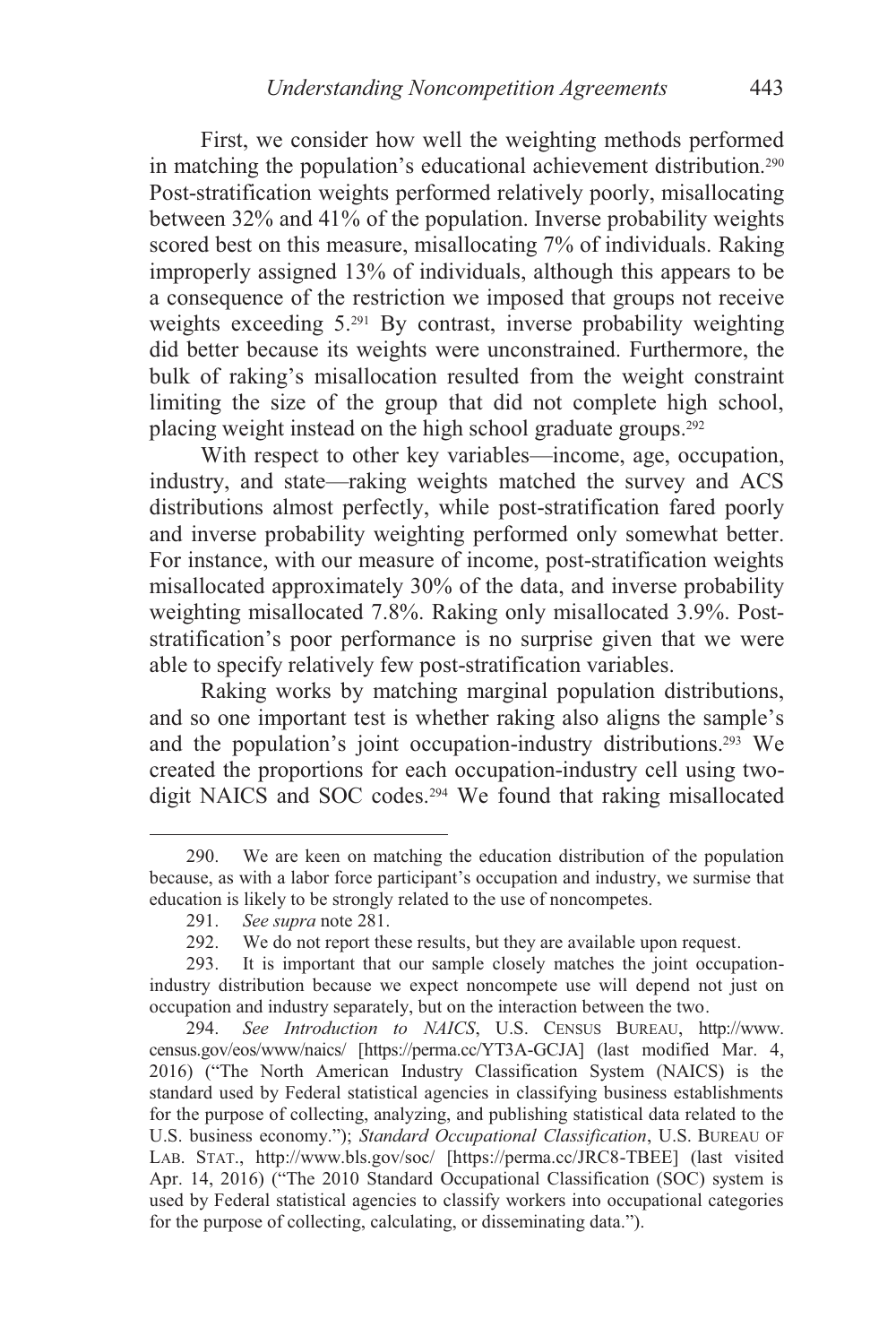20.4% of the data, while inverse probability weighting misallocated even more—25.8%. Among the post-stratification choices, the ones that use occupation by industry performed noticeably better: Post-Stratification IV, for example, which uses only occupation and industry as post-stratifying variables, matched the joint distribution perfectly. Post-Stratification II performed almost as well, which is not unexpected because the only additional post-stratifying variable is income. Post-Stratification III performed poorly because it does not post-stratify on industry, and Post-Stratification I failed for the straightforward reason that it resulted in too many empty cells.

While these approaches for evaluating the performance of our weighting schemes are ad hoc,<sup>295</sup> we conclude for purposes of the analysis we present in Part III that reweighting using our raking approach makes the most sense because of raking's ability to match the marginal distributions while performing adequately in matching the ASC population's joint occupation by industry distribution.296 We acknowledge that, for purposes of demonstrating how they work in practice, we assess just a few reweighting schemes in these pages.297 We also admit that we chose to focus on variables that are relevant to our particular research aims. Given our sampling approach and our goal of understanding the role noncompetes play in the workplace, the ability of a reweighting scheme to match (as closely as possible) our survey sample to the joint occupation-industry distribution of the population seems to us particularly important,<sup>298</sup> but researchers with other aspirations may understandably emphasize representativeness along other dimensions.299

 <sup>295.</sup> A more sophisticated method might proceed by incorporating the size of the differences across variables of interest under each weighting method and the population of interest, and then combine those differences into overall estimates of each method's viability.

 <sup>296.</sup> We hasten to add that our incidence estimates are qualitatively similar regardless of which weighting approach we employ.

 <sup>297.</sup> More complicated weighting methods exist, including the method used by Axel Börsch-Supan, Detlev Elsner, Heino Faßbender, Rainer Kiefer, Daniel McFadden, and Joachim Winter. *See* Axel Börsch-Supan et al., How to Make Internet Surveys Representative: A Case Study of a Two-Step Weighting Procedure 3 (Mar. 30, 2004) (unpublished manuscript) (on file with the Michigan State Law Review), http://www.mea.mpisoc.mpg.de/uploads/user\_mea\_discussionpapers/loil50ozz 320r55b\_pd1\_040330%20geschuetzt.pdf [https://perma.cc/PB97-GY4F] (using "an explicit behavioral model of Internet access and survey participation decisions" to construct weights).

<sup>298.</sup> *See supra* notes 281, 285*.* 

 <sup>299.</sup> It is worth making explicit that the particular weighting scheme one uses may influence the extent to which the differences in our samples—i.e., the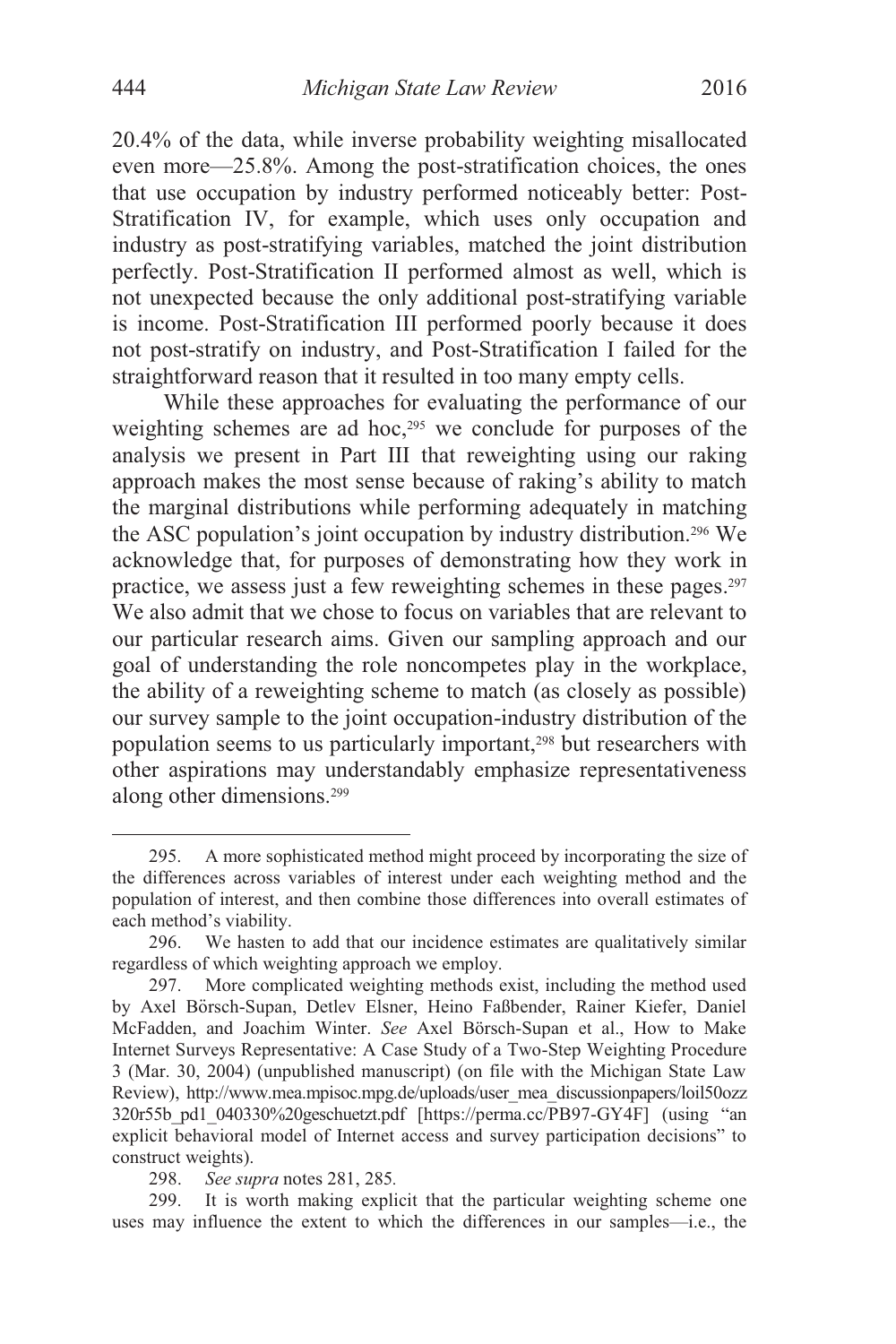Sample selection concerns are pervasive in empirical work.<sup>300</sup> Researchers must recognize them where they exist, address them when possible, and in every event, interpret their findings in light of them. In this Section, we outlined general selection issues with using our survey data to estimate the overall incidence of noncompetes, and we have suggested both ways to test the robustness of any findings to these selection issues and ways to mitigate selection's likely effects on some dimensions by reweighting.

We determined to conduct our survey using an online platform because, in our view, the benefits outweighed the costs. Selection concerns may in fact be less serious for our survey and the questions motivating it than in other important contexts.301 Moreover, in some circumstances, selection effects can be "signed"—meaning one can at least identify the direction of any selection bias—which may permit us to establish an upper or lower bound on the answer to any particular question.302 Finally, reweighting techniques are available to

 $\overline{a}$ 

different ways of cleaning and refining the data—matter in the final analysis. For example, post-stratifying on occupation and income will result in the grocery bagger who earns \$2 million receiving zero weight, while raking will accord him positive though small weight. Which of these weighting approaches is more suitable turns in part on our data cleaning and refinement efforts. If the survey data for the grocery bagger are legitimate aside from his income, then post-stratification will award him too little weight, and raking would be an improvement. On the other hand, if the rest of his data are inaccurate, then giving him zero weight is equivalent to dropping him from the sample, which would appear to be the better choice. We have done our best to clean the data, so individuals who remain through the fourth round of preliminary cleaning are associated with accurate data. We also believe the imputation methods we have used are appropriate and that they will contribute to more accurate weights regardless of the weighting scheme a researcher chooses.

 300. James J. Heckman, *Sample Selection Bias as a Specification Error*, 47 ECONOMETRICA 153, 153 (1979) ("This paper discusses the bias that results from using nonrandomly selected samples to estimate behavioral relationships as an ordinary specification bias that arises because of a missing data problem."). For an instructional resource that seeks to develop the ability to identify and navigate selection concerns, see Denise Dickins et al., *The Importance of Sample Selection: An Instructional Resource Using U.S. Presidential Elections*, 31 J. ACCT. EDUC. 68, 75 (2013) ("Sampling is a powerful, efficient auditing tool. However, it is susceptible to the possibility that conclusions drawn from a sample's results may not be representative of a population's actual characteristics (nature, value, outcome, etc.). To reduce this sampling risk, it is important that steps be taken to fully understand the characteristics of the population to be sampled, to use the appropriate sampling unit, and to mitigate the likelihood of biased results.").

 301. Although, as we reiterate here, researchers should whenever possible explicitly ask questions to understand the extent of any such selection.

 302. For example, if individuals who sign noncompetes (typically assumed to be highly educated and well-compensated) are less likely all else equal to be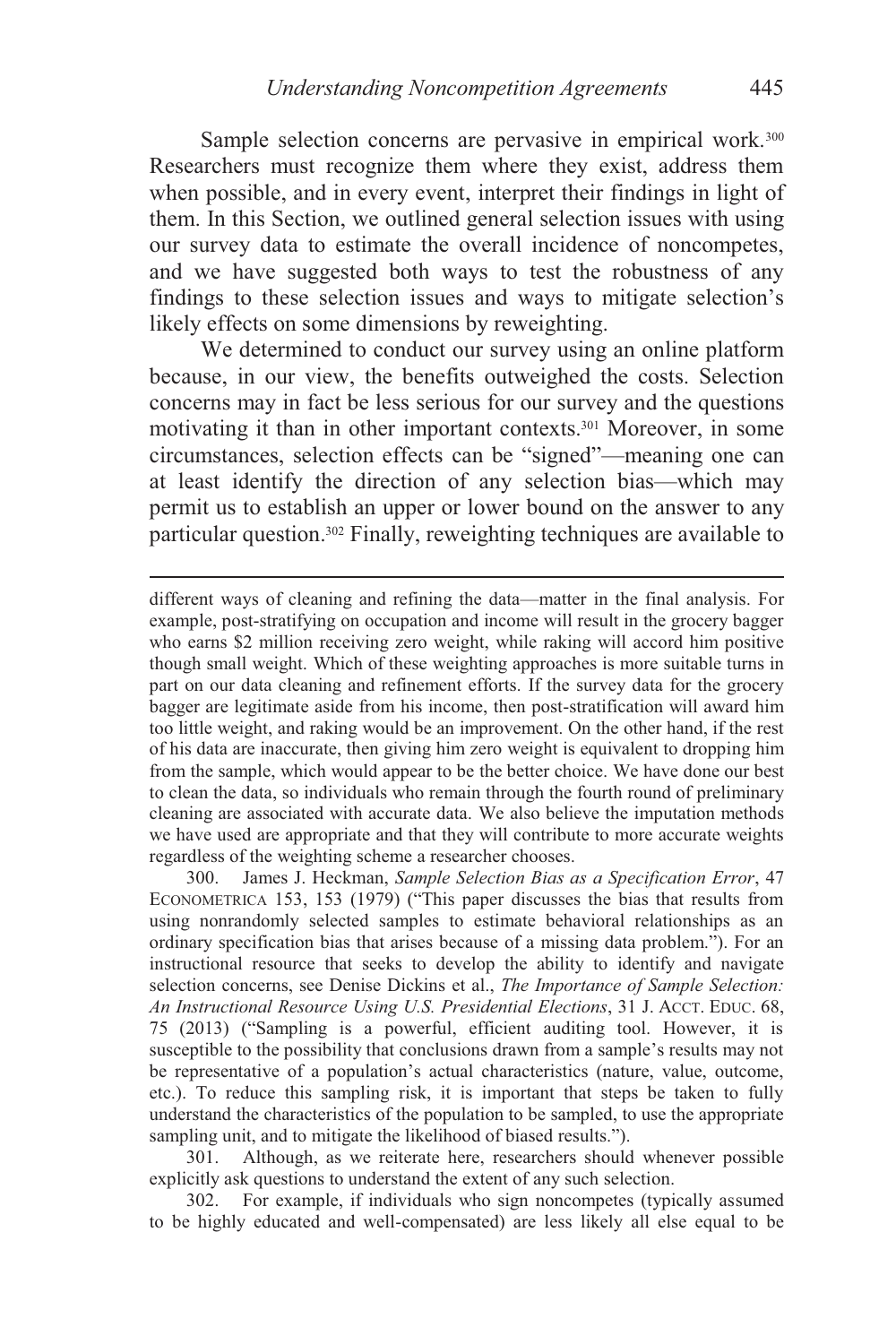reduce or eliminate the effects of at least some sources of selection bias. Nevertheless, care and caution remain important. Fortunately, for the empirical result presented in this Article, we believe there is even less reason to be concerned about selection than there may be more generally. In Part III of this Article, we compare the incidence of noncompete agreements across different noncompete enforcement regimes. Selection is likely unable to explain the geographic pattern we identify because differences in the scope or extent of noncompete enforcement seem very likely to be orthogonal to which individuals completed our survey.

# F. Multiple Imputation

 $\overline{a}$ 

Multiple imputation creates multiple completed datasets (each dataset being one imputation) from a single dataset with missing data by "filling in" missing data using information from respondents for whom the relevant data are not missing. In the context of our survey, there are three types of "missing" values in our sample of completed surveys: (1) missing values that result from a survey question being added after the respondent had completed the survey; (2) "missing" values that are entries flagged as unreasonable, as we describe above in the Section on data refinement; and (3) "missing" values that arise from the inability of respondents to recall the answer to a question e.g., whether they have agreed to a contract. The first two categories of missing observations are typical problems, but the third category is special to our context and so we describe our process for imputing these data in detail, focusing in particular on those data that relate to the use of covenants not to compete.

It is perhaps unremarkable that many labor force participants appear to be unaware of what a noncompete is or, for that matter, unsure of whether they have signed one. $303$  This fact is in line with research and endless anecdotes indicating that many people do not carefully read contractual language (if they read it at all), $304$  or if they

taking online surveys, then our survey will underestimate the incidence of noncompetes in the population.

<sup>303.</sup> *See, e.g.*, Kim, *supra* note 83, at 106; *see also* Jesse Rudy, *What They Don't Know Won't Hurt Them: Defending Employment-at-Will in Light of Findings that Employees Believe They Possess Just Cause Protection*, 23 BERKELEY J. EMP. & LAB. L. 307, 310-11 (2002) ("Empirical evidence on the subject strongly suggests that employees do not understand the at-will employment term and its application.").

<sup>304.</sup> *See* Kim, *supra* note 83, at 110-11; Rudy, *supra* note 303, at 340 ("[T]ry to recall the last time you read all of the disclaimers and warranty information when you purchased a kitchen appliance . . . . Chances are, there is no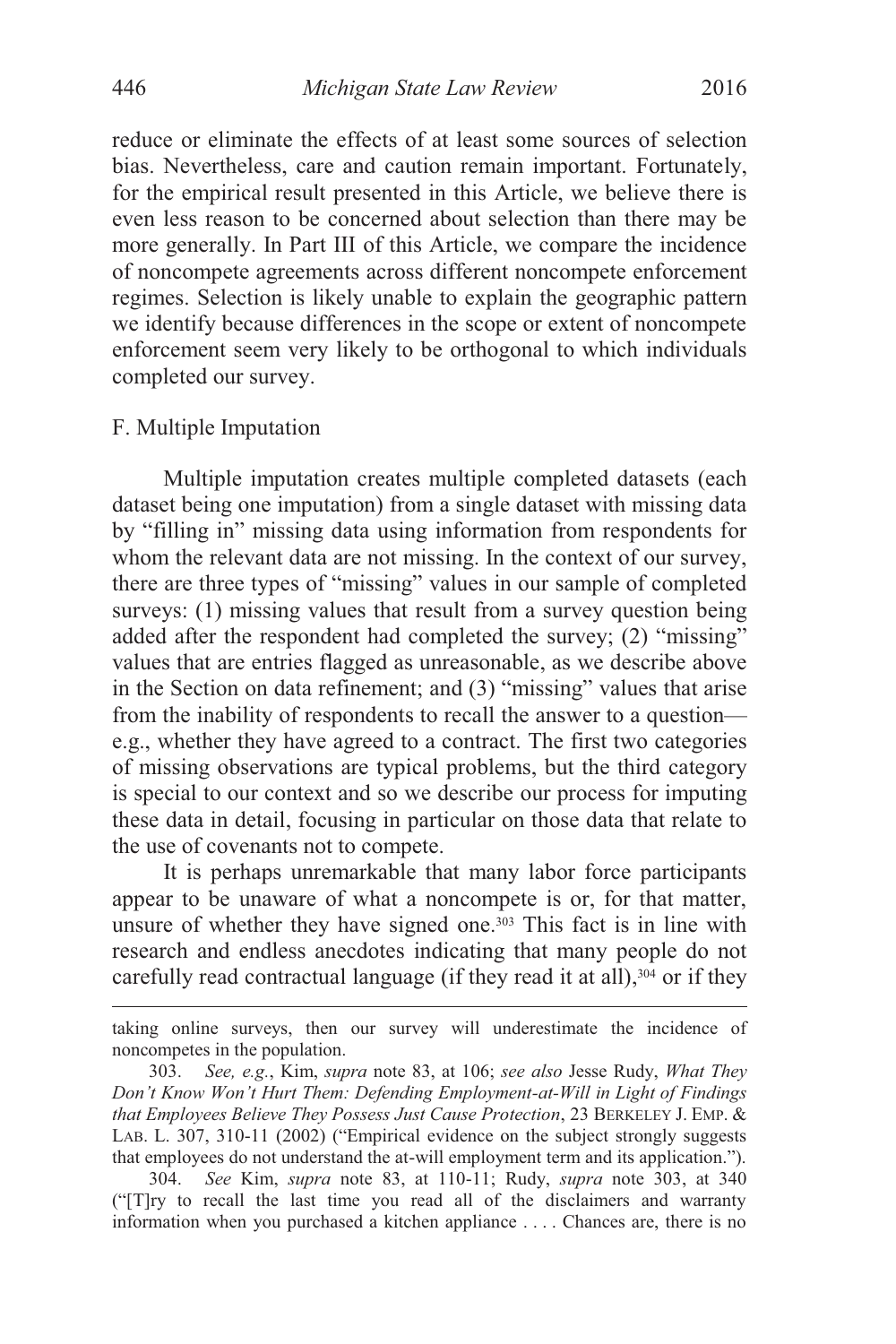do read it carefully, they fail to understand the significance of many of its potentially important provisions.305 To be sure, whether an employment contract contains a noncompete clause will be salient for certain categories of employees with certain skills and in certain industries.306 But in general, across almost every class of worker, at least a few individuals are simply unsure about whether they are currently subject to a noncompete (or would prefer not to say). For our purposes, this raises the central question of how best to account for—how to code and analyze—those individuals who indicate that they "don't know" or that they are "unsure" about whether they are a party to a noncompetition agreement.

In our survey, we ask our respondents a number of questions about their experience with and knowledge of noncompetes,<sup>307</sup> after specifically defining what a noncompetition agreement is, clarifying what it is not, and providing some helpful information about when a respondent might have been asked to sign one.308 Our incidence analysis in Part III focuses on the current status of our respondents, which involves the answer to the following question: "Did you sign a non-competition agreement with your current employer?" Available

last time, because if you are like most consumers you have never read this information.").

 $\overline{a}$ 

305. *See* Kim, *supra* note 83, at 151; Rudy, *supra* note 303, at 340 ("Gaining a working understanding of legal rules is costly for parties."). We explore this possibility in our survey: "Have you ever unknowingly signed a noncompete, only to realize later that you had in fact signed one?"

306. *See* Kim, *supra* note 83, at 144 tbl. 5 (finding that 46.9% of those without a high school diploma gave correct responses to questions involving the lawfulness of various types of discharges, while 61.8% of those with an advanced degree provided correct responses).

 307. Examples of these noncompete-related questions from our 2014 survey include without limitation the following: "Have you ever heard of a noncompete [before this survey defined it for you]?"; "From where or from whom did you first learn about noncompetes?"; "At what age did you first learn about noncompetes?"; "Have you *ever* signed a non-competition agreement with *any* employer?"; "How sure are you that you have or have not signed a non-competition agreement at some point in your life?"<br>308. "A nor

 308. "A non-competition agreement is a contract between an employer and an employee that *prevents the employee from joining or creating a competing company* for a period of time after the employee leaves his or her current employer." Later, the survey offers additional information to the respondent: "It might be helpful to know that non-competition agreements can be signed: (a) as stand-alone contracts related to a job; (b) as part of policy manuals or employee handbooks you acknowledged receiving; (c) as part of the 'fine print' in any employment material you have every signed at work, such as a job application form; (d) along with other contracts such as non-disclosure agreements, confidentiality agreements, nonsolicitation, and non-poaching agreements."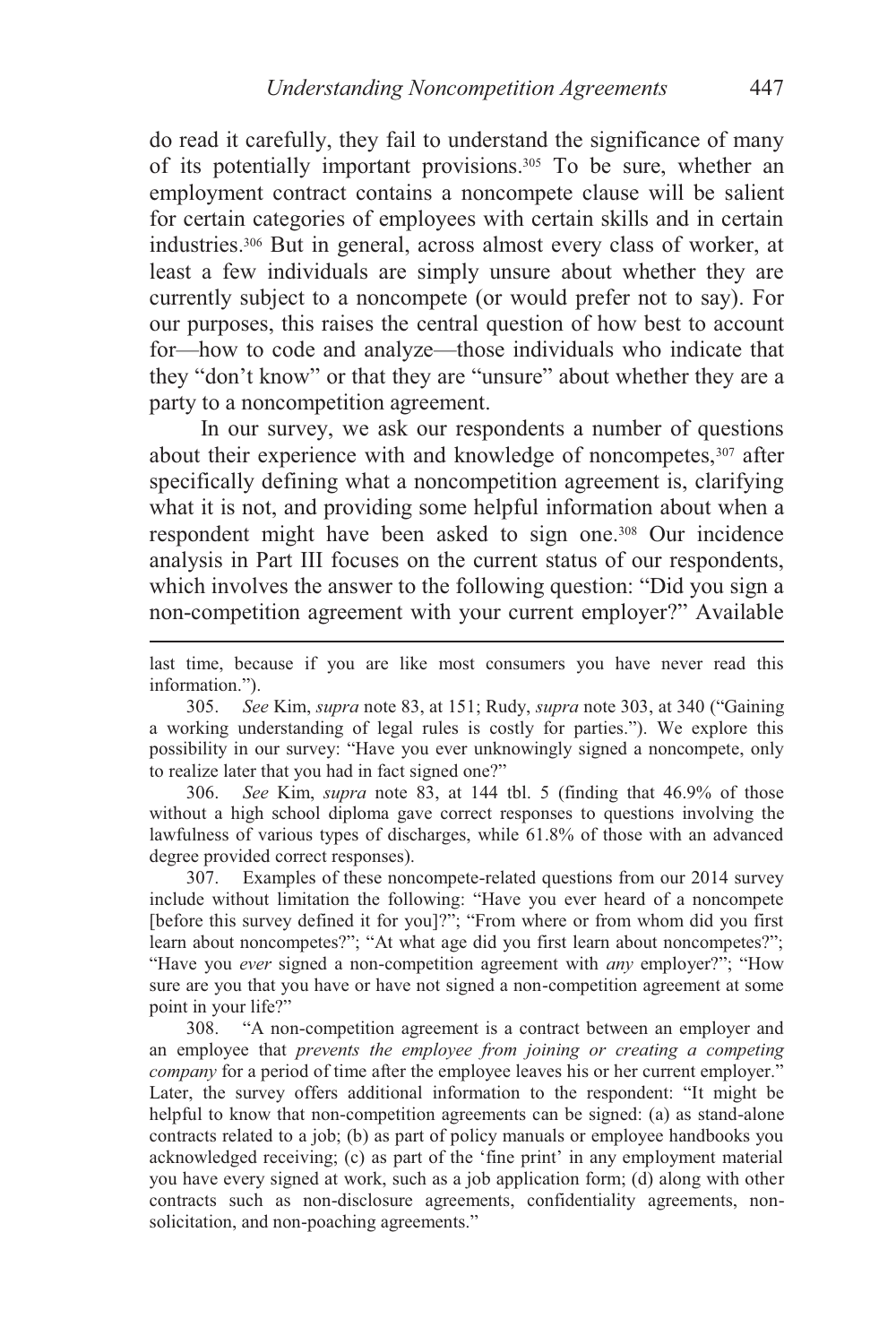answer choices are:309 "Yes," "No," "Cannot remember," and "Do not want to say."310 We interpret these answers as "yes," "no," and the last two as "maybe." Methodologically, the critical question is how should we treat the respondents whose answer is a "maybe"?

We assume that at least a fraction of respondents who answer "maybe" were actually bound by a noncompetition agreement when we surveyed them. If our goal is to understand how common these agreements are among labor force participants, we need a defensible method for determining the percentage of respondents who *would have* answered such an incidence question "yes" if they were fully informed and willing to answer truthfully. We anticipate that this is likely to be a general problem with future survey research about contracting behavior.311 Neither missing data nor respondents lacking the knowledge to answer survey questions is a new problem. Still, we thought it might be of some value to explain how we address this problem when the variable at issue—current noncompete status—is essential to the analysis. We pursued two distinct strategies to account for the "maybe" data.312

First, we posed and answered a slightly different question. Rather than measure what percentage of the labor force is currently bound by a noncompetition agreement, we calculated the minimum and maximum bounds between which the true incidence percentage most likely falls. This approach allows a more nuanced answer to the incidence question: for example, "at least  $X\%$  and at most  $Y\%$  of employees in this category are currently bound by a noncompete." The advantages of calculating, presenting, and interpreting incidence numbers in this way is that, depending on the specific question, it is

 <sup>309.</sup> Other questions we ask about noncompetition agreements sometimes involve differently phrased answer options, depending on context.

 <sup>310.</sup> We decided to include the last answer option because we anticipated that some respondents might have believed their confidentiality agreements with their employer or even just their conception of employee loyalty should preclude their answering arguably sensitive questions about their private contractual arrangements with their current employer.

<sup>311.</sup> *See* Marx, *supra* note 63, at 701 ("For six of the dyads, interviewees could not remember whether the employer had included a noncompete in the employment contract.").

 <sup>312.</sup> Another possibility is just to discard the "maybe" cases, but the listwise deletion of observations can be the medicine that kills the patient. *See* Gary King et al., *Analyzing Incomplete Political Science Data: An Alternative Algorithm for Multiple Imputation*, 95 AM. POL. SCI. REV. 49, 49, 51-52 ("Listwise deletion discards one-third of cases on average, which deletes both the few nonresponses and the many responses in those cases. The result is a loss of valuable information at best and severe selection bias at worst.").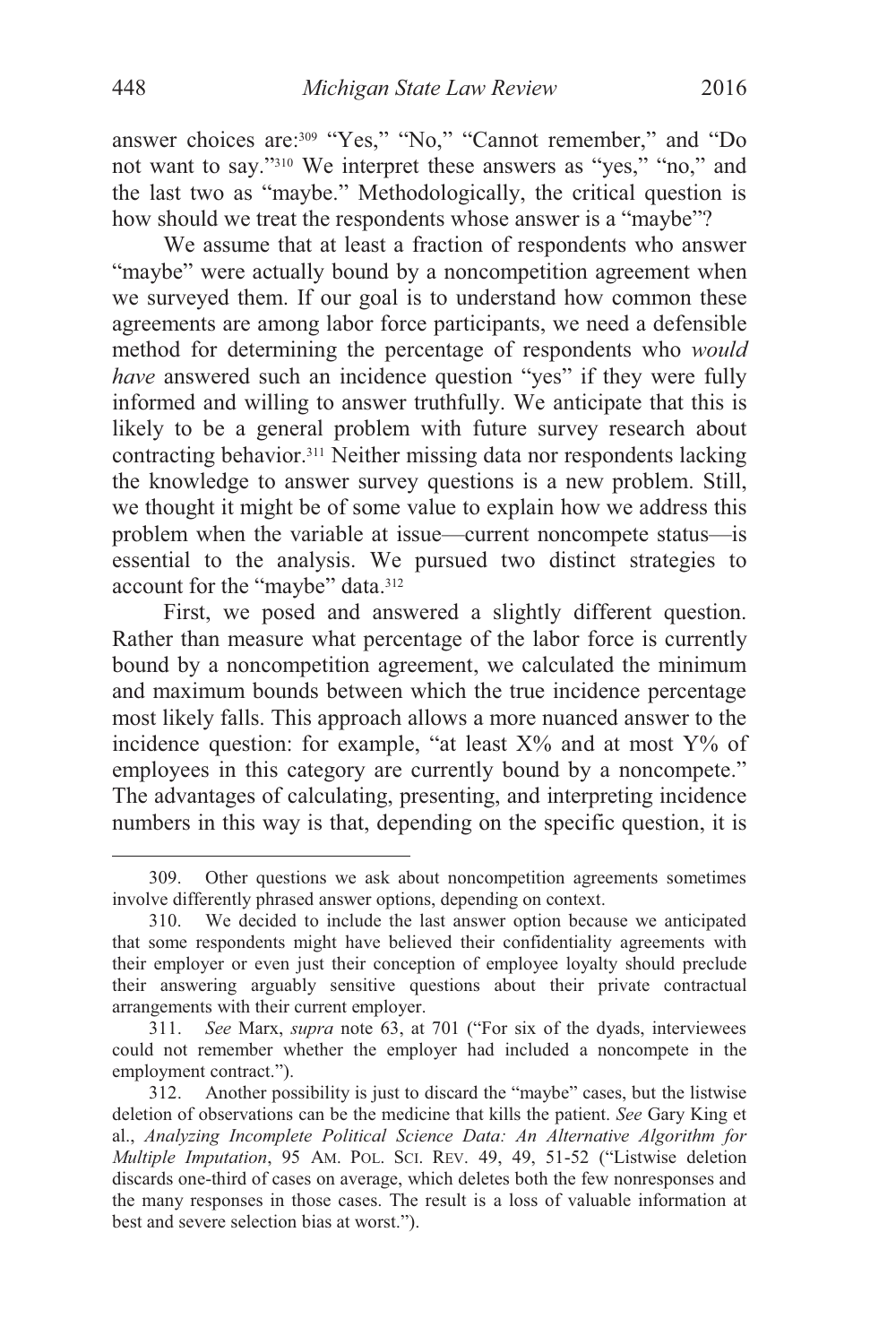intrinsically conservative.<sup>313</sup> We make no implicit assumptions about respondents who answered the question "maybe"; we explicitly and simultaneously consider both extreme possibilities. We incorporate both possibilities into the results we present below.

Second, to extract more information from our data, we also used multiple imputation methods to estimate the true status for respondents who answered "maybe."314 "Multiple imputation . . . replaces each missing or deficient value with two or more acceptable values representing a distribution of possibilities."315 As this passage hints, the challenge in imputing missing values is accounting for the uncertainty that necessarily surrounds predicted values. If we were to ignore this concern, imputation would be straightforward: We would just use what we already know to make our best guess. This might equate to calculating the mean of the variable in question from those observations in which we do observe a value.316 A more sophisticated approach would compare observations with missing values to those with known outcomes, and would then estimate the most likely outcome using these comparisons.317 In other words, we would replace missing values with the average value for *similar* cases—i.e., conditional on observed values of other variables.<sup>318</sup>

 <sup>313.</sup> In fact, one could describe this route as the most conservative approach because it lets the data speak entirely for themselves.

 <sup>314.</sup> We discuss only one example of multiple imputation here, but the basic ideas are applicable to other situations in which the researcher is unclear how the respondent should have answered in an ideal world in which respondents answer every question, information is complete, and memories are reliable.

 <sup>315.</sup> DONALD B. RUBIN, MULTIPLE IMPUTATION FOR NONRESPONSE IN SURVEYS 2 (1987); *see also generally* HANDBOOK OF STATISTICAL MODELING FOR THE SOCIAL AND BEHAVIORAL SCIENCES (Gerhard Arminger et al. eds., 1995).

<sup>316.</sup> *See* JEFFREY C. WAYMAN, MULTIPLE IMPUTATION FOR MISSING DATA: WHAT IS IT AND HOW CAN I USE IT? 2 (presented at the 2003 Annual Meeting of the Am. Educ. Research Assoc., Chi., Ill.), http://www.csos.jhu.edu/contact/staff/ jwayman\_pub/wayman\_multimp\_aera2003.pdf [https://perma.cc/BET2-PS9B] ("Some of the most popular missing data methods involve ad-hoc deletion or replacement of missing data.").<br>317. Put differently, we

 <sup>317.</sup> Put differently, we would use the data we observe for all respondents to model the observed outcome, in this case, the answers "yes" and "no." Specifically, using a subset of the data—the set of respondents who answered "yes" or "no"—we might run a regression to estimate the relationships between observables (e.g., age, education, gender, industry, etc.) and the outcome in question. With these estimates in hand, we would then use them to predict the outcome (either "yes" or "no") for those who answered "maybe" using the same observables.

<sup>318.</sup> *See* Stephens & Unayama, *supra* note 203, at 10 ("A number of straightforward approaches are available when the non-reporting of values follows the selection on observables assumption.").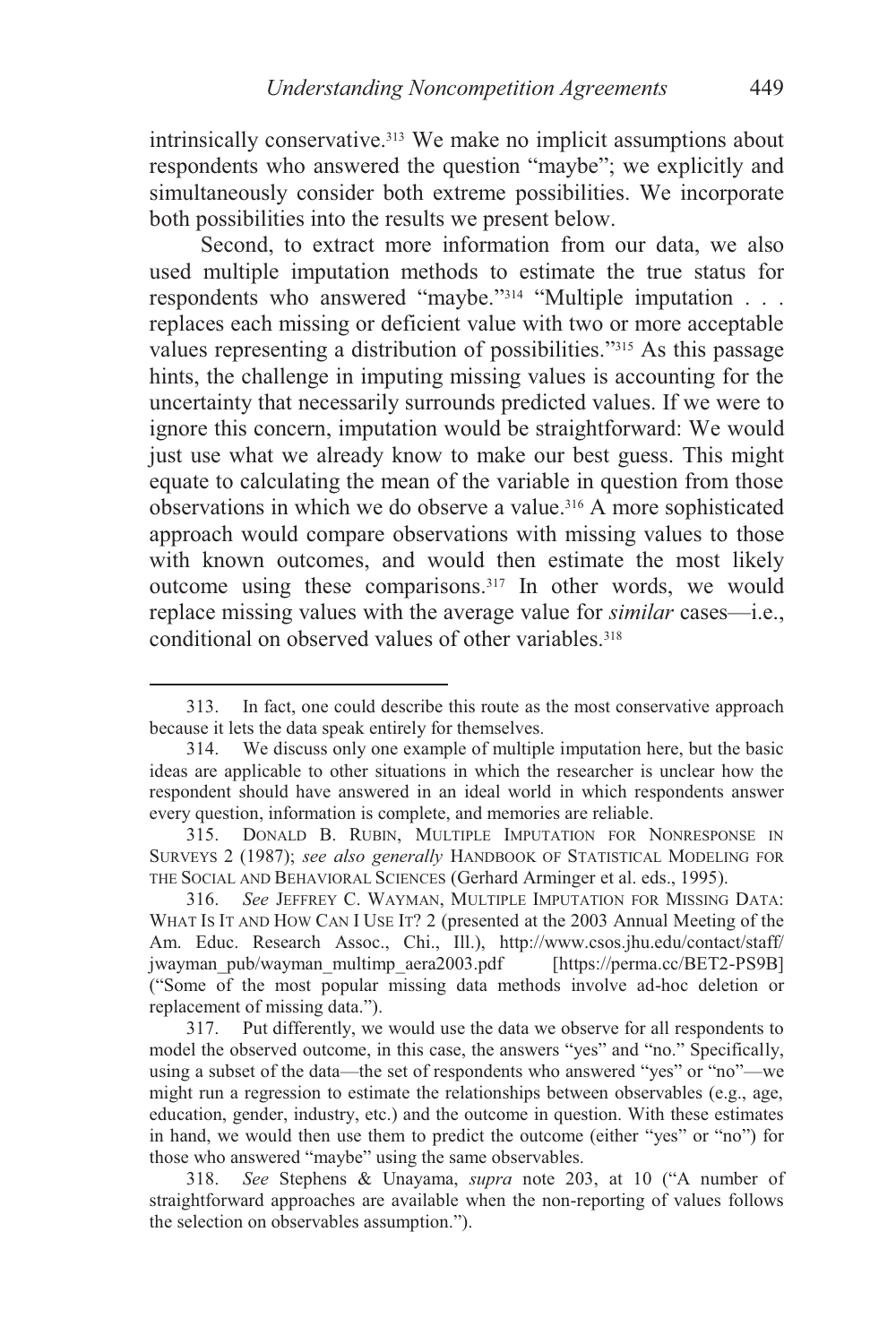We are interested in testing hypotheses and making inferences, however, which means we must not only estimate the most likely value of noncompete incidence, but also how certain we are about that value—i.e., the estimate's reliability.319 Multiple imputation methods accomplish this by building many plausible complete datasets in which we explicitly incorporate randomness (making them different, not mere copies), conducting the analysis on each of them, and then combining the results to calculate final estimates (including estimates of variance in the form of standard errors).320 For purposes of this example, we predicted whether individuals in the "maybe" category had signed a noncompete 25 times, building 25 complete, but different, datasets, based on the characteristics of those who answered "yes" and "no."321 This allows us to estimate noncompete incidence in a reliable way in Part III, taking into account uncertainty surrounding who in the "maybe" group is bound by a noncompete.

We imputed noncompete signing status, income, and all other missing, flagged, or "maybe" variables in one step.322 We included as

 <sup>319.</sup> Yang C. Yuan, Multiple Imputation for Missing Data: Concepts and New Development 1 (n.d.) (unpublished manuscript) (on file with SAS Institute), http://www.ats.ucla.edu/stat/sas/library/multipleimputation.pdf [https://perma.cc/ 8V9X-SX42] ("Single imputation does not reflect the uncertainty about the predictions of the unknown missing values, and the resulting estimated variances of the parameter estimates will be biased toward zero.").

<sup>320.</sup> *See* King et al., *supra* note 312, at 53 ("Multiple imputation involves imputing *m* values for each missing item and creating *m* completed data sets. Across these completed data sets, the observed values are the same, but the missing values are filled in with different imputations to reflect uncertainty levels. That is, for missing cells the model predicts well, variation across the imputations is small; for other cases, the variation may be larger, or asymmetric, to reflect whatever knowledge and level of certainty is available about the missing information. Analysts can then conveniently apply the statistical method they would have used if there were no missing values to each of the *m* data sets, and use a simple procedure . . . to combine the *m* results. As we explain below, *m* can be as small as 5 or 10.").

 <sup>321.</sup> *See* John W. Graham et al., *How Many Imputations Are Really Needed? Some Practical Clarifications of Multiple Imputation Theory*, 8 PREVENTION SCI. 206, 206-13 (2007). In Table 5, the authors show the acceptable power falloff for different levels of "missingness." *Id.* at 212. In our data, 29.67% of our unweighted sample report not knowing whether they signed a noncompete. Following the third row, the authors recommend 20 imputations. *Id.* We added an additional five imputations to increase power further.

 <sup>322.</sup> We used Stata's "mi impute chained" command. See STATA MULTIPLE-IMPUTATION REFERENCE MANUAL: RELEASE 13, STATACORP LP, (2013), https://www.stata.com/manuals13/mi.pdf, for additional details. We imputed the following survey variables: whether the respondent has a retirement plan, deferred compensation, stock options, and/or is unionized; is currently constrained by a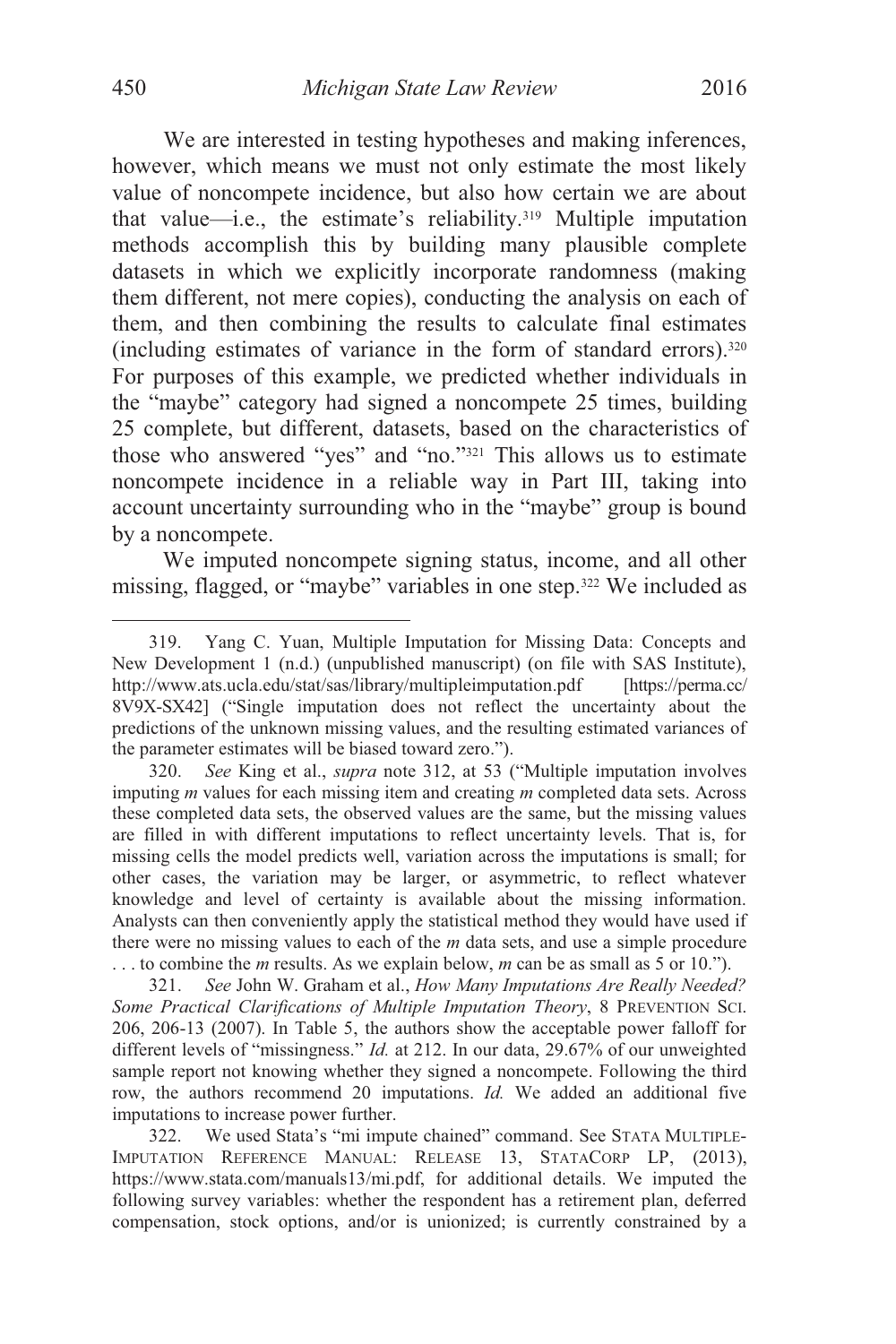predictive variables in the imputation all variables that are likely to be related to noncompetes, as well as all of the variables that are also being imputed in the same step.<sup>323</sup> We used a logit model to impute

 $\overline{a}$ 

noncompete; has ever signed a noncompete; is aware of his or her employer suing a co-worker over a noncompete; negotiated over his or her initial pay, current pay, or training level; agrees or strongly agrees that he or she is loyal to his or her employer, that his or her job is secure, that he or she would become a "boomerang" employee if he or she ever left, that he or she is satisfied with the job, and that his or her employer shares all valuable work-related information with him or her, is committed to upgrading his or her skills, and values creativity. We also imputed whether the employer has a reputation for threatening employees over their noncompete, and whether in the last year or (separately) in the last two years, the respondent received a merit raise, a raise due to an outside offer, a promotion, an offer from a competitor, an offer from a noncompetitor, formal firm-sponsored training, informal firmsponsored training, or self-sponsored training; whether the respondent has been recruited by a competitor or noncompetitor throughout his or her tenure, has received an offer from a competitor or noncompetitor throughout his or her tenure; feels like the noncompete limits his or her job options (both before and after an information experiment). While the prior list of variables are all binary, we also imputed the following continuous variables: the likelihood a respondent believes that his or her firm would sue him or her over a noncompete or that a state court would enforce it (both before and after the information experiment); respondent search effort directed toward competitors or noncompetitors; the proportion of the occupation that is present in respondent's industry; the number of establishments and employment in respondent's county and industry; the number of positions respondent has held with his or her employer; the probabilities that respondent leaves for a competitor or noncompetitor in the next year and that respondent receives an offer from a competitor or noncompetitor in the next year; the number of hours worked per week; weeks worked per year; income; and raking weights.

 323. These variables include an indicator for the respondent claiming he or she will never move, a third-degree polynomial in the log of the competitor-specific reservation wage, a third-degree polynomial in tenure, a third-degree polynomial in experience, a third-degree polynomial in age, indicators for job status (unemployed, employed, multiple jobs), education, how the respondent is paid, having signed a non-disclosure, non-solicitation, non-poaching, arbitration, IP pre-assignment contract, whether the respondent reports having heard of noncompetes, whether the respondent expects to work more than 10 years at his or her employer, gender, industry, occupation, multi-unit firm, multi-state firm, categories for establishment size, firm size, the type of sensitive information the respondent possesses, whether the noncompete is a factor in moving or starting a firm, whether the respondent reports receiving an offer, whether the respondent reports that he or she took the survey because of a noncompete, whether the respondent searched for another job in the last year by contacting other employers or sending out applications. We also included continuous controls for respondent self-reported motivation (including desires for internal and industry advancement, desire for money, dedication to employer, desire to master skills, and desire to have an impact on the world) and controls for self-reported measures of effort, performance, and creativity. Finally, we included a third-degree polynomial in noncompete enforceability (see *infra* Part III for a discussion of this data) from Starr (2015) fully interacted with an indicator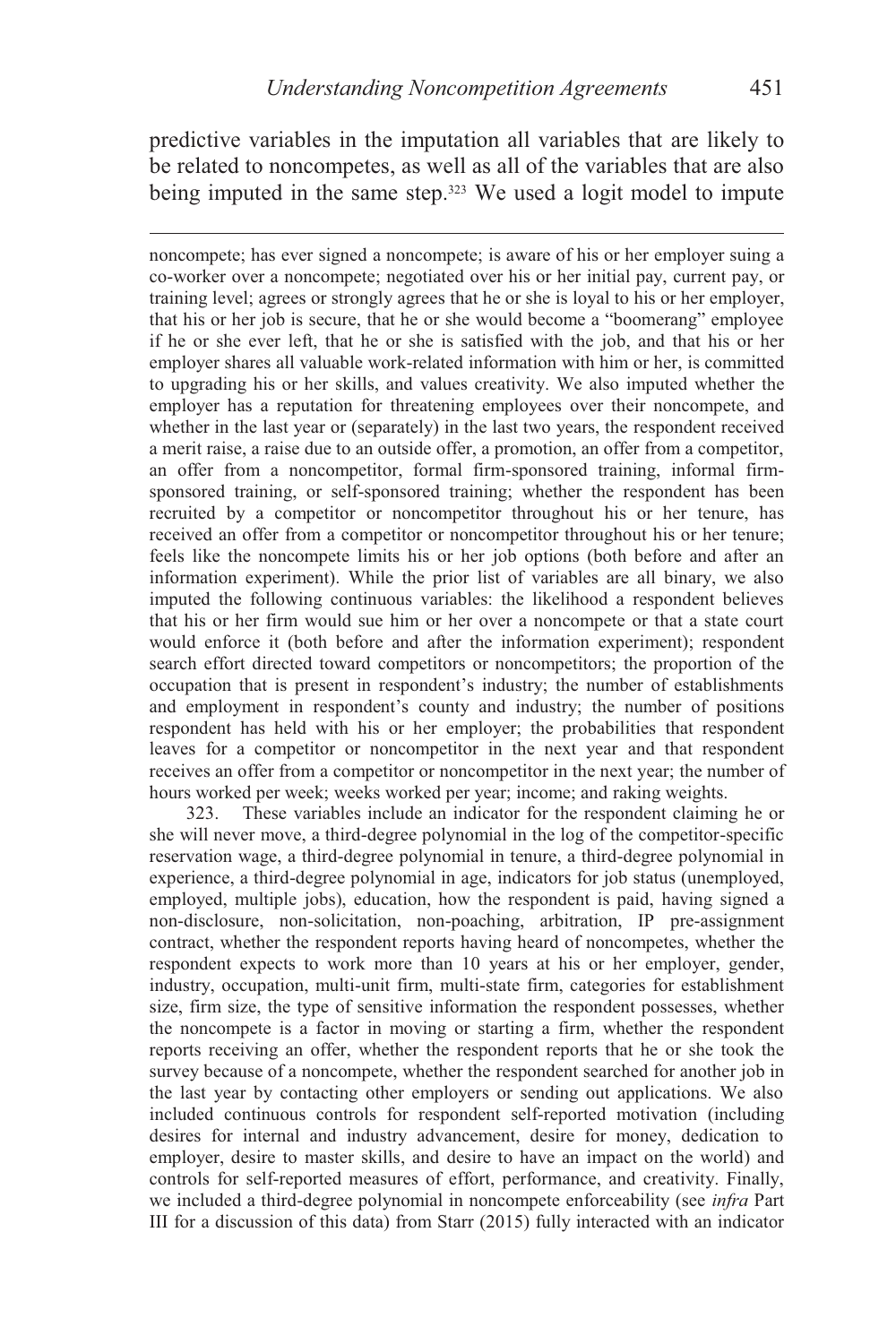binary variables, and predictive mean matching to impute continuous variables. The latter procedure involves creating a predicted value for non-missing values from a regression of the missing variable on a set of covariates, and then picking randomly among a set of nearest neighbors.324 By selecting randomly among nearest neighbors, we ensured that the predicted variables maintain consistent and plausible characteristics (e.g., income cannot be less than zero).325

The Stata Manual provides a simple exposition of how multiple imputation works:

Multiple imputation (MI) is a flexible, simulation-based statistical technique for handling missing data. Multiple imputation consists of three steps:

- 1. *Imputation step*. *M* imputations (completed datasets) are generated under some chosen imputation model.
- 2. *Completed-data analysis (estimation) step*. The desired analysis is performed separately on each imputation  $m = 1, \ldots, M$ . This is called completed-data analysis and is the primary analysis to be performed once missing data have been imputed.
- 3. *Pooling step*. The results obtained from *M* completed-data analyses are combined into a single multiple-imputation result. The completeddata analysis step and the pooling step can be combined and thought of generally as the analysis step.326

The imputation step itself involves three steps: First, we fit a regression model with the observed data, predicting a variable we would like to impute. Second, we simulate new coefficients based on the joint posterior distribution of the coefficient estimates and standard deviations. Third, we apply these simulated coefficient estimates to the observed covariates to impute the missing values. We repeated this process 25 times to generate 25 fully imputed datasets.327 Each variable that we predicted, along with the percentage of missing values and descriptive statistics for the nonmissing values, is shown in Table 18.

for being in the information experiment treatment group and measures of the importance of being sued or having a noncompete enforced in determining whether the respondent would move.

 <sup>324.</sup> *See* STATA, *supra* note 322, at 241-46. The Stata manual cites a source that recommends at least 10 nearest neighbors, and potentially more with larger sample sizes. *Id.* at 243. We chose to use 15 nearest neighbors, but supplementary analysis confirmed that choosing 10 as opposed to 15 does not change the results.

 <sup>325.</sup> We allowed for the imputed value to be selected from among a set of the 15 nearest neighbors. *See* STATA, *supra* note 322, at 241-46.

 <sup>326.</sup> *Id.* at 3.

 <sup>327.</sup> *See id.* at 245-46.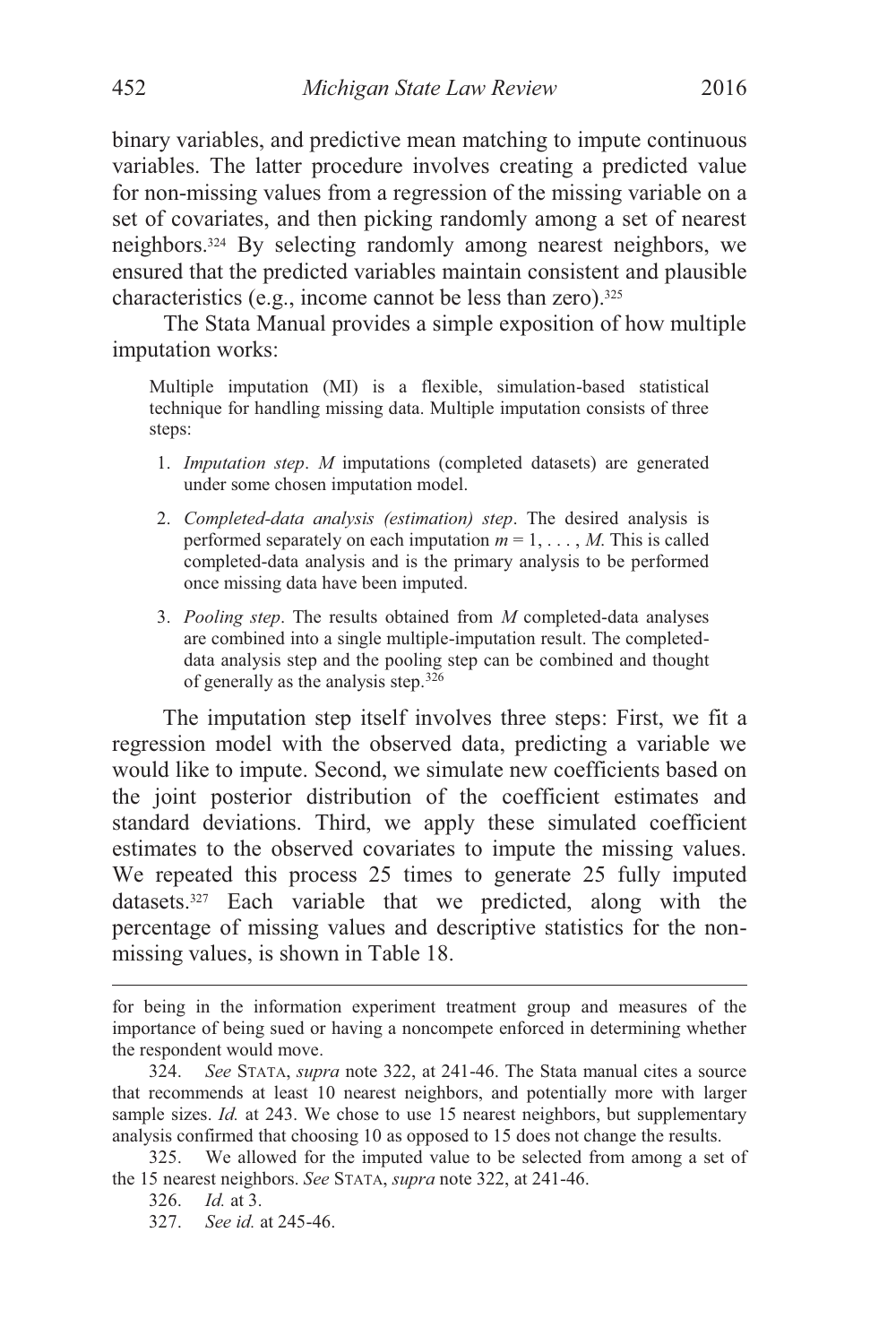| <b>Variable Description</b>                                                                                                  | Number of<br>Missing | Mean of<br>Nonmissing | Std. Dev. of<br>Nonmissing |
|------------------------------------------------------------------------------------------------------------------------------|----------------------|-----------------------|----------------------------|
|                                                                                                                              | <b>Observations</b>  | <b>Observations</b>   | <b>Observations</b>        |
| Negotiated initial pay                                                                                                       | 7,374                | 0.31                  | 0.46                       |
| Negotiated current pay                                                                                                       | 7,374                | 0.31                  | 0.46                       |
| Employer has a reputation for taking actions to prevent<br>employees from violating their noncompetes or other<br>agreements | 6,261                | 0.20                  | 0.40                       |
| Currently signed noncompete                                                                                                  | 3,414                | 0.22                  | 0.41                       |
| Ever signed noncompete                                                                                                       | 3,105                | 0.43                  | 0.50                       |
| Aware of an instance when employer sued departing<br>coworker over noncompete                                                | 2,851                | 0.08                  | 0.28                       |
| Negotiated over training                                                                                                     | 2,764                | 0.07                  | 0.25                       |
| Percent of total employment in industry made up by<br>respondent's occupation                                                | 1,433                | 0.28                  | 0.30                       |
| Total employment in respondent's occupation in<br>respondent's industry                                                      | 1,433                | 91,612.95             | 153,168.60                 |
| Deferred compensation                                                                                                        | 1,316                | 0.13                  | 0.34                       |
| Recruited in last year to join competitor                                                                                    | 1,315                | 0.23                  | 0.42                       |
| Raking weights                                                                                                               | 1,279                | 1.00                  | 1.30                       |
| Annual compensation                                                                                                          | 1,270                | 50,680.44             | 41,436.23                  |
| After experiment, respondent would negotiate                                                                                 | 1,202                | 0.74                  | 0.44                       |
| Received merit based raise within last year                                                                                  | 962                  | 0.50                  | 0.50                       |
| Received raise as a result of outside offer in last year                                                                     | 962                  | 0.09                  | 0.29                       |
| Received promotion in last year                                                                                              | 962                  | 0.17                  | 0.37                       |
| Received an offer from a noncompetitor in last year                                                                          | 962                  | 0.12                  | 0.32                       |
| Received an offer from a competitor in last year                                                                             | 962                  | 0.11                  | 0.31                       |
| Received firm-sponsored formal training in last year                                                                         | 962                  | 0.33                  | 0.47                       |
| Received firm-sponsored informal training in last year                                                                       | 962                  | 0.47                  | 0.50                       |
| Received self-sponsored training in last year                                                                                | 962                  | 0.10                  | 0.30                       |
| Received merit based raise in last two years                                                                                 | 962                  | 0.59                  | 0.49                       |
| Received raise as a result of outside offer in last two years                                                                | 962                  | 0.12                  | 0.32                       |
| Received promotion in last two years                                                                                         | 962                  | 0.25                  | 0.43                       |
| Received an offer from a noncompetitor in last two years                                                                     | 962                  | 0.15                  | 0.36                       |
| Received an offer from a competitor in last two years                                                                        | 962                  | 0.14                  | 0.35                       |
| Received firm-sponsored formal training in last two years                                                                    | 962                  | 0.40                  | 0.49                       |
| Received firm-sponsored informal training in last two years                                                                  | 962                  | 0.54                  | 0.50                       |
| Received self-sponsored training in last two years                                                                           | 962                  | 0.12                  | 0.33                       |
| Probability of leaving for a competitor in next year                                                                         | 962                  | 13.15                 | 21.97                      |
| Probability of leaving for a noncompetitor in next year                                                                      | 962                  | 19.72                 | 28.41                      |
| Probability of receiving an offer from a noncompetitor<br>in next year                                                       | 962                  | 22.17                 | 30.36                      |
| Probability of receiving an offer from a competitor<br>in next year                                                          | 962                  | 18.82                 | 27.19                      |
| Recruited in last year to join noncompetitor                                                                                 | 933                  | 0.28                  | 0.45                       |
| Agree or strongly agree that respondent's job is secure                                                                      | 782                  | 0.78                  | 0.42                       |
| Agree or strongly agree that respondent is loyal to employer                                                                 | 782                  | 0.81                  | 0.39                       |
| Agree or strongly agree that respondent is satisfied with job                                                                | 782                  | 0.68                  | 0.47                       |
| Agree or strongly agree that employer shares all                                                                             | 782                  |                       |                            |
| work-relevant information with respondent                                                                                    |                      | 0.56                  | 0.50                       |
| Agree or strongly agree that employer is committed to<br>upgrading respondent's skills                                       | 782                  | 0.54                  | 0.50                       |
| Agree or strongly agree that employer values creativity                                                                      | 782                  | 0.61                  | 0.49                       |
| Agree or strongly agree that respondent would boomerang<br>back to employer if ever left employment                          | 782                  | 0.67                  | 0.47                       |

**Table 18 CHARACTERISTICS OF IMPUTED VARIABLES** 

Note: This table shows all of the variables that are imputed, how frequently they are missing, and the mean and standard deviation of the nonmissing observations. The final sample size is 11,505.

One can observe the impact of replacing suspect values of the income variable by comparing the distribution of Sample 1's income variable to Sample 4's distribution in Figure 2. The tails of Sample 1's distribution are much longer on both ends. This occurs because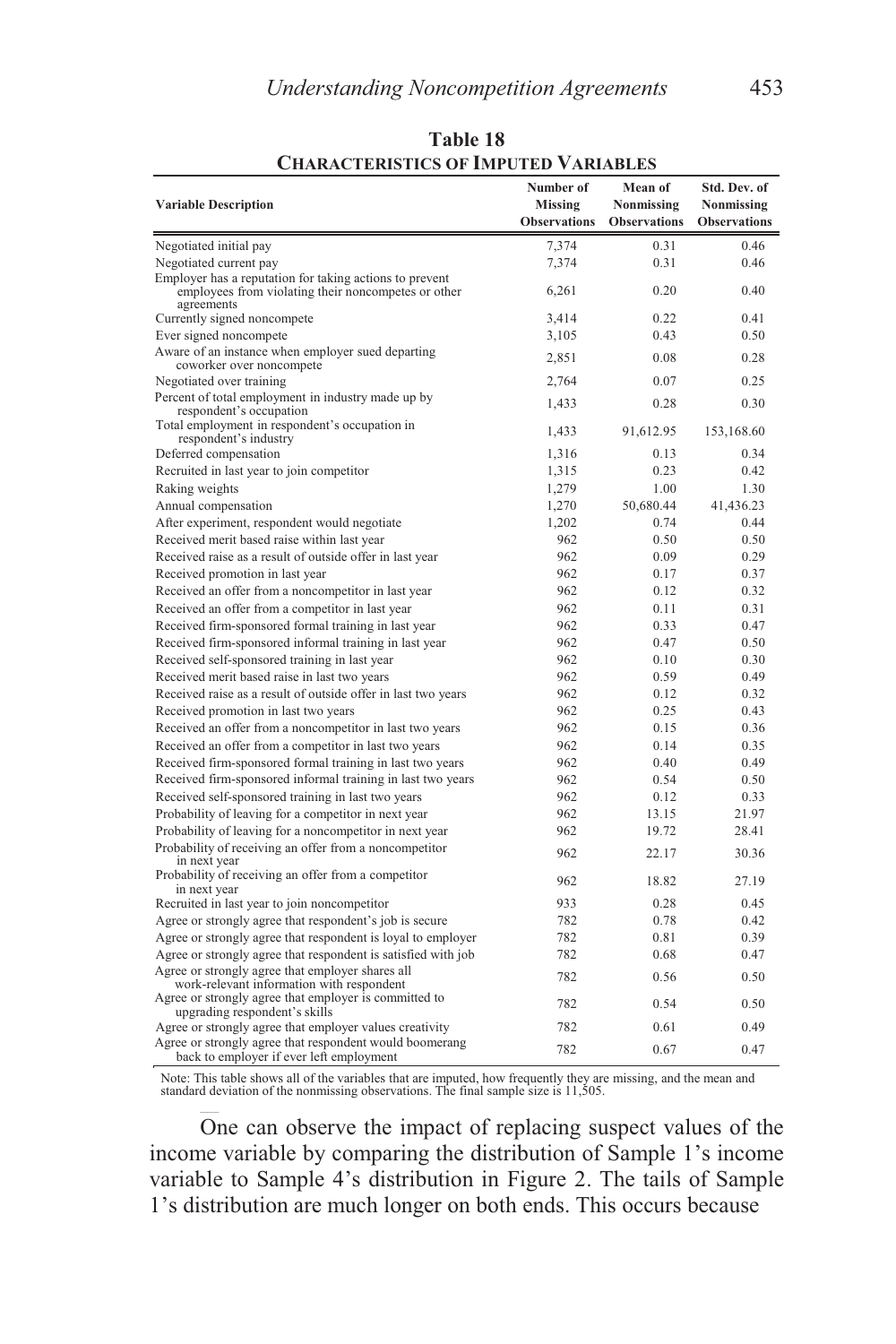| <b>Variable Description</b>                                                     | Number of<br>Missing<br><b>Observations</b> | Mean of<br>Nonmissing<br><b>Observations</b> | Std. Dev. of<br>Nonmissing<br><b>Observations</b> |
|---------------------------------------------------------------------------------|---------------------------------------------|----------------------------------------------|---------------------------------------------------|
| Search effort (0-10) directed towards noncompetitor in last year                | 782                                         | 3.33                                         | 3.29                                              |
| Search effort $(0-10)$ directed towards competitor in last year                 | 782                                         | 2.73                                         | 3.05                                              |
| Stock options at current employment                                             | 551                                         | 0.20                                         | 0.40                                              |
| Unionized at current employment                                                 | 374                                         | 0.07                                         | 0.25                                              |
| Retirement plan at current employment                                           | 265                                         | 0.61                                         | 0.49                                              |
| Number of positions respondent has had within employer                          | 218                                         | 1.65                                         | 1.22                                              |
| Number of weeks worked per year                                                 | 203                                         | 48.41                                        | 6.77                                              |
| After experiment, believes noncompete limits options                            | 198                                         | 0.60                                         | 0.49                                              |
| Before experiment, believes noncompete limits options                           | 198                                         | 0.57                                         | 0.49                                              |
| Received job offer from a competitor while employed with<br>current employer    | 78                                          | 0.22                                         | 0.41                                              |
| Received job offer from a noncompetitor while employed<br>with current employer | 77                                          | 0.26                                         | 0.44                                              |
| Before experiment, probability firm will sue over noncompete                    | 55                                          | 39.51                                        | 35.52                                             |
| After experiment, probability firm will sue over noncompete                     | 55                                          | 37.93                                        | 34.67                                             |
| Before experiment, probability court will enforce noncompete                    | 55                                          | 43.35                                        | 36.69                                             |
| After experiment, probability court will enforce noncompete                     | 55                                          | 42.32                                        | 36.38                                             |
| Hours respondent works per week                                                 | 20                                          | 38.95                                        | 11.16                                             |
| Number of establishments in respondent's county and<br>industry in 2014         | 16                                          | 2,329.73                                     | 4,230.92                                          |
| Number of employees in respondent's county and<br>industry in 2014              | 16                                          | 39,389.48                                    | 66,184.81                                         |

# **Table 18 (continued) CHARACTERISTICS OF IMPUTED VARIABLES**

Note: This table shows all of the variables that are imputed, how frequently they are missing, and the mean and standard deviation of the nonmissing observations. The final sample size is 11,505.





Note: kernel = epanechnikov, bandwidth = 0.1000

there are respondents who report unreliable zeros and extremely large (and highly improbable) numbers. Replacement and imputation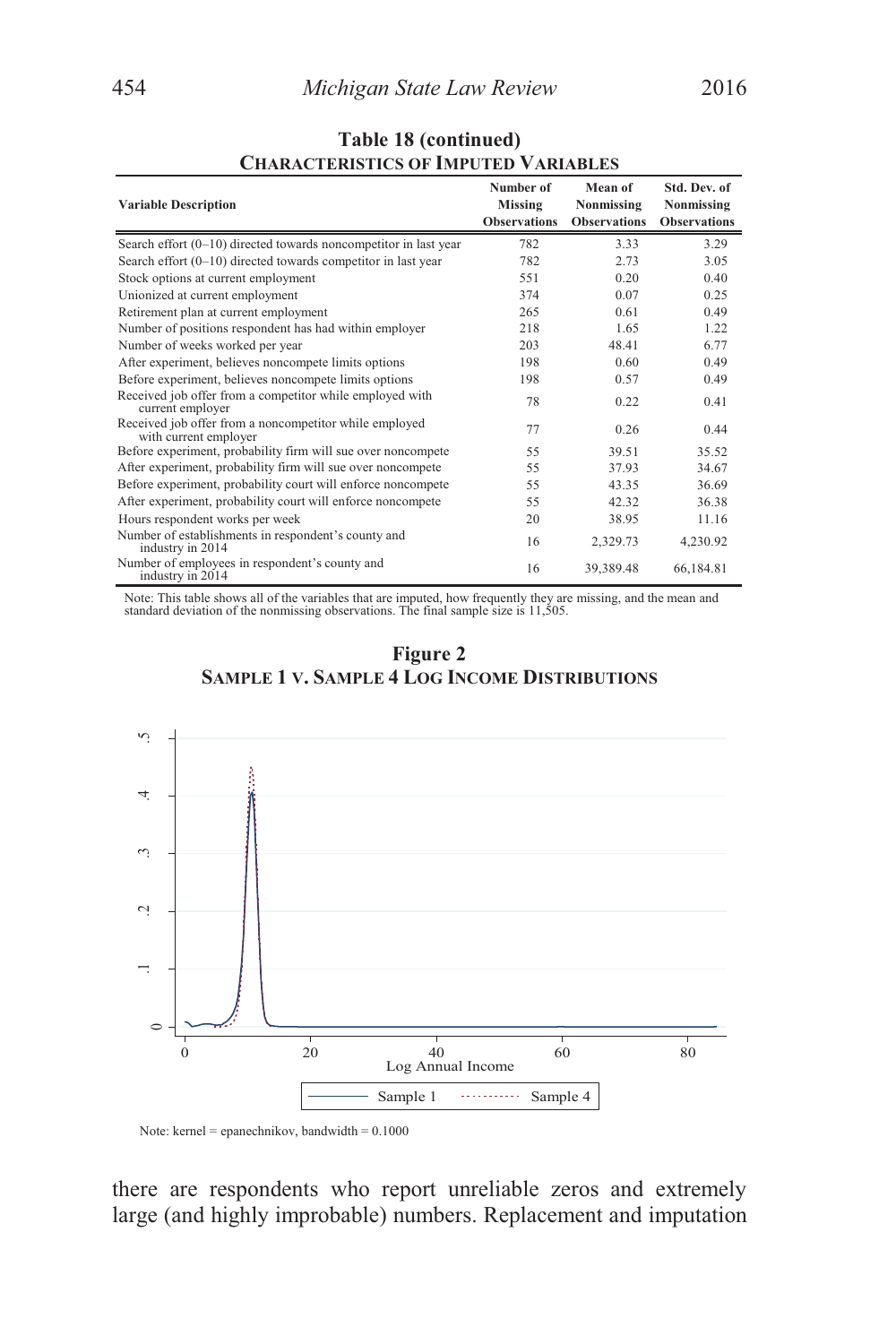redistributes the mass of these observations to the central part of the distribution in Sample 4.328 In the end, deciding how best to identify and treat missing values and idiosyncratic errors requires careful thinking about the raw quality of the data, the research question, the source of item nonresponse,<sup>329</sup> and the costs and benefits of various imputation methods.<sup>330</sup> No easy recipe exists, unfortunately.<sup>331</sup>

## G. Re-Weighting

 $\overline{a}$ 

After we implemented the imputation procedure above, we finalized the dataset by re-weighting it using iterative proportional fitting (raking).332 With the dataset comprising 25 separately imputed datasets, we used raking to create weights for each observation so that each dataset would be nationally representative with respect to our demographic variables of interest. After this procedure, we were left with a clean and weighted dataset ready for analysis.

### III. NONCOMPETE INCIDENCE AND ENFORCEMENT

After demonstrating the need for individual employee-level data in Part I and laying out our survey approach and data methods in Part II, we have accomplished the bulk of what we set out to do in this Article. We are confident that the 2014 Noncompete Survey data

 <sup>328.</sup> As a result of the implausibility of some of the respondent-reported income numbers and the propensity for typos in this domain, we believe that the cleaned income measure is a better choice for any analysis involving income levels. We include our constructed income measure in every sample except for Sample 1.

 <sup>329.</sup> We note that in some circumstances investigation can mitigate such concerns. For example, we were able to identify the source of item nonresponse for weeks worked, hours worked, and number of positions: every respondent with missing values for these variables took our initial pilot version of the survey. Item nonresponse was therefore due only to selection on being the first to take the survey, which we believe is unlikely to be correlated with unobservables.

<sup>330.</sup> *See generally* RODERICK J.A. LITTLE & DONALD B. RUBIN, STATISTICAL ANALYSIS WITH MISSING DATA (2d ed. 2002).

 <sup>331.</sup> Overall, for purposes of this Article, we take an agnostic approach in which we let the data speak for themselves, but our preferred sample for most analyses is Sample 4 because of the plausible way in which it accounts for most types of idiosyncratic error. Moreover, given the easy availability of other samples constructed using alternative assumptions, we are able to evaluate the robustness of our research to this choice in most situations. Indeed, we employed Sample 4 data in our analysis below in Part III, and yet we found the same basic conclusion when we attempted the same analysis on Samples 1, 2, and 3.

 <sup>332.</sup> We must perform this step because the previous weighting step generated weights only for the observations with non-missing data.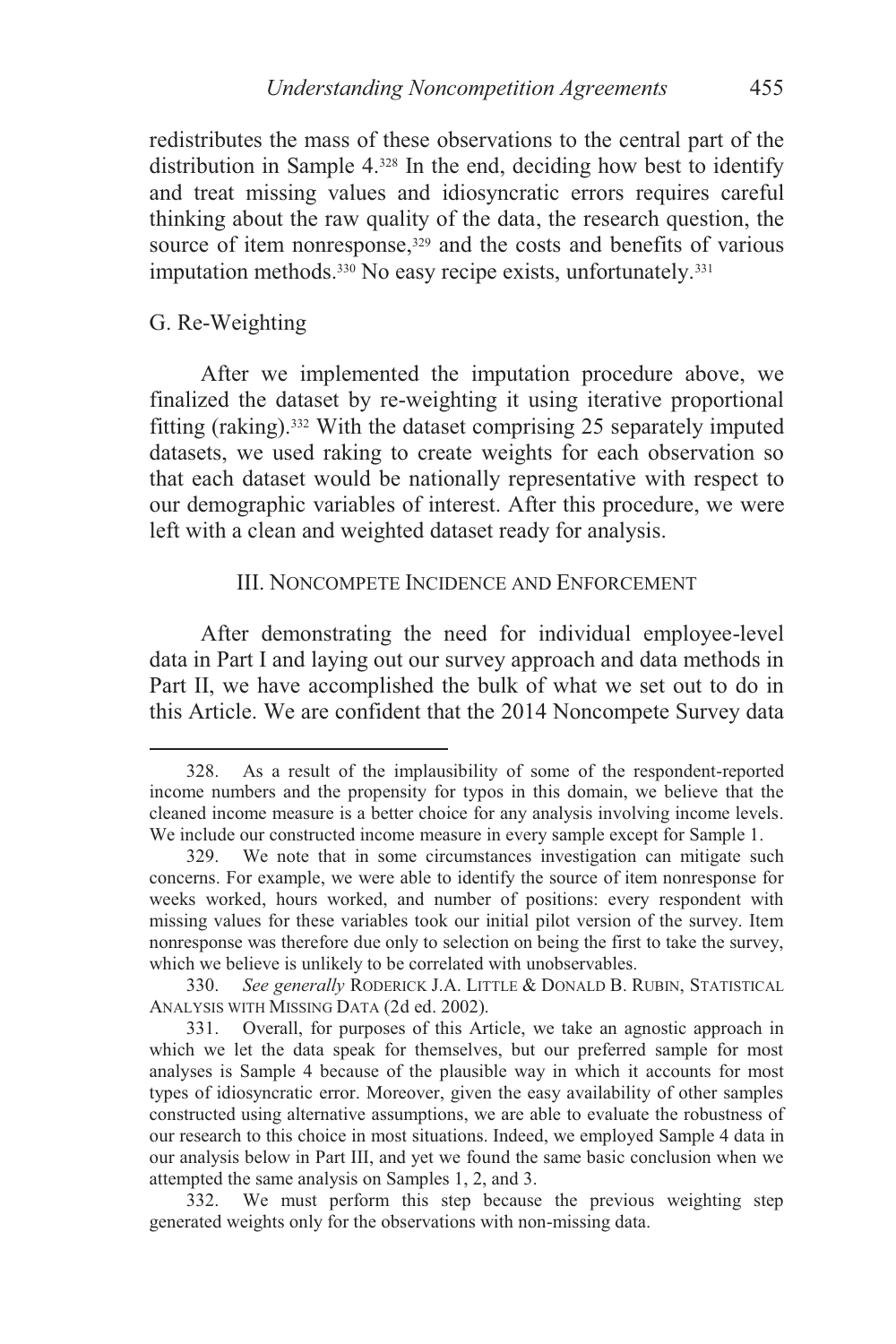will supply the starting block in the years ahead for many important strides in our understanding of the role that noncompetes play in the U.S. labor market.<sup>333</sup> Furthermore, we hope that this work—and the work of other researchers, using our survey data as well as other sources—will better inform the increasingly important policy debates over the regulation of noncompetes, keeping them rooted in evidence whenever possible and promoting an acknowledgment of ignorance whenever not.<sup>334</sup> In this Part, we aim to highlight the potential value of our survey data by examining a single hypothesis.335 Specifically,

we test whether noncompetition agreements are more common—as one would naturally expect—in jurisdictions where such agreements are supposedly more enforceable than in jurisdictions where they are rarely enforceable or unenforceable.

In order to assess whether noncompete incidence—essentially, the regularity of noncompete use—is correlated with a jurisdiction's (in this case, a state's) noncompete enforcement regime, we must be able to gauge the relative frequency of noncompetition agreements by state. Our survey data contains information on the residence and employment location of each respondent,<sup>336</sup> and we can use the bounding approach or multiple imputation to estimate whether a respondent is currently restricted by a noncompete.337 The remaining required input is some measure of noncompete enforcement intensity (or enforceability) by state. Our survey did *not* assemble information

334. *See, e.g.*, Lydia DePillis, *The Rise of the Non-Compete Agreement, from Tech Workers to Sandwich Makers*, WASH. POST (Feb. 21, 2015), https://www. washingtonpost.com/news/wonk/wp/2015/02/21/the-rise-of-the-non-compete-agreement-<br>from-tech-workers-to-sandwich-makers [https://perma.cc/RVV5-GAN3]; Patrick from-tech-workers-to-sandwich-makers [https://perma.cc/RVV5-GAN3]; Patrick Thibodeau, *As Noncompete Agreement Use Expands, Backlash Grows*, COMPUTERWORLD (Feb. 5, 2016, 1:12 PM), http://www.computerworld.com/article/ 3030641/it-careers/as-noncompete-agreement-use-expands-backlash-grows.html

 <sup>333.</sup> *See, e.g.*, Evan Starr, The Use and Impacts of Covenants Not to Compete (Kauffman Foundation Proposal, Sept. 2015) (unpublished manuscript) (on file with authors) (seeking support for many future and ongoing research projects making use of the survey data).

<sup>[</sup>https://perma.cc/HX72-XEMJ]; Russell Beck, *Noncompete Studies Suggest Noncompete Enforcement Improves Training and Quality of Startups*, FAIR COMPETITION L. (Feb. 22, 2015), http://faircompetitionlaw.com/2015/02/22/noncompete-studies-suggestnoncompete-enforcement-improves-training-and-quality-of-startups [https://perma.cc/ 2VJ4-DMZY].

 <sup>335.</sup> Our presentation here summarizes and elaborates on analysis we initially reported in a working paper. *See* Evan Starr, Norman Bishara, & J.J. Prescott, *Noncompetes in the U.S. Labor Force* (SSRN Working Paper), http://ssrn.com/abstract=2625714 (May 10, 2016).

<sup>336.</sup> *See supra* Section II.D.

<sup>337.</sup> *See supra* Section II.D.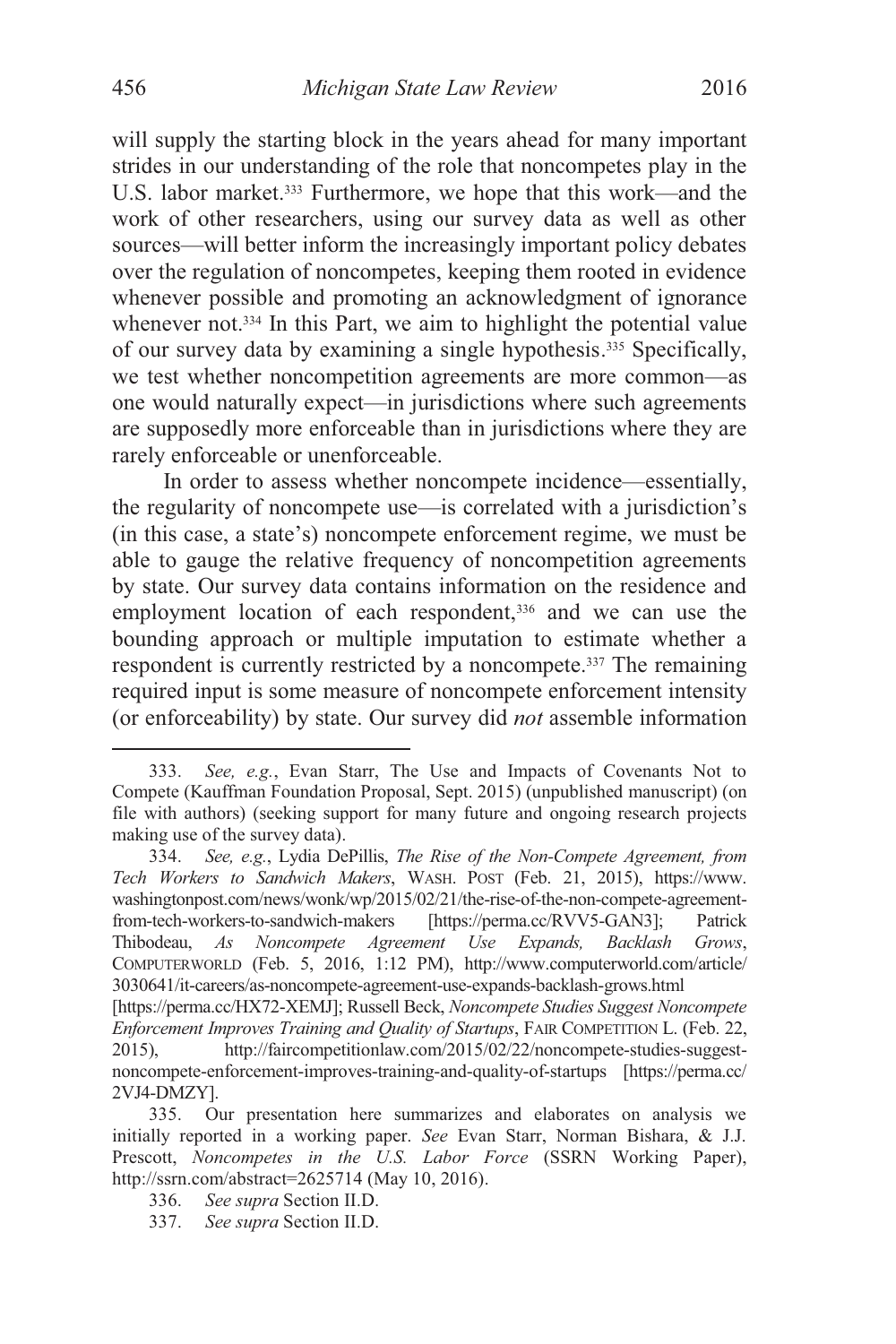on this dimension of the noncompete system. Fortunately, as we note in Part I, most existing empirical research on this topic invokes legal enforcement metrics to draw conclusions about the consequences of noncompetes.338 We therefore borrow from this literature, exploiting a recently developed enforcement measure that builds on Bishara's multi-dimensional measure of state enforcement intensity.339

Measuring the "strength" of a noncompete legal enforcement regime is challenging: Relevant doctrines are ancient, multifaceted, and heterogeneous.340 Enforcement—or enforceability—is governed by both statute and precedential case law,<sup>341</sup> and interjurisdictional issues are complex.342 Still, it is possible to summarize the key dimensions along which legal variation is most significant.

A few states such as California and North Dakota do not enforce noncompetes at all.<sup>343</sup> Most states will enforce one, but only if the agreement is "reasonable."344 All states are in accord that there must be some "protectable interest" at issue, such as a trade secret, confidential information, or a client list, but states differ with respect to what those interests must be.<sup>345</sup> Florida and Kentucky, for instance, include general skills training.346 Some states, but not others, will only enforce a noncompete against someone who voluntarily quits.<sup>347</sup>

 <sup>338.</sup> *See infra* discussion surrounding notes 352-57 (discussing different measures of enforcement intensity used by various scholars).

<sup>339.</sup> *See* Starr, *supra* note 31, at 7-8 (relying on Bishara, *supra* note 75, at 772-79).

 <sup>340.</sup> Blake, *supra* note 7, at 645-46 (finding that by the end of the nineteenth century, courts had "accepted the method of decision on which modern refinements were to develop," but that the "restraint-of-trade doctrine is not unitary").

 <sup>341.</sup> There were approximately 1,000 reported noncompete decisions in 2014. Russell Beck, *Trade Secret and Noncompete Survey—National Case Graph 2015*, FAIR COMPETITION L. (Jan. 17, 2015), http://faircompetitionlaw.com/2015/01/17/trade-secretand-noncompete-survey-national-case-graph-2015/ [https://perma.cc/ M5RM-LF9D].

 <sup>342.</sup> *See, e.g.*, Glynn, *supra* note 27, at 1418-24 (discussing the complex problems of interjurisdictional competition in the context of determining which legal regime should govern noncompetes).

<sup>343.</sup> *See* Bishara et al., *supra* note 1, at 4; Bishara, *supra* note 75, at 757, 767, 778.

<sup>344.</sup> *See* Anenson, *supra* note 38, at 17 (stating that the "English rule of reason," which focuses on a reliability analysis, "remains the doctrinal scheme in the majority of states" in the United States).

 <sup>345.</sup> Bishara, *supra* note 75, at 773.

<sup>346.</sup> *See* Lester, *supra* note 85, at 58 nn.40 & 44; Brandon S. Long, Note, *Protecting Employer Investment in Training: Noncompetes vs. Repayment Agreements*, 54 DUKE L.J. 1295, 1310, 1312 n.95 (2005).

 <sup>347.</sup> *See, e.g.*, SIFCO Indus., Inc. v. Advanced Plating Techs., Inc., 867 F. Supp. 155, 157 (S.D.N.Y. 1994) ("New York courts will not enforce a non-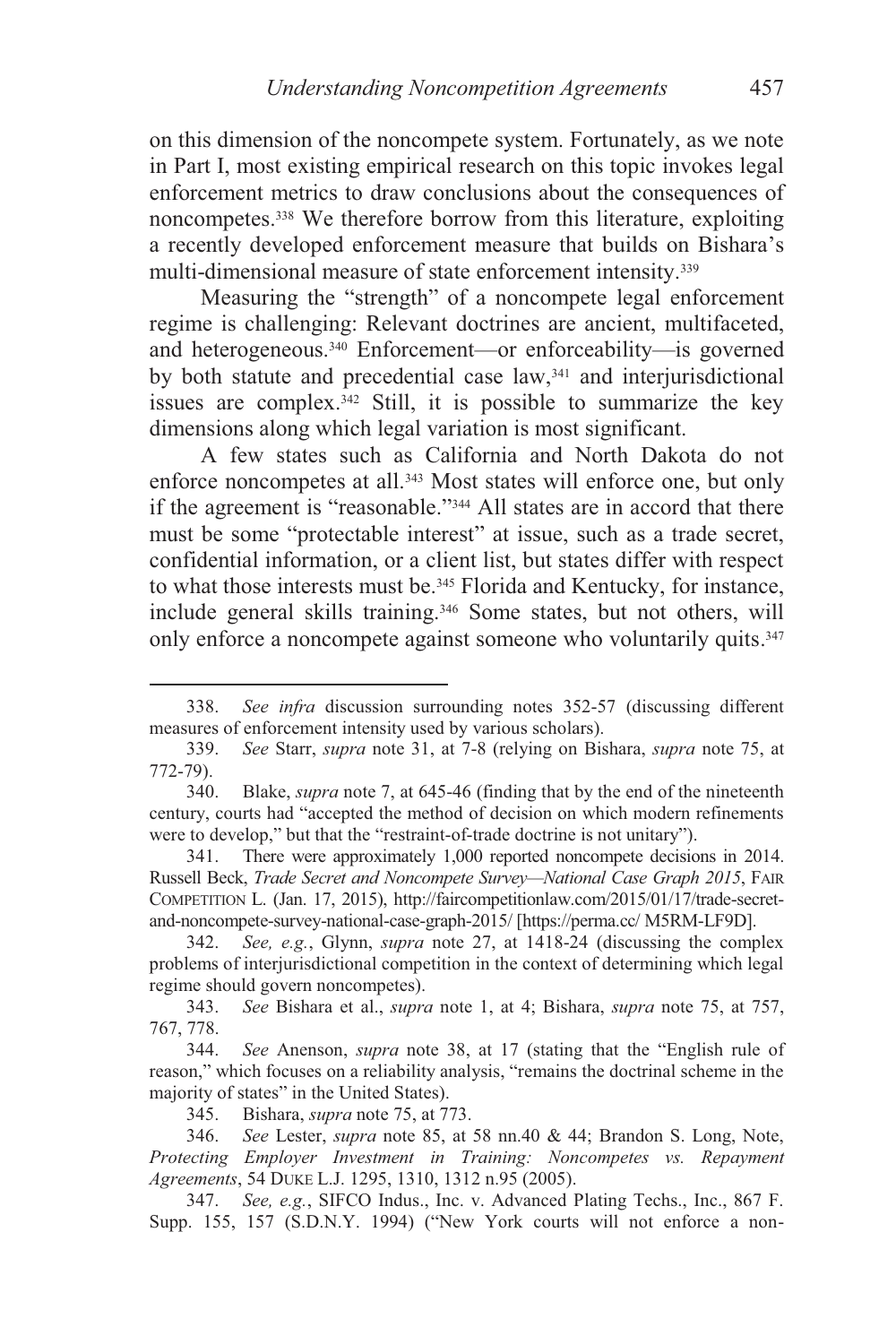Certain states will rewrite an "unreasonably" broad noncompete, 348 while others will simply refuse to enforce it (like Wisconsin).<sup>349</sup> Colorado courts will not enforce a noncompete against anyone who is not in upper management.<sup>350</sup> States also differ in the procedure and consideration necessary for enforcement. Oregon requires that firms notify employees of any noncompete two weeks before they begin their employment, and if they do not, the firm must offer additional consideration for the modification.351

Malsberger and his colleagues began collecting and organizing these dimensions by state years ago, making them available in a survey volume.<sup>352</sup> Over the last 15 years, a number of scholars have sought to translate Malsberger's qualitative work into a quantitative measure that captures something akin to "enforcement intensity." In 2003, Stuart and Sorenson created a single indicator variable—either zero or one—to measure enforceability.353 Garmaise aggregated 12 dimensions of enforceability (scoring each as a zero or a one) into a single numerical index in 2009.354 In 2011, Bishara assembled two indices—one for 1991, one for 2009—using seven dimensions. These indices assign states a score between one and 10 on each dimension, and then aggregate these dimensional scores using

 352. *See* BRIAN M. MALSBERGER ET AL., COVENANTS NOT TO COMPETE: A STATE-BY-STATE SURVEY (2015).

353. Stuart & Sorenson, *supra* note 4, at 190.

 354. Garmaise, *supra* note 8, at 388-90. To be precise, every of the 12 dimensions is measured as either a zero or a one, and the score for a state is the sum of all 12 of these dimensional measures. *Id.* 

competition provision in an employment agreement where the former employee was involuntarily terminated.").

 <sup>348.</sup> *See, e.g.*, FLA. STAT. ANN. § 542.335(c) (West 2015) ("If a contractually specified restraint is overbroad, overlong, or otherwise not reasonably necessary to protect the legitimate business interest or interests, a court shall modify the restraint and grant only the relief reasonably necessary to protect such interest or interests.").

 <sup>349.</sup> WIS. STAT. ANN. § 103.465 (West 2015) ("Any covenant, described in this subsection, imposing an unreasonable restraint is illegal, void and unenforceable even as to any part of the covenant or performance that would be a reasonable restraint.").

 <sup>350.</sup> COLO. REV. STAT. ANN. § 8-2-113 (West 2015) ("Any covenant not to compete which restricts the right of any person to receive compensation for performance of skilled or unskilled labor . . . shall be void, but this subsection . . . shall not apply to . . . executive [management] and management personnel.").

 <sup>351.</sup> OR. REV. STAT. ANN. § 653.295(1) (West 2015) ("A noncompetition agreement entered into between an employer and employee is voidable and may not be enforced by a court of this state unless . . . [t]he employer informs the employee in a written employment offer received by the employee at least two weeks before the first day of the employee's employment . . . .").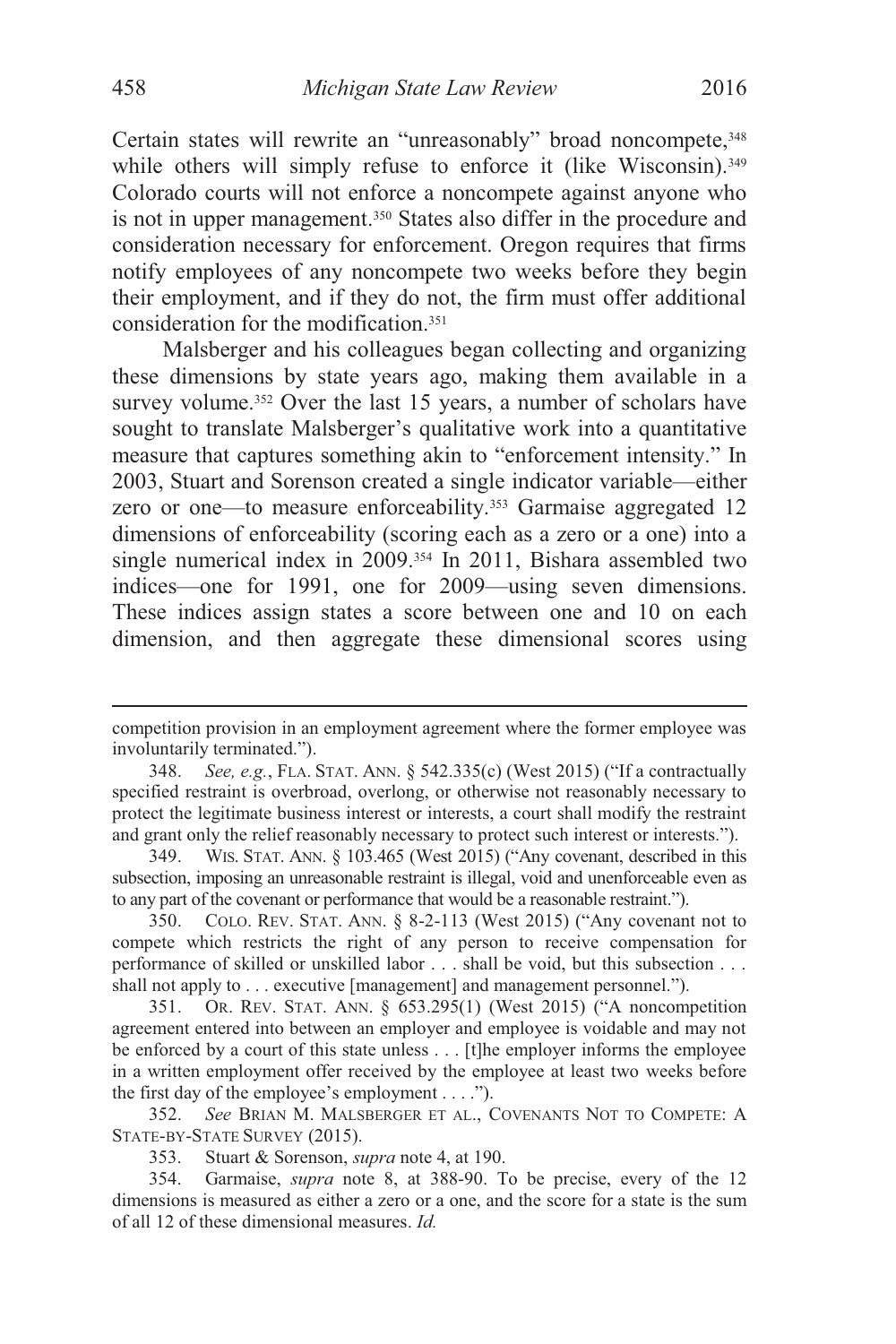weights selected to capture each dimension's relative importance.<sup>355</sup> In this Article, we rely on Starr's 2015 enforceability indices. Starr builds on Bishara's measure by replacing its subjective dimensional weights with weights calculated using confirmatory factor analysis.<sup>356</sup> Figure 3 reproduces Starr's indices.357



We conducted our analysis by comparing incidence in states with low levels of enforceability to incidence in states with high levels of enforceability. We proceeded in the following way: First, we divided states into six groups based on Starr's "enforceability" coding for the year 2009. North Dakota and California occupy one end of the spectrum because these states largely refuse to enforce employment noncompetes. We divided the remaining states into five quantiles of enforcement intensity, with states like Florida, which freely enforces noncompetes under its statutory and case law,358 at the other end of the enforceability spectrum. These quintiles do not,

 <sup>355.</sup> Bishara, *supra* note 75, at 772-79.

 <sup>356.</sup> *See* Starr, *supra* note 31, at 7-8.

 <sup>357.</sup> *See id.* at 9 fig.1. Our Figure 3 shows the index for both 1991 and 2009 to illustrate how the index has changed over time. In our analysis, we use only the 2009 enforceability index.

 <sup>358.</sup> It is understandably very difficult to know the strength of enforcement in a particular state solely using legal indices like Malsberger's compendium. These concerns are treated in other papers, and we do not revisit them here. *See* Bishara,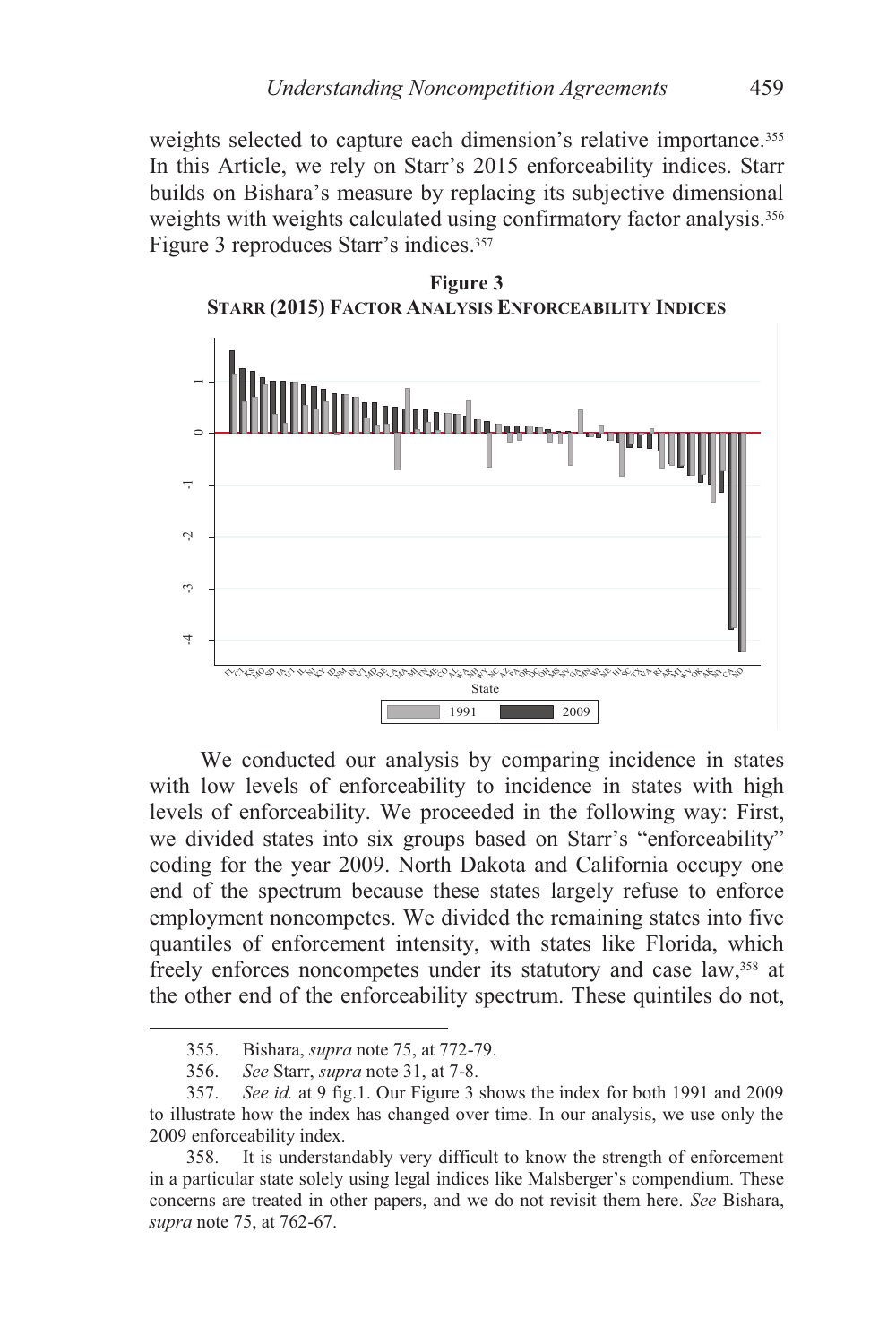however, contain the same number of states, although our measure of enforceability is relatively smooth. In any event, we do not survey the same number of people in each state, which results in variation in the precision of our incidence estimates across these quintiles.<sup>359</sup> Second, for each of these quintiles, we used our multiple imputation method to estimate the percentage of employees in each quintile who are currently subject to a noncompete.360 We also used our bounding method as a robustness check—we calculated the maximum and minimum percentages of employees with an existing noncompete, assuming both extreme cases for the "maybe" respondents. We also calculated 95% confidence intervals for all of these quantities.<sup>361</sup> We report our findings in Figure 4.



**Figure 4** 

Note: The upper and lower bounds of incidence assume that those who do not know whether they have signed a noncompete did and did not sign, respectively. The noncompete enforceability measure from Starr (2015) is used to divide states into nonenforcing states and quintiles of enforcing states. CI stands for confidence interval.

While our work is preliminary, to our eyes, the pattern that emerges is relatively stark and ratifies our reasons for conducting the

 <sup>359.</sup> *See supra* Section I.B.

 <sup>360.</sup> In other words, we used all of the data we had at hand. For our multiple imputation estimates, we included in the tabulations those respondents who answer "yes," those who answer "no," as well as those who answer "maybe." We used the imputation methodology we detail in *supra* Section II.F to sort each "maybe" into the "yes" or "no" bins.

 <sup>361.</sup> We clustered the standard errors at the state level.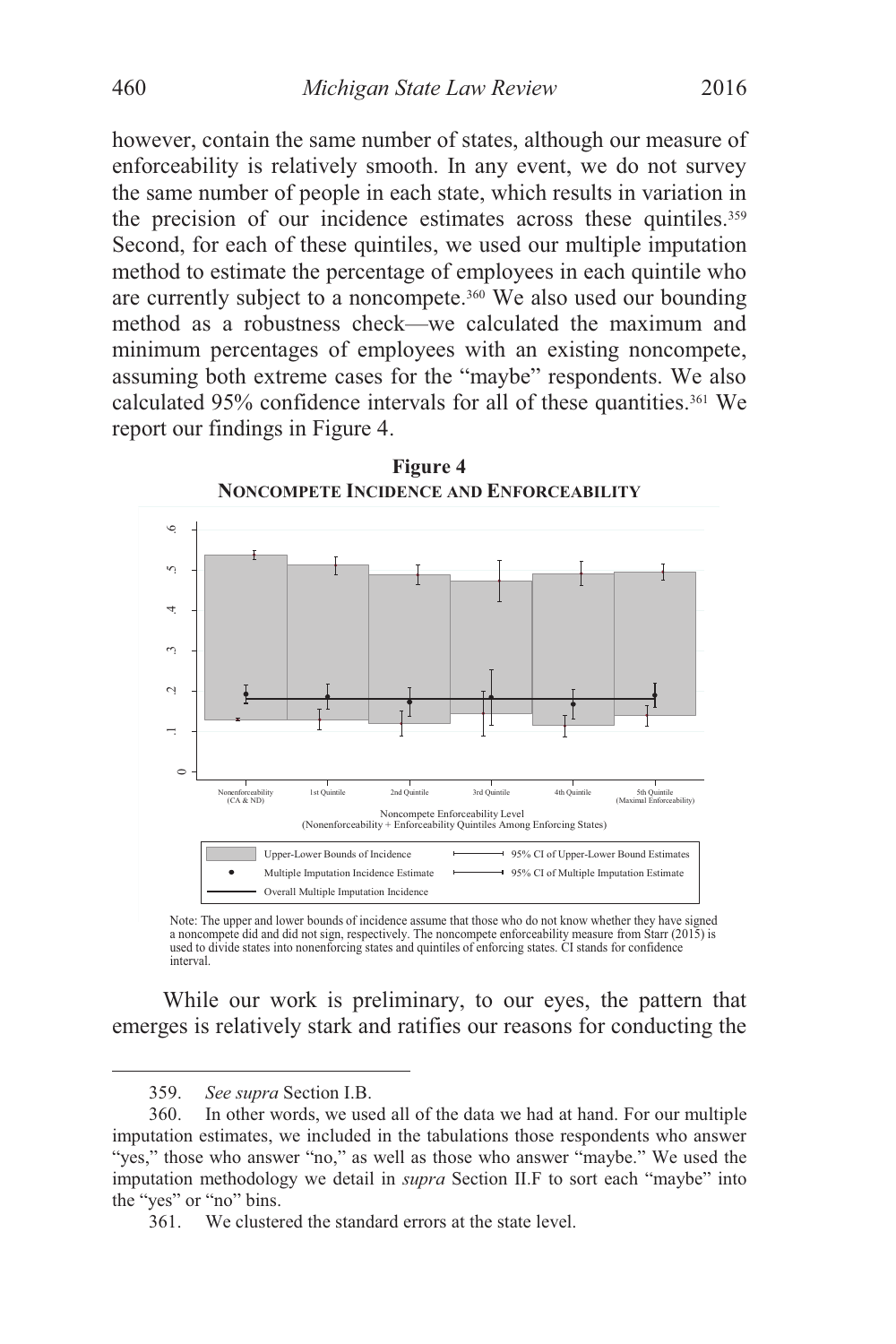survey in the first place. According to prior research, *considerable* variation in the enforceability of noncompetes across states exists, and yet the incidence of these contracts does not appear to vary across diverse enforcement regimes. On average, across all quintiles, about 18% of labor force participants are bound by noncompetition agreements. There are some differences across quintiles, but these differences are not statistically significant, and the estimates do not change in the order one expects. Non-enforcing states like California and North Dakota, for instance, have an estimated noncompete incidence of approximately 19.3%, which is actually higher than the corresponding level for every enforceability quintile (the highest enforcing quintile has an incidence of 19.0%).

Importantly, if we consider other observable information about respondents—such as age, occupation, and industry—in a regression framework, the substance of the resulting pattern does not change.<sup>362</sup> Controlling for a host of employee- and firm-level characteristics,<sup>363</sup> we find that noncompetes are 2.5 percentage points more common in the most enforcing quintile than in California and North Dakota (the least enforcing states). But the magnitude of this difference is small, and it cannot be statistically distinguished from zero.<sup>364</sup>

We note that there are implicit assumptions in our approach, as there are in all empirical exercises.365 We present the bounds (which show a similar "flat" pattern) in case there is concern or confusion over our use of multiple imputation methods. Because the "maybes"

<sup>362.</sup> These results are available from the authors upon request.<br>363. In particular, we included controls for occupation by

In particular, we included controls for occupation by industry fixed effects, protectable interests (e.g., access to confidential information), the size and structure of the employer, the employee's education, the hours worked per week, the weeks worked per year, an interaction between hours and weeks worked, and a third degree polynomial in age. Thus, the possibility that we might, by random chance, have surveyed different types of employees in different states in a particular confounding pattern seems unlikely to explain our findings.

 <sup>364.</sup> In fact, the states where noncompetes are most enforceable do not have statistically different incidence rates when compared to non-enforcing states. When incidence is linearly regressed on the enforceability index and other covariates, we estimate a positive, but small and at best marginally significant coefficient (pvalue  $= 0.078$ ). Even if we ignore the evidence of a nonlinear relationship in the data, any relationship between enforceability and incidence appears to be very weak.

<sup>365.</sup> *See generally supra* Part II. Importantly, aside from the decisions we made in assembling the data, the empirical approach itself will necessarily rely on assumptions about the data. For some assumptions that are typically seen in this type of data analysis, see Bishara, *supra* note 75, at 762-67.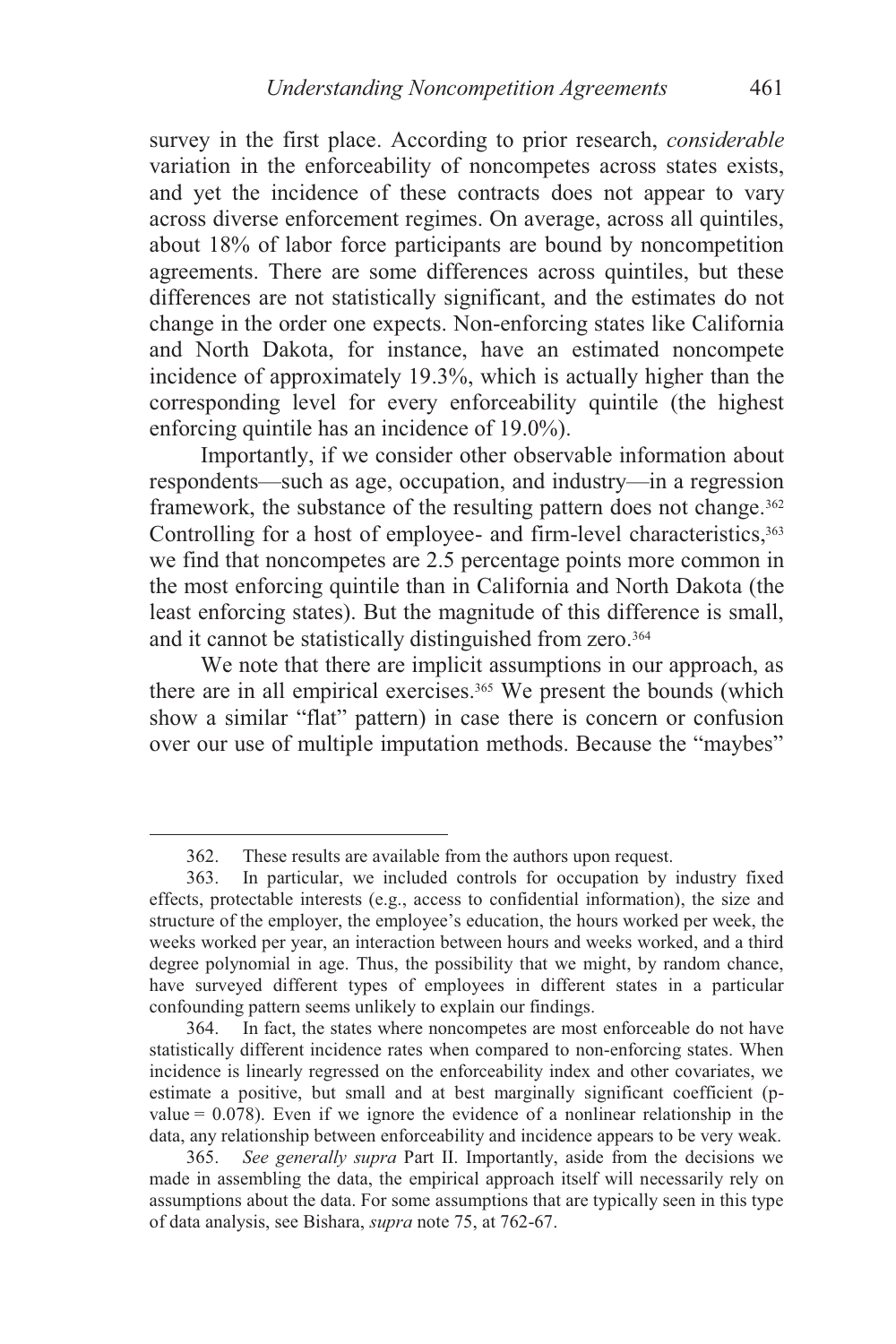make up a relatively large percentage of respondent answers,<sup>366</sup> if the respondents who answered "maybe" were more likely to have signed in high enforcement states relative to low enforcement states, Figure 4 would be misleading. But the story that generates this possibility, without also increasing the total number of "yes" answers is hard for us to conjure. Even if there were a satisfying explanation, the data nevertheless tell the story that any relationship between noncompete incidence and enforceability is likely to be relatively weak.

Policymakers interested in the effects of noncompetes might easily start with the assumption that employers and employees care about noncompete enforceability or enforcement intensity—i.e., that both parties would consider the enforceability of a noncompete agreement when deciding whether to require or acquiesce to one. Admittedly, it might not be all that remarkable that employee behavior does not vary much by legal regime. Employees seem much less likely to be aware of governing noncompete law, and may believe that all contractual language is enforceable.367 Still, it is likely to come as more of a shock that employer behavior appears, at first blush, to be invariant to noncompete enforceability.

One possible interpretation—which we only suggest here—is that *actual* enforceability may be unimportant to parties; instead, *perceived* enforceability on the part of employees is what is critical, and the actual content of the law may have little relationship to what employees perceive.<sup>368</sup> Indeed, employers may misinform employees simply by asking them to sign a noncompete, which is something they may be more likely to do whenever there is a chance that an employee might view it as binding, or perhaps even a chance that the

 <sup>366.</sup> We agree with those who find this pattern in the data interesting in its own right. Cognitive limits—like mental fatigue and imperfect memory—may be an important consideration in designing optimal approaches for enforcement. *See*  Donald C. Langevoort, *Behavioral Theories of Judgment and Decision Making in Legal Scholarship: A Literature Review*, 51 VAND. L. REV. 1499, 1511 (1998). *See generally* Melvin Aron Eisenberg, *The Limits of Cognition and the Limits of Contract*, 47 STAN. L. REV. 211, 214-16 (1995).

<sup>367.</sup> *See* Kim, *supra* note 83, at 116-17 ("[I]nformation failures [are] likely to render employees unable to bargain meaningfully . . . . [E]mployer and employee rarely negotiate individual employment contracts in a formal sense."); Rudy, *supra* note 303, at 326 (finding "that employees in Nebraska and Virginia do not understand the legal rules that govern their employment relationships").

 <sup>368.</sup> If this theory has some explanatory power, it creates a significant hurdle for existing empirical scholarship, which has relied on measures of enforceability to determine the consequences of noncompetition agreements. *See supra* Section I.A for a discussion of articles in this category; *see also* Bishara & Starr, *supra* note 58, at 520-30 (describing and critiquing these studies).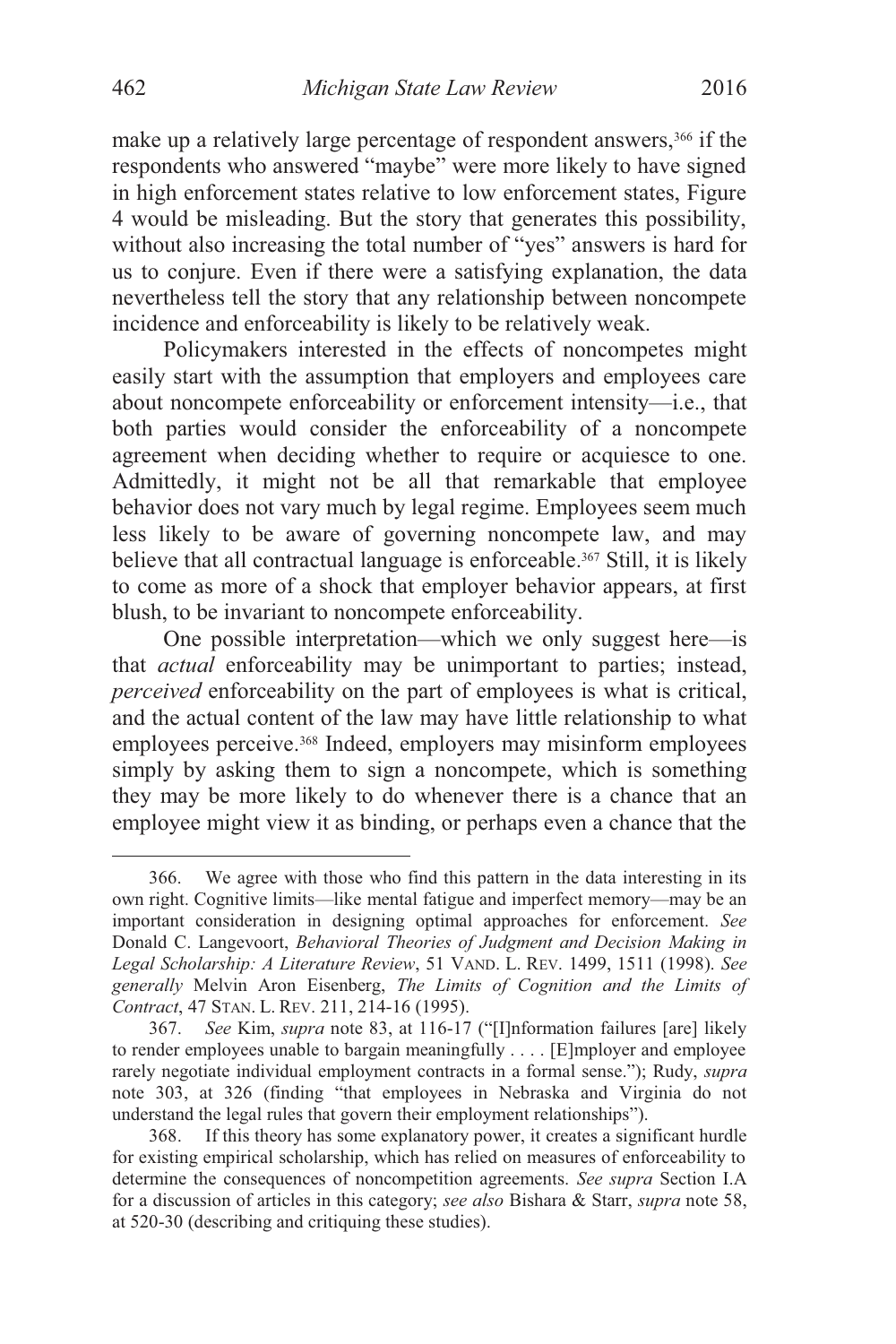employee will subsequently view it as a promise or other expressive device that will likely improve the relationship.

In sum, our findings are at least somewhat at odds with the dominant belief that a state's noncompete enforcement policy will influence the scale of a state's noncompete contracting activity. Furthermore, because our findings suggest that the status quo legal regime in a state may not matter on the ground (at least in terms of incidence levels), policymakers should be wary of presuming that black-letter-law reform can be a useful tool to change employer practices.369 The fact that the frequency of noncompetes in a state appears unrelated to the governing legal regime does *not* necessarily imply there is also no relationship between noncompete law and employee behavior and outcomes.<sup>370</sup> Even so, our finding does raise the specter that, at some basic level, reflexively curtailing or banning noncompetition agreements in something like the California mold may accomplish much less than many scholars, commentators, and policymakers currently imagine.

### **CONCLUSION**

The impetus for engaging in this large-scale data-collection project has always been to develop a much fuller and more credible understanding of the use of restrictive covenants in the United States. Many important and vigorous discussions are underway about the propriety of noncompetes in employment contracts, yet we know remarkably little about these contractual devices as they operate in the real world. Until now, researchers have had no way of knowing how common noncompetes are, if and how they are negotiated, or whether employees understand their content or legal enforceability. We surveyed over 11,500 labor force participants to provide a representative picture of how employees understand and experience noncompetes and to construct a data resource capable of supplying reliable evidence on critical policy questions.

 <sup>369.</sup> However, we ought to stress that certainly some noncompete reforms for example, mandated employer practices such as Oregon's notice requirement, *see*  Rassas, *supra* note 103, at 460—can influence how and when employers request noncompetes. In addition, the fact that noncompete enforceability does not seem to matter to incidence levels hints that policies aimed at educating employees about the content of noncompete law, and ensuring greater understanding of the practical implications of contracting arrangements, is worth exploring.

 <sup>370.</sup> In other words, even if the law does not affect how many noncompete contracts are made, it may still be the case that behavior *under* these contracts—e.g., mobility—differs depending on the governing legal framework.